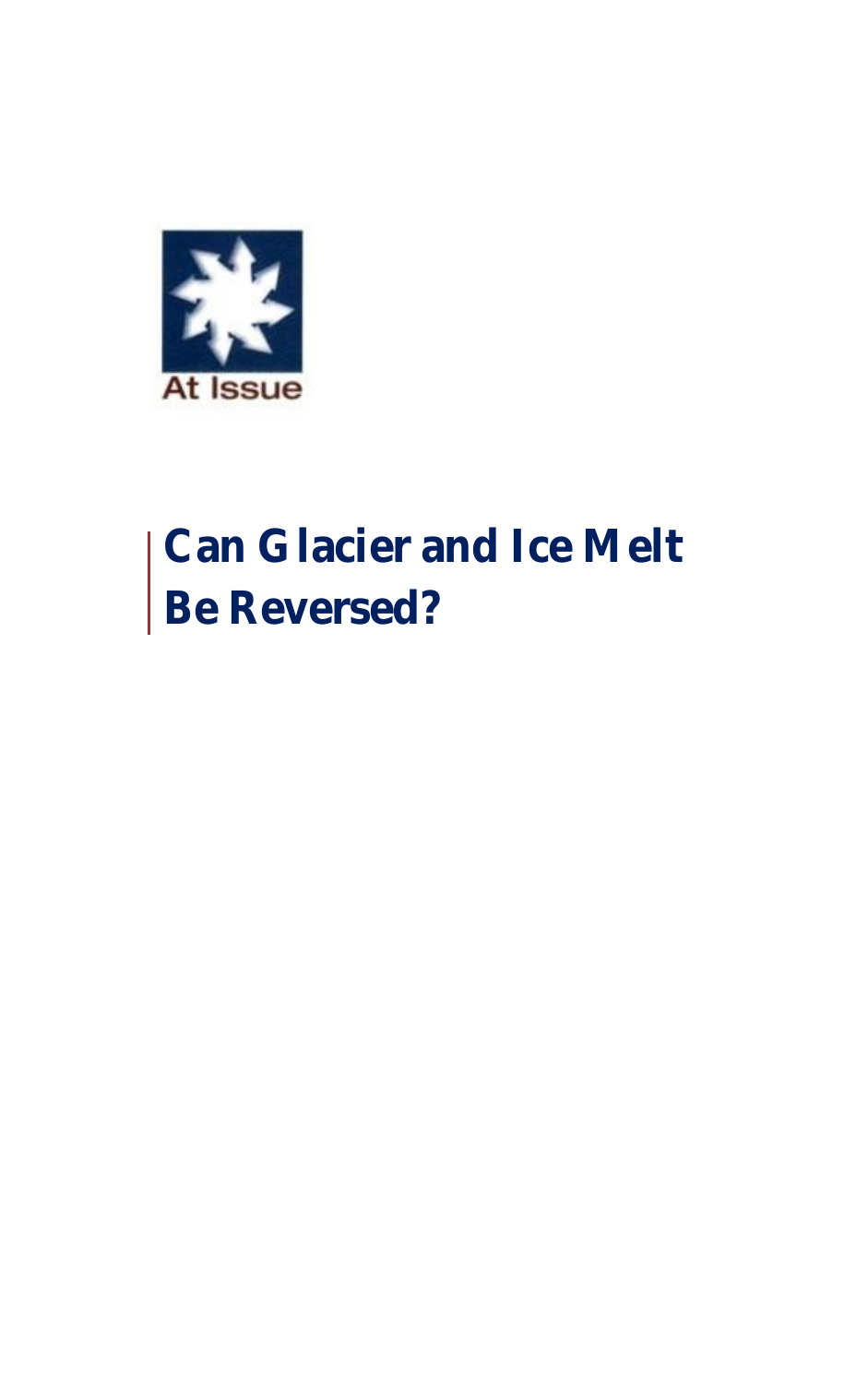### **Other Book in the At Issue Series:**

Alcohol Abuse Alternative to Prisons Are Adoption Policies Fair? Are Book Becoming Extinct? Are Executive Paid Too Much? Are Government Bailouts Effective? Are Women Paid Fairly? **Biofuels** Book Banning Club Drugs Distracted Driving Does the World Hate the U.S.? Fracking Guns and Crime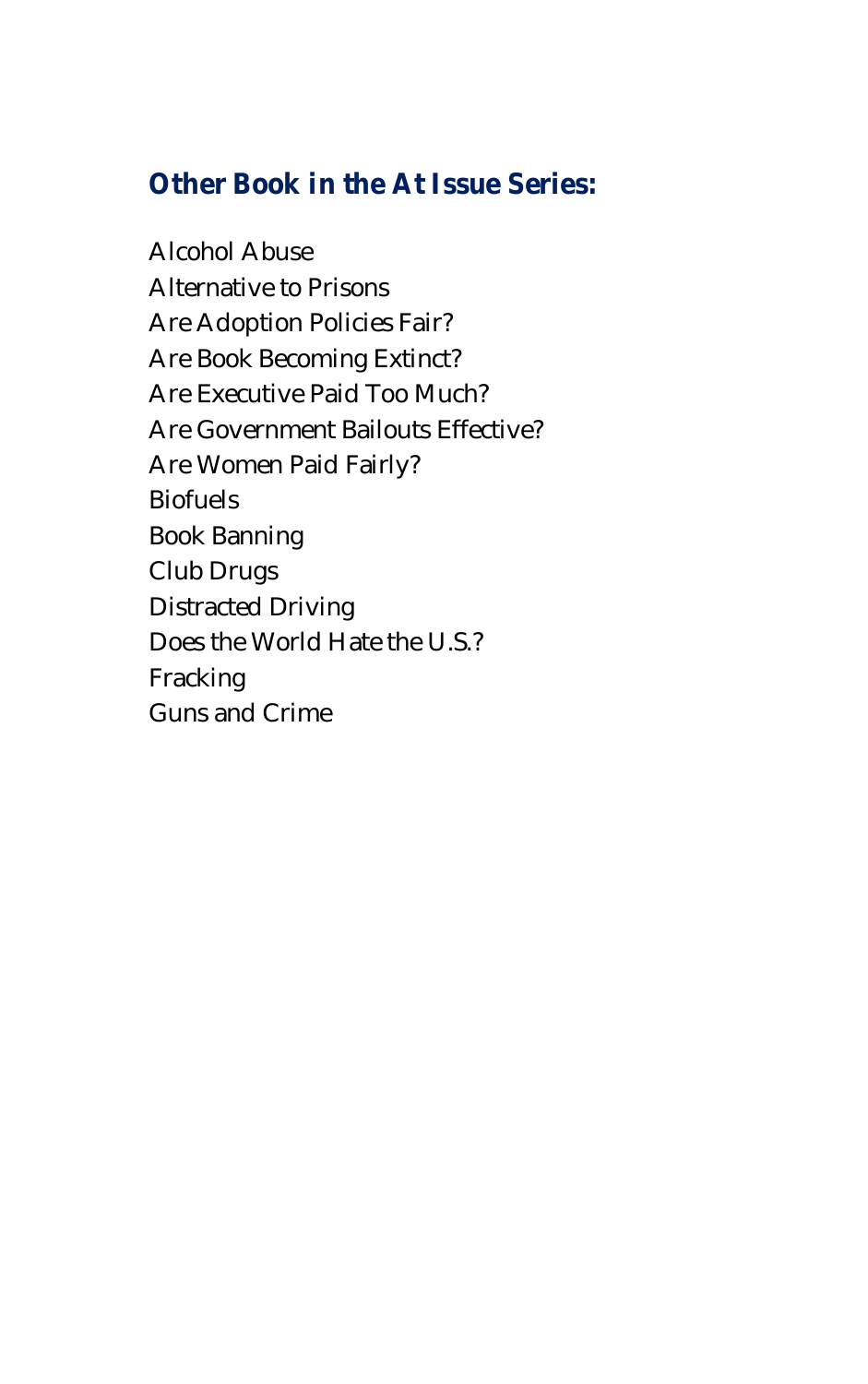

*Roman Espejo, Book Editor*

#### **GREENHAVEN PRESS**

A part of Gale, Cengage Learning



Detrorit • New York • San Francisco • New Haven, Conn - Waterville, Maine • London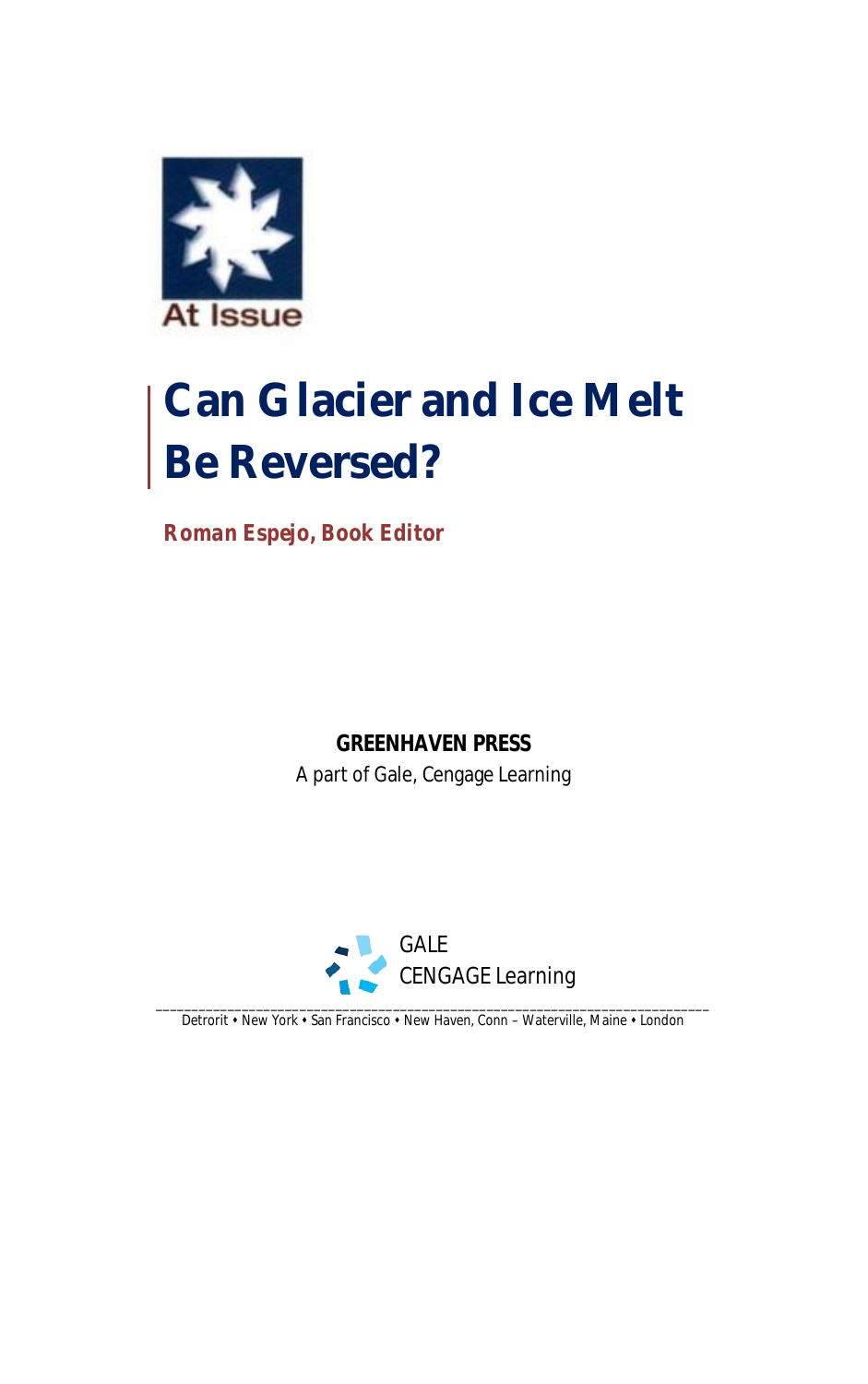

Elizabeth Des Chenes, Director, Content Strategy Cynthia Sanner, Publisher Douglas Dentino, Manager, New Product

© 2014 Greenhaven Press, a part of Gale, Cengage Learning

WCN: 01-100-101

Gale and Greenhaven Press are registered trademarks used herein under license.

For more information, contact: Greenhaven Press 27500 Drake Rd. Farmington Hills, MI 48331-3535 Or you can visit our Internet site at gale.cengage.com

#### **ALL RIGHTS RESERVED**

No part of this work covered by the copyright herein may be reproduced, transmitted, stored, or used in any form or by any means graphic, electronic, or mechanical, including but not limited to photocopying, recording, scanning, digitizing, taping, Web distribution, information networks, or information storage and retrieval systems, except as permitted under Section 107 or 108 of the 1976 United States Copyright Act, without the prior written permission of the publisher.

For product information and technology assistance, contact us at

Gale Customer Support, 1-800-877-4253

For permission to use material from this text or product, submit all requests online at www.cengage.com/permissions

Further permissions questions can be e-mailed to permissionrequest@cengage.com

Articles in Greenhaven Press anthologies are often edited for length to meet page requirements. In addition, original titles of these works are changed to clearly present the main thesis and to explicitly indicate the author's opinion. Every effort is made to ensure that Greenhaven Press accurately reflects the original intent of the authors. Every effort has been made to trace the owners of copyrighted material.

Cover image © Debra Hughes 2007. Used under license from Shutterstock.com.

#### **LIBRARY OF CONGRESS CATALOGING-IN-PUBLICATION DATA**

Can glacier and ice melt be reversed? / Roman Espejo, book editor.

pages cm. -- (At issue)

Includes bibliographical references and index.

ISBN 978-0-7377-6826-8 (hardcover) -- ISBN 978-0-7377-6827-5 (pbk.)

1. Glaciers--Climatic factors--Arctic regions. 2. Glaciers--Climatic factors--Polar regions. 3. Climatic changes--Environmental aspects--Arctic regions. 4. Climatic changes--Environmental aspects--Polar regions. S. Sea ice--Arctic regions. 6. Sea ice--Polar regions. 7. Global warming-- Arctic regions. 8. Global warming--Polar regions. I. Espejo, Roman, 1977- editor of compilation. QC903.2.A68C36 2014 551.31--dc23 2013037190

Printed in the United States of America 1 2 3 4 5 6 7 18 17 16 15 14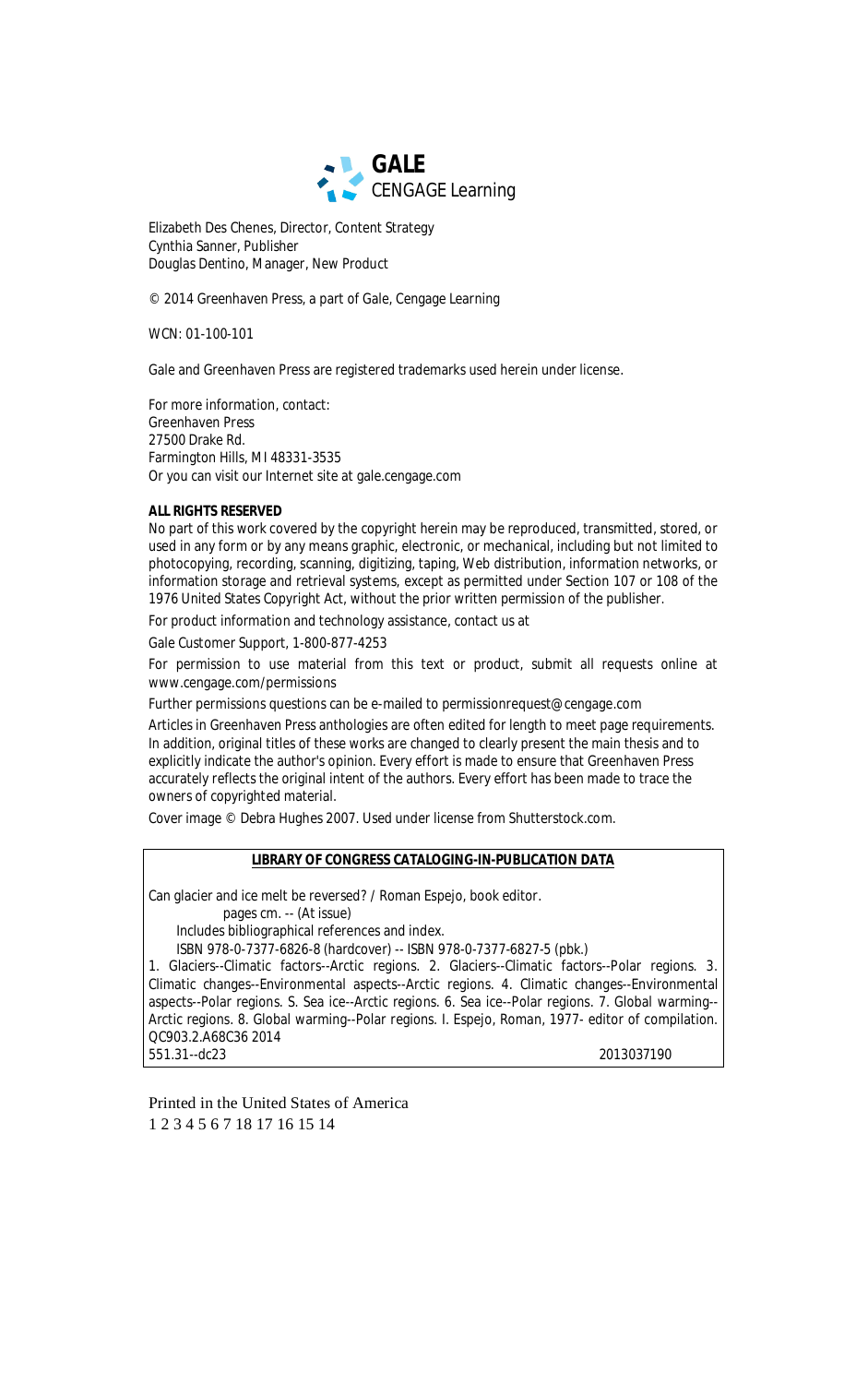## **Contents**

| Introduction |                                                                                                       | 7  |
|--------------|-------------------------------------------------------------------------------------------------------|----|
| 1.           | <b>The Melting of Glaciers Cannot</b><br><b>Be Reversed</b><br>Tim Appenzeller                        | 10 |
| 2.           | <b>Glaciers Are Growing, Not Melting</b><br><b>Robert Felix</b>                                       | 22 |
| 3.           | <b>Third-World Stove Soot Is Target</b><br>Elisabeth Rosenthal                                        | 30 |
| 4.           | The Melting of Arctic Ice Cannot Be Reversed<br>Fen Montaigne                                         | 36 |
| 5.           | The Media Exaggerates the Extent of Ice Melt in<br>the Arctic<br><b>Ben Pile</b>                      | 43 |
| 6.           | Ice Sheets Are Melting at an Increasing Rate<br>Irene Quaile                                          | 52 |
| 7.           | The Melting of Glaciers Cannot Be Reversed<br>with Global Warming<br>Bharat Raj Singh and Onkar Singh | 56 |
| 8.           | <b>Ice Sheet Are Not Collapsing</b><br>Cliff Ollier                                                   | 64 |
| 9.           | <b>Antarctica Is Melting</b><br>Erik Conway                                                           | 71 |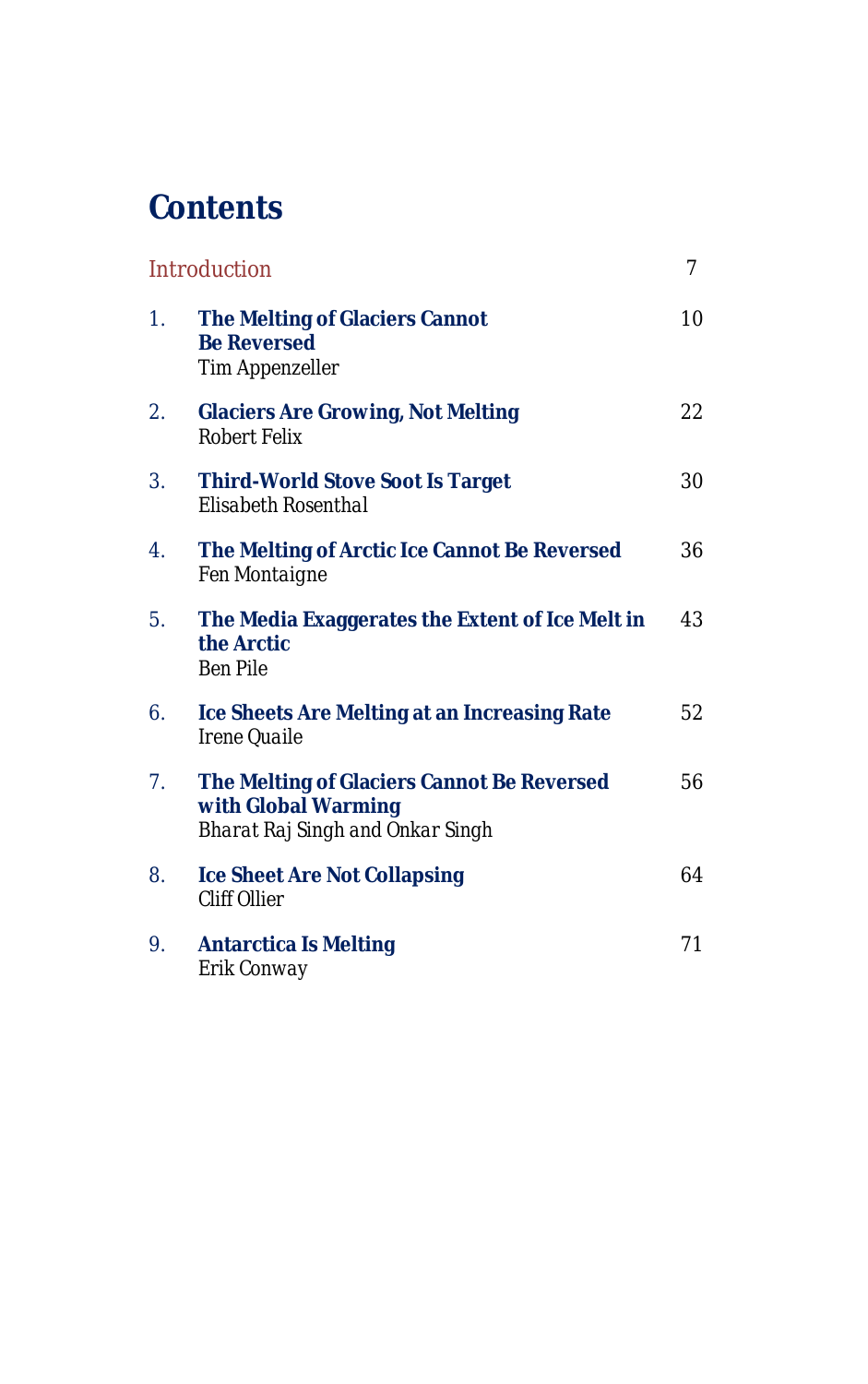| 10 <sub>1</sub>                | <b>Antarctica Is Not Melting</b><br>Marc Sheppard                                                   | 76  |
|--------------------------------|-----------------------------------------------------------------------------------------------------|-----|
| 11.                            | <b>Global Warming Impact of Receding Snow and</b><br><b>Ice Surprises Scientists</b><br>Pete Spotts | 82  |
| 12.                            | <b>Permafrost Is Melting</b><br><b>Ben Cubby</b>                                                    | 86  |
| 13.                            | <b>Permafrost Warming Is Widely Misunderstood</b><br>Guido Gross et al.                             | 93  |
| <b>Organization to Contact</b> |                                                                                                     | 97  |
| <b>Bibliography</b>            |                                                                                                     | 104 |
| <b>Index</b>                   |                                                                                                     | 108 |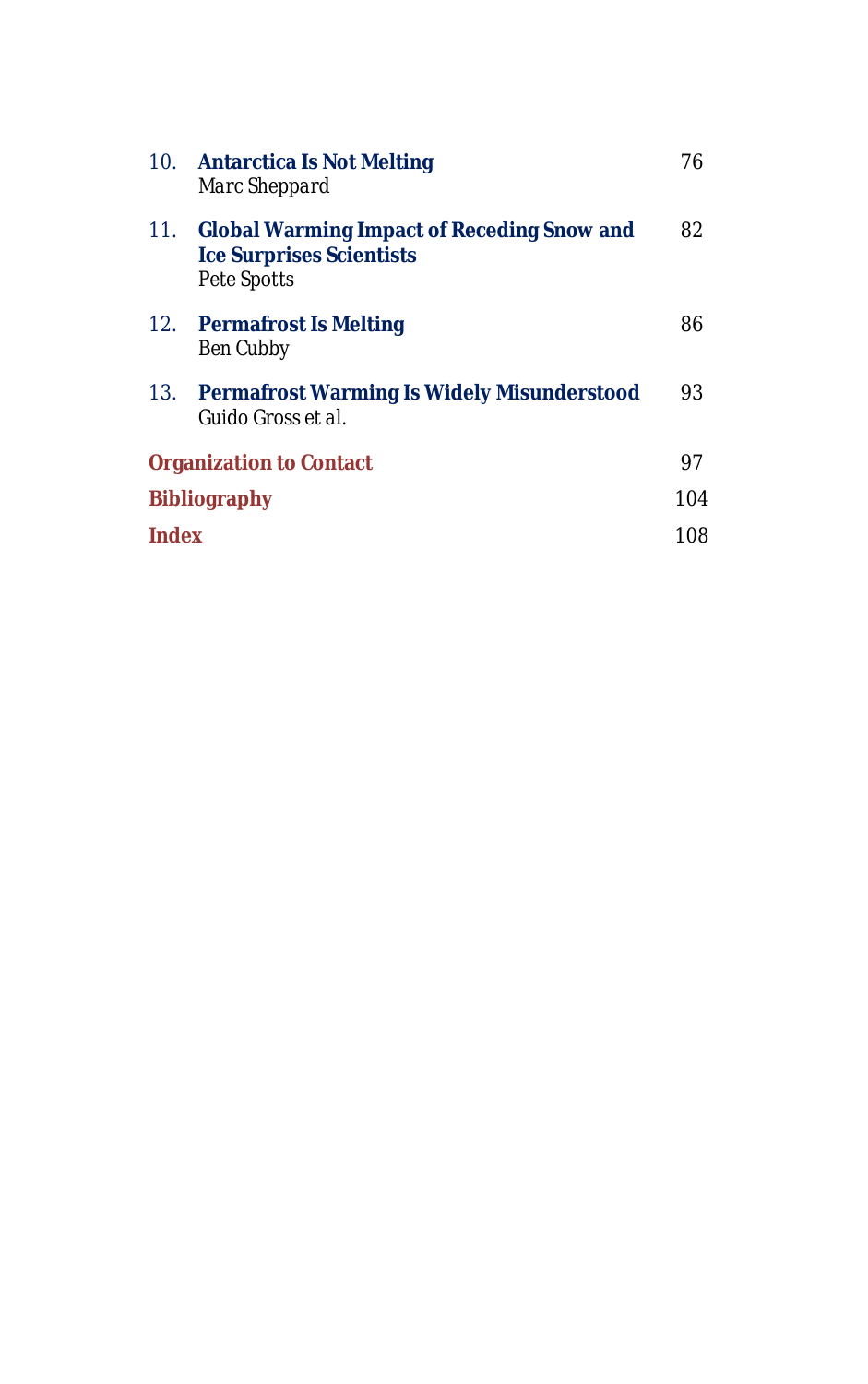## **Introduction**

 $\overline{\phantom{a}}$ 

he term cryosphere is derived from the Greek words kryos (cold) and sphaira (globe). It refers to the world's frozen places, where water exists in solid forms—ice and snow. "People most often think of the cryosphere as being at the top and bottom of our planet, in the polar regions,"<sup>1</sup> states the National Snow & Ice Data Center (NSIDC). "But snow and ice are also found at many other locations on Earth." This includes the high elevations of Mount Kilimanjaro in Tanzania and the Rocky Mountains in the United States. During the winter, the cryosphere grows, marked by snow cover and fro-zen bodies of water and soil. T

The cryosphere is composed of various types of areas that differ in size, properties, and composition. Glaciers are large masses of ice formed from compressed snow. Currently; they cover 5.8 million square miles-of the Earth's surface and contain 75 percent of its freshwater. Sizes range from patches the size of a football field to rivers more than 100 miles long. "In a way, glaciers are just frozen rivers of ice flowing downhill,"<sup>2</sup> explains the US Geological Survey (USGS). "These 'rivers' of ice are tremendously heavy, and if they are on land that has a downhill slope the whole ice patch starts to slowly grind its way downhill," adds the USGS.

Various terms are used to describe glacial formations. If the mass 'is dome shaped and covers a mountain, mountain range, or volcano—but less than 19,000 square miles—it is called an ice cap. But when it follows the shape of the underlying terrain and connects other glaciers, it is an ice field. When a long, narrow section of ice sticks out from the base of

<sup>1</sup> National Snow & Ice Data Center, "All About the Cryosphere," accessed March 6, 2013. http://nsidc.org/cryosphere/allaboutcryosphere.html.

 $2$  US Geological Survey, "Glaciers and Ice Caps: Storehouses of Freshwater," accessed March 6, 2013. http://ga.water.usgs.gov/edu/earthglacier.html.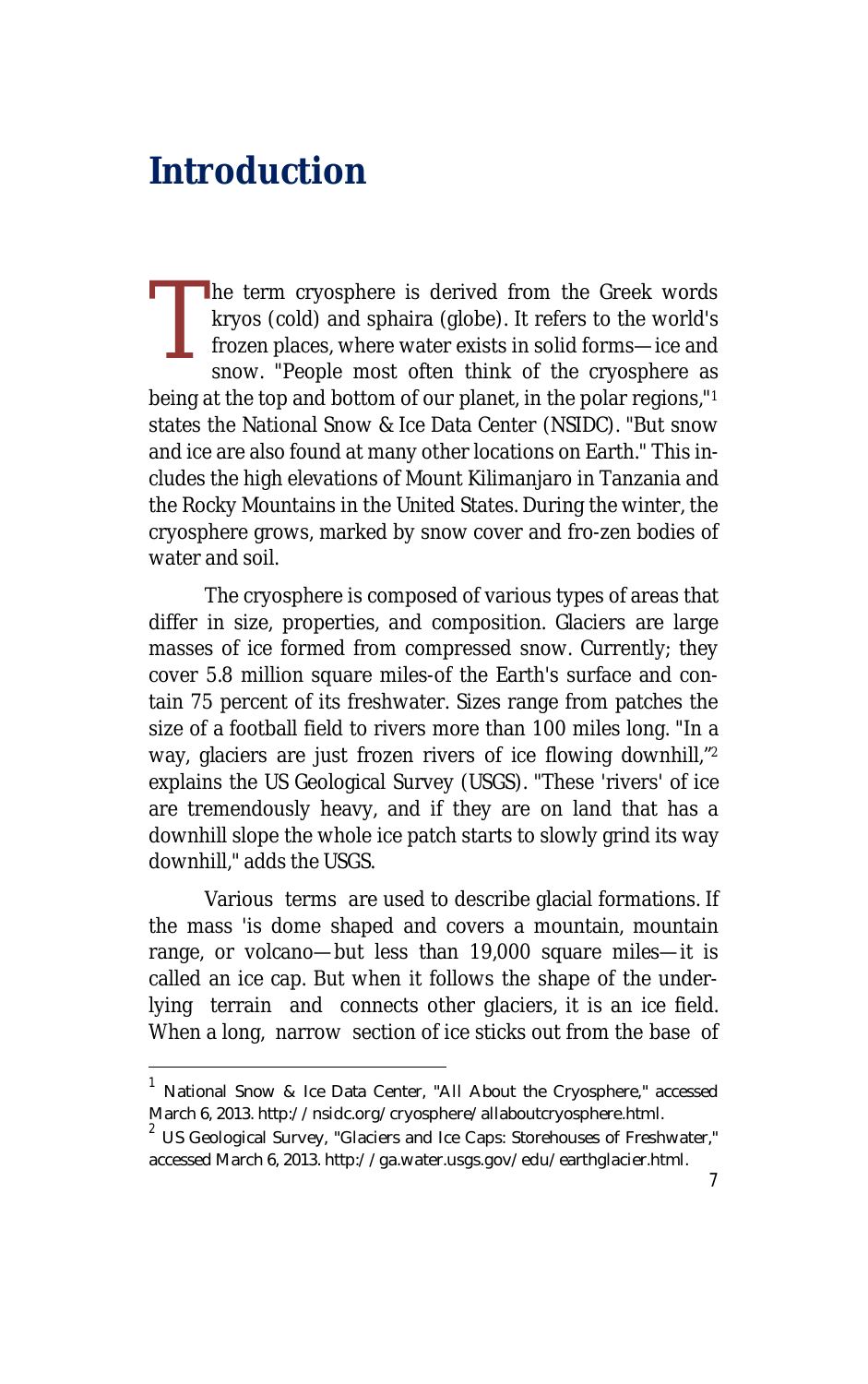a glacier, it is an ice tongue. And a glacier more than 19,000 square miles is called an ice sheet or continental glacier. Presently, only Antarctica and Greenland have ice sheets. Finally, a glacier or ice sheet connected to a landmass that floats on water is an ice shelf. When a part of an ice shelf or glacier breaks away, calving occurs, which produces icebergs. This takes place in Greenland and Alaska in the Northern Hemisphere and Antarctica and Chile in the Southern Hemisphere.

Frozen seawater is known as sea ice. "It forms, grows, and melts in the ocean. In contrast, icebergs, glaciers, ice sheets, and ice shelves all originate on land,"<sup>3</sup> maintains the NSIDC. It covers 9.7 million square miles of the Earth, found primarily in polar regions. Sea ice is distinctive from lake or river ice in several ways. Due to constantly moving waters, it takes various shapes and does not form a smooth surface. In addition, the salt in seawater affects how sea ice forms. "In con-trast to fresh water, the salt in ocean water causes the density of the water to increase as it nears the freezing point, and very cold ocean water tends to sink," states the NSIDC. "As a result, sea ice forms slowly, compared to freshwater ice, because salt water sinks away from the cold surface before it cools enough to freeze."

Permafrost is soil or ground containing water that is frozen, existing where the ground remains at the freezing point (32 degrees Fahrenheit) for at least two years in a row. Found in the Arctic, Alaska, Canada, and Russia, it totals an area of nine million square miles in the Northern Hemisphere, where the majority of permafrost is located. In the Southern Hemi-sphere, it is found in South America, New Zealand, and Antarctica, where rare bare ground is permanently frozen. "Permafrost occurs in lower-latitude mountainous regions and plateaus of both hemispheres and is commonly referred to as mountain (or alpine) permafrost and plateau permafrost, re-

 $\overline{\phantom{a}}$ 

 $^3$  National Snow & Ice Data Center, "All About Sea Ice," accessed March 6, 2013. http:// nsidc.orglcryosphere/seaice.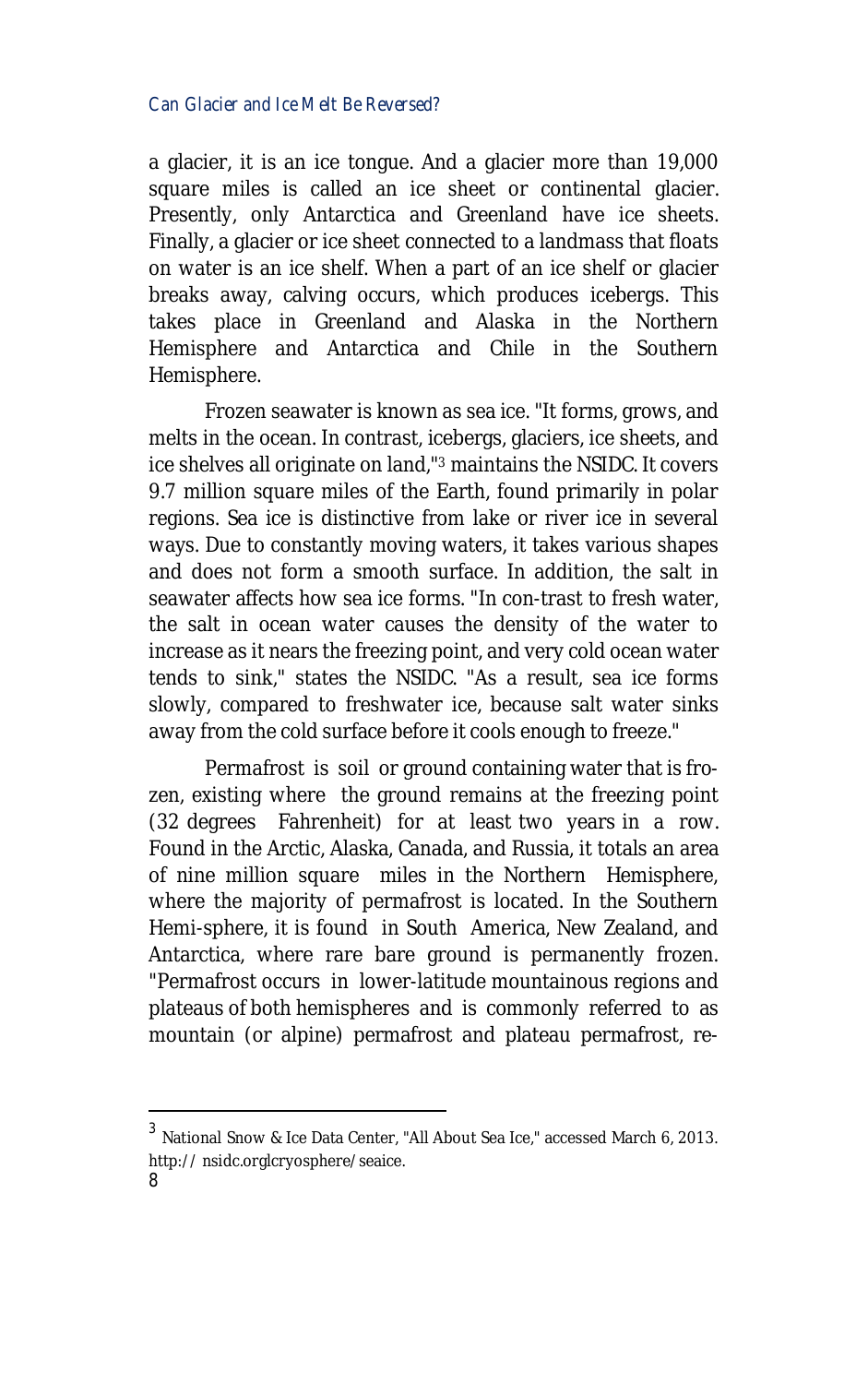#### **Introduction**

spectively,"<sup>4</sup> observe scientists J. Alan Heginbottom, Jerry Brown, Ole Humlum, and Harald Svensson. Permafrost with very little or no ice is called dry permafrost.

Lastly, snow cover makes up most of the cryosphere, blanketing 17.8 million square miles of the world each year. It is mostly found in North America, Europe, Russia, and Green-land in the Northern Hemisphere and New Zealand, South America, and Antarctica in the Southern Hemisphere. Not all cold regions experience snowfall, however, due to insufficient moisture in the atmosphere. "Even Antarctica, the coldest and iciest continent, contains a region called the Dry Valleys, where it is extremely cold, but so dry that snow never falls,"<sup>5</sup> claims the NSIDC.

Often referred to as the world's "thermostat," with respect to its influence on climate and weather, the cryosphere and its current state is under vigorous debate. At Issue: Can Glacier and Ice Melt Be Reversed? addresses the issues, from the shrinking of glaciers to the consequences of thawing permafrost. The diverse perspectives, reports, and critiques selected for this anthology represent not only the discoveries and implications of cryospheric research, but its challenges and draw-backs.

**.** 

 $^{\rm 4}$  J. Alan Heginbottom et at, "Permafrost and Periglacial Environments," in State of the Earth's Cryosphere at the Beginning of the 21st Century: Glaciers, Global Snow Cover, Floating Ice, and Permafrost and Periglacial Environments, edited by Richard S. Will-iams Jr. and Jane G. Ferrigno, US Geological Survey, 2012. http://pubs.usgs.gov/pp/ p1386a/Cryosphere\_Notes.html.

<sup>5</sup> National Snow & Ice Data Center, "All About Snow," accessed March 6, 2013. http:// nsidc.org,/cryosphere/snow/science/where.html.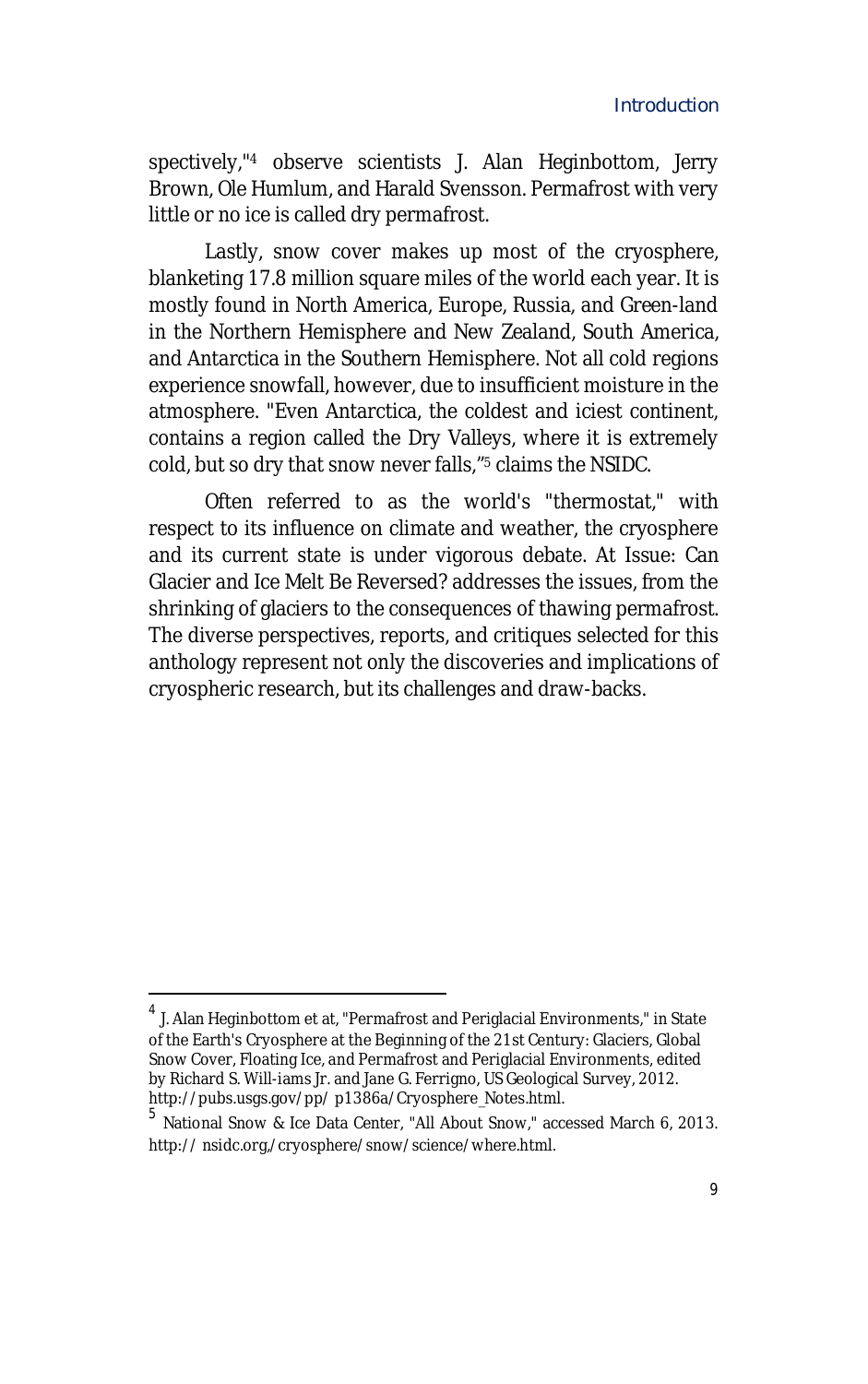**1**

## **The Melting of Glaciers Cannot Be Reversed**

#### *Tim Appenzeller*

*Tim Appenzeller is chief magazine editor of Nature, former science editor of National Geographic, and a science journalist.* 

*The world's glaciers and ice sheets are melting at an increasing pace due to rising temperatures, and many will be gone in just a few decades. Rather than melting eventually, feedbacks—melting processes that cause more melting—speed up ice loss. In the Andes, for instance, exposed dark rock on glaciers absorbs heat from the sun and accelerates melting, as evidenced by vanishing ski areas. In Greenland, where the weather has significantly warmed, numerous glaciers are flowing out to sea at much faster rates, and its ice sheet is beginning to stir. And while Antarctica is more stable, some of the continent's glaciers are also losing ice more quickly, with potential for a major ice shelf collapse. Scientists conclude that this transformation in the world's cold places cannot be stopped.* 

ven in better times, the Chacaltaya ski area was no competition for Aspen. Set in a bleak valley high in the Andes mountains of Bolivia, it offered a half-mile (one ven in better times, the Chacaltaya ski area was no<br>competition for Aspen. Set in a bleak valley high in the<br>Andes mountains of Bolivia, it offered a half-mile (one<br>kilometer) swoop downhill, a precarious ride back up on a tow, and coca-leaf tea for altitude headaches. At 17,250 feet (5,260 meters), after all, Chacaltaya was the highest ski area in the

Tim Appenzeller, "The Big Thaw," National Geographic, June 2007. Copyright 0 2007 by National Geographic. All rights reserved. Reproduced by permission.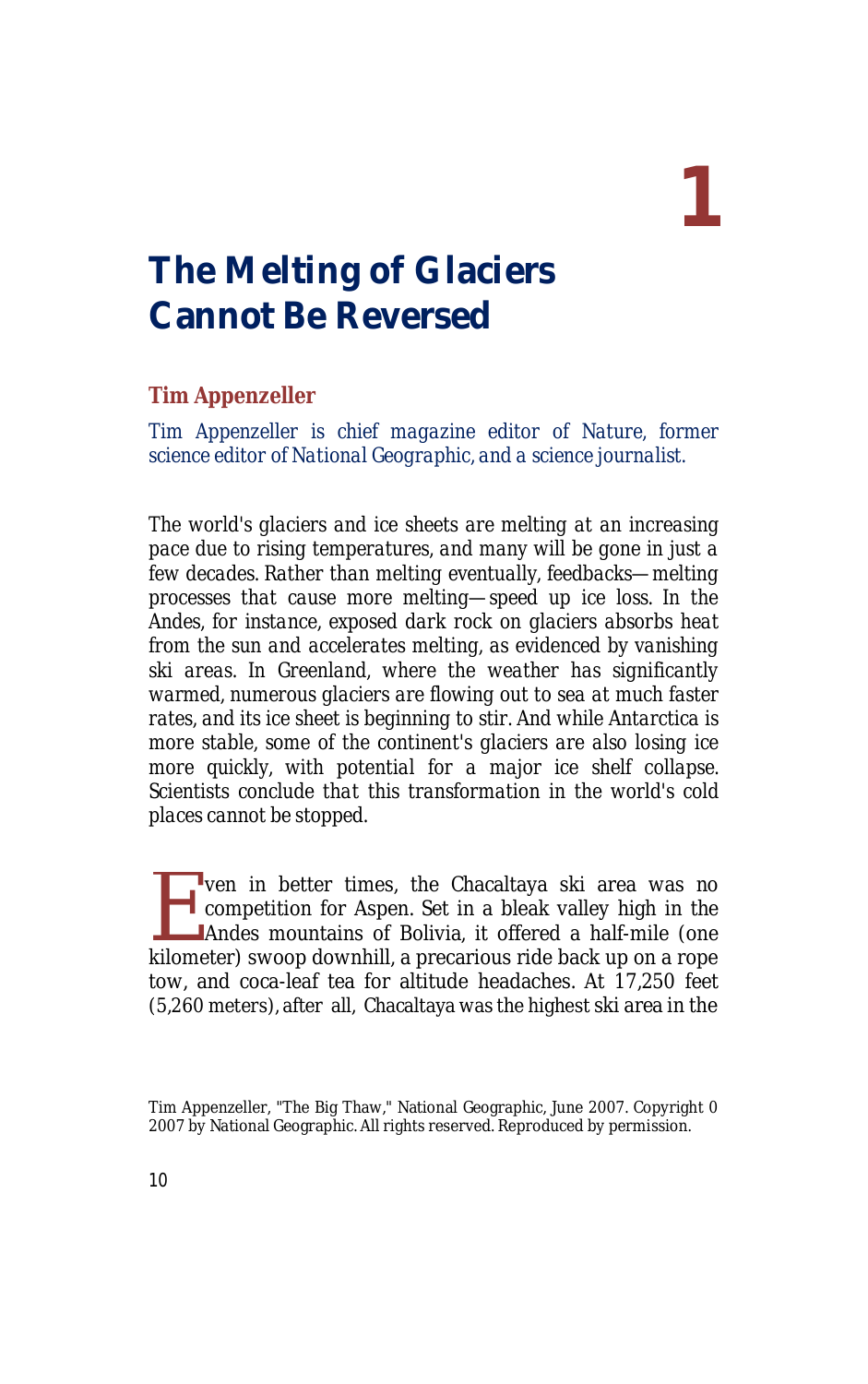world. "It gave us a lot of glory," says Walter president of Bolivia's mountain club. "We organized American championships with Chile, with Argentina, with Colombia."

The glory days are over. Skiing at this improbable spot depended on a small glacier that made a passable ski run when Bolivia's wet season dusted it with snow. The glacier was already shrinking when the ski area opened in 1939. But in the past decade, ifs gone into a death spiral.

By last year [2006] all that remained were three patches of gritty ice, the largest just a couple of hundred yards (200 meters) across. The rope tow traversed boulder fields. Laguna insists that skiing will go on. 'Perhaps the club can make artificial snow, he says; perhaps it can haul in slabs of ice to mend the glacier. But in the long run, he knows, Chacaltaya is history. "The process is irreversible. Global warming will continue."

#### **Ice Loss Is Outstripping Global Warming.**

From the high mountains to the vast polar ice sheets, the world is losing its ice faster than anyone thought possible. Even scientists who had monitored Chacaltaya since 1991 thought it would hold out for a few more years. It's no surprise that glaciers are melting as emissions from cars and industry warm the climate. But lately, the ice loss has outstripped the upward creep of global temperatures.

*The fate of many mountain glaciers is already sealed.*

11 Scientists are finding that glaciers and ice sheets are surprisingly touchy. Instead of melting steadily, like an ice cube on a summer day, they are prone to feedbacks, when melting begets more melting and the ice shrinks precipitously. At Chacaltaya, for instance, the shrinking glacier exposed dark rocks, which sped up its demise by soaking up heat from the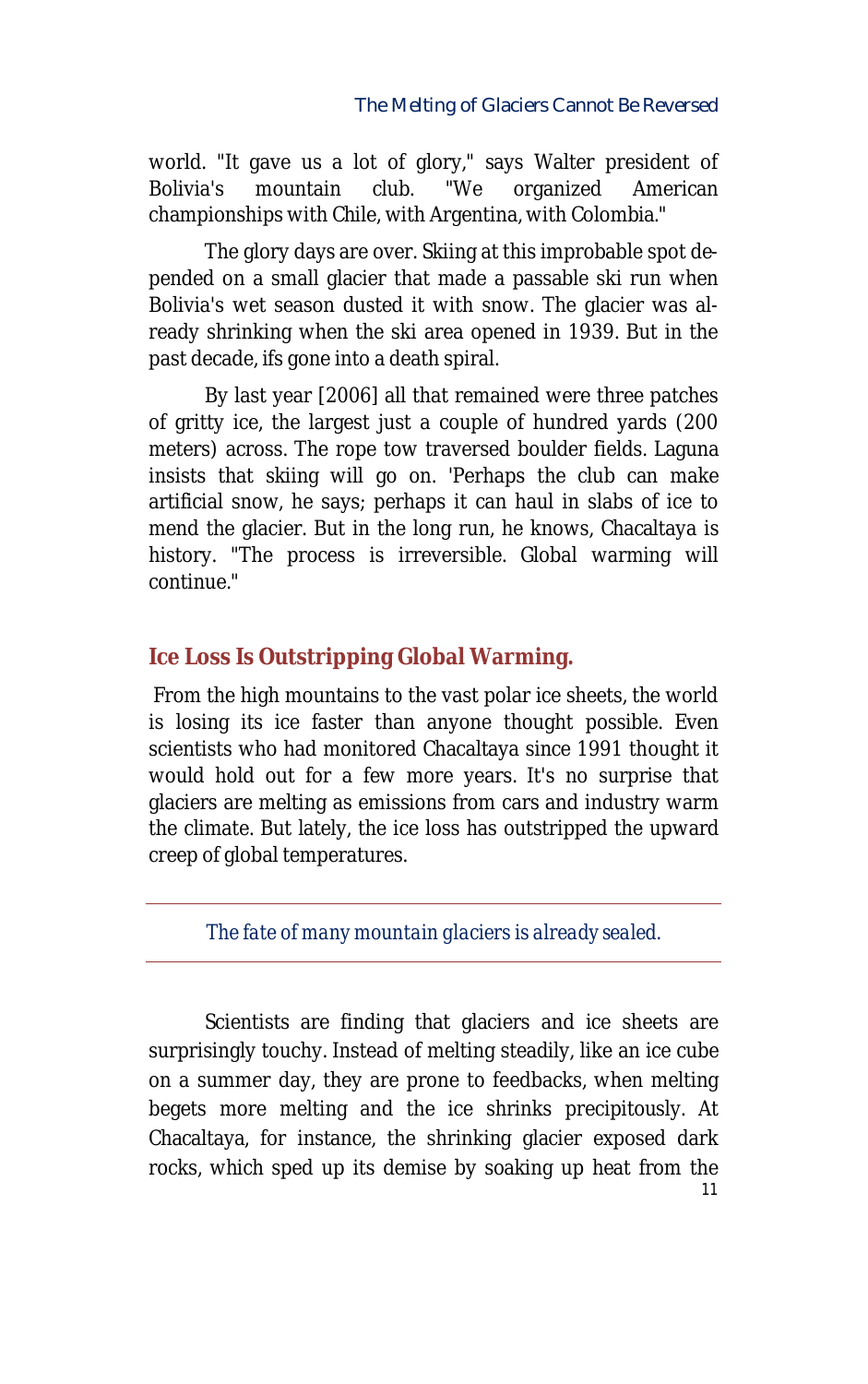sun. Other feedbacks are shriveling bigger mountain glaciers ahead of schedule and sending polar ice sheets slipping into the ocean.

Most glaciers in the Alps could be gone by the end of the century, Glacier National Park's namesake ice by 2030. The small glaciers sprinkled through the Andes and Himalaya have a few more decades at best. And the prognosis for the massive ice sheets covering Greenland and Antarctica? No one knows, if only because the turn for the worse has been so sudden. Eric Rignot, a scientist at NASA's Jet Propulsion Laboratory who has measured a doubling in ice loss from Greenland over the past decade, says: "We see things today that five years ago would have seemed completely impossible, extravagant, exaggerated!'

The fate of many mountain. glaciers is already sealed. To keep skiing alive in. Bolivia, Walter Laguna will need to find a bigger, higher ice field. And the. millions of people in countries like Bolivia, Peru, and India who now depend on melt-water from mountain glaciers for irrigation, drinking, and hydropower could be left high and dry. Meanwhile, if global warming continues unabated, the coasts could drown. If vulnerable parts of the ice that blankets Greenland and Antarctica succumb, rising seas could flood hundreds of thousands of square miles much of Florida, Bangladesh the Nether-lands—and displace tens of millions of people.

The temperature threshold for drastic sea-level rise is near, but many scientists think we still have time to stop short of it, by sharply cutting back consumption of climate-warming coal, oil, and gas. Few doubt, however, that another 50 years of business as usual will take us beyond a point of no return.

12 Ancient coral heads, white and dead, record an earlier time when the climate warmed and the seas rose. Found just inland in the Florida Keys, Bermuda, and the Bahamas, they date from roughly 130,000 years ago, before the last ice age. These corals grew just below the sea surface, and are now mar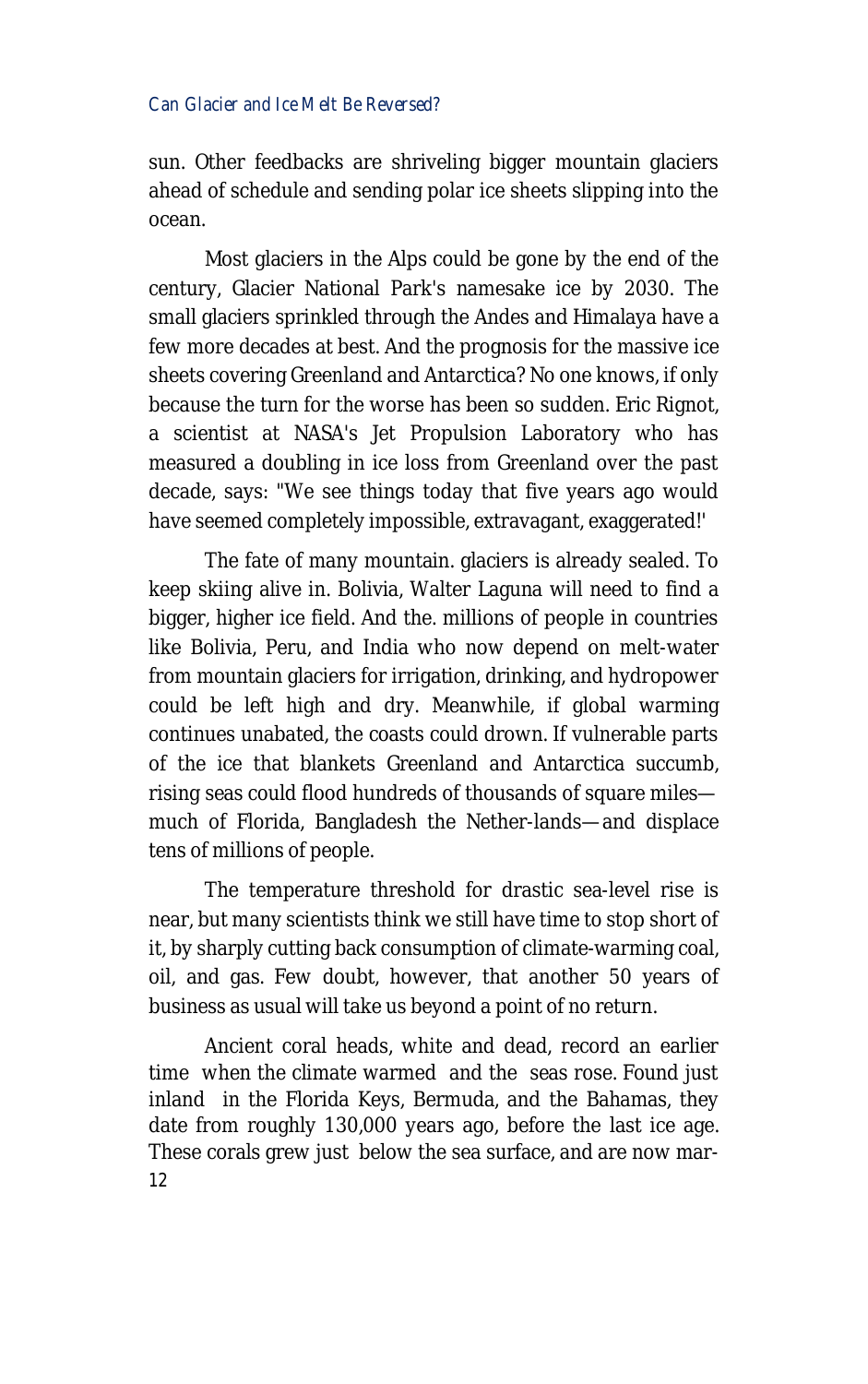rooned well above it. When they flourished, sea level must have been 15 to 20 feet (five to six meters) higher—which means that much of the water now in Greenland's ice was sloshing in the oceans.

All it took to release that water was a few degrees of warming. Climate back then had a different driver: not fossil-fuel emissions but changes in Earth's tilt in space and its path around the sun, which warmed summers in the far North by three to five degrees Celsius (5° to 9°F) compared with today. At the rate the Arctic is now warming, those temperatures could be back soon—"by mid-century, no problem," says Jonathan Overpeck of the University of Arizona, who has studied the ancient climate. "There's just unbelievable warming in the Arctic. It's going much faster than anyone thought it could or would."

#### **Anything but Leisurely**

Computer models that forecast how ice sheets will react to the warming tend to predict a sluggish response—a few thousand years for them to melt, shrink, and catch up to the reality of a warmer world. If the models are right, rising seas are a distant threat.

Yet what is happening on the Greenland ice sheet is anything but leisurely. For the past 15 years, Konrad Steffen of the University of Colorado at Boulder has spent each spring monitoring the ice from a camp deep in the interior. Back again in the coastal village of Ilulissat last summer, the Swiss-born climate researcher, lean and weathered from wind and glacial glare, sits with colleagues in a waterfront hotel, waiting out fog that has grounded their helicopter. "Things are changing," he says. "We see it all over."

Offshore, flotillas of icebergs drift silvery in the halflight—tangible evidence of the change. Their voyage began nearby in a deep fjord, where a glacier called Jakobshavn Isbrae flows to the sea.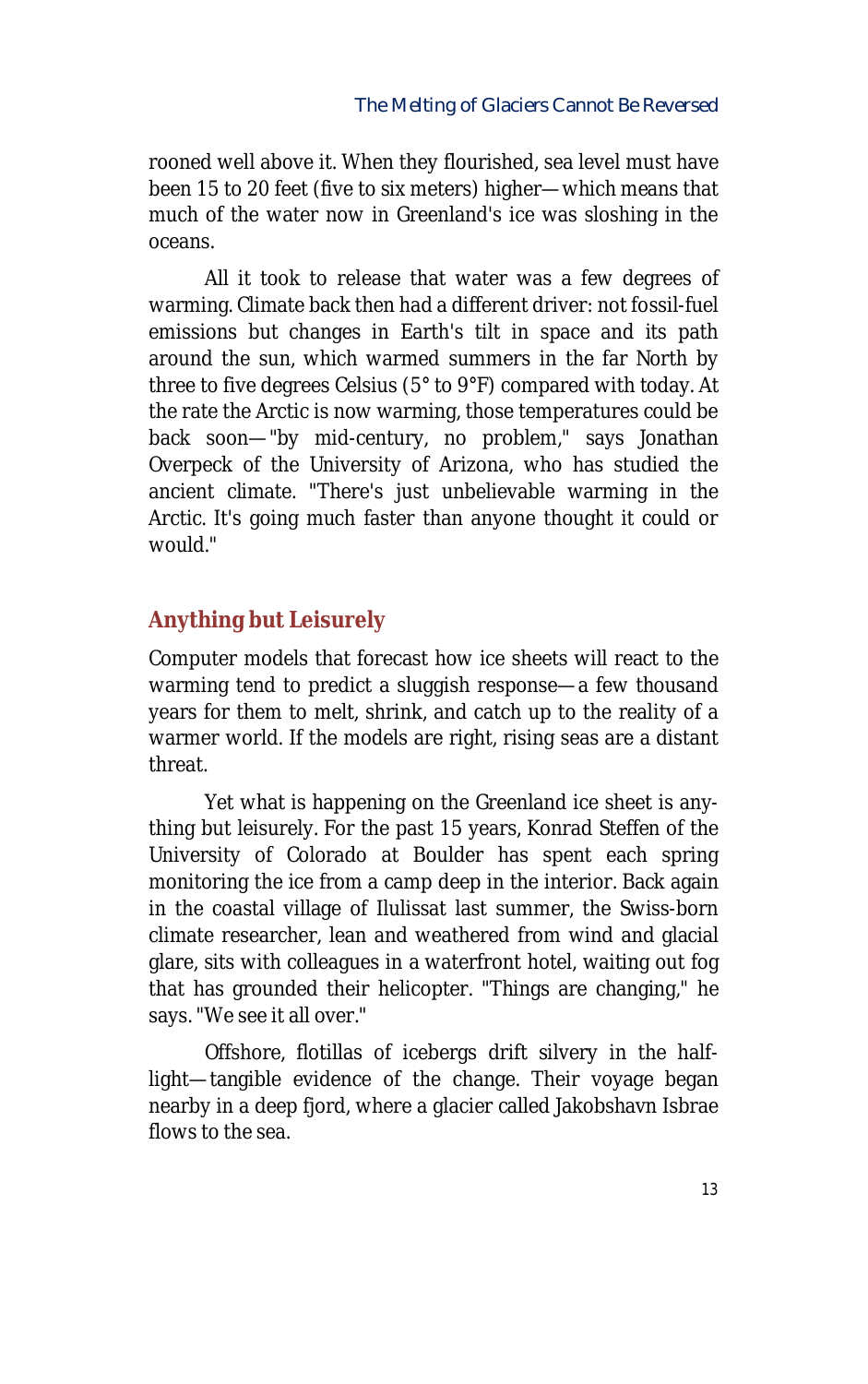Ice seems rock hard when you crunch an ice cube or slip on a frozen puddle. But when piled in a great mass, ice oozes like slow, cold taffy. On Greenland, it flows outward from the heart of the ice sheet, a dome of ice the size of the Gulf of Mexico, and either peters out on land or follows fast-flowing ice streams all the way to the ocean. Four miles (six kilometers) wide and several thousand feet thick, Jakobshavn is an icy Amazon, disgorging more ice than any other Green-land glacier.

*Greenland lost a total of 54 cubic miles (225 cubic kilometers) of ice in 2005, more than twice as much as ten years ago—and more than some scientists were pre-pared to believe.* 

Jakobshavn is flowing ever faster. In the past decade it doubled its speed, to roughly 120 feet (37 meters) a day. By now it discharges 11 cubic miles (45 cubic kilometers) of ice each year, jamming the fjord with fresh icebergs.

The pace is picking up elsewhere around Greenland. Last year Eric Rignot reported satellite radar measurements showing that most glaciers draining the southern half of the Green-land ice sheet have accelerated, some even more dramatically than Jakobshavn. He calculated that Greenland lost a total of 54 cubic miles (225 cubic kilometers) of ice in 2005, more , than twice as much as ten years ago—and more than some scientists were prepared to believe.

Two of the outlet glaciers have since slowed down. But other satellites detected a minuscule weakening of Greenland's gravity, confirming that it is shedding ice at a rate of tens of cubic miles a year. Says Waleed Abdalati, a NASA scientist who oversees research on Greenland and Antarctica, "The ice sheet is starting to stir:"

Just as Jakobshavn accelerated, its tongue—the glacier's seaward end, floating on the waters of the fjord—began to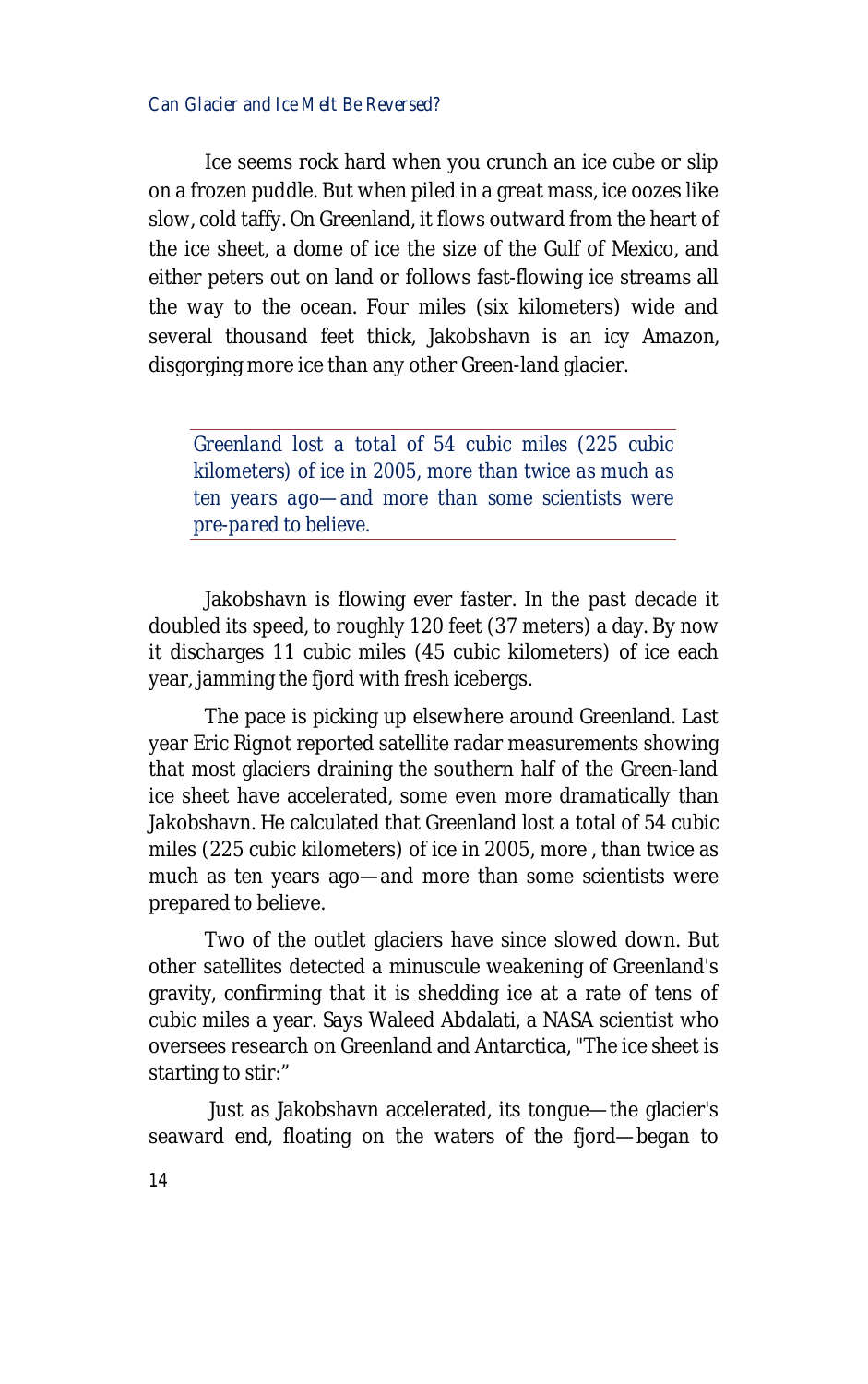shatter and retreat. Since 2000, the tongue has receded by four miles (six kilometers), adding to the clutter of icebergs in the fiord. Many of the other Greenland glaciers racing to the sea have also lost part or all of their tongues, which may explain the speedup. "Floating ice acts as a buttress," explains Abdalati. "It holds back the ice behind it, so that when it melts, it sort of uncorks the glacier."

Greenland's weather has warmed palpably. Winter temperatures at Steffen's ice camp have risen about five degrees' Celsius (9°F) since 1993. In the past, researchers riding snowmobiles to outlying instrument stations could still count on firm snow as late as May; last year they got stuck in slush. For the past two years Ilulissat—well above the Arctic Circle, a place where street signs mark dogsled crossings—has had long winter thaws. "It was supposed to be minus 20 (-29°C)," says Steffen, "and instead it was raining."

*There's little agreement about how much ice West Antarctica is losing each year. But the loss could grow, eventually adding five feet (two meters) or more to global sea level.* 

Offshore, the middle depths of the Atlantic have warmed as well, by several tenths of a degree—enough to undermine an ice tongue that is also melting from above. Eventually all of Greenland's floating ice could disintegrate. At that point the ice streams-may stop accelerating. Then again, they may not, Steffen says. The weight of Greenland's ice sheet has forced its bedrock down into a vast basin, much of it below sea level. As the glaciers retreat inland, the ocean may follow, prying them off their bed in a runaway process of collapse.

15 Right now Greenland is no threat to beachfront property. Steven Nerem of the University of Colorado at Boulder, who monitors sea level by satellite, says the oceans have been rising an eighth of an inch (0.3 centimeter) a year. At that rate the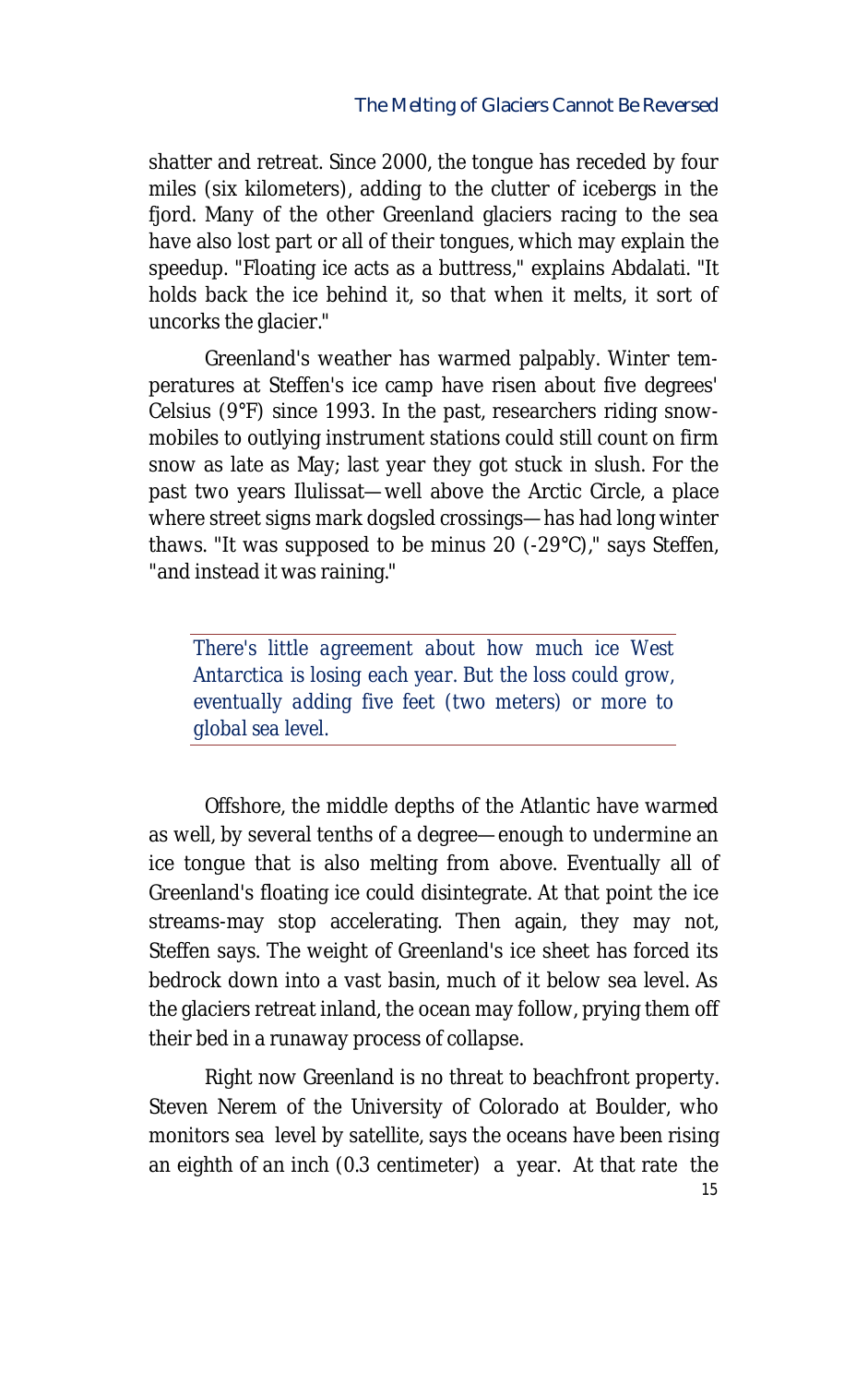sea would go up a foot (0.3 meters) by 2100, roughly what a United Nations panel on climate change predicted earlier this year. "But that's nothing compared to what we expect if Greenland really starts to go." Nerem says....

Look at a map, and it's easy to see why the Greenland ice sheet is so vulnerable: Its southern end is no farther north than ice-free Anchorage or Stockholm. Greenland's ice is a relic of the last ice age, surviving only because it is massive enough to make its own climate. The island's brilliant, perpetually snow-covered interior reflects light and heat. Its elevation adds to the chill, and its bulk fends off warm weather systems from farther south. As the ice sheet shrinks, all these defenses will weaken.

#### **A Disturbing Echo of Greenland**

The bigger ice mass at the other end of the globe seems less fragile. Except for the Antarctic Peninsula, which juts past the Antarctic Circle, Antarctica is safely deep-frozen. Global warming may even be causing parts of the ice sheet to thicken, because warmer air ferries more moisture, leading to heavier snowfall. But around one remote Antarctic sea, scientists are picking up a disturbing echo of what is happening in Green-land.

The glaciers that flow into the Amundsen Sea carry ice from the heart of the West Antarctic ice sheet, the smaller of the southern continent's two ice masses. Like Greenland's ice, West Antarctica's rests on a bed that is largely below sea level. And its outlet glaciers too are stirring.

One of them, the Pine Island Glacier, a mammoth ice stream more than 20 miles (30 kilometers) wide and half a mile (one kilometer) thick, has sped up by a third since the 1970s. Another, Thwaites Glacier, has widened, gathering ever more ice into the seaward-flowing mass. There's little agreement about how much ice West Antarctica is losing each year.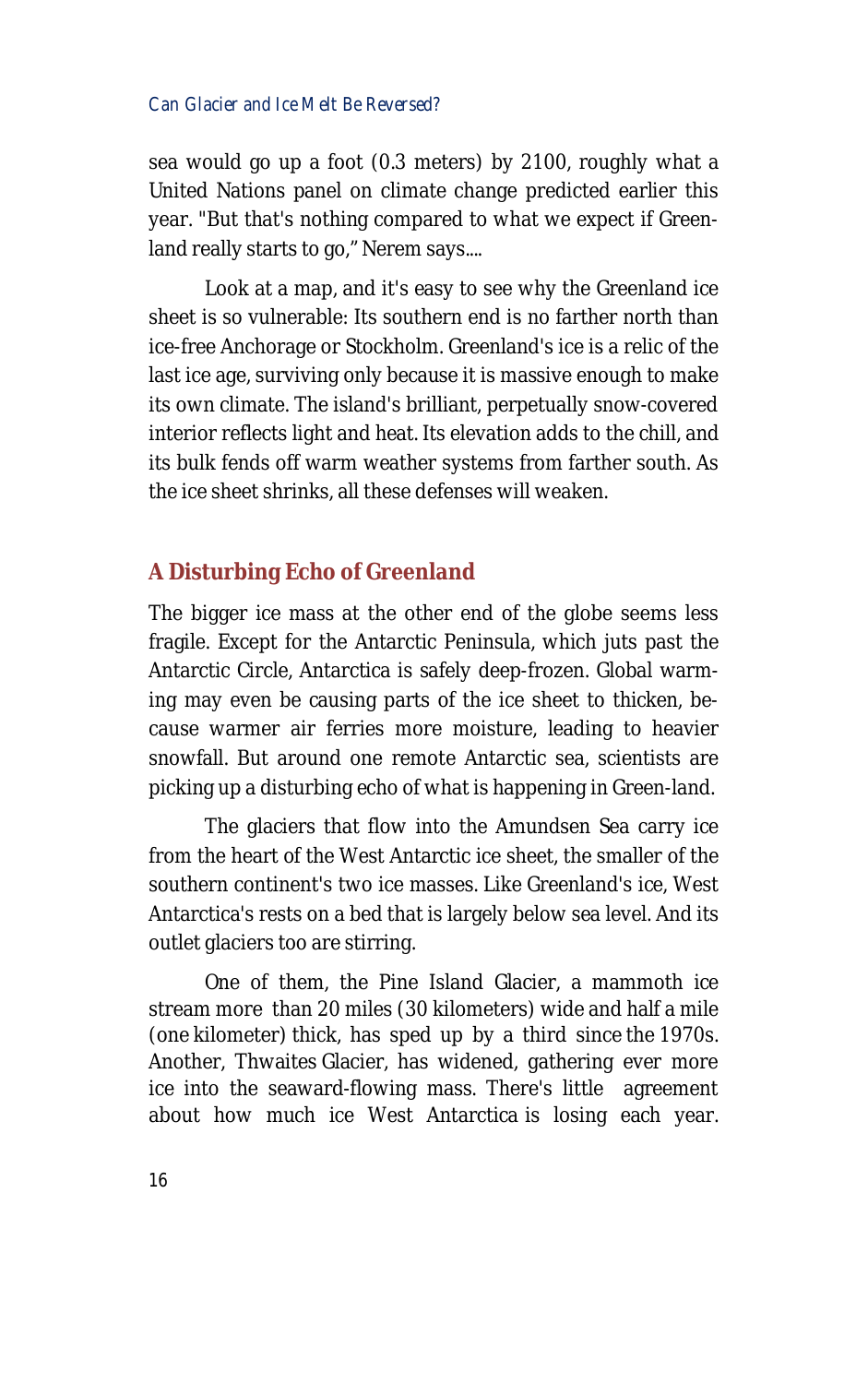But the loss could grow, eventually adding five feet (two meters) or more to global sea level.

That may have happened 130,000 years ago, the last time seas rose higher than today. The sheer magnitude of the rise, 15 to 20 feet (five to six meters), points to a contribution from Antarctica as well as Greenland. Then, as now, Antarctica was too cold to melt from above. The attack must have come from warmer oceans that undermined floating ice, triggering a partial collapse of the ice sheet. The stage is set for it to hap-pen again, says Robert Thomas, a glacier expert who works with NASA.

The collapse he envisions would begin at Pine Island, which ends in a floating ice shelf nearly 40 miles (60 kilometers) long. Flying over it in a Chilean Navy plane, Thomas and his colleagues found that the shelf is thinning by tens of feet a year. That explains Pine Island's speedup, says Thomas: The thinning weakens the shelf's grip on the land to either side, releasing the brakes on the glacier.

More disturbing to Thomas is the "ice plain" just inland of the floating ice shelf-15 miles (24 kilometers) of dead-flat ice, resting lightly on deep bedrock. The ice plain is also thin-ning, and Thomas thinks that sometime in the next decade, it will be thin enough to float free.

Once that happens and the ocean intrudes, a chain reaction of collapse could follow. "The bed is very deep and flat for the next 150 miles (240 kilometers) inland, so an enormous fjord would be created in the ice," Thomas says. "That would put the nail in the coffin—it would go on accelerating, retreating, and drain a lot of that part of West Antarctica."

17 Thomas won't say how fast this gloomy scenario might unfold, and some other glaciologists dismiss it. But the prospect of a sneak attack from warming oceans is worrisome enough that scientists are planning major studies for the International Polar Year, a coordinated polar research effort over the next two years. Robert Bindschadler, a NASA glaciologist, wants to drill through the Pine Island ice shelf----1,800 feet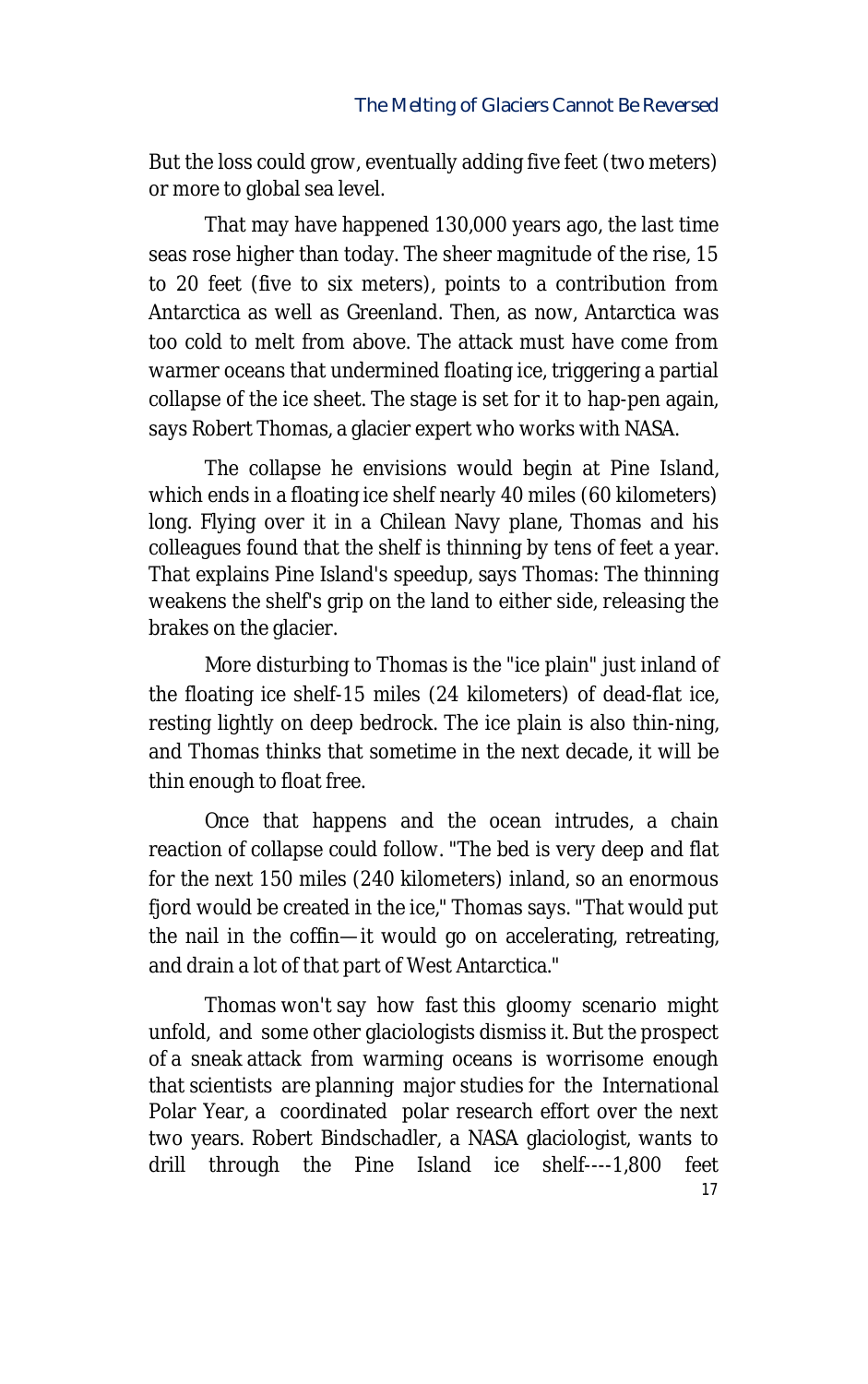(550 meters) of floating ice—and lower instruments to see whether the ocean really is eroding the underside, and a British group may probe below the shelf with a robotic submarine.

Asked which of the world's great ice sheets worries him more, Greenland or Antarctica, Bindschadler just smiles and says, "Yes."

#### **Shriveled, Pocked—or Simply Gone**

In the thin air of the Andes, doubts evaporate. Here the fate of the ice is as distinct as the jagged gray peaks around the Tuni reservoir, a major water source for Bolivia's capital, La Paz, and its burgeoning slum, El Alto.

*El Nirios, which are striking more often as the climate warms, throw global weather out of kilter, starving the tropical Andes of snow.* 

Edson Ramirez, a Bolivian glacier researcher, is on his way to check gauges along the mountain streams that fill the reservoir. He stops his truck and unfurls aerial photos of the same peaks, made in 1983. Back then, they were bearded with glaciers. Today the glaciers are shriveled, pocked—or simply gone. A point-by-point comparison shows that half of them have vanished in 20 years, and the total ice area has shrunk by 30 percent.

"In 1995, when we predicted the disappearance of the glaciers, very few people believed us," Ramirez says. "We were accused of being alarmist. But now it has come to pass." Global warming apparently struck these glaciers a roundabout blow. Every month for the past 15 years Ramirez and other scientists led by Bernard Francou, a French glaciologist, have climbed glaciers around La Paz to measure the ice and collect weather data. They saw little direct effect from the slight warming of the atmosphere in recent years. What devastated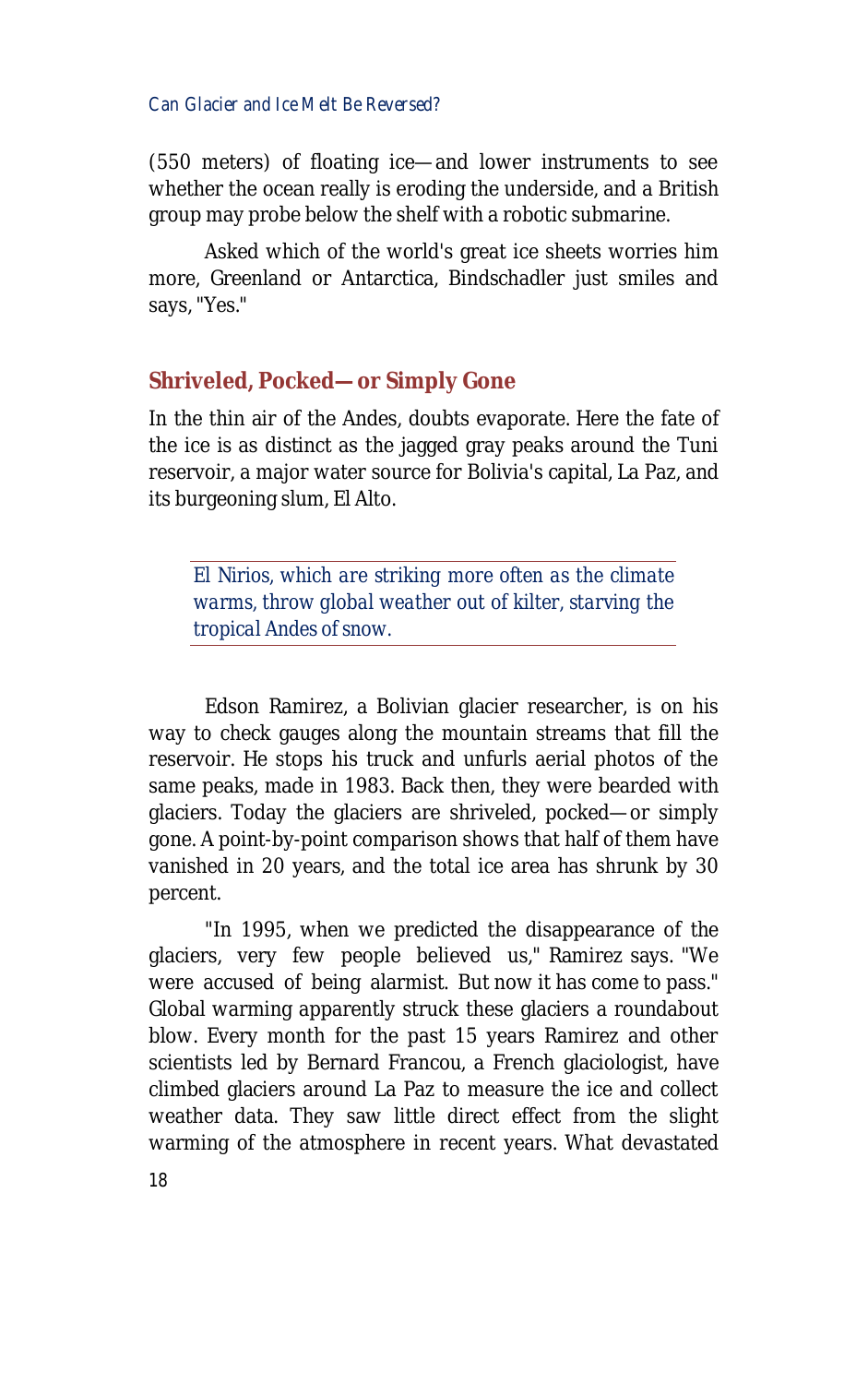the glaciers was a relentless series of El Ninos—episodes of warming in the waters of the equatorial Pacific.

El Ninos, which are striking more often as the climate warms, throw global weather out of kilter, starving the tropical Andes of snow. Normally the highest part of a tropical glacier gains thickness from snowfall during the wet season, making up for melting below. But in a snowless year, glaciers gain little ice. Meanwhile, melting accelerates—because of yet another feedback.

Snow normally acts as a protective sunblock for mountain glaciers. On one of Francou's study glaciers, a two-mile-long (three kilometers) cascade of ice called Zongo, the effect is easy to see. Zongo's upper slopes glitter with old snow, a legacy of the wet season six months ago. Reflecting the sun's light and heat, the snow keeps the ice underneath from melting. But the glacier's lower reaches are bare ice, a dull, dusty gray that absorbs solar heat like a dark T-shirt. By late morning, rivulets of melt are trickling down the ice.

An El Nino—three hit Bolivia in the 1990s—leaves most of the glacier snowless, gray, and vulnerable. Each time, the sun erodes many feet of ice, and the losses are never fully re-placed. Since 1991 Zongo's surface has dropped 20 feet (six meters), and the glacier's snout has retreated 650 feet (200 meters) upslope, leaving a lake of silty meltwater.

Zongo is a relatively healthy glacier—massive and high, topping out above 19,000 feet (5,800 meters). Chacaltaya and the shrinking glaciers around the Tuni reservoir are smaller, lower, and more fragile. No bigger than city parks, and by far the most common kind of glacier in the Andes, they are bound for extinction in the years to come.

#### **Spelling Real Trouble for Cities**

The loss of a ski area is sadly symbolic. But the loss of the glaciers could spell real trouble for cities like La Paz, at the receiving end of the canals and power lines that lead out of the mountains.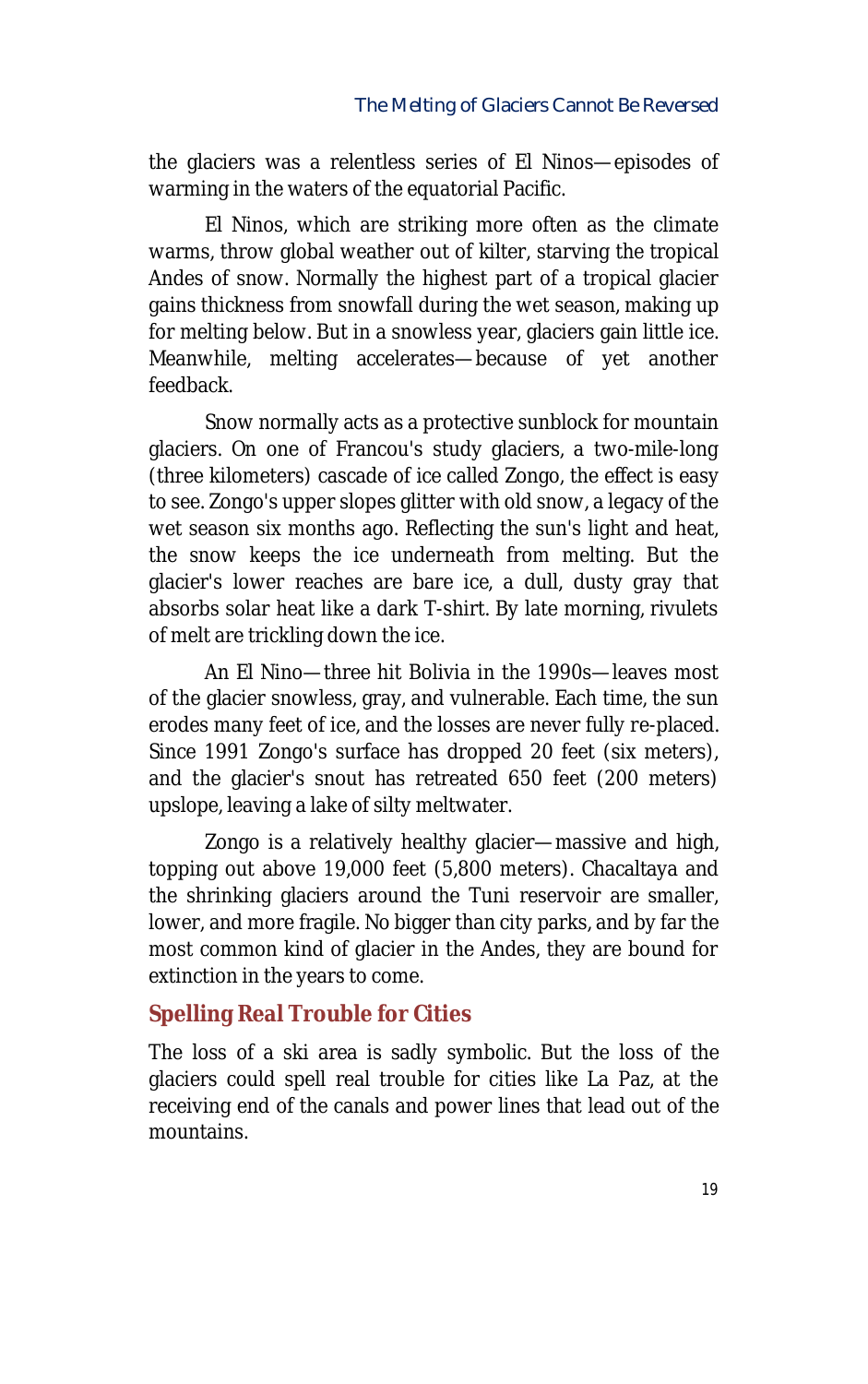Mountain glaciers play a vital role as water banks, storing it as ice during wet seasons and doling it out in dry months as melt. Ramirez has found that, year-round, glacier runoff supplies about a third of the water in Tuni; in the dry season the figure rises to 60 percent. In Peru, a major hydroelectric plant and a rich agricultural valley depend on the Santa River, where 40 percent of dry-season flow is glacial meltwater. The Ganges, the lifeline for northern India, is by some estimates 70 percent glacial in the summer—runoff from Himalayan ice fields.

*From many people whose lives are bound up with ice scientists, mountaineers, ordinary people who live near the glaciers—you hear a note of mourning.* 

The bounty continues for now; in some places, it has even increased, as the glaciers melt faster than ever. But cities and farms downstream will soon feel the pinch. Edson Ramirez expects La Paz and El Alto to face water shortages before the end of the decade, as demand grows and the glacial supply starts to dwindle.

"If you dry up the mountains, what happens to the cities below?" asks Walter Vergara, a Latin America climate-change expert at the World Bank. In the developing world, the question is often asked in anger. "Climate change wasn't caused by the poor counties like Bolivia," says Oscar Paz Rada of the Bolivian Ministry of Planning and Development, "and there is a debt owed them by the developed countries."

New dams and bigger reservoirs could keep water flowing through the dry season; wind or solar power could supplement fitful hydroelectric generators. These measures won't be cheap, and some, like dams in the earthquake-prone Andes, carry risks of their own. "But time won't wait," says Paz. "People need us to take action."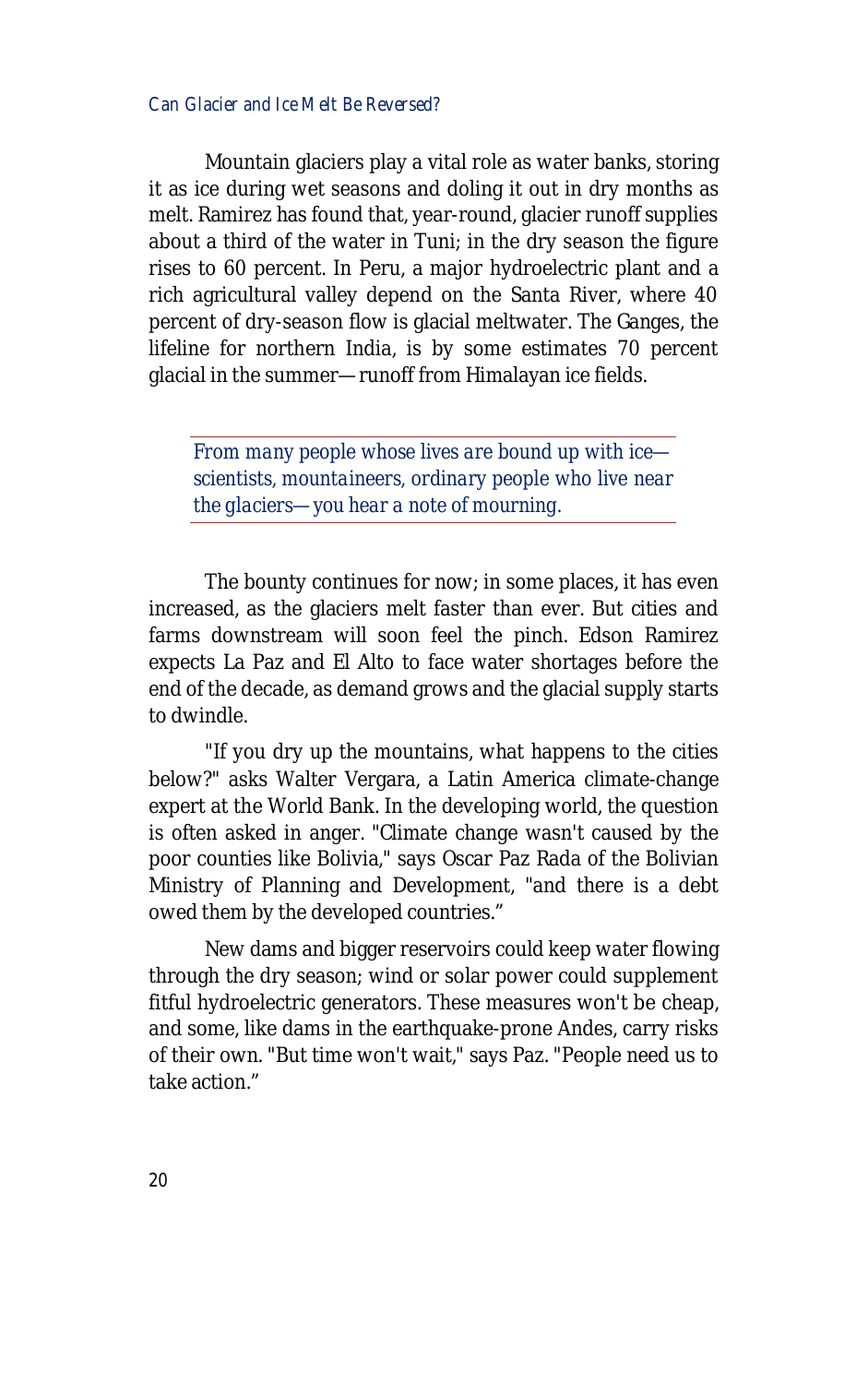#### **Losing Beloved Landscapes**

Bernard Francou likes to show a whimsical photo of himself pedaling an ice-cream cart. It is his next career, he jokes, after the ice is gone. Francou is prone to dark humor. From many people whose lives are bound up with ice—scientists, mountaineers, ordinary people who live near the glaciers—you hear a note of mourning.

Glacier National Park in Montana is a fitting emblem for the great change sweeping the world's cold places. Dan Fagre has studied the glaciers in the park for 15 years. A scientist for the US Geological Survey, he has the numbers at his finger-tips: 27 glaciers left in the park out of 150 a century ago, 90 percent of the ice volume gone. He gives the remainder an other 25 years. "It will be the first time in at least 7,000 years that this landscape has not had glaciers."

As a scientist, he is fascinated to watch a planet being transformed. As a human being, he feels the loss of a beloved landscape. "When I go to some of the glaciers I know well, I come over the ridge, and I don't even have to pull out maps or photos," he says. "I can just look and go, Oh my gosh, that whole area's gone." Another icy landmark, seemingly as permanent as the mountains themselves, has vanished in the heat.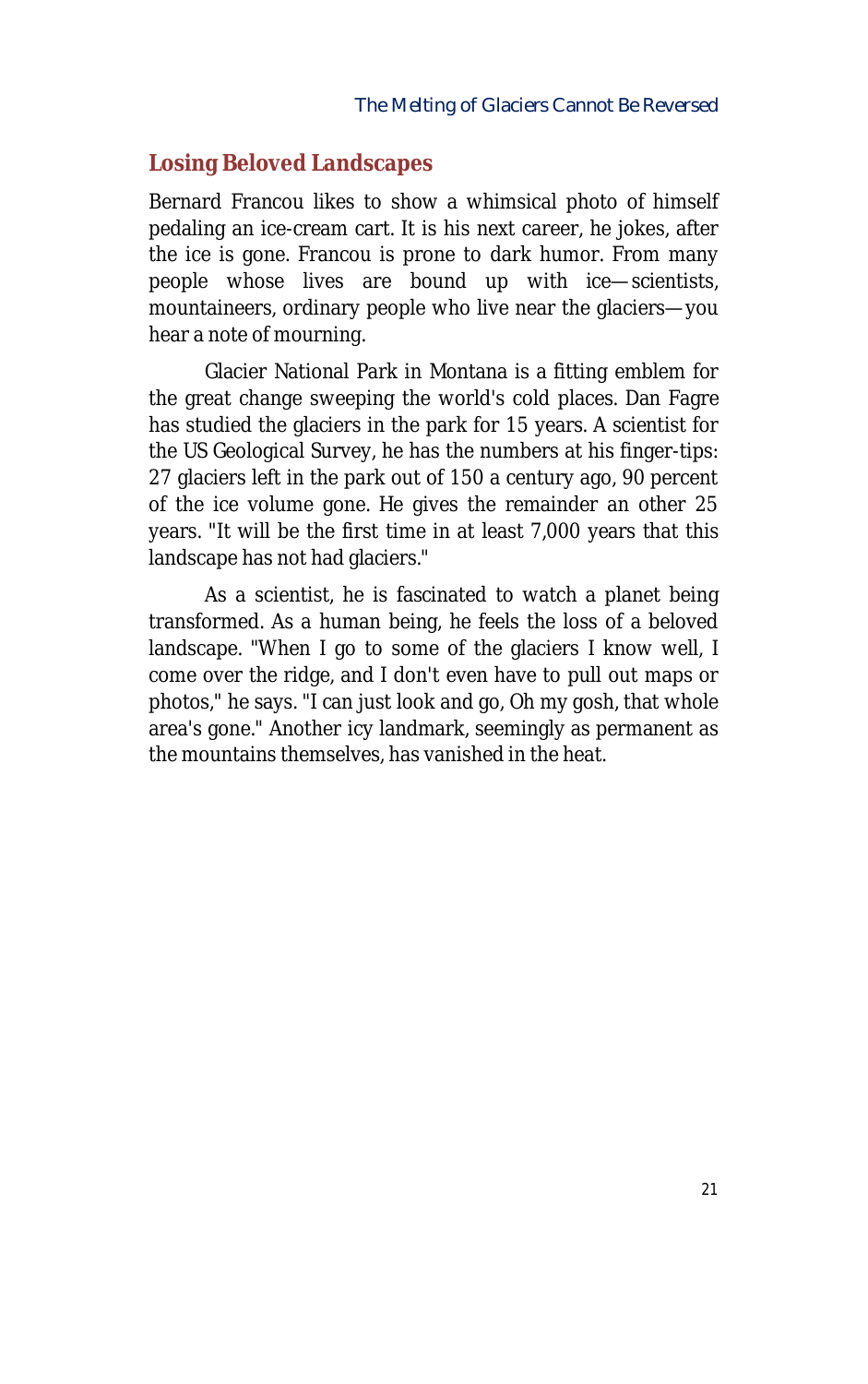**2**

## **Glaciers Are Growing, Not Melting**

#### *Robert Felix*

*Robert Felix is author of Not by Fire but by Ice and writes about climate issues at iceagenow.info.* 

*Claims that the world's glaciers are disappearing are false and based on flawed science. For instance, a major study cited for ice loss in the Himalayas contains weak and contradictory evidence: while it states that some glaciers are disappearing, based on a miniscule sample, it also reports that numerous glaciers are actually growing. In fact, the majority are growing and thickening in different parts of the world, from the United States to New Zealand. Also, while ice loss has been observed in the Antarctic Peninsula, ice is increasing in its interior and eastern areas, and Greenland's ice cap shows modest thickening, not catastrophic melting. The falsehoods touted by climate change advocates, not shrinking glaciers, should be feared*

lmost all of the ice-covered regions of the Earth are melting—and seas are rising," said [former vice president and environmental activist] Al Gore in an II Moost all of the ice-covered regions of the Eart<br>melting—and seas are rising," said [former<br>op-ed piece in the New York Times on February 27 [2010].

Both parts of Gore's statement are false.

Never mind that Mr. Gore makes only passing reference to the IPCC [Intergovernmental Panel on Climate Change]'s

Robert Felix, "Our Glaciers Are Growing, Not Melting—More Falsehoods from Al Gore," Canada Free Press, March 8, 2010. Copyright © 2010 by Robert Felix. All rights reserved. Reproduced by permission.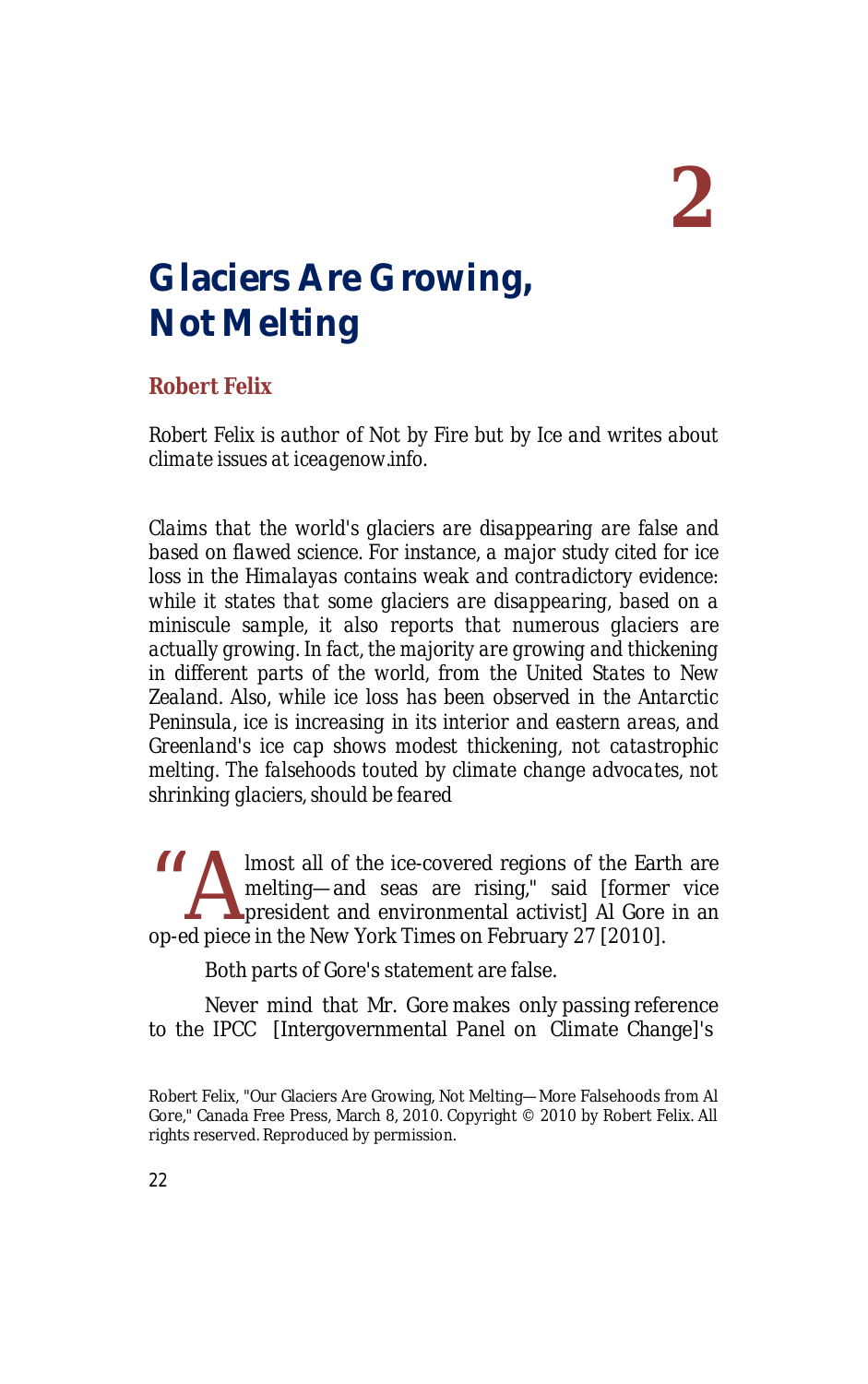fraudulent claims that the Himalayan glaciers will all melt by 2035. ("A flawed overestimate," he explains.)

Never mind that Mr. Gore dismisses the IPCC's fraudulent claims that the oceans are rising precipitously. ("Partly inaccurate," he huffs.)

Never mind that Mr. Gore completely ignores the admission by the CRU's [Climatic Research Unit] disgraced former director Phil Jones that global temperatures have essentially remained unchanged for the past 15 years.

I'll let someone else dissect Gore's lawyering comments, and concentrate on just the one sentence about melting ice, because neither part of that sentence is true.

*No matter how assiduously Mr. Gore tries to ignore it, almost all of the ice-covered regions of the Earth are now gaining mass.*

#### **Growing, Not Melting**

Contrary to Gore's assertions, almost all of the ice-covered regions of the Earth are growing, not melting—and the seas are not rising.

Let's look at the facts.

If you click on the words "are melting" in Gore's article, you're taken to a paper by Michael Zemp at the University of Zurich. Mr. Zemp begins his paper by warning that "glaciers around the globe continue to melt at high rates."

However, if you bother to actually read the paper, you learn that Zemp's conclusion is based on measurements of "more than 80 glaciers."

Considering that the Himalayas boast more than 15,000 glaciers, a study of "more than 80 glaciers" hardly seems sufficient to warrant such a catastrophic pronouncement.

Especially when you learn that of those 80 glaciers, several are growing.

Growing. Not melting.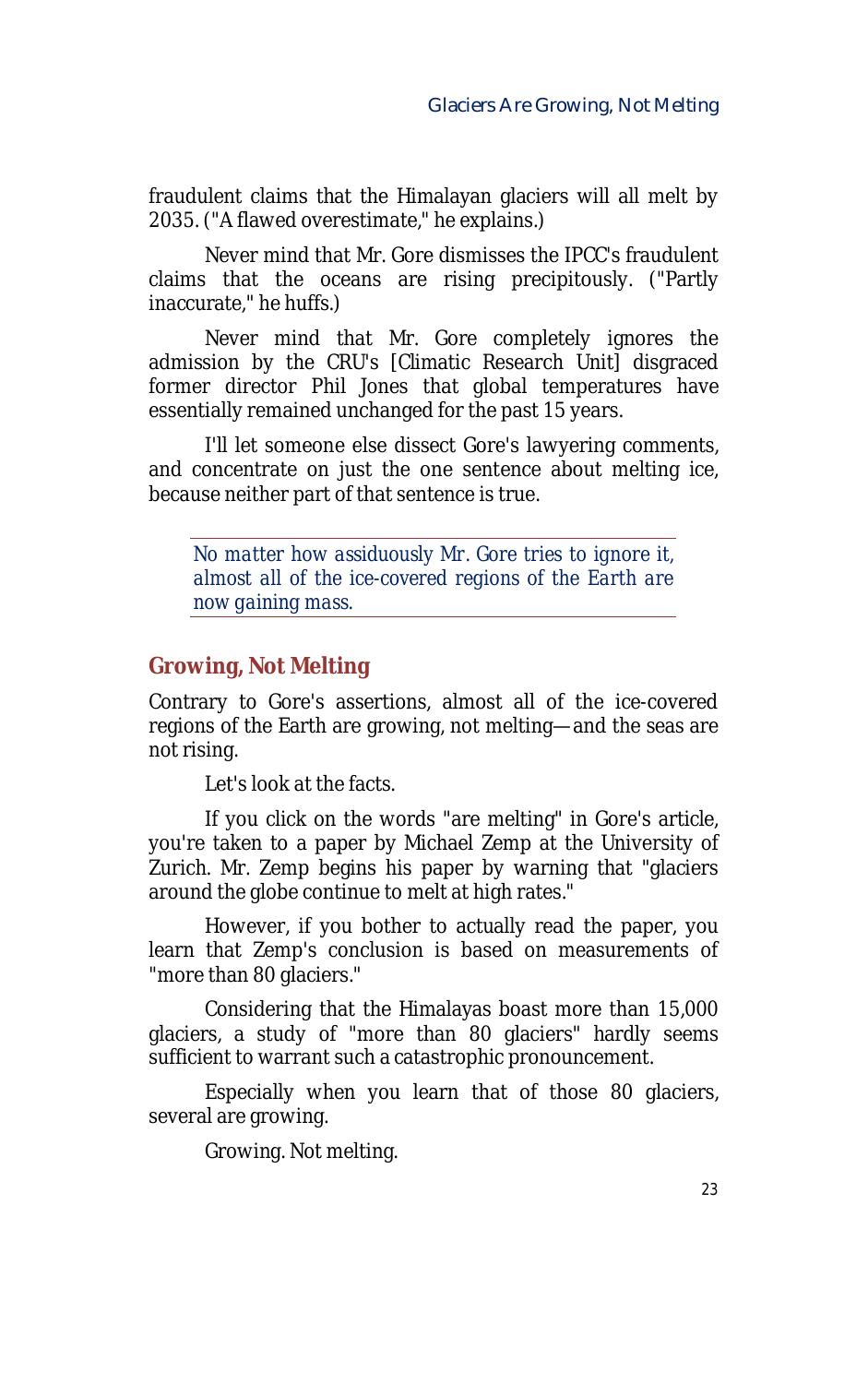"In Norway, many maritime glaciers were able to gain mass," Zemp concedes. ("Able to gain mass" means growing.)

In North America, Zemp also concedes, "some positive values were reported from the North Cascade Mountains and the Juneau Ice Field." ("Displaying positive values" means growing.)

Remember, we're still coming out of the last ice age. Ice is supposed to melt as we come out of an ice age. The ice has been melting for 11,000 years. Why should today be any different? I'm guessing that most Canadians and Northern Europeans are very happy that the ice has been melting.

Unfortunately, that millenniums-long melting trend now appears to be changing. No matter how assiduously Mr. Gore tries to ignore it, almost all of the ice-covered regions of the Earth are now gaining mass. (Or, displaying positive values, if you will.)

#### **The Himalayan Glaciers**

For starters, let's look at those Himalayan glaciers. In a great article, entitled "World misled over Himalayan glacier meltdown:' [environmental editor of the Sunday Times Jonathan Leake and [reporter' Chris Hastings show that the IPCC's fraudulent claims were based on "speculation" and "not supported by any formal research."

As a matter of fact, many Himalayan glaciers are growing. In a defiant act of political incorrectness, some 230 glaciers in the western Himalayas—including Mount Everest, K2 and Nanga Parbat—are actually growing.

"These are the biggest mid-latitude glaciers in the world," says John Shroder of the University of Nebraska-Omaha. "And all of them are either holding still, or advancing."

And get this. Eighty seven of the glaciers have surged forward since the 1960s.

So much for Mr. Gore's "more than 80 glaciers:'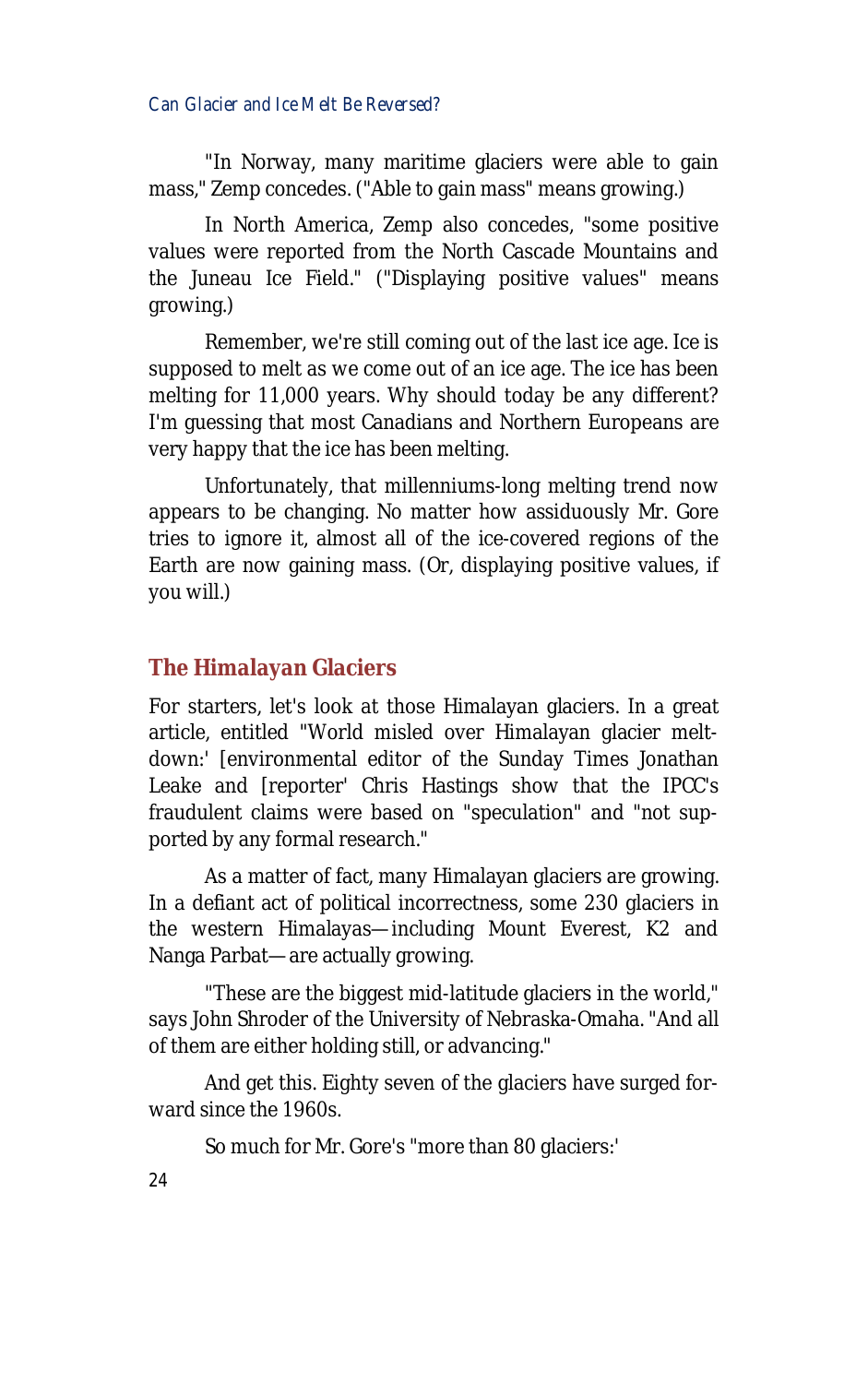(I don't know how many Himalayan glaciers are being monitored, but my guess would be fewer than a thousand, so it's possible that hundreds more are growing. There aren't enough glaciologists in the world to monitor them all.)

#### **Growing Glaciers in the United States**

But we don't need to look to the Himalayas for growing glaciers. Glaciers are growing in the United States.

Yes, glaciers are growing in the United States.

Look at Washington State. The Nisqually Glacier on Mt. Rainier is growing. The Emmons Glacier on Mt. Rainier is growing. Glaciers on Glacier Peak in northern Washington aregrowing. And Crater Glacier on Mt. Saint Helens is now larger than it was before the 1980 eruption. (I don't think all of the glaciers in Washington or Alaska are being monitored either.)

Or look at California. All seven glaciers on California's Mount Shasta are growing. This includes three-mile-long Whitney glacier, the state's largest. Three of Mount Shasta's glaciers have doubled in size since 1950.

Or look at Alaska. Glaciers are growing in Alaska for the first time in 250 years. In May of last year, [Alaska's] Hubbard Glacier was advancing at the rate of seven feet (two meters) per day—more than half-a-mile per year. And in Icy Bay, at least three glaciers advanced a third of a mile, (one half kilometer) in one year.

Oh, by the way. The Juneau Icefield, with its "positive values," covers 1,505 square miles (3,900 sq km) and is the fifthlargest ice field in the Western Hemisphere. Rather interesting to "know that Gore's own source admits that the fifth-largest ice field in the Western Hemisphere is growing, don't you think?

But this mere handful of growing glaciers is just an anomaly, the erstwhile Mr. Gore would have you believe.

Well, let's look at a few other countries.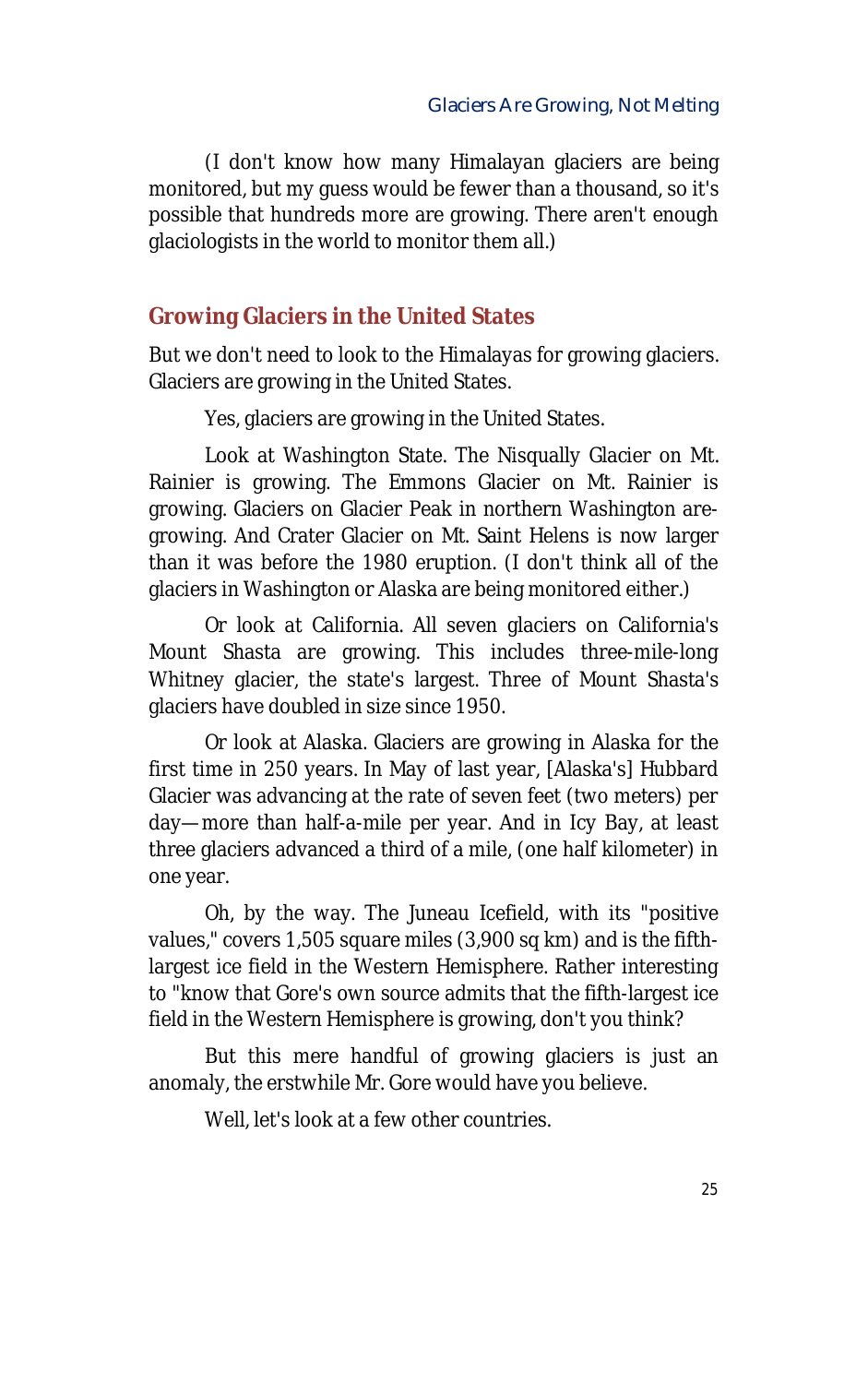- Perito Moreno Glacier, the largest glacier in Argen-tina, is growing.
- Pio XI Glacier, the largest glacier in Chile, is grow-ing.
- Glaciers are growing on Mt. Logan, the tallest mountain in Canada.
- Glaciers are growing on Mt. Blanc, the tallest mountain in France.
- Glaciers are growing in Norway, says the Norwegian Water Resources and Energy Directorate (NVE).
- And the last time I checked, all 50 glaciers in New Zealand were growing.

Sea ice *losses in west Antarctica over the past 30 years have been more than offset by increases in the Ross Sea region, just one sector of east* Antarctica.

#### **The Atlantic and Greenland Ice Sheets**

But this is nothing. These glaciers are babies when you look at our planet's largest ice masses, namely, the Antarctic and Greenland ice sheets.

Contrary to what you may have heard, both of those huge ice sheets are growing.

In 2007, Antarctica set a new record for most ice extent since 1979, says meteorologist Joe D'Aleo. While the Antarctic Peninsula area has warmed in recent years, and ice near it diminished during the summer, the interior of Antarctica has been colder and the ice extent greater.

 Antarctic sea ice is also increasing. According to Australian Antarctic Division glaciology program head Ian Allison, sea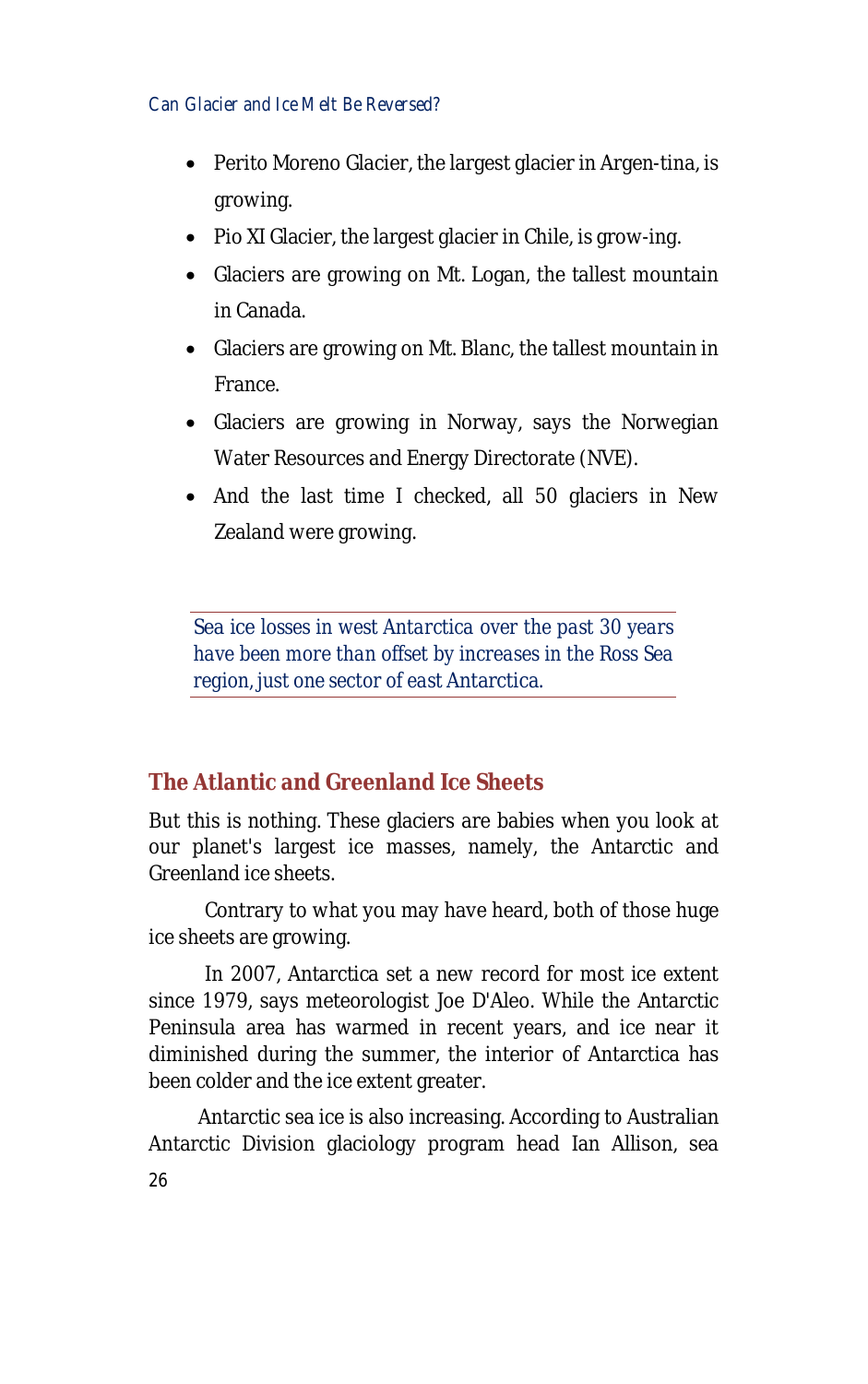ice losses in west Antarctica over the past 30 years have been more than offset by increases in the Ross Sea region, just one sector of east Antarctica.

The Antarctic Peninsula, where the ice has been melting, is only about 1/50th the size of east Antarctica, where the ice has been growing. Saying that all of Antarctica is melting is like looking at the climate of Oregon and saying that this applies to the entire United States.

There was not any evidence of significant change in the mass of ice shelves in east Antarctica nor any indication that its ice cap was melting, says Dr. Allison. "The only significant calvings in Antarctica have been in the west." And he cautioned that calvings of the magnitude seen recently in west Antarctica might not be unusual.

"A paper to be published soon by the British Antarctic Survey in the journal Geophysical Research Letters is expected to confirm that over the past 30 years, the area of sea ice around the continent has expanded." What about Greenland?

Greenland's ice-cap has thickened slightly in recent years despite wide predictions of a thaw triggered by global warming, said a team of scientists in October 2005.

The 3,000-meter (9,842-feet) thick ice-cap is a key concern in debates about climate change because a total melt would raise world sea levels by about 7 meters.

But satellite measurements show that more snow is falling and thickening the ice-cap, especially at high altitudes, according to the report in the journal Science.

The overall ice thickness changes are approximately plus 5 cm (1.9 inches) per year or 54 cm (21.26 inches) over 11 years, according to the experts at Norwegian, Russian and U.S. institutes led by Ola Joharmessen at the Mohn Sverdrup Cen-ter for Global Ocean Studies and Operational Oceanography in Norway.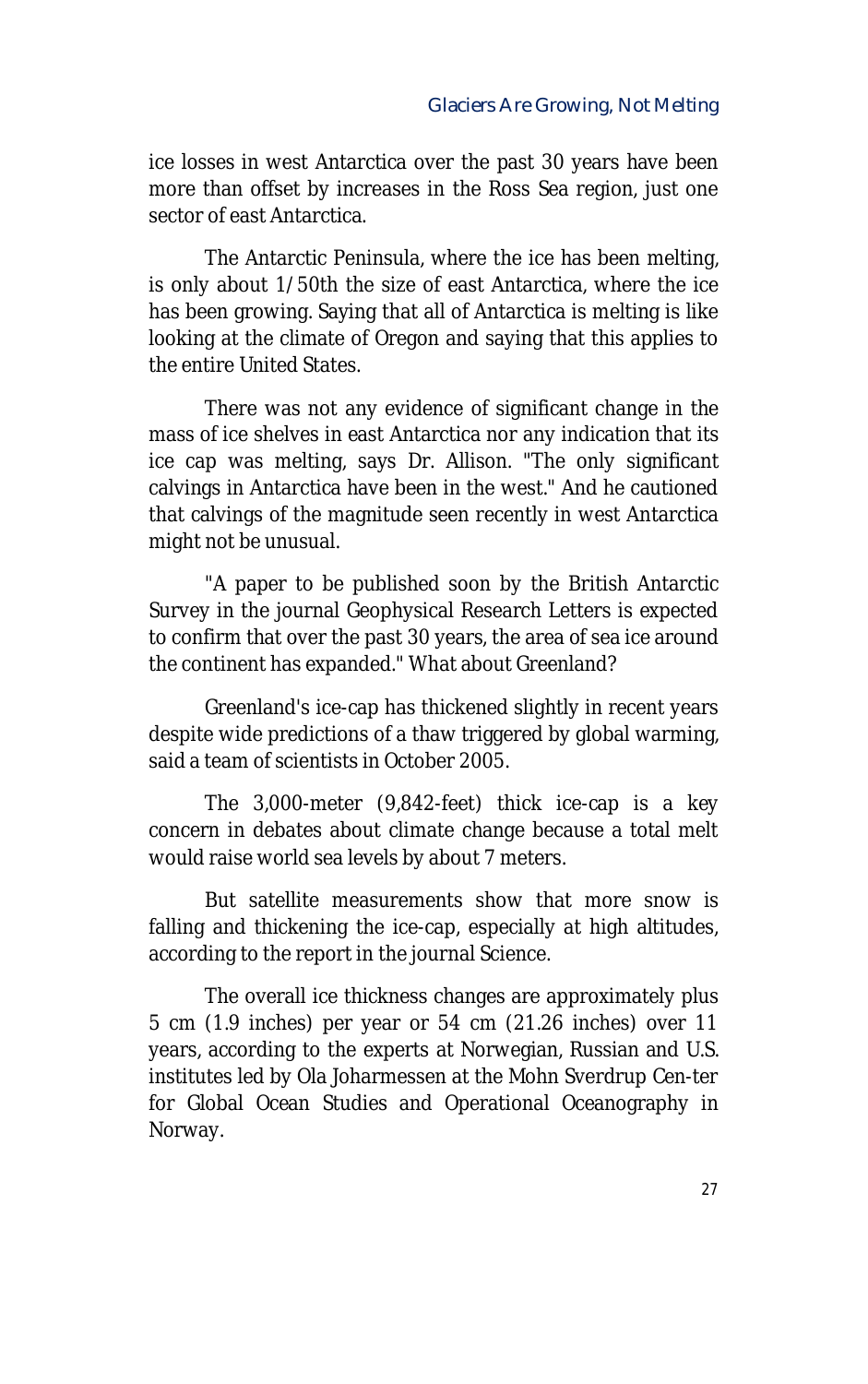Not overwhelming growth, certainly, but a far cry from the catastrophic melting that we've been lead to believe.

*More than 90 percent of the world's glaciers are growing, in other words, and all we hear about are the ones that are shrinking.* 

Think about that.

The Antarctic Ice Sheet is almost twice as big as the contiguous United States.

Put the Antarctic and Greenland Ice Sheets together, and they're one hundred times bigger than all of the rest of the world's glaciers combined.

More than 90 percent of the world's glaciers are growing, in other words, and all we hear about are the ones that are shrinking.

#### **Sea Levels Remain the Same**

But if so many of the world's glaciers are growing, how can sea levels remain the same?

They can't. The sea level models are wrong.

During the last ice age, sea levels stood some 370 feet (100 meters) lower than today. That's where all of the moisture came from to create those two-mile-high sheets of ice that covered so much of the north.

And just as-the ice has been melting for 11,000 years, so too were sea levels rising during those same years.

But the rising has stopped.

Forget those IPCC claims. Sea levels are not rising, says Dr. Nils-Axel Morner, one-time expert reviewer for the IPCC.

Dr. Morner, who received his PhD in geology in 1969, is one of the greatest—if not the greatest—sea level experts in the world today. He has worked with sea level problems for 40 years in areas scattered all over the globe.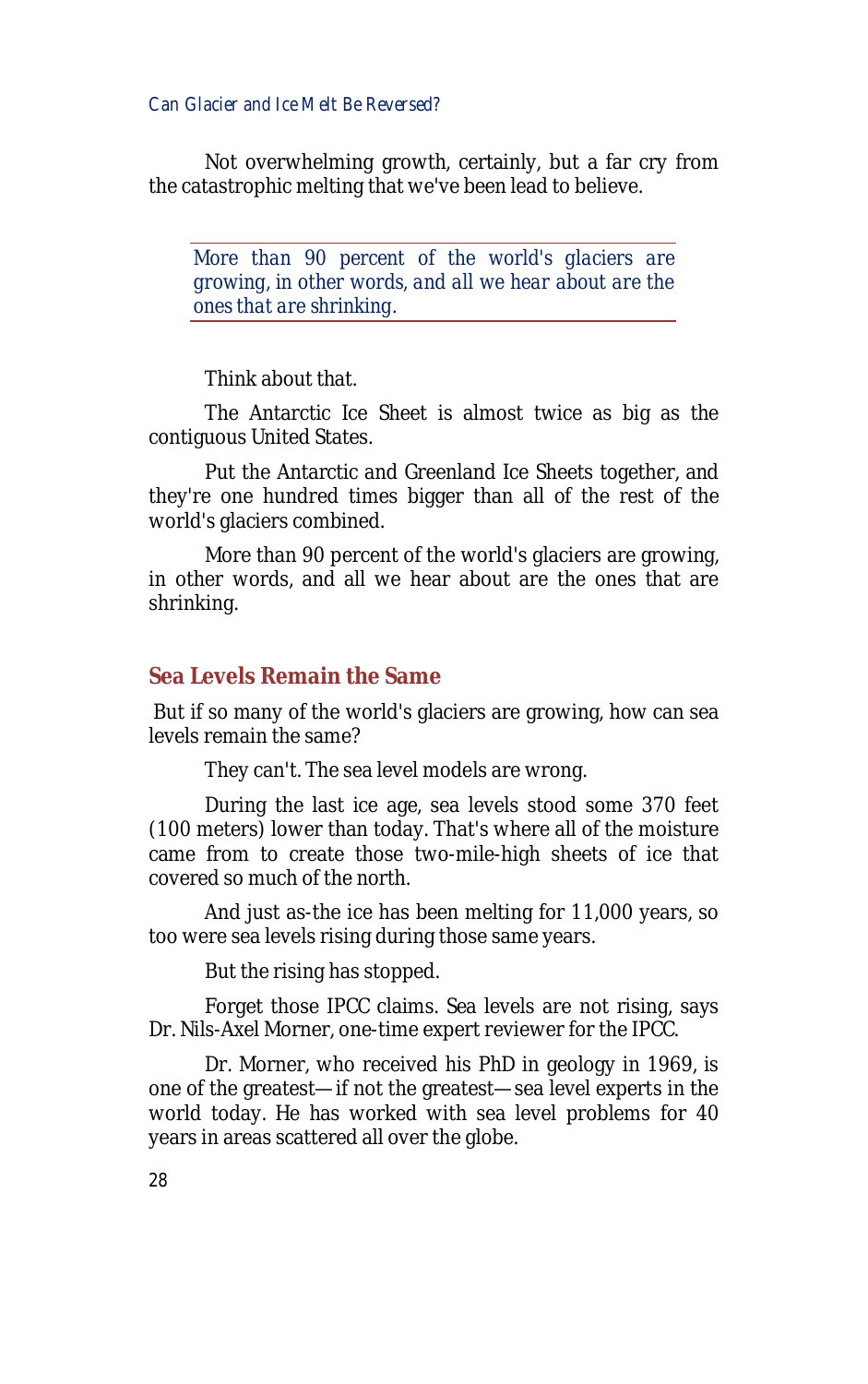"There is no change," says Worrier. "Sea level is not changing in any way?"

"There is absolutely no sea-level rise in Tuvalo," Moorner insists. "There is no change here, and there is zero sea-level rise in Bangladesh. If anything, sea levels have lowered in Bangladesh?"

"We do not need to fear sea-level rise," says Morner. "(But) we should have a fear of those people who fooled us."

So there you have it. More falsehoods from Al Gore, the multimillionaire businessman who some say is set to, become the world's first carbon billionaire.

Our glaciers are growing, not melting—and the seas are not rising.

I agree with Dr. Morner, but I'd make it a tad stronger. We should have a fear of those people who have conned us.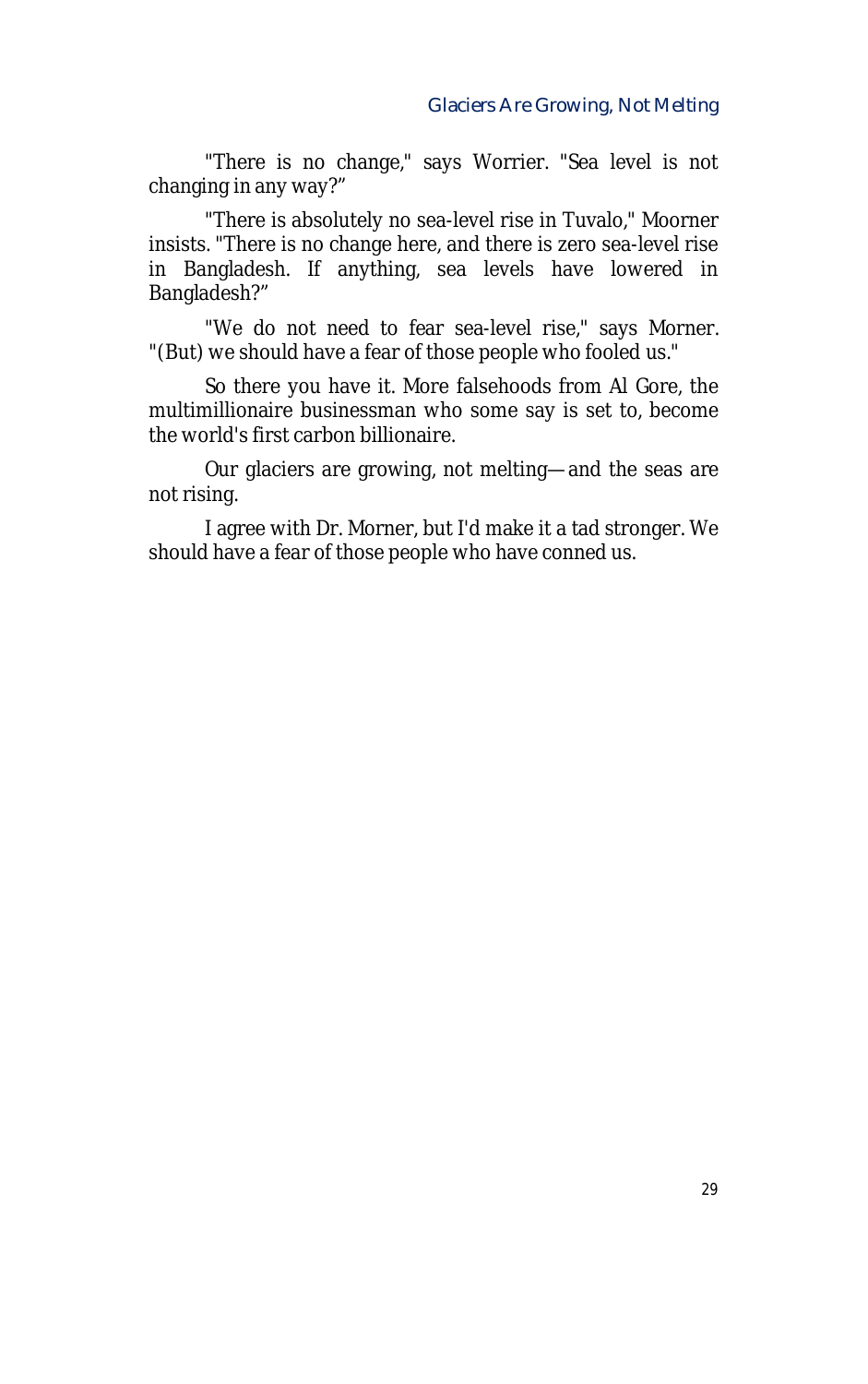## **Third-World Stove Soot Is Target in Climate Fight**

*Elisabeth Rosenthal* 

*Elisabeth Rosenthal is an international environmental reporter for The New York Times.* 

*Soot, or black carbon, produced by primitive cookstoves in developing countries accounts for 18 percent of global warming. Its particles travel through and warm the air, collect on glaciers, and- absorb heat, causing them to shrink. Reducing this source of emissions offers a simple and effective solution to decreasing ice melt. It can be achieved by replacing wood and dung-burning cookstoves with modern or cleaner-burning ones, and the impact would be immediate as black carbon remains in the atmosphere for only several weeks. However, this strategy faces several obstacles, such as the affordability of new appliances, villagers' resistance to losing the taste of traditional foods, and durability of alternative cookstoves.* 

t**'**s hard to believe that this is what's melting the glaciers," said Dr. Veerabhadran Ramanathan, one of the world's leading climate scientists, as he weaved through a warren of It's hard to believe that this is what's melting the glaciers,"<br>said Dr. Veerabhadran Ramanathan, one of the world's<br>leading climate scientists, as he weaved through a warren of<br>mud brick huts, each containing a mud cookst into the atmosphere.

Elisabeth Rosenthal, "Third-World Stove Soot Is Target in. Climate Fight," Nevi, York Times, April 15, 2009. 2009 The New York Times. All rights reserved. Used by permission and protected by the Copyright Laws of the United States. The printing, copying, redistribution, or retransmission of this Content without express written permission is prohibited.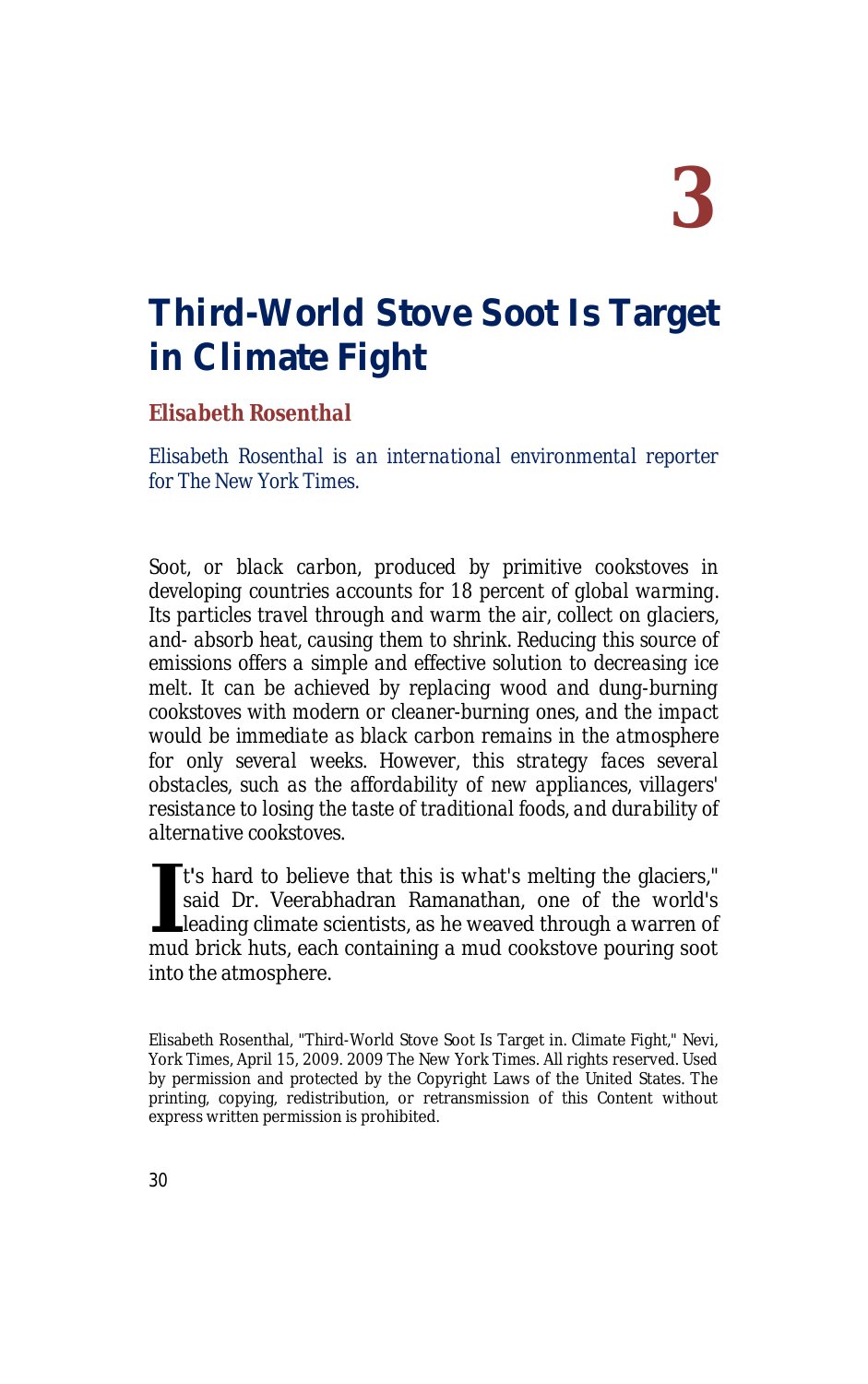As women in ragged saris of a thousand hues bake bread and stew lentils in the early evening over fires fueled by twigs and dung, children cough from the dense smoke that fills their homes. Black grime coats the undersides of thatched roofs. At dawn, a brown cloud stretches over the landscape like a diaphanous dirty blanket.

In Kohlua, in central India, with no cars and little electricity, emissions of carbon dioxide, the main heat-trapping gas linked to global warming, are near zero. But soot—also known as black carbon—from tens of thousands of villages like this one in developing countries is emerging as a major and previously unappreciated source of global climate change.

While carbon dioxide maybe the No. 1 contributor to rising global temperatures, scientists say, black carbon has emerged as an important No. 2, with recent studies estimating that it is responsible for 18 percent of the planet's warming, compared with 40 percent for carbon dioxide. Decreasing black carbon emissions would be a relatively cheap way to significantly rein in global warming—especially in the short term, climate experts say. Replacing primitive cooking stoves with modern versions that emit far less soot could provide a muchneeded stopgap, while nations struggle with the more difficult task of enacting programs and developing technologies to curb carbon dioxide emissions from fossil fuels.

*Converting to low-soot cookstoves would remove the warming effects of black carbon quickly, while shutting a coal plant takes years to substantially reduce global CO2 concentrations.* 

31 In fact, reducing black carbon is one of a number of relatively quick and simple climate fixes using existing technologies—often called "low hanging fruit"—that scientists say should be plucked immediately to avert the worst projected consequences of global warming. "It is clear to any person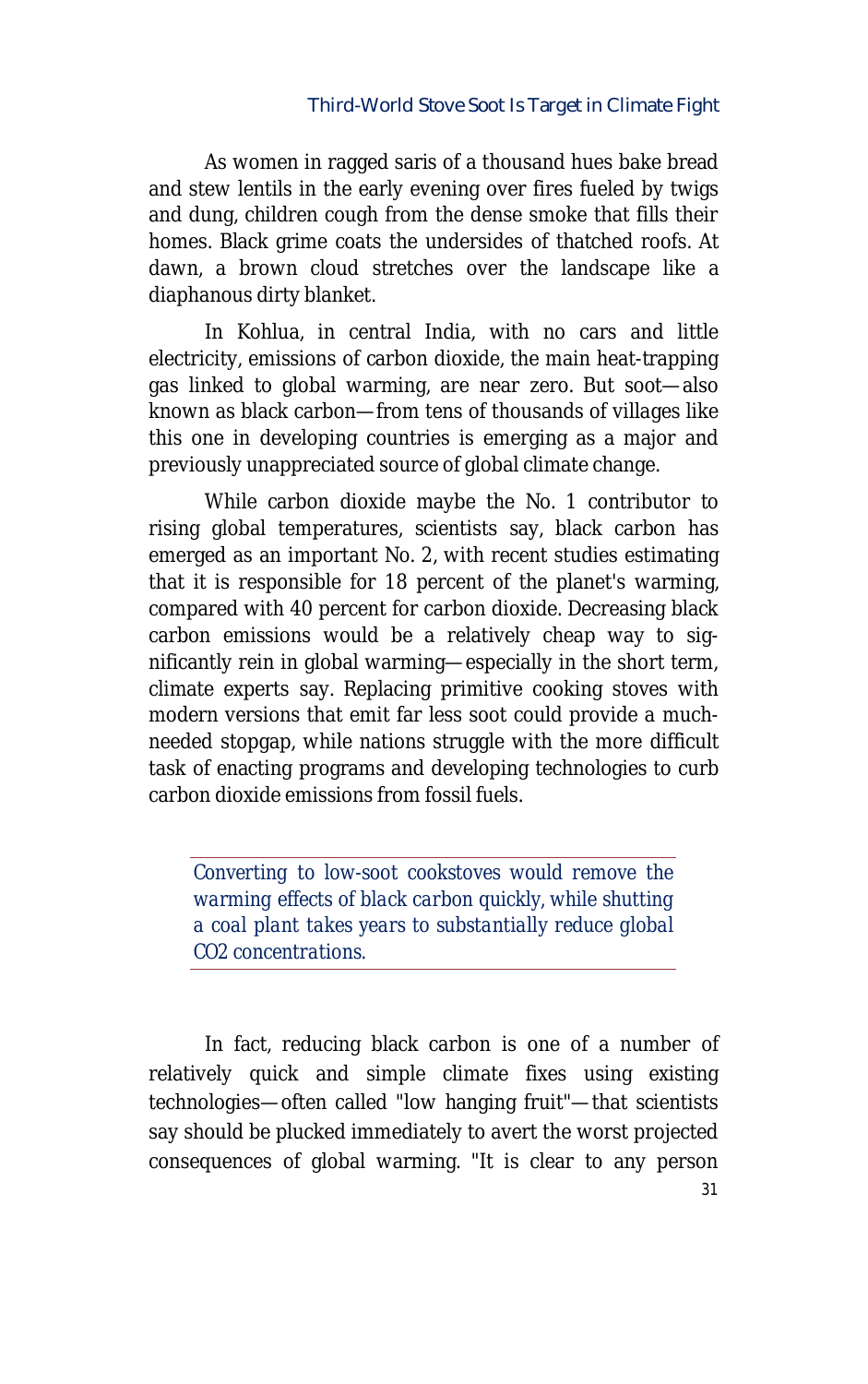who cares about climate change that this will have a huge impact on the global environment," said Dr. Ramanathan, a professor of climate science at the Scripps Institute of Oceanography, who is working with the Energy and Resources Institute in New Delhi on a project to help poor families acquire new stoves. "In terms of climate change we're driving fast toward a cliff, and this could buy us time," said Dr. Ramanathan, who left India 40 years ago but returned to his native land for the project. Better still, decreasing soot could have a rapid effect. Un-like carbon dioxide, which lingers in the atmosphere for years, soot stays there for a few weeks. Converting to low-soot cook-stoves would remove the warming effects of black carbon quickly, while shutting a coal plant takes years to substantially deduce global CO2 concentrations.

But the awareness of black carbon's role in climate change has come so recently that it was not even mentioned as a warming agent in the 2007 summary report by the Intergovernmental Panel on Climate Change that pronounced the evidence for global warming to be "unequivocal:" Mark Z. Jacob-son, professor of environmental engineering at Stanford, said that the fact that black carbon was not included in international climate efforts was "bizarre," but "partly reflects how new the idea is." The United Nations is trying to figure out how to include black carbon in climate change programs, as is the federal government.

In Asia and Africa, cookstoves produce the bulk of black carbon, although it also emanates from diesel engines and coal plants there. In the United States and Europe, black car-bon emissions have already been reduced significantly by filters and scrubbers.

Like tiny heat-absorbing black sweaters, soot particles warm the air and melt the ice by absorbing the sun's heat when they settle on glaciers. One recent study estimated that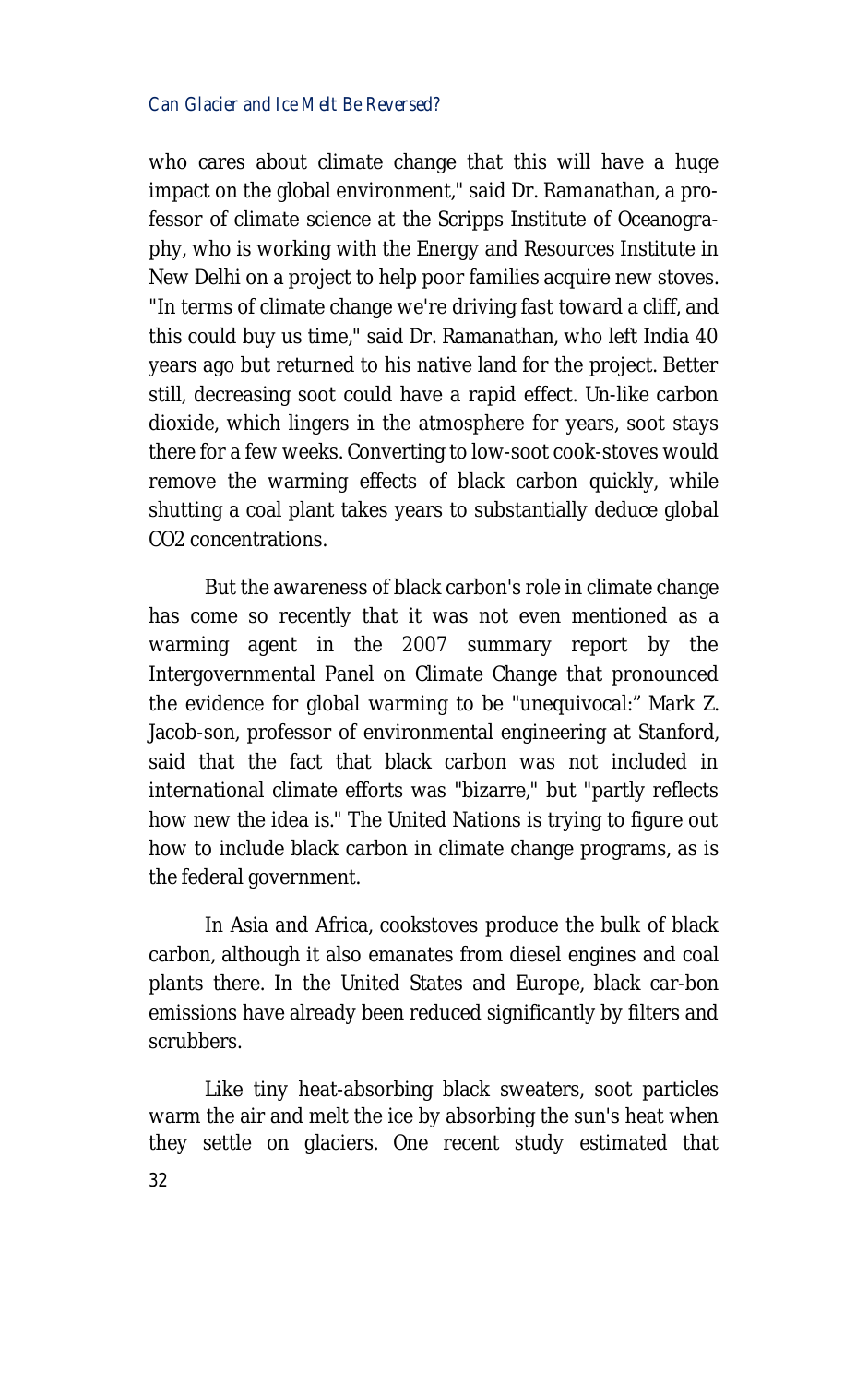#### Third-World Stove Soot Is Target in Climate Fight

black carbon might account for as much as half of Arctic warming. While the particles tend to settle overtime and do not have the global reach of greenhouse gases, they do travel, scientists now realize. Soot from India has been found in the Maldive Islands and on the Tibetan Plateau; from the United States, it travels to the Arctic. The environmental and geopolitical implications of soot emissions are enormous. Himalayan glaciers are expected to lose 75 percent of their ice by 2020, according to Prof. Syed Iqbal Hasnain, a glacier specialist from the Indian state of Sikkim.

These glaciers are the source of most of the major rivers in Asia. The short-term result of glacial melt is severe flooding in mountain communities. The number of floods from glacial lakes is already rising sharply, Professor Hasnain said. Once the glaciers shrink, Asia's big rivers will run low or dry for \$ part of the year, and desperate battles over water are certain to ensue in a region already rife with conflict.

Doctors have long railed against black carbon for its devastating health effects in poor countries. The combination of health and environmental benefits means that reducing soot provides a "very big bang for your buck," said Erika Rosenthal, a senior lawyer at Earth Justice, a Washington organization. "Now it's in everybody's self-interest to deal with things like cookstoves—not just because hundreds of thousands of women and children far away are dying prematurely."

In the United States, black carbon emissions are indirectly monitored and minimized through federal and state programs that limit small particulate emissions, a category of particles damaging to human health that includes black carbon. But in March, a bill was introduced in Congress that would require the Environmental Protection Agency to specifically regulate black carbon and direct aid to black carbon reduction projects abroad, including introducing cookstoves in 20 million homes. The new stoves cost about \$20 and use solar power or are more efficient. Soot is reduced by more than 90 percent. The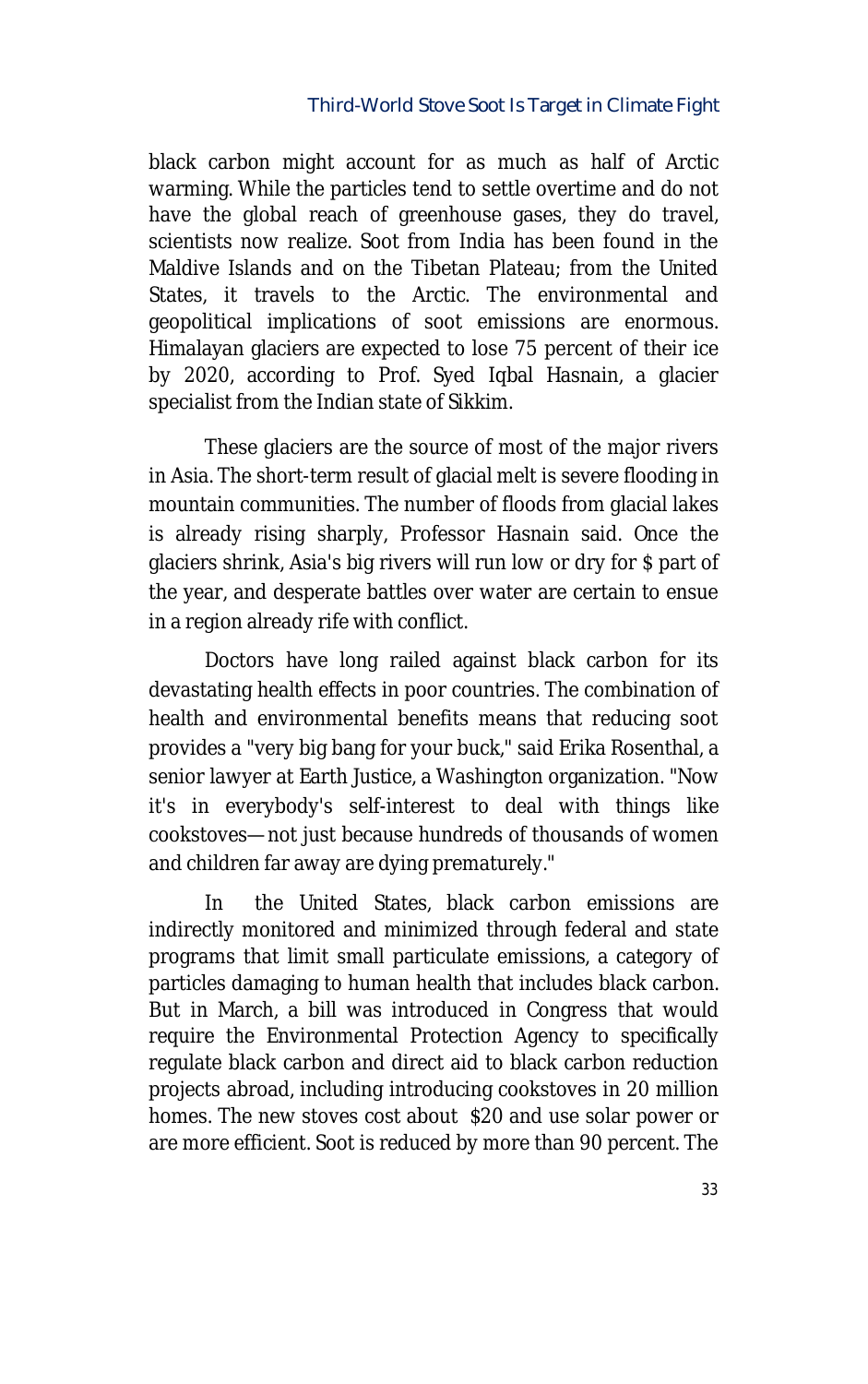solar stoves do not use wood or dung. Other new stoves simply burn fuel more cleanly, generally by pulverizing the fuel first and adding a small fan that improves combustion.

*Replacing hundreds of millions of cookstoves—the source of heat, food and sterile water—is not a simple matter.* 

That remote rural villages like Kohlua could play an integral role in tackling the warming crisis is hard to imagine. There are no cars—the village chief's ancient white Jeep sits highly polished but unused in front of his house, a museum piece. There is no running water and only intermittent electricity, which powers a few light bulbs.

The 1,500 residents here grow wheat, mustard and potatoes and work as day laborers in Agra, home of the Taj Majal, about two hours away by bus.

They earn about \$2 a day and, for the most part, have not heard about climate change. But they have noticed frequent droughts in recent years that scientists say may be linked to global warming. Crops ripen earlier and rot more frequently than they did 10 years ago. The villagers are aware, too, that black carbon can corrode. In Agra, cookstoves and diesel engines are forbidden in the area around the Taj Majal, because soot damages the precious facade.

Still, replacing hundreds of millions of cookstoves—the source of heat, food and sterile water—is not a simple matter. "I'm sure they d. look nice, but I'd have to see them, to try them," said Chetram Jatray, as she squatted by her cookstove making tea and a flatbread called roti. Her three children were coughing.

34 She would like a stove that "made less smoke and used less fuel" but cannot afford one, she said, pushing a dung cake bought for one rupee into the fire. She had just bought her first rolling pin so her flatbread could come out "nice and round," as her children had seen in elementary school. Equally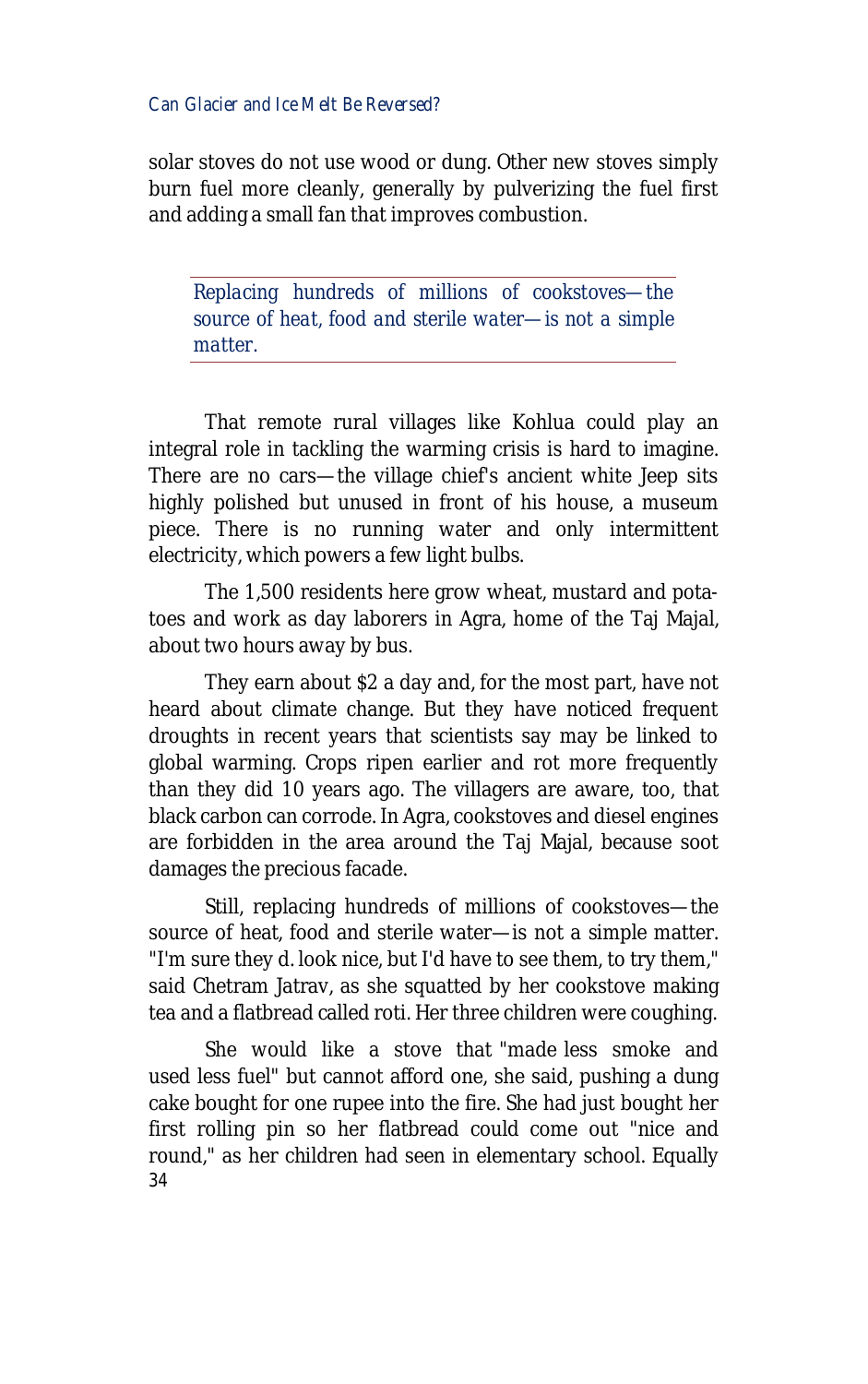important, the open fires of cookstoves give some of the traditional foods their taste. Urging these villagers to make roti in a solar cooker meets the same mix of rational and irrational resistance as telling an Italian that risotto tastes just fine if cooked in the microwave.

In March, the cookstove project, called Surya, began "market testing" six alternative cookers in villages, in part to quantify their benefits. Already, the researchers fret that the new stoves look like scientific instruments and are fragile; one broke when a villager pushed twigs in too hard. But if black carbon is ever to be addressed on a large scale, acceptance of the new stoves is crucial. "I'm not going to go to the villagers and say CO2 is rising, and in 50 years you might .have floods," said Dr. Ibrahim Rehman, Dr. Ramanathan's collaborator at the Energy and Resources Institute. "I'll tell her about the lungs and her kids and I know it will help with climate change as well!'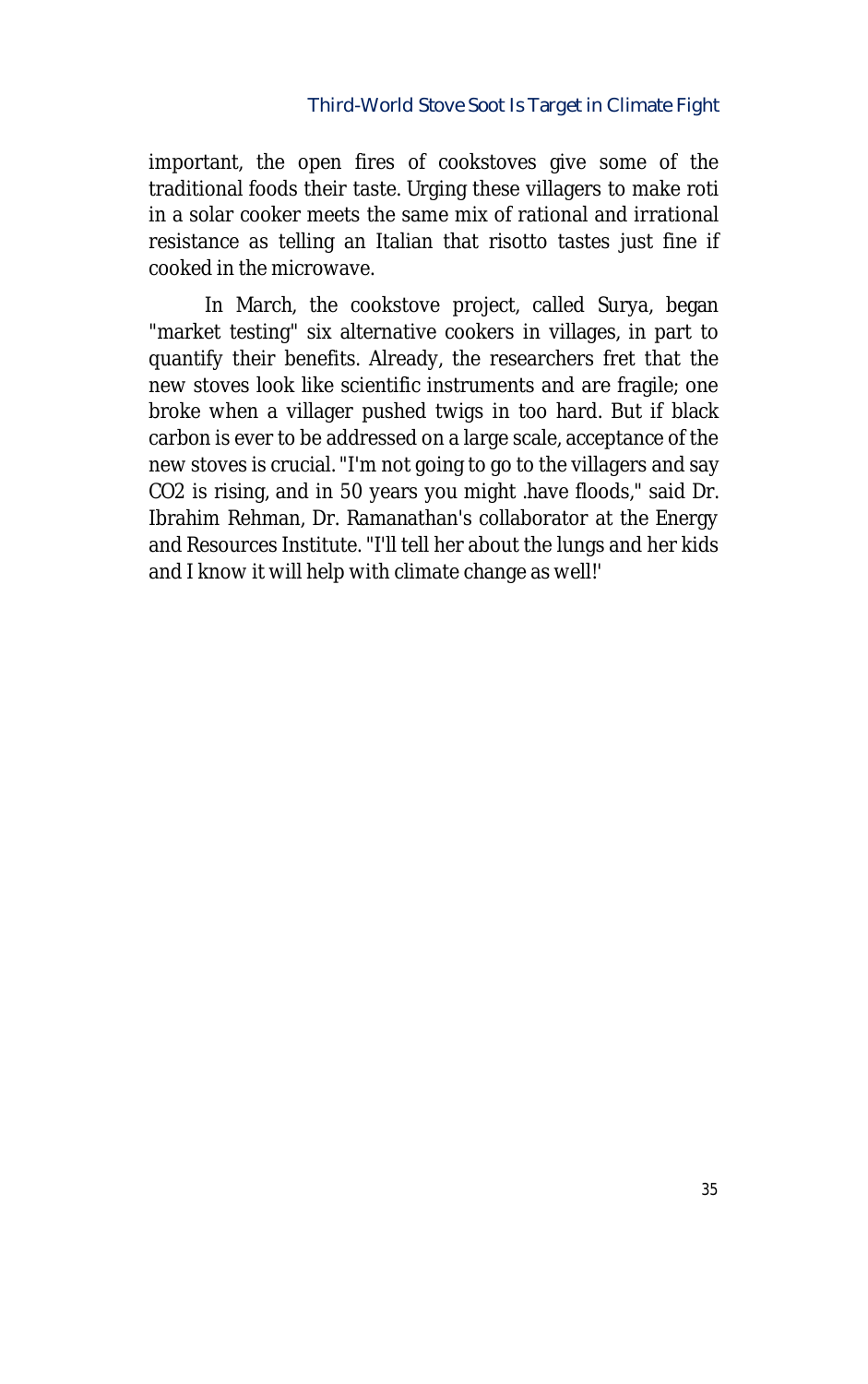# **4**

## **The Melting of Arctic Ice Cannot Be Reversed**

#### *Fen Montaigne*

*Fen Montaigne is senior editor of Yale Environment 360 and author of Fraser's Penguins: A journey to the Future in Antarctica. The following article was originally published at Yale Environment 360. http://e360.yale.edulfeatureitipping\_point\_ arctic\_heads\_to\_ice\_free summers/2567.* 

*The Arctic has reached record lows in sea ice extent and sea ice volume. Scientists propose that these milestones are proof that the region has reached a tipping point for ice loss and, in the next decade, will virtually be ice-free during the summer season. Factors driving the cycle of dramatic melting are the expansion of heat-absorbing dark waters due to thinning ice, warm air eliminating ice in the Arctic basin and breaking apart the ice pack, and rising levels of carbon dioxide warming the region and the globe. It is conceivable that Arctic sea ice could return if atmospheric and weather patterns change, but data collected with the newest technology indicate that a reversal of ice loss is highly unlikely.* 

s the northern summer draws to a close, two milestones have been reached in the Arctic Ocean—record-low sea lice extent, and an even more dramatic new low in Arctic s the northern summer draws to a close, two milestones<br>have been reached in the Arctic Ocean—record-low sea<br>ice volume. This extreme melting offers dramatic evidence,

Fen Montaigne, "Arctic Tipping Point: A North Pole Without Ice," Yale Environment 360, August 30, 2012. Copyright 2012 by Yale Environment 360. All rights reserved. Repro-duced by permission.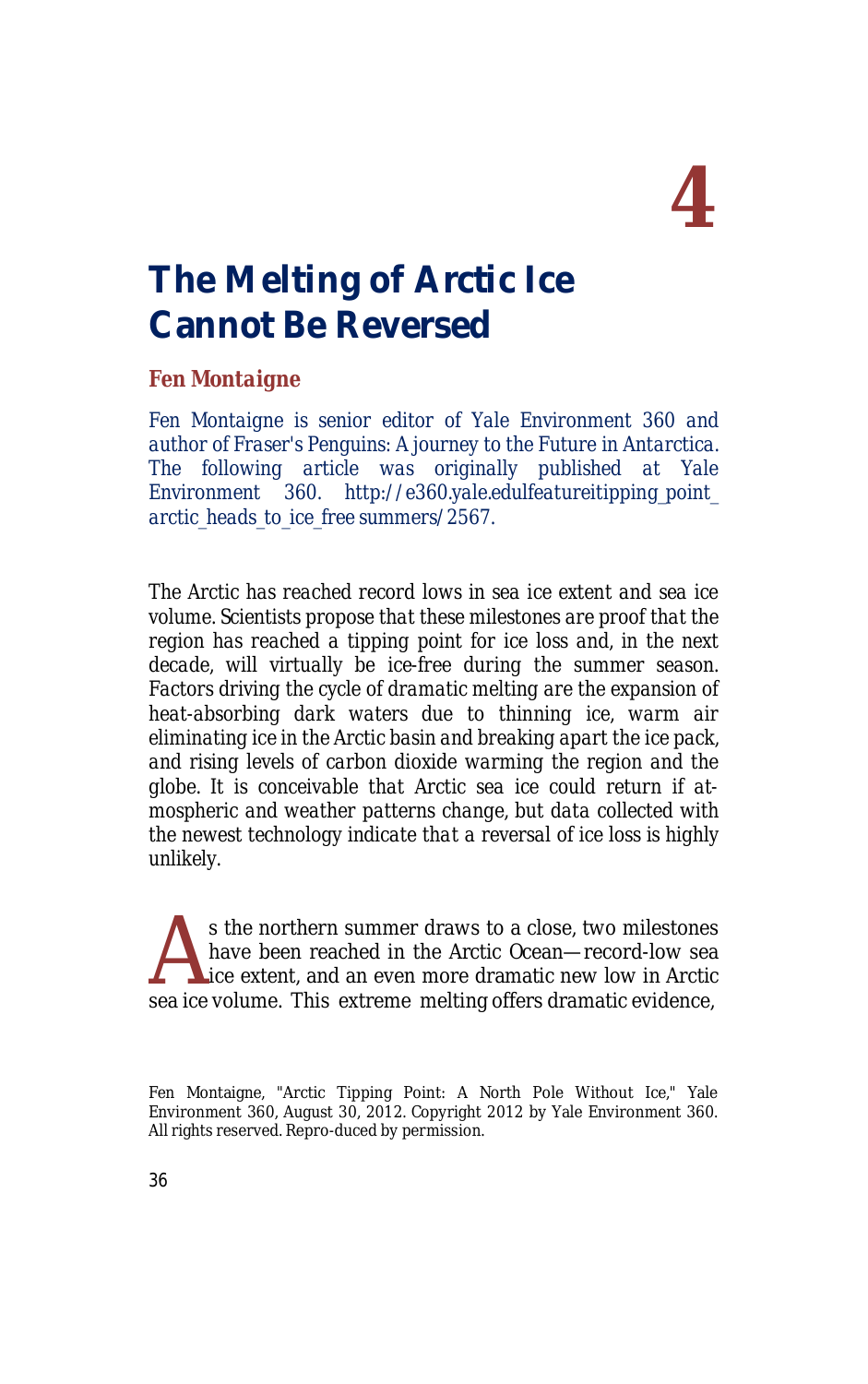many scientists say, that the region's sea ice has passed a tipping point and that sometime in the next decade or two the North Pole will be largely ice-free in summer.

NASA and U.S. ice experts announced earlier this week [in August 2012] that the extent of Arctic sea ice has dropped to 4.1 million square kilometers (1.58 million square miles)—breaking the previous record set in 2007—and will likely continue to fall even farther until mid-September. As the summer melt season ends, the Arctic Ocean will be covered with 45 percent less ice than the average from 1979 to 2000.

Even more striking is the precipitous decline in the volume of ice in the Arctic Ocean. An analysis conducted by the University of Washington's Pan Arctic Ice Ocean Model Assimilation System (PIOMAS) estimates that sea ice volumes fell in late August to roughly 3,500 cubic kilometers—a 72-percent drop from the 1979-2010 mean.

Peter Wadhams, who heads the Polar Ocean Physics Group at the University of Cambridge and who has been measuring Arctic Ocean ice thickness from British Navy submarines, says that earlier calculations about Arctic sea ice loss have grossly underestimated how rapidly the ice is disappearing. He believes that the Arctic is likely to become icefree before 2020 and possibly as early as 2015 or 2016 decades ahead of projections made just a few years ago.

Mark Drinkwater, mission scientist for the European Space Agency's CryoSat satellite and the agency's senior advisor on polar regions, said he and his colleagues have been taken aback by the swiftness of Arctic sea ice retreat in the last 5 years. "If this rate of melting [in 2012] is sustained in 2013, we are staring down the barrel and looking at a summer Arc-tic which is potentially free of sea ice within this decade," Drink water said in an e-mail interview.

## **A Point of No Return**

37 A small number of climate scientists say that natural variability may be playing a significant role in the rapid retreat of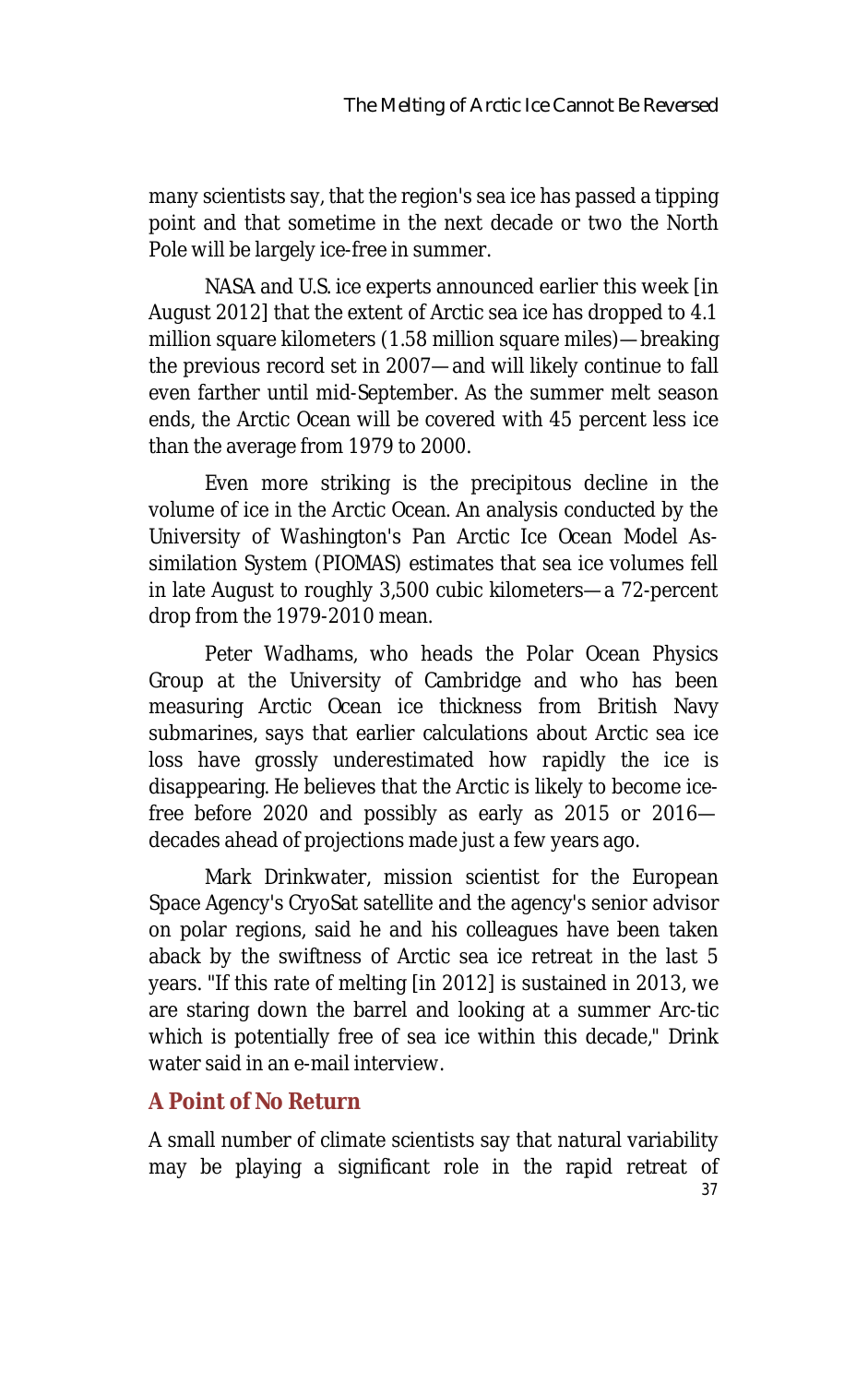Arctic sea ice, intensifying human-caused climate change, and they caution against predicting the imminent demise of the region's summer sea ice. But an overwhelming majority of Arctic ice experts say that recent data offer powerful evidence that summer sea ice has passed a point of no return.

*Steadily rising levels of carbon dioxide being pumped into the atmosphere by human activity are continuing to warm the Arctic and the rest of the globe, further hastening the loss of Arctic Ocean ice.* 

The dramatic ice loss is being driven by several key factors, scientists say. Chief among them is that decades of warming have so extensively melted and thinned Arctic sea ice that, rapidly expanding areas of dark, open water are absorbing ever-greater amounts of the sun's radiation, further warming the region in a vicious cycle.

Second, swiftly warming air and ocean temperatures in the Arctic have, for now at least, altered atmospheric activity, with two consequences: Warmer air is being pulled into the Arctic, and increased storms and cyclones in summer are not only driving ice out of the Arctic basin, but also breaking up the ice pack and further exposing more dark water.

And finally there is the inescapable reality that steadily rising levels of carbon dioxide being pumped into the atmosphere by human activity are continuing to warm the Arctic and the rest of-the globe, further hastening the loss of Arctic Ocean ice. Several experts say that the only thing that could slow this disappearance—and then only for a few years—would be a major volcanic eruption that reduces the amount of the sun's energy striking the earth.

"It's sobering to see the Arctic change so rapidly," said Ted Scambos, senior research scientist at the National Snow & Ice Data Center in Colorado. "Simply staring at the satellite data that we're seeing every day is awesome, but in a sad sort of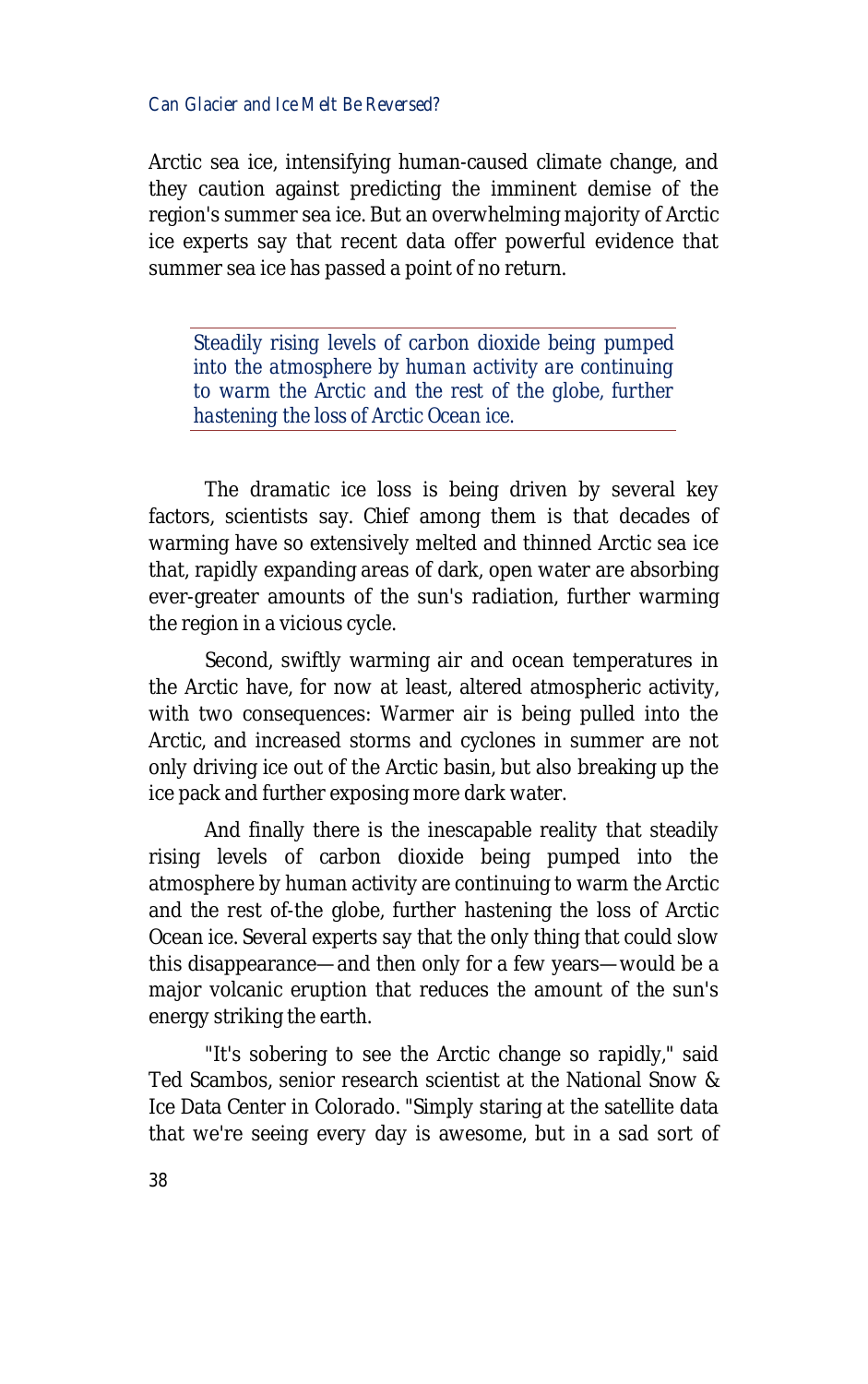way. It doesn't look like the Arctic anymore. The summer ice used to look like a cap that nearly filled the Arctic basin. It now looks like a raft with room on every side. You can imagine what it's going to look like when the North Pole is open water, when there is only a tiny amount of ice left in August and September. The planet will look a lot different."

## **Profound Effects**

The loss of the great white dome of ice at the top of the world in summer will have profound effects, scientists say. These include a reduction of the amount of solar radiation reflected back into space by the ice, significant changes to the jet stream and Northern Hemispheric weather patterns, and even-more rapid warming in the far north, speeding the melting of Greenland's massive ice sheets and increasing global sea levels.

In addition to these impacts, said Drinkwater, "Increased storminess will generate ocean wave systems which, un-damped by the presence of sea ice, will pound the circumpolar north coastlines. Current rates of coastal permafrost degradation will be accelerated, leading to significant coastal erosion and reconfiguration of the high-latitude shoreline. Meanwhile, we have also recently heard about the potential for release of subsea methane deposits and thereby an acceleration of the current greenhouse effect."

The record low sea ice extent in 2007 of 4.2 million square kilometers was due to some unusual circumstances, including a sunny summer in the Arctic and higher temperatures. Summer sea ice extent rebounded somewhat in the next several years, rising to 5.3 million square kilometers in 2009, giving some hope to mainstream scientists that Arctic sea ice was not in a "death spiral."

But Scambos and other experts say that recent data on plummeting ice extent and volume show that the Arctic has entered a "new normal" in which ice decline seems irreversible. Because of thinning ice and swiftly expanding areas of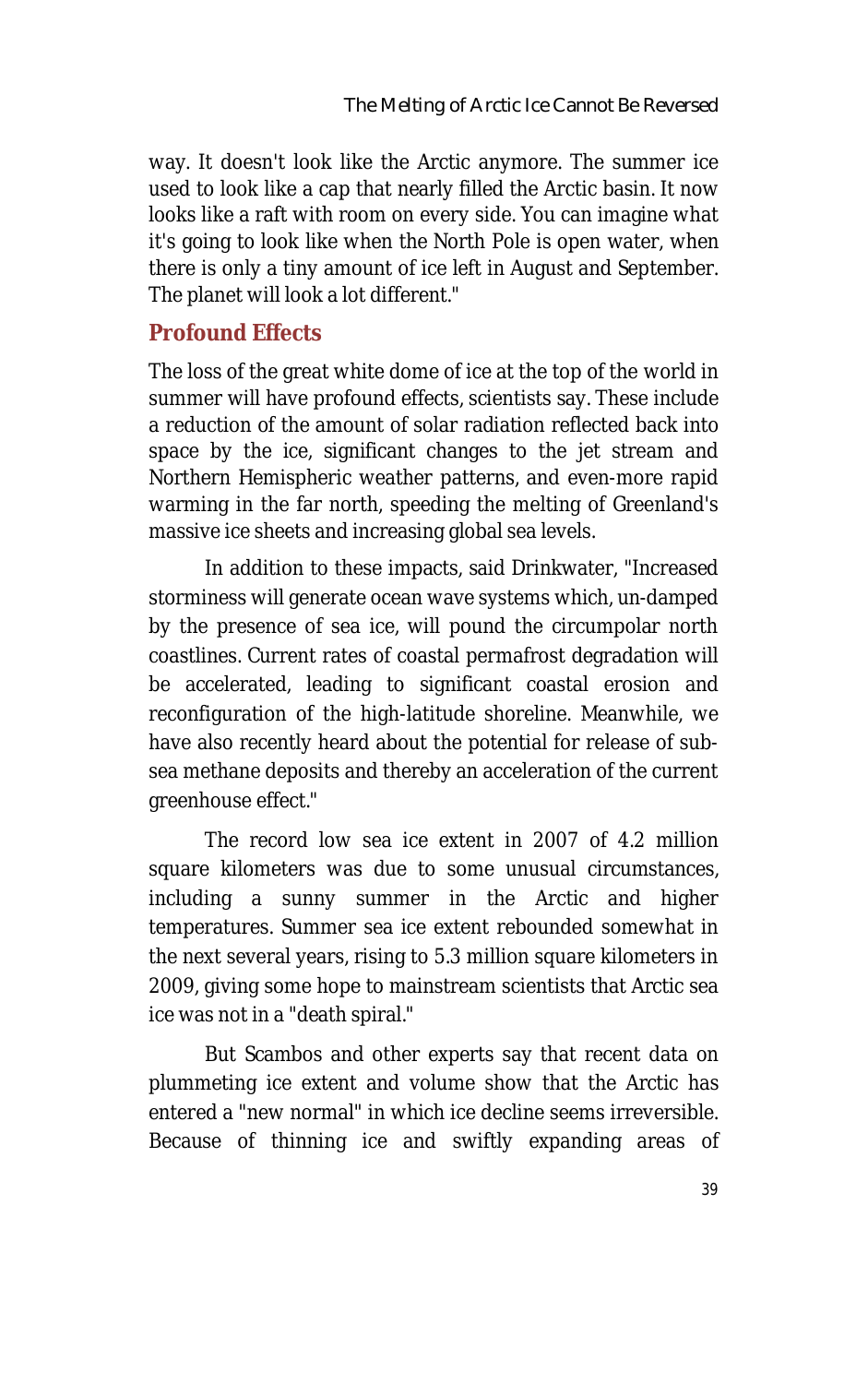open water, the Arctic Ocean will no longer be kept frigid in summer by the reflectivity of snow and ice—the so-called icealbedo effect, in which ice and snow reflect a high percentage of the sun's energy back into space.

## **The Arctic's Higher Sensitivity**

Thick sea ice that formed over many years is increasingly rare in the Arctic. In the 1960s, submarines routinely encountered 12 foot-thick ice around the North Pole and 20-foot-thick ice in some other areas; now those regions often contain ice that is only three to four feet thick. Many parts of the Arctic Ocean are now covered with thin, year-old ice that melts quickly in spring and summer.

*Changing weather patterns, related to more heat and moisture being released into the Arctic atmosphere, have played a significant role in accelerating sea ice loss.* 

This spring, noted Scambos, extensive late winter snow cover on land melted unusually rapidly, reaching record low levels by June. Sea ice across much of the Arctic began to melt 10 to 14 days earlier than in the preceding few decades. Relatively clear skies from late May through June further hastened the melting of sea ice, but even as cloudier weather prevailed in July and August, the record sea ice retreat continued.

"The sensitivity of the Arctic to a warm summer is much higher now than it was in the 1990s or early 2000s," said Scambos. "What we're seeing last year and this year is that 2007 wasn't a fluke. As we've gone forward a few years, we're seeing that many different patterns of weather lead to significant sea ice loss in the Arctic."

40 Scambos does not foresee summer sea ice in the Arctic largely disappearing this decade, estimating that such an event could occur around 2030, "plus or minus a decade." He said the "endgame" of Arctic summer sea ice will probably mean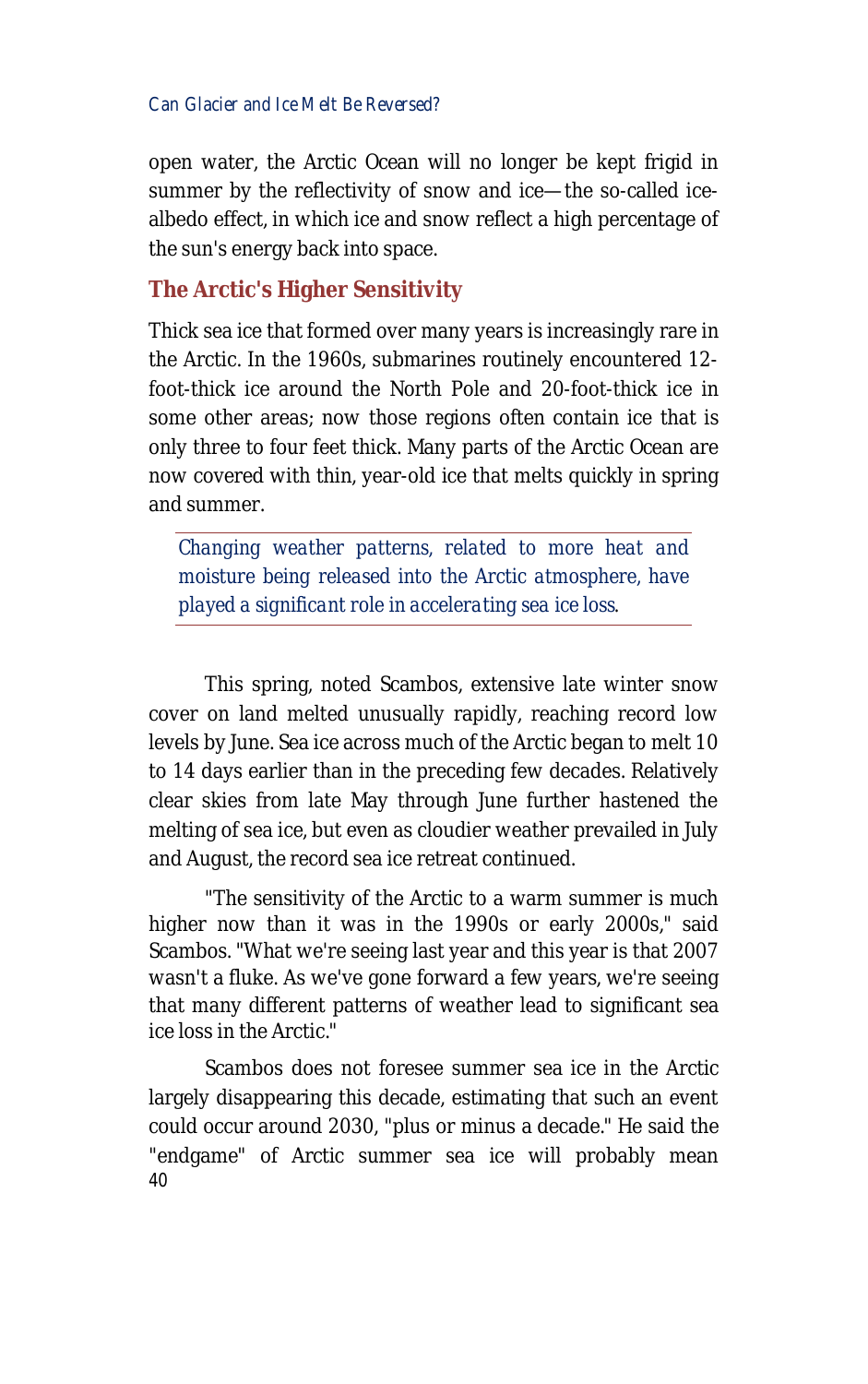that around 1 million square kilometers—about 15 percent of what existed in the mid-20th century—will remain in the Canadian High Arctic and some other regions, leaving the North Pole generally ice-free in August and September.

Drinkwater said that changing weather patterns, related to more heat and moisture being released into the Arctic atmosphere, have played a significant role in accelerating sea ice loss. Sea ice retreat in the past decade has been accompanied by a trend toward lower atmospheric pressure and more storms and cyclonic activity, which in turn breaks up the pack ice and exposes more open water. A powerful Arctic storm earlier this month did just that, Drinkwater noted.

He said that Arctic sea ice could conceivably rebound for some period of time if atmospheric circulation changes and a pattern known as the Arctic Oscillation—currently in a positive phase—moves into a negative phase and ushers in a period of prolonged high atmospheric pressure and fewer storms. This, said Drinkwater, would enable sea ice to remain trapped in the Arctic basin and thicken. "However," added Drinkwater, "this seems like blind hope - in a system whose feedbacks all appear geared to getting rid of sea ice."

Judith Curry, a climatologist and chair of the School of Earth and Atmospheric Sciences at the Georgia Institute of Technology, said that while global warming is "almost certainly" affecting Arctic sea ice, she cautioned that there is a great deal of annual and decadal variability in sea ice cover. She said that the next 5 to 10 years could see a shift in Arctic sea ice behavior, though exactly in which direction is difficult to predict.

"I don't see [the] summer of 2012 portending some sort of near-term 'spiral of death' in the sea ice behavior," Curry said in an e-mail interview. "I don't think this apparent record sea ice minimum is of particular significance in our under-standing of climate variability and change of Arctic sea ice."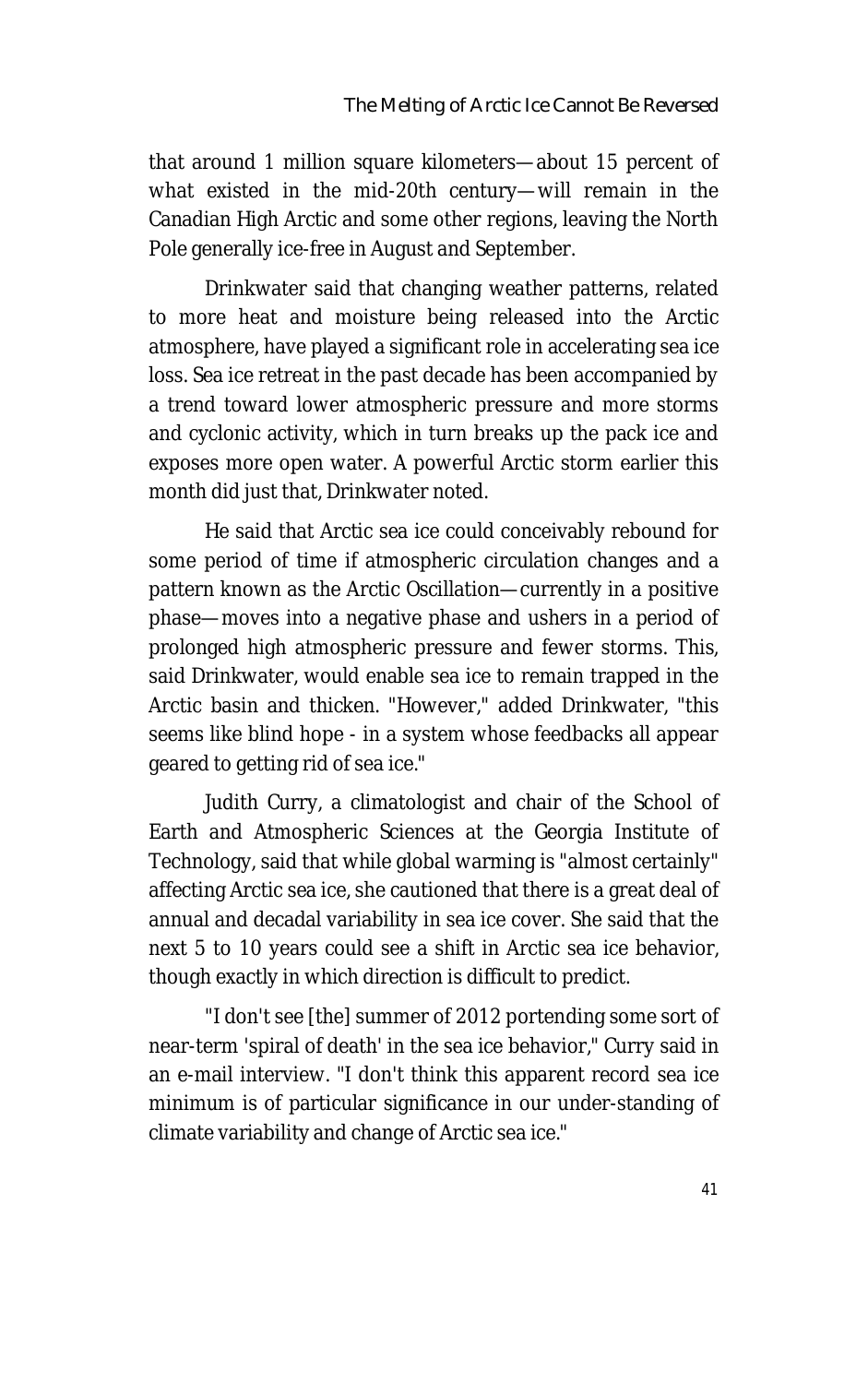### **Little Likelihood of a Reversal**

Jay Zwally, chief cryospheric scientist at NASA's Goddard Space Flight Center and an observer of Arctic ice for 40 years, places little stock in the likelihood of a reversal of disappearing Arc-tic ice. New satellite technology has given scientists the ability to measure the height of sea ice above the water, and hence ice volume. Those measurements, he said, have vividly underscored that Arctic sea ice is in a swoon.

For example, a recent analysis of data from CryoSat and NASA's ICESat satellite estimates that the volume of sea ice in a large area of the central Arctic Ocean has plummeted in late winter—February and March—by nearly half in just eight years, from an estimated 13,000 cubic kilometers in 2004 to 7,000 cubic kilometers in 2012.

"We've gone through a tipping point, and of all the things a tipping point applies to, sea ice is the most appropriate, because the idea is when it goes below a certain thickness it doesn't go back under present conditions," said Zwally. "People can get hung up on the specifics and lose track of the big picture, which is that it's getting worse and it's going to get [even] worse."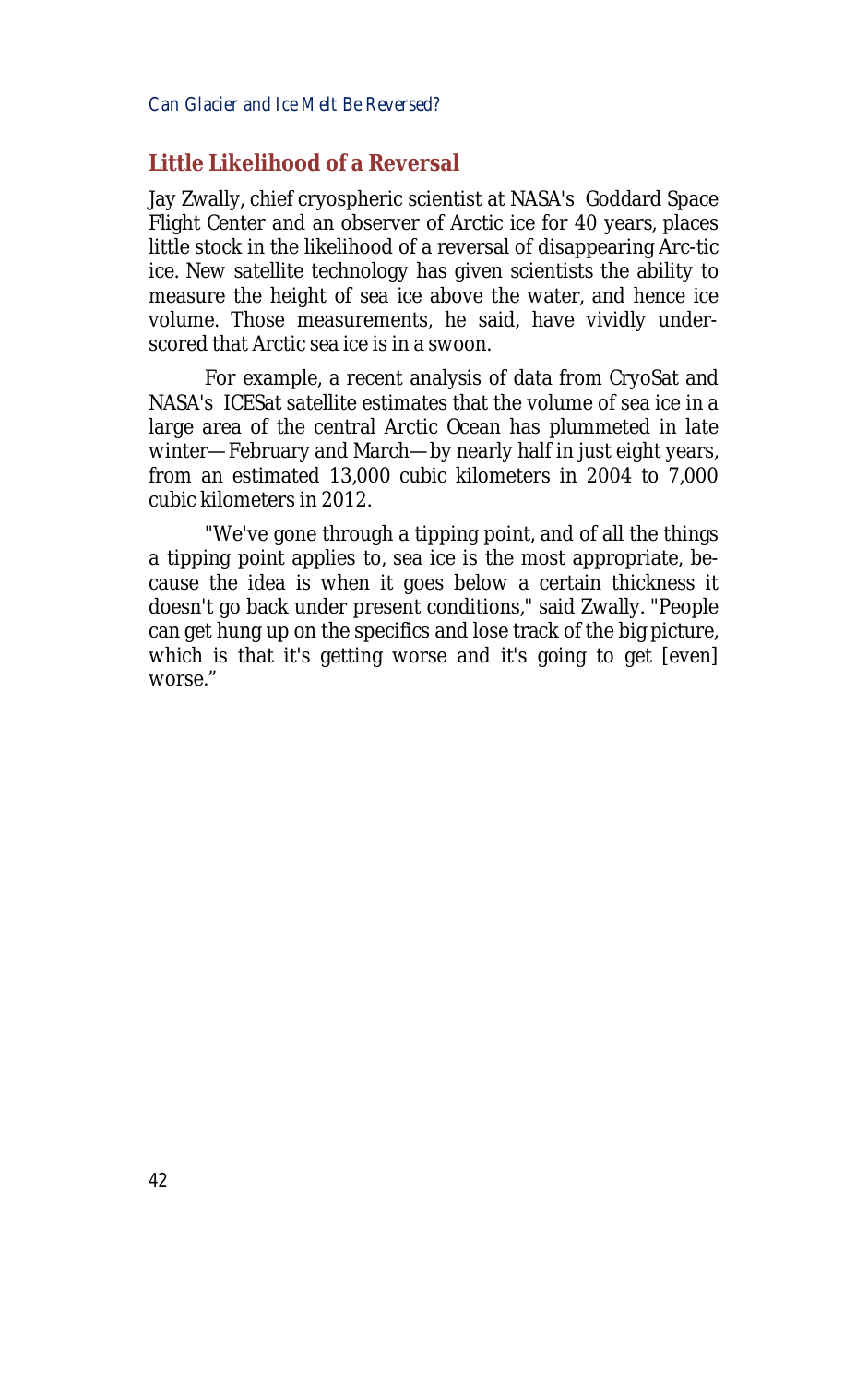**5**

# **The Media Exaggerates the Extent of Ice Melt in the Arctic**

### *Ben Pile*

*Based in Oxford, England, Ben Pile is convenor of the Oxford Salon and lead blogger at Climate Resistance.* 

*Citing research on "unprecedented" Arctic ice melt, journalists and policy makers portray a battle between infallible scientists and climate-change skeptics. This represents a flawed under-standing of the data, resulting from the media's tendency to take studies out of context and turn findings on Greenland's ice sheet into alarmist headlines and political statements. Various experts point out that the area's ice is not vanishing and observations of such losses, in a scientific framework, are actually expected. Even some researchers, however, have a hand in perpetuating dramatic stories about climate change and peddle sensationalism to the press. As long as science is continually upheld as unequivocal and uncorrupted, changes recorded in the earth's polar regions will be exaggerated.* 

Internative see Unprecedented Greenland Ice Sheet Melt, announced a press release on 24 July [2012] from the NASA Jet Propulsion Laboratory at the California Institution of Technology. Satellites that constantly scan envir announced a press release on 24 July [2012] from the NASA Jet Propulsion Laboratory at the California Institution of Technology. Satellites that constantly scan environmental conditions on the planet's surface had revealed that from 8 July to 12 July, 97 percent of the surface of the ice sheet contained

Ben Pile, "Why Facts Cut No Ice in the Climate Debate; spiked, August 13, 2012. Copy-right 0 2012 by spiked Ltd. All rights reserved. Reproduced by permission.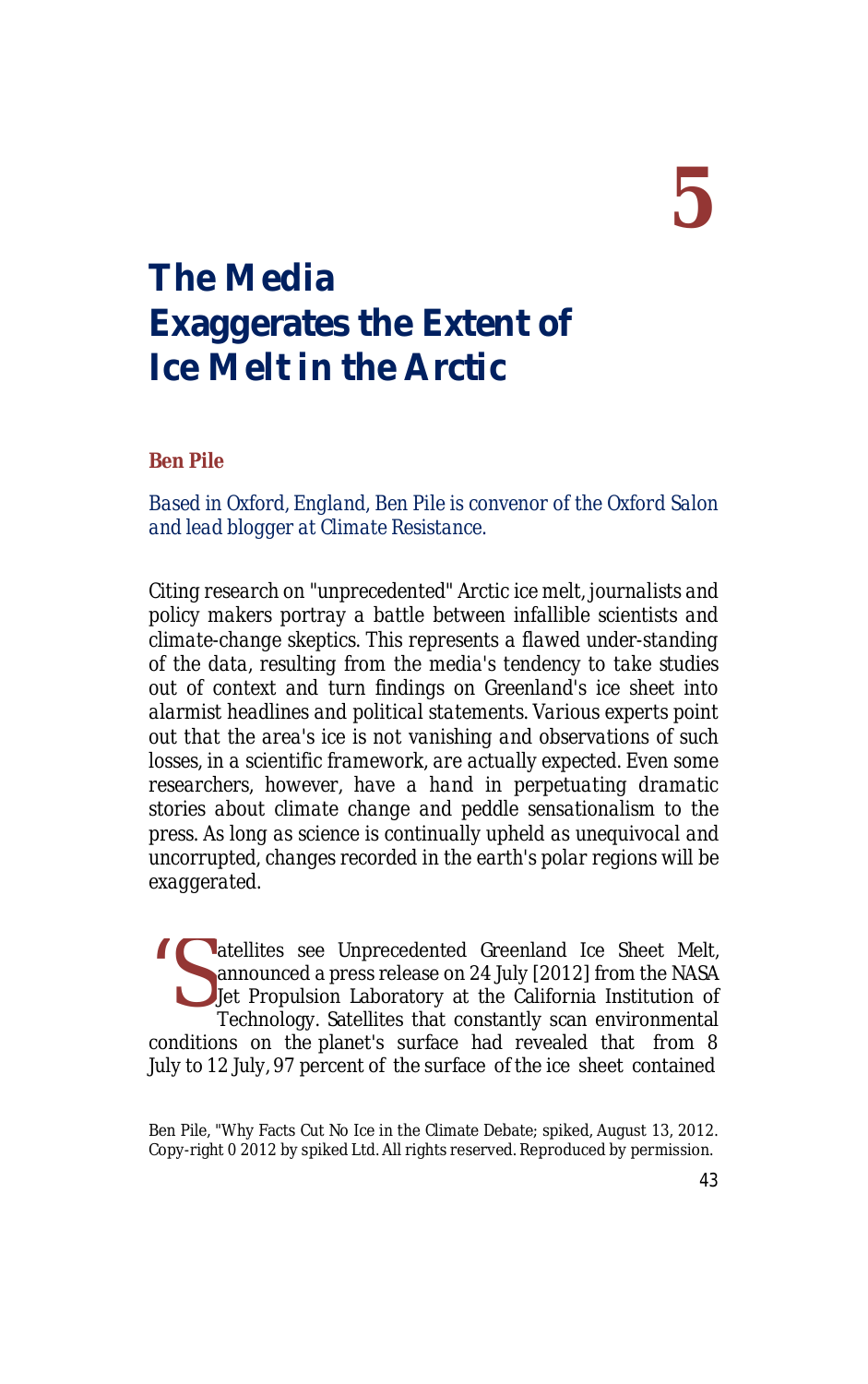water rather than ice, whereas typically just 45 per cent of the surface area melts at this time of year. The extent of this melt is not in itself significant—just millimetres on top of an ice sheet that is 3.5 kilometres thick at its deepest point, most of which soon refreezes.

In spite of the headline, the press release itself went on to explain how the 'unprecedented' extent of surface ice melt wasn't, in fact, unprecedented. 'Ice cores from Summit [a central Greenland station] show that melting events of this type occur about once every 150 years on average. With the last one happening in 1889, this event is right on time, said Lora Koenig, a NASA researcher involved in the analysis of the satellite data.

In plain sight of the fact that the melting was neither unexpected nor unprecedented, environmental journalists the world over picked up the story and ran with it. In the Guardian, Suzanne Goldenberg, wrote: 'The Greenland ice sheet melted at a faster rate this month than at any other time in recorded history, with virtually the entire ice sheet showing signs of thaw.'

44 As I have noted elsewhere, Guardian journalists have a fetish for stories about melting ice. In September last year, following an unusually low measurement of Arctic sea-ice extent, Damian Carrington wrote: 'Ice is the white flag being waved by our planet, under fire from the atmospheric attack being mounted by humanity: But the low measurement of sea ice that Carrington pointed to disagreed with at least five other continuous measurements of the Arctic, and was thus unreliable. This kind of overreaction to scientific developments is a facile attempt to turn science into stories of political intrigue. When images of the Arctic taken by US spy satellites were de-classified in 2009, the headline of an article by Goldenberg and Carrington proclaimed that 'the secret evidence of global warming Bush tried to hide' had been 'revealed.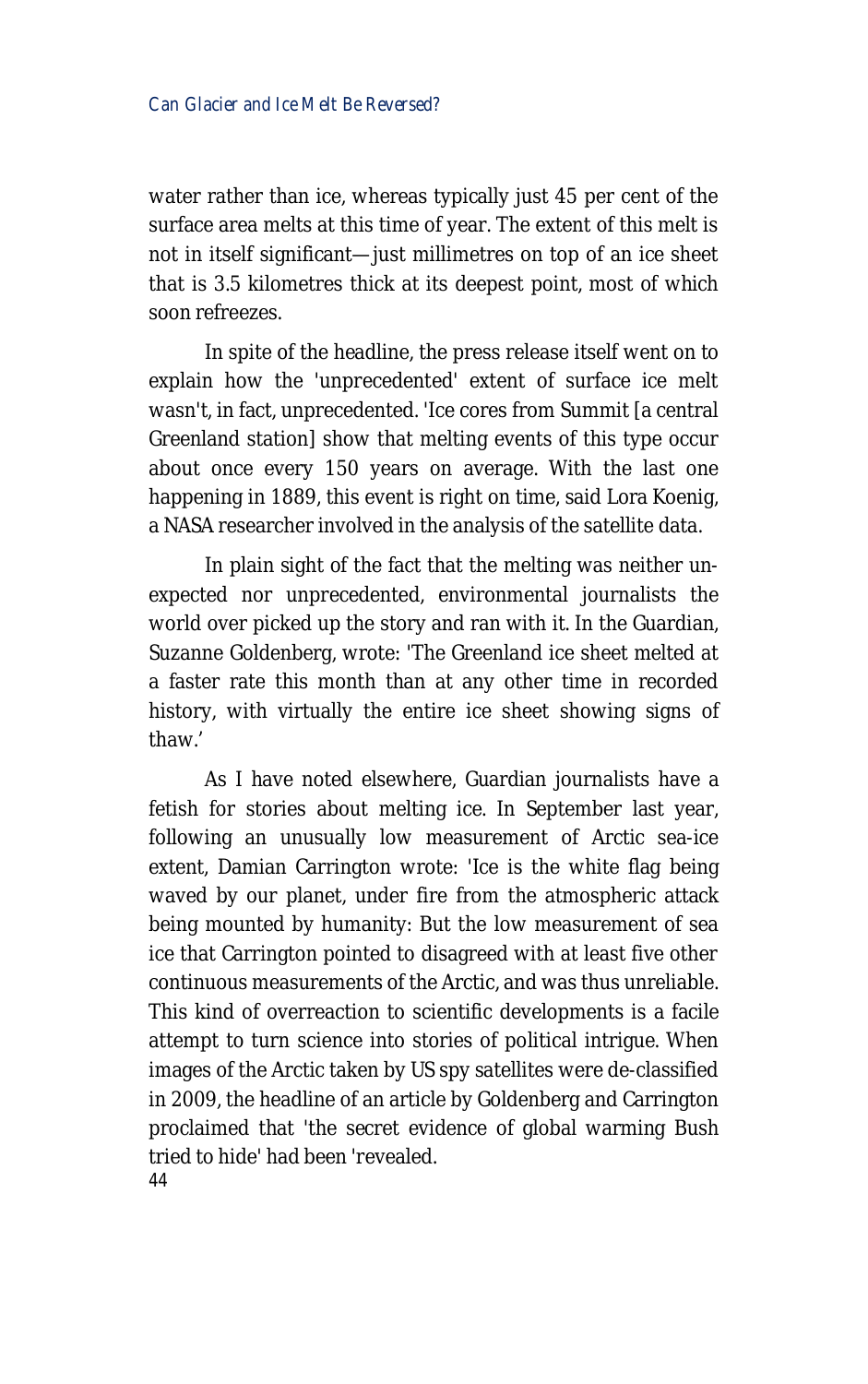## **Corrections Have Limited Potential**

The rash of excited articles about the dying cryosphere caused some surprising corrective responses from voices within climate research. Make Humpert from the Arctic Institute Centre wrote a stinging response to the headline histrionics. `The Greenland ice sheet, which is up to 3000+ metres thick, is not "melting away", did not "melt in four days", it is not "melting fast", and Greenland did not "lose 97 per cent of its surface ice layer".' Humpert continued: 'Most articles also exaggerated the importance of the melt event on global sea levels by explaining how sea levels would rise by up to 7.2 metres if the ice sheet were to melt:

*Far from being scientific, prognosticating about the future of the world on the basis of the progress of ice is like reading frog entrails.* 

Similarly, Mark Brandon, a sea-ice scientist at the Open University, reproduced an interesting series of tweets and links to articles that showed the development of the current panic about ice, beginning with (alleged) comedian Marcus Brigstocke's misconception of the story. To Brigstocke, an `unprecedented' melt was the proverbial canary in the coal mine—a harbinger of doom. But as Brandon and his colleagues pointed out, it was a bit soon to be calling time on the human race. This was just weather.

Although it is good to see scientists engaging critically with climate alarmism, such corrections seem to have limited potential. Although climate activists and politicians have emphasised the scientific consensus on climate change, their alarmism has found its expression in the public sphere after press releases announcing scientific claims. These press released stories often turn out to be based not on research, but on opinion or guesswork. For instance, in 2007, when Arctic sea ice reached its lowest extent since 1979, a rash of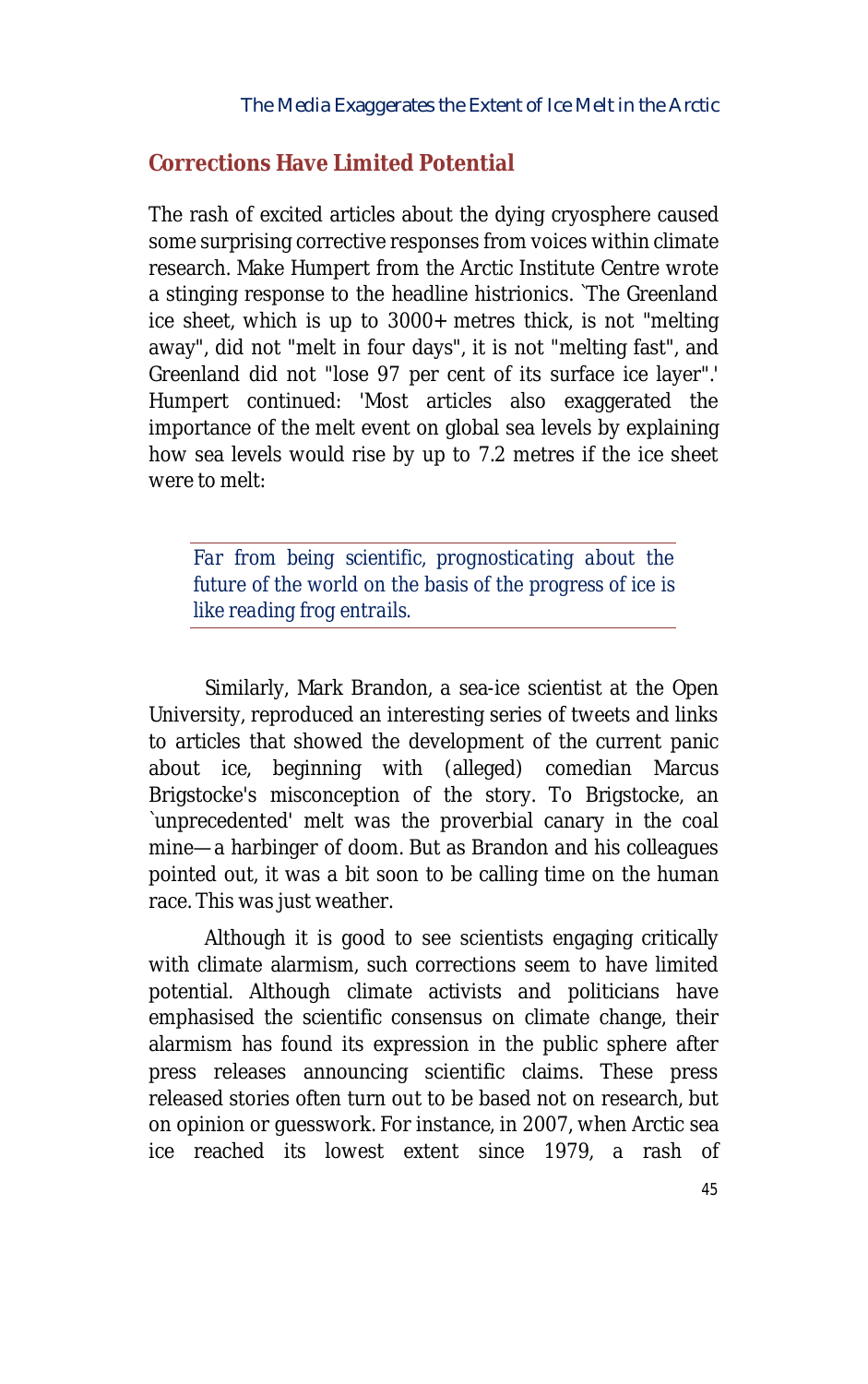speculation followed about when the ice might disappear altogether. In 2008, the Observer happily reported that 2013 would be the date of the ice cap's demise, according to just one researcher's claim.

But this turned out to be mere guesswork, as did other estimates of the future of Arctic sea ice, which put the date of disappearance much further into the future. The fact of this speculation was lost by journalists emphasising the scientific credentials of those doing the guessing; it was guesswork, but it was scientists' guesswork.

## **Far from Scientific**

Science has not put a stop to climate alarmism. The dynamics of the most barren and lifeless parts of the planet have be-come the ground on which the climate wars have been fought. And each 'unprecedented' move of any glacier, iceberg or sea ice becomes a moment of significance, seemingly telling us our future. Far from being scientific, prognosticating about the future of the world on the basis of the progress of ice is like reading frog entrails.

*Endless stories about glaciers melting, polar bears, ice sheets in Greenland and Antarctica and sea ice form the view that there is virtually no ice left on the surface of the planet.* 

46 So what has science got to say about such fortune-telling, and what can it achieve? I asked Mark Brandon about what had moved him to write his corrective of the stories that followed NASA's press release. When I talk to people who don't really know about polar science, they look at that picture of Greenland covered in red, and they think the whole ice sheet is melting, says Brandon. 'This isn't a story about sea-level rise. But that is how virtually everyone has presented it. And that is how almost everyone has interpreted it as well.'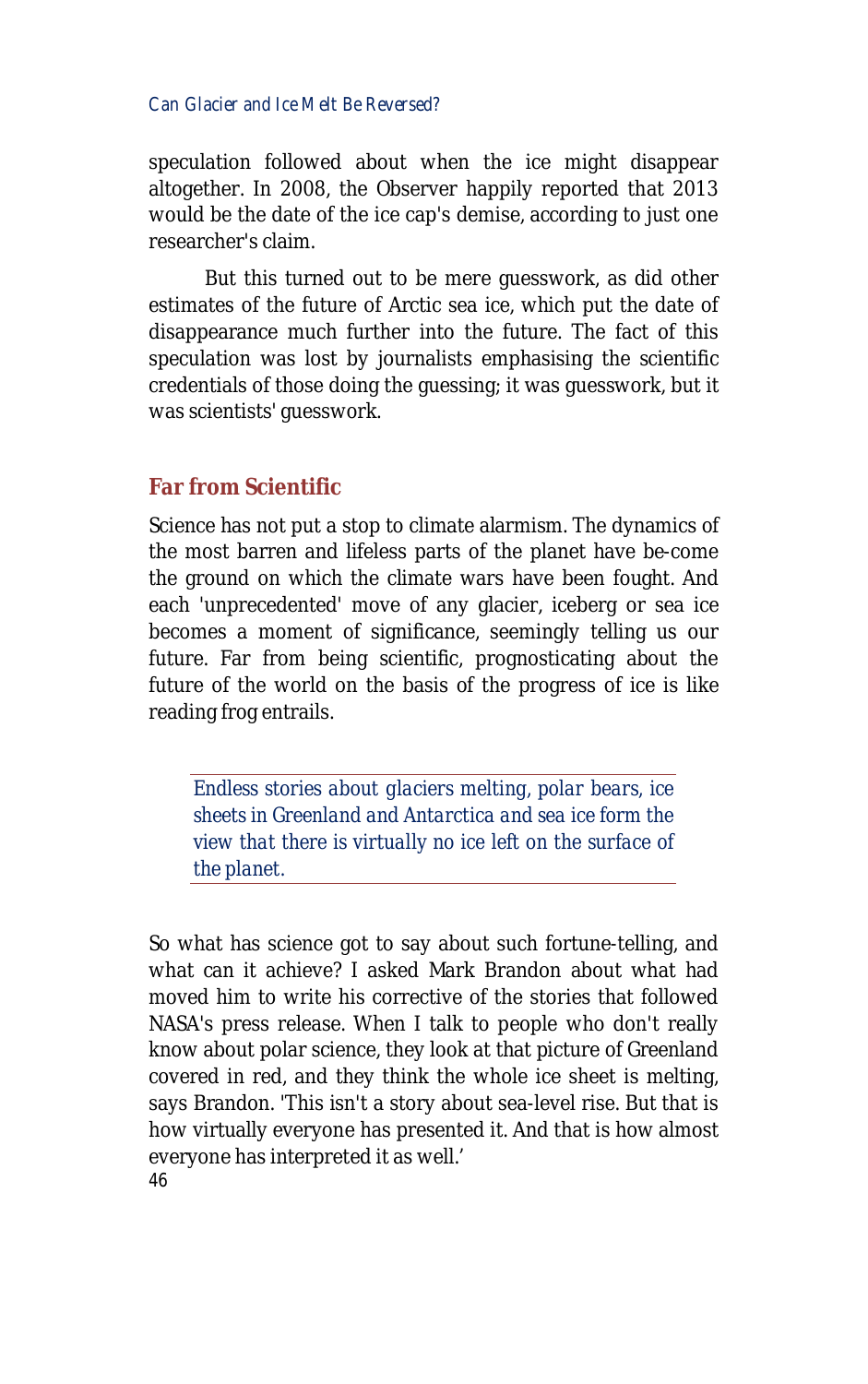### The Media Exaggerates the Extent of Ice Melt in the Arctic

Brandon is keen to emphasise that this doesn't mean that Arctic ice is not melting or that such melting is not a problem. Rather, he argues that overstating the problem is not helpful. don't think many of these stories make much sense in isolation.... If you view things in isolation then geo-graphically it doesn't make any sense. It doesn't make any sense from a climate point of view, which is what I [and other scientists] were trying to say. That's not to say I don't think it's melting. I think it is. But it's going for the headline. It's an easy media thing. It's a weather event. The temperature fin Greenland] only reached over zero for a few days. It would be the equivalent of a weather event going over Britain:

If Brandon's caution reflects the consensus position on climate science, it seems to be out-of-kilter with the wider public discussion about the climate. Endless stories about glaciers melting, polar bears, ice sheets in Greenland and Antarctica and sea ice form the view that there is virtually no ice left on the surface of the planet. And there is no doubting the influence of such alarmism. Just prior to the 2009 COP15 [Conference of the Parties] climate summit in Copenhagen, then UK prime minister Gordon Brown told the world: We should never allow ourselves to lose sight of the catastrophe we face if present warming trends continue. Only last week, we saw new evidence of the rapid loss of Arctic sea ice…. And in just twenty-five years, the glaciers in the Himalayas which provide water for threequarters of a billion people could disappear entirely.... And the recent report of the Global Humanitarian Forum led by Kofi Annan suggests that ... effects of climate change are already killing 300,000 people ... and the total will rise to half a million each year by 2030'.

What was striking about Brown's claims is that they owed nothing to science at all, let alone to the scientific consensus. Instead, the claims had come from the Caitlin mission to the Arctic—a PR [public relations] and media stunt designed to highlight the shrinking of the Arctic—and from the Global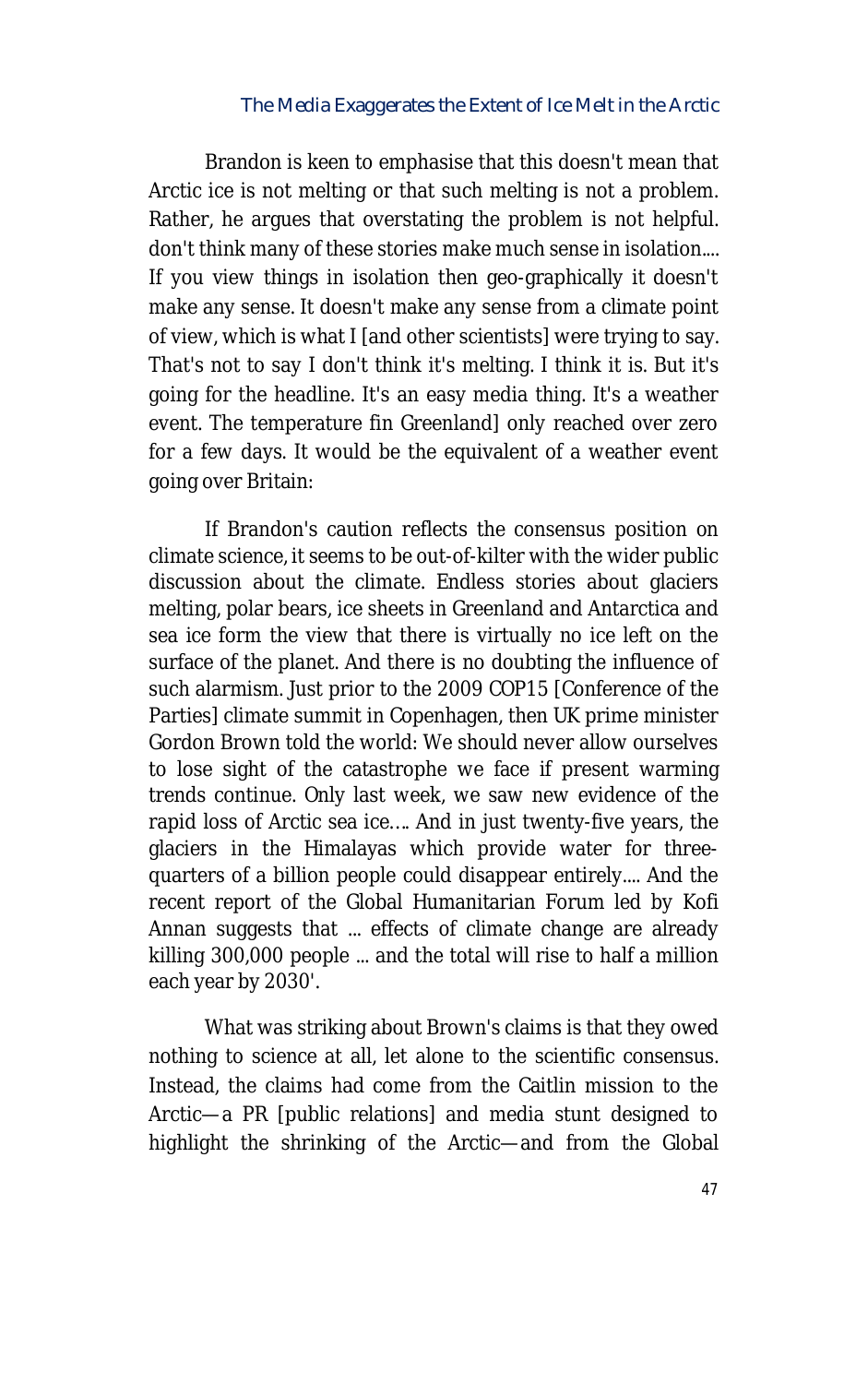Humanitarian Forum's [GHF] crude estimate of the effects of climate on poorer parts of the world that had emphasised climate, rather than lack of wealth, as the fundamental in the condition of the world's poor.

Ironically, the deep cold of the Arctic caused the Caitlin's equipment to fail, and ultimately the hostile weather meant the team had to be rescued. The Global Humanitarian Forum folded before the World Health Organisation's recent an-nouncement that incidences of malaria—one of the diseases the GHF predicted would increase with global warming—had fallen dramatically since 2000.

### **Illiteracy Afflicts Journalists and Scientists**

What most frustrates climate sceptics is the persistence of such junk science in the public and policy debates. Those who point out the problems of making arguments for policy on the back of PR stunts and junk science are labelled as 'sceptics' or 'deniers, motivated by profit, 'ideology' or simple bad-mindedness rather than the desire for a sensible debate about our relationship with the natural environment and concern about development. Brown's errors are passed over with little criticism from science. But how to account for such errors in the first place?

One problem, says Brandon, is that a clear view of science is precluded by the expectations weighing .on scientists, who may be reluctant to enter a fierce debate. He imagines a case of a researcher producing work that explained where climate models are going wrong: 'If he or she stood up and talked to a journalist, that very good research intended to improve the models could have her work framed as saying that climate models are garbage, therefore the Arctic isn't warming.' In other words, in a highly polarised debate, scientific developments are taken to be decisive. Mistakes in computer models are taken to be the final word on the paucity of evidence of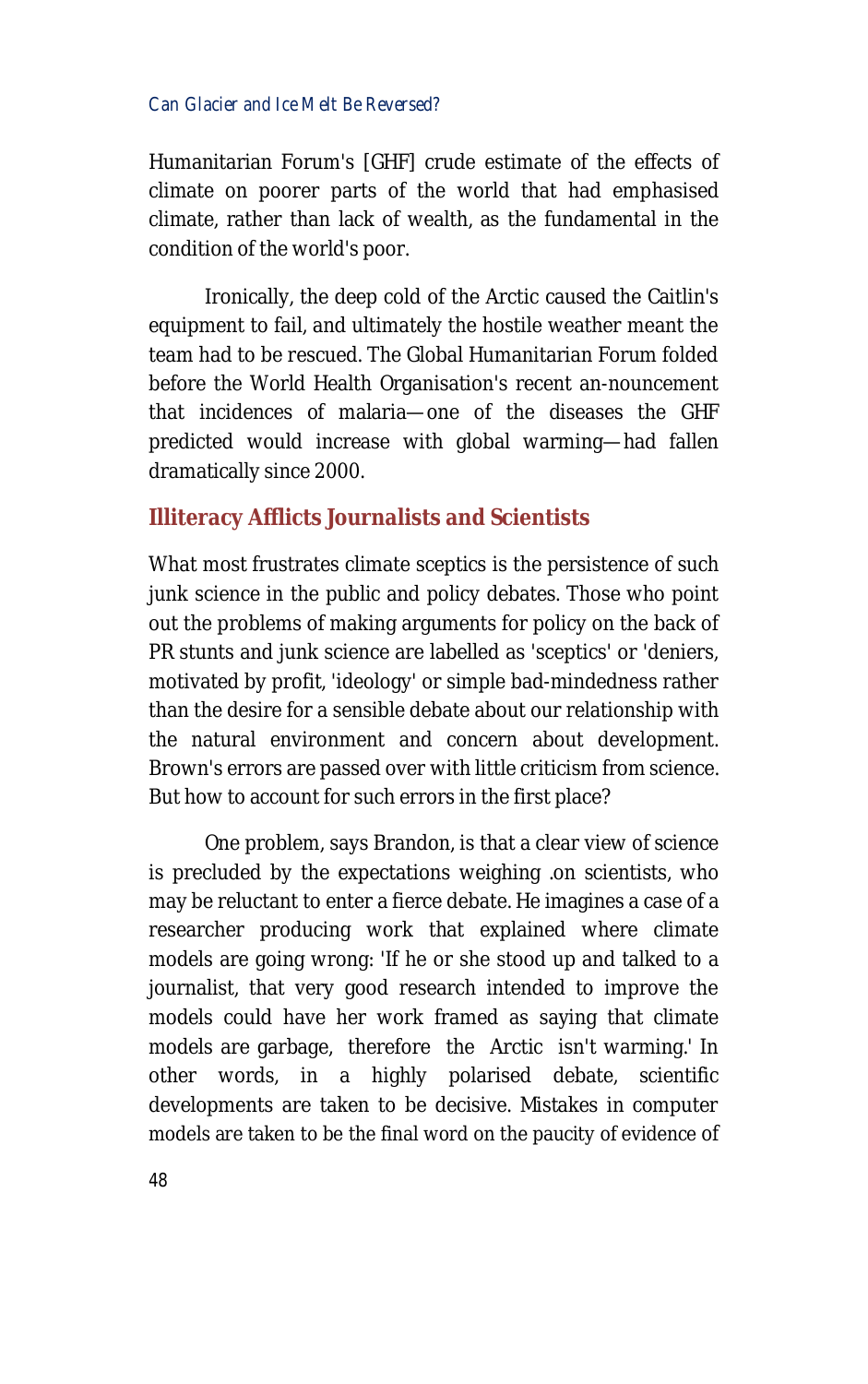#### The Media Exaggerates the Extent of Ice Melt in the Arctic

manmade climate change, and an anomalous measurement of Greenland's ice sheet spells the end of the world.

Another problem is that journalists and policymakers simply do not understand the context of research. Brandon compares a lay reading of climate science to an attempt to read a Jane Austen novel at face value. Without historical knowledge of the grammatical nuances and peculiarities of eighteenth-and nineteenth-century society, the significance of events in Austen's plots may be lost on the reader, and the motivations of the characters so much harder to fathom. And so it is with climate science: the caveats, context and cautions scientists attach to their work are forgotten by excited journalists who re-port it and who furthermore forget their roles as critics of authority, be it political or scientific.

*An insidious and self-fulfilling prophecy turns the observation of an unremarkable melting of a few millimetres of ice into a story about several miles of melted ice, and metres of sea-level rise.* 

The loss of scientific context does something to explain how the significance of scientific research is amplified by stories which cover them. But there is a wider context to scientific research—especially climate research—which a view of the deficit between scientists and journalists does not capture. After all, some scientists are involved to some extent in the creation of dramatic stories about the melting of ice and the peddling of alarm in the media. Following the NASA story, Edward Hannah, reader in climate change at the University of Sheffield, wrote in the Guardian that 'the Greenland ice sheet is living on borrowed time, and that 'tens of centimetres' of sea-level rise 'would make many coastal communities more vulnerable to flooding and storm surges'. Such a conclusion had nothing to do with the story at hand and presupposed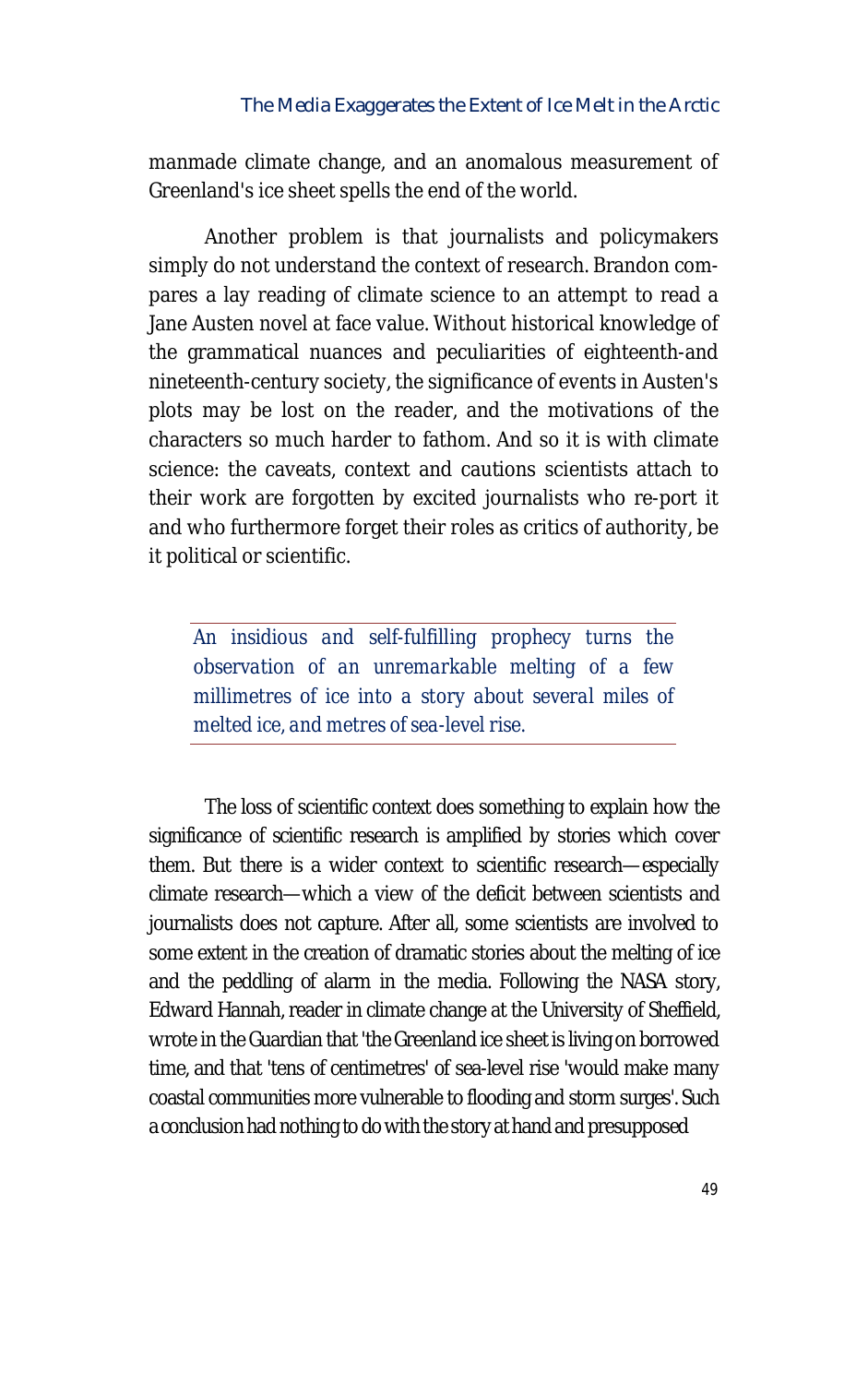that it was beyond the means and minds of 'coastal communities' a century hence to move themselves away from the shore or build coastal protection.

It is this historical illiteracy that afflicts scientists as much as it moves journalists to promote alarmist interpretations of press releases from climate science—of which they are equally illiterate. Climate change excites the imaginations of individuals—journalists and scientists included—who labour under a narrative of humanity's close relationship with nature. On this view, 'coastal communities' are incapable of responding to changing circumstances, even over the course of centuries. Thus a theoretical problem that may emerge thousands of years into the future becomes an immediate danger that can only be dealt with now, and in the way preferred by the alarm-ist narrative: ceasing the industrial and economic progress that would afford those coastal communities a better way of life, as well as better protection from the elements. An insidious and self-fulfilling prophecy turns the observation of an unremarkable melting of a few millimetres of ice into a story about several miles of melted ice, and metres of sea-level rise.

*Science cannot tell you that melting ice is significant; it can only explain how much of it has melted.* 

## **Damaging Expectations of Science**

50 A belief persists that is possible strictly to set the boundaries of politics and science, such that science can issue politics with imperatives on the basis of what it detects in the material world. But clearly, the poorly conceived environmental narrative and pseudoscientific factoids persist across both science and politics. The damage done by the characterisation of the debate as one between scientists and sceptics, and the view of science and politics as easily delineated processes, is that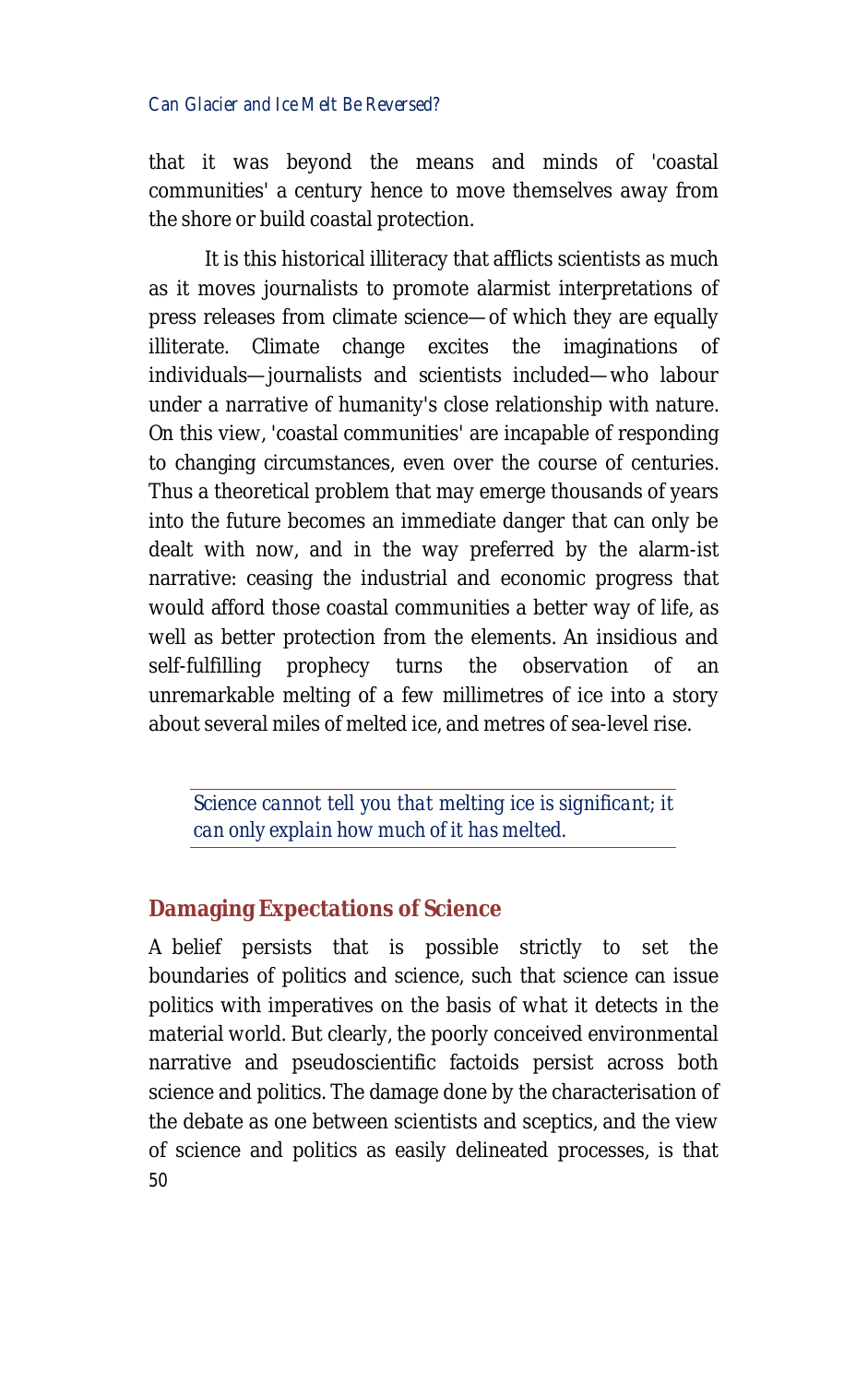### The Media Exaggerates the Extent of Ice Melt in the Arctic

progress is made in neither politics nor science. Even correcting the excesses of environmental alarmism or for that matter, climate scepticism—means scientists taking sides in a political war. It doesn't matter what you're going to do, you're still going to upset people, says Brandon.

This should give us a clue as to how damaging the expectations of science are. Science is expected to give decisive answers to the debate and unambiguous instructions to politics. Brandon crystallises the problem: 'In a way, it doesn't matter how much you don't want to be part of the public debate, he says. 'You've got no right to be quiet, because the implications of some of the things that people are determining are significant'. The scientist who produces research that either tends towards or against the alarmist picture of the world finds him or herself on that side. So why do any science or make comments in public at all?

As long as there is an expectation that science can only produce uncorrupted and objective accounts of the world, the immediate significance of melting ice (and other things) will continue to be overstated. And while there is an expectation that instructions to politics can be simply read off from scientific observations, anti-progress and anti-human narratives, of the kind epitomised by the Guardian's alarmism, will persist. It is these tendencies which allow a few millimetres of melted ice to turn into stories about several miles of melting, and many meters of sea level rise.

One way out of this impasse might be to recognise the extent to which the dramatic storyline of climate catastrophe precedes science, afflicting even scientists. It's not enough to simply say that this or that aspect of alarmism is overcooked; the problem is with the entire outlook. Science cannot tell you that melting ice is significant; it can only explain how much of it has melted. The significance of melting ice is determined by how much we believe the future depends on ice not melting.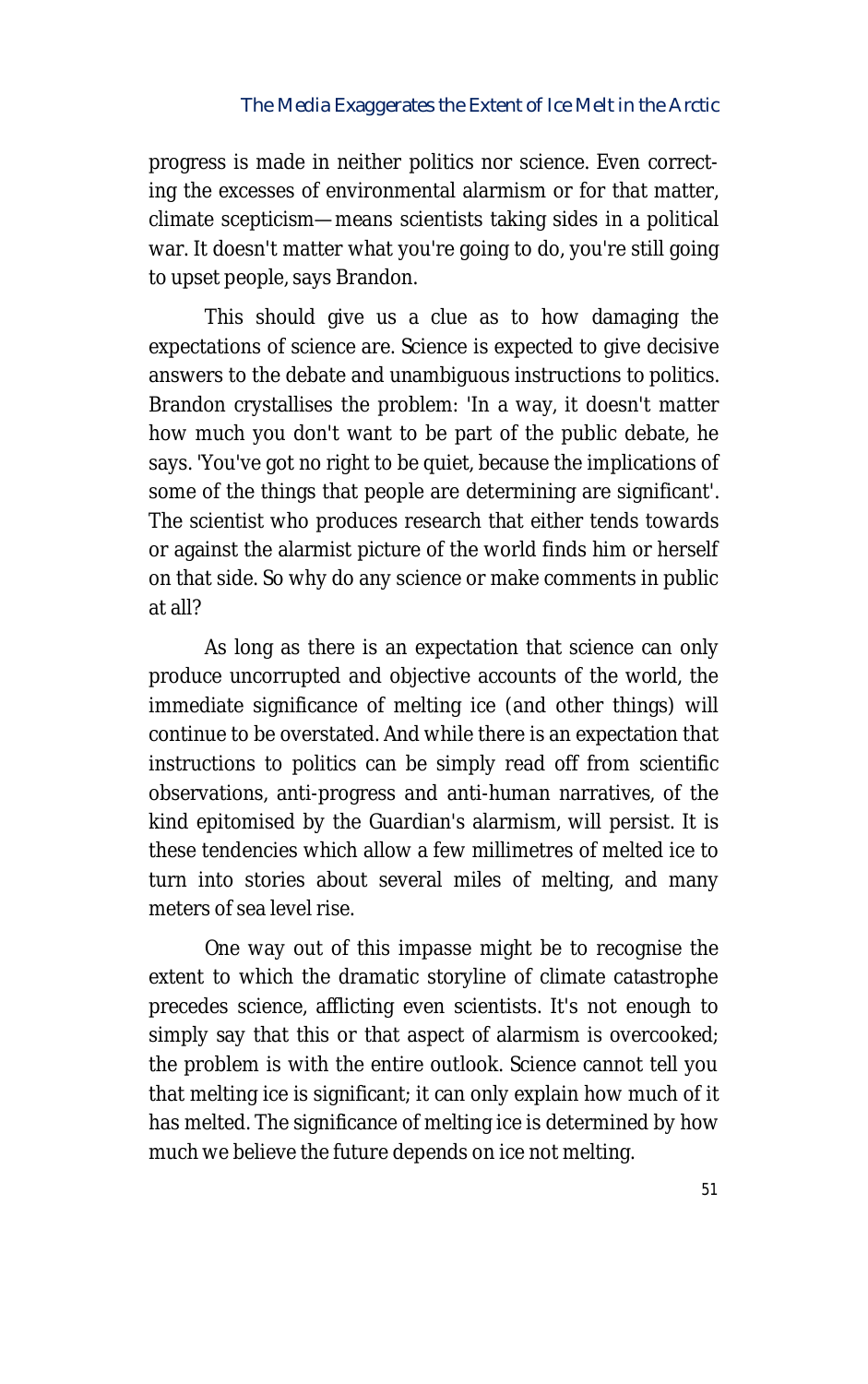## **Ice Sheets Are Melting at an Increasing Rate**

### *Irene Quaile*

*Born in Scotland and based in Bonn, Germany, Irene Quaile is an environmental correspondent for .German broadcaster Deutsche Welle.*

*In the last twenty years, the polar ice sheets have melted faster than they have in the last ten thousand years. Data on the Arctic and Antarctic collected from numerous satellites have been combined for the most accurate study on ice loss to date. Melting is*  fastest in the Arctic ice sheet, where two-thirds of it is occurring in *Greenland, which is closer to the equator than Antarctica. It is more complex in Antarctica; on the west, the ice sheet melt is accelerating, but on the east, the ice sheet is growing. Still, this is evidence that climate change is leading to more ocean evaporation and precipitation. Twenty years is a short period to make conclusions on climate change, but scientists see it as a signal of global warming.* 

he polar regions are important drivers of the world's climate. When the "everlasting ice" melts at an increasing rate, the rest of the world is affected. Global sea levels are The polar regions are important drivers of the world's climate. When the "everlasting ice" melts at an increasing rate, the rest of the world is affected. Global sea levels are rising, dark meltwater pools absorb warmth fr white ice would reflect back into space. Fresh water flows into the sea, changing ocean currents and the living conditions for marine organisms.

Irene Quaile, "Polar Ice Sheets Melting Faster Than Ever," dw.de, December 6, 2012. Copyright © 2012 by Deutsche Welle. All rights reserved. Reproduced by permission.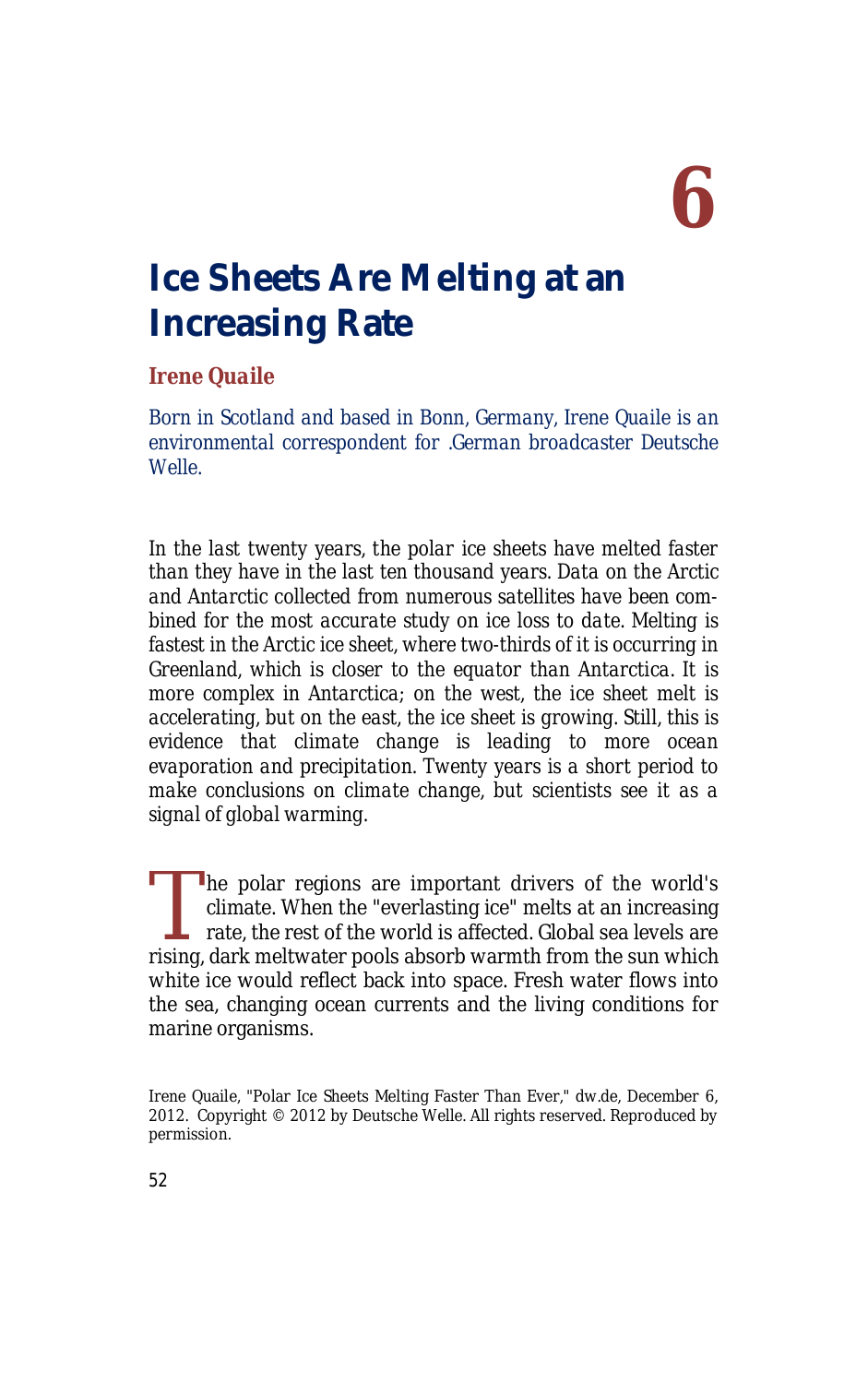For 20 years satellites have been monitoring earth's biggest ice shields on Greenland and in the Antarctic, using different technologies from radar to gravity measurements. In the past, the uncoordinated publication of individual one-off measurements led to confusion, especially with regard to the state of the Antarctic ice. A new study, supported by NASA and European Space Agency ESA combines the data from different satellite missions.

"It's the first time all the people who have estimated changes in the size of the Antarctic and Greenland ice sheets using satellites over the past 20 years have got together to produce a single result," Andrew Shepherd from the University of Leeds in the UK explained in an interview with DW [Deutsche Welle].

## **Satellite Monitoring Ends Confusion**

"Thanks to the accuracy of our data set, we are now able to say with confidence that Antarctica has lost ice for the whole of the past 20 years. In addition to the relative proportions of ice that have been lost in the northern and southern hemi-spheres, we can also see there's been a definitive acceleration of ice loss in the last 20 years. So together Antarctica and Greenland are now contributing three times as much ice to sea levels as they were 20 years ago," says the Professor of Earth Observation.

According to the study, melting ice from both poles has been responsible for a fifth of the global rise in sea levels since 1992, 11 millimeters in all. The rest was caused by the thermal expansion of the warming ocean, the melting of mountain glaciers, small Arctic ice caps and groundwater mining. The share of the polar ice melt, however, is rising.

## **Greenland Is Melting Fastest**

The pattern of change differs considerably between the Arctic and the Antarctic. Two thirds of the ice loss is happening in Greenland. "The rate of ice loss from Greenland has increased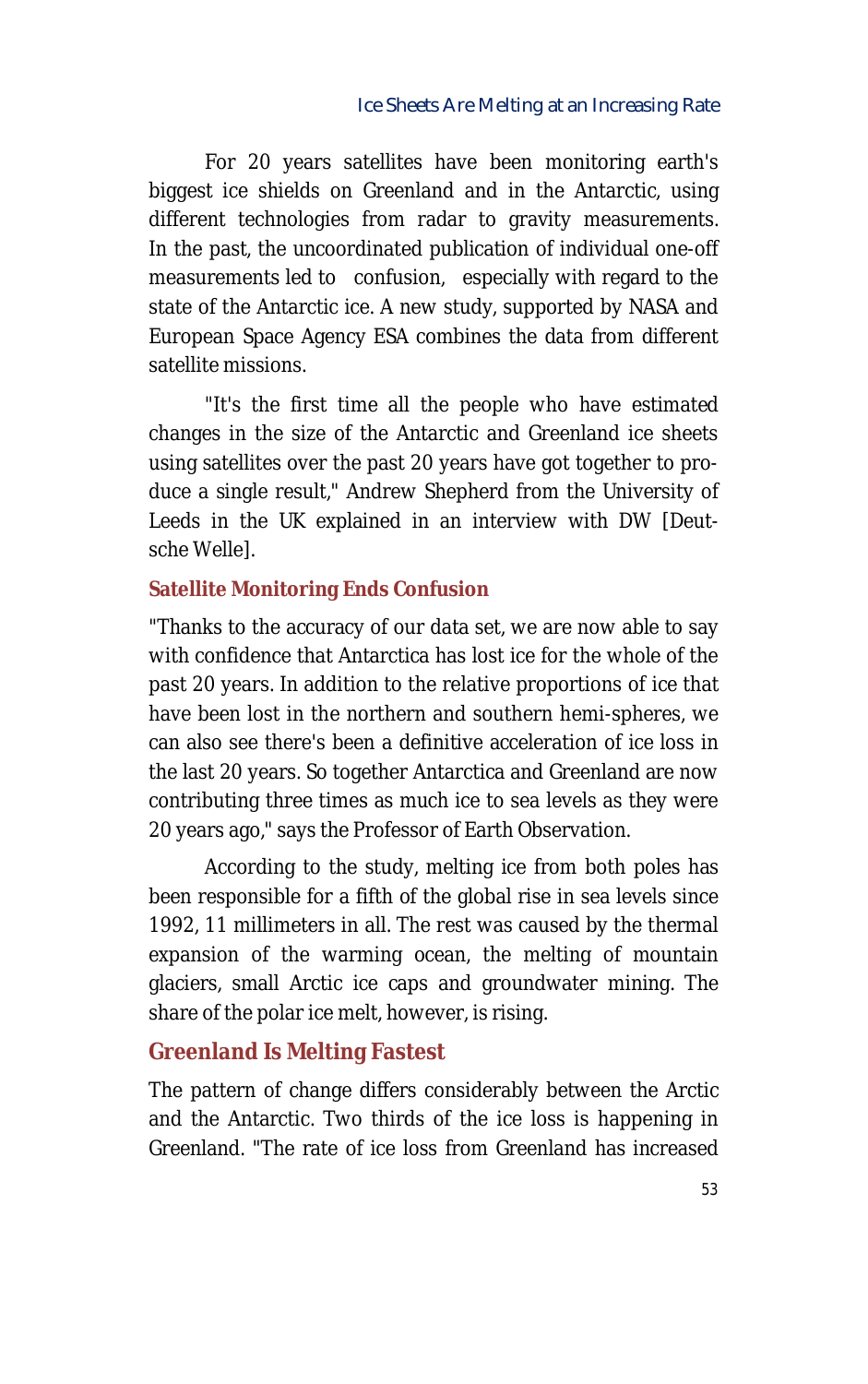almost five-fold since the mid-1990s", says Erik Ivins, who coordinated the project for NASA.

Although the Greenland ice sheet is only about one tenth the size of Antarctica, today it is contributing twice as much ice to sea levels, according to Shepherd: "It's certainly the larger player, probably just because it is at amore equatorial latitude, further from the North pole than Antarctica from the South pole." The ice on Greenland is also melting on the surface, because of increasing air temperatures.

*20 years is a very short time-scale to draw conclusions about climate change.* 

## **Different Conditions Within the Antarctic**

In the Antarctic, the situation is a more complex one Scientists distinguish between the West and East, which are being affected differently by climate change. West Antarctica is losing ice at an accelerating rate. Many of the region's glaciers are by the sea, which is warming. It is only to be expected that the ice is melting faster here, says Shepherd.

In the huge area of East Antartica, the ice is mostly above sea level, Shepherd explains. The air temperature is also much lower, and the experts do not expect the ice to melt on ac-count of rising temperatures. In this part of Antarctica, the ice sheet is actually growing as a consequence of increased snow-fall. This has led some critics to question the global warming theory. However 4Or Shepherd and his colleagues, the changes are all consistent with patterns of climate warming, which leads to more evaporation from the oceans and in turn more precipitation, which falls as snow on the ice sheets.

## **20 Years of Satellites—Too Short to Tell?**

54 20 years is a very short time-scale to draw conclusions about climate change. "We are just beginning an observational record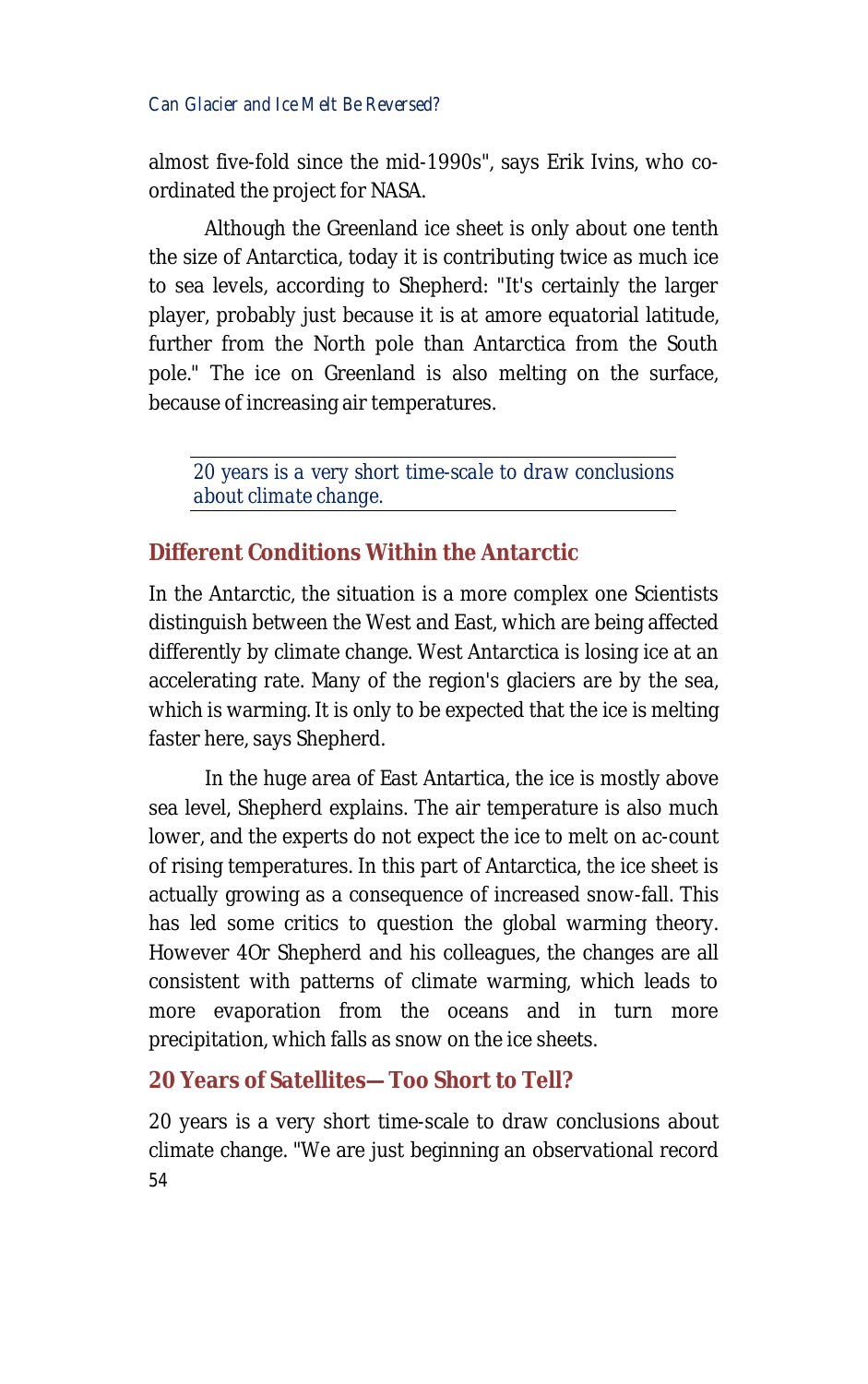for ice," said co-author of the study Ian Joughlin, a glaciologist at the University of Washington. "This creates a new long-term data set that will increase as new measurements are made."

But the scientists are convinced the relatively new technology is the best way to keep track of climate change in inaccessible polar regions. Earth observation expert Shepherd is sure global warming is the only possible explanation for the accelerating polar ice melt. He sees especially the rapid melt in West Antarctica as a signal and a result of direct changes in the local balance between the ice sheet, the ocean and the atmosphere.

If the west Antarctic ice sheet should become unstable, it could trigger abrupt changes globally. Joughlin sees the recent ice activity in the region as a reason to pay attention, but not to panic.

## **Key Data for the IPCC**

In the last report by the IPCC (Intergovernmental Panel on Climate Change), the development of the ice sheets was regarded as the major unknown factor with regard to predicting future sea level rises. "The results of this study will be invaluable in informing the IPCC as it completes the writing of its Fifth Assessment Report next year," according to Tom Wagner,. NASA's cryosphere program manager in Washington.

The question of how the satellite data will influence predictions of sea level rise is not easy to answer, says Andrew Shepherd: Any model is only as reliable as its data. He hopes the more accurate satellite measurements will help improve the models. He does, however, have one reservation. The main uncertainty in climate projections is not to do with the physics or processes, the scientist says. It is the uncertainty as to what emissions scenarios nations will adopt in the future.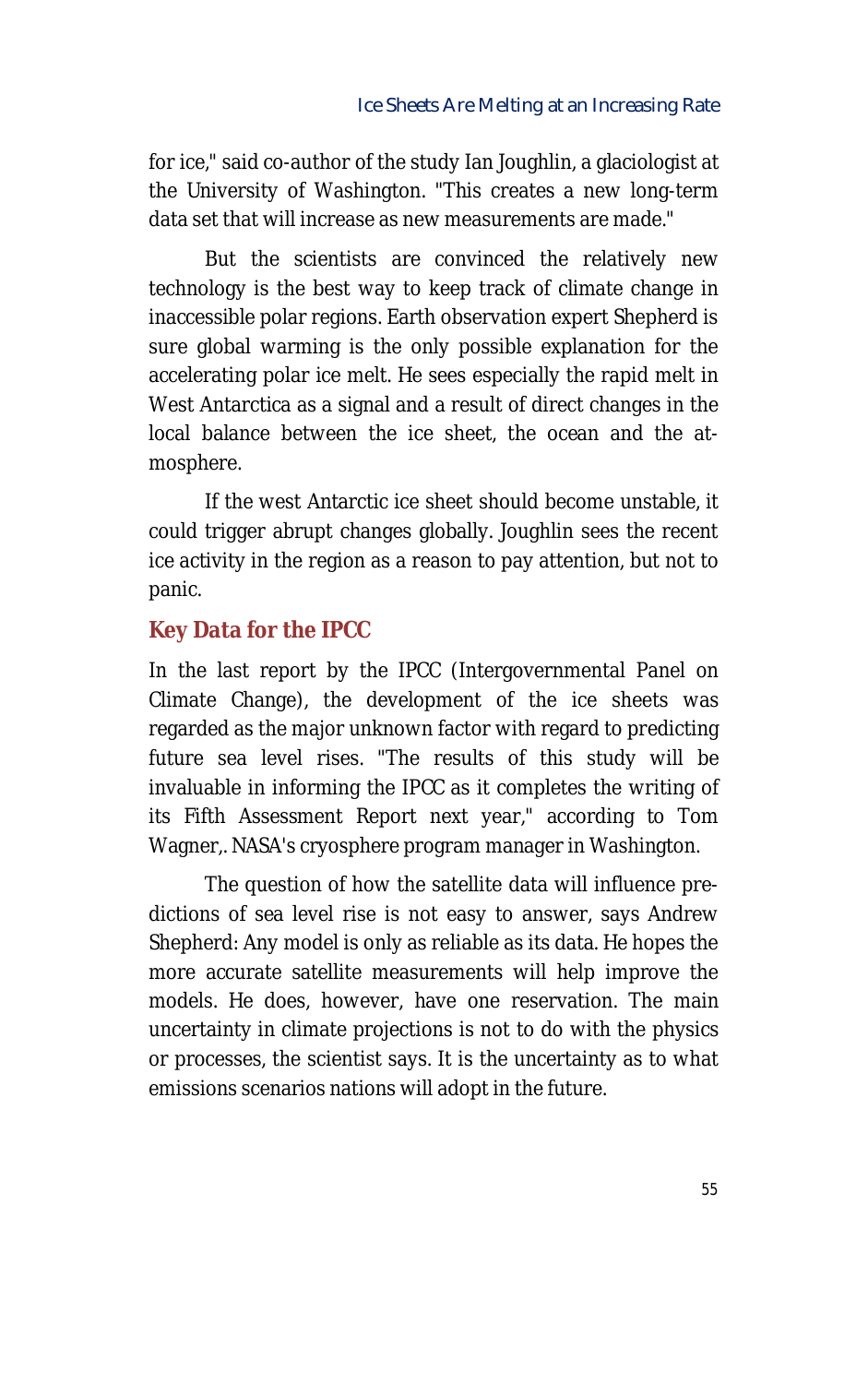**7** 

# **The Melting of Glaciers Cannot Be Reversed with Global Warming**

### *Bharat Raj Singh and Onkar Singh*

*Bharat Raj Singh is a professor and director of School of Management Sciences, Technical Campus, Lucknow, Uttar Pradesh, India. Onkar Singh is a professor at Harcourt Butler Technological Institute, Kanpur, Uttar Pradesh, India.* 

*Ice sheets and glaciers are more vulnerable to climate change than previously estimated. According to a recent study, the Green*land ice sheet may completely melt if a temperature threshold of *1.6 degrees Celsius above preindustrial levels .is reached—a rise of 0.8 degrees Celsius has already been recorded. Satellite images also reveal that Arctic sea ice has retreated to a record low in August 2012," and scientists predict that it will disappear during the summers in two decades. Research reveals that 70 percent of sea ice loss in the Arctic results from man-made climate change. These findings are an alarm call for significant reductions in carbon emissions and a focus on renewable energy sources.* 

arth's climate changes naturally and such changes in the intensity of sunlight reaching the earth cause cycles of warming and cooling that have been a regular feature of the Earth's climatic history. Some of these solar cycles—like the four glacial-interglacial swings during the past 400,000 years—  $\begin{array}{c} \boxed{\phantom{0}} \\ \phantom{0} \\ \phantom{0} \\ \phantom{0} \\ \phantom{0} \\ \phantom{0} \\ \phantom{0} \\ \phantom{0} \\ \phantom{0} \\ \phantom{0} \\ \phantom{0} \\ \phantom{0} \\ \phantom{0} \\ \phantom{0} \\ \phantom{0} \\ \phantom{0} \\ \phantom{0} \\ \phantom{0} \\ \phantom{0} \\ \phantom{0} \\ \phantom{0} \\ \phantom{0} \\ \phantom{0} \\ \phantom{0} \\ \phantom{0} \\ \phantom{0} \\ \phantom{0} \\ \phantom{0} \\ \phantom{0} \\ \phantom{0} \\ \$ 

Bharat Raj Singh and Onkar Singh, "Chapter 2: A Study About Realities of Climate Change: Glacier Melting and Growing Crises," Climate Change—Realities, Impacts Over Ice Cap, Sea Level and Risks, in Tech Publisher, 51000 Rijeka, Croatia, 2013, pp. 42, 45-50. Copyright © 2013 by Bharat Raj Singh and Onkar Singh. All rights reserved. Repro-duced by permission.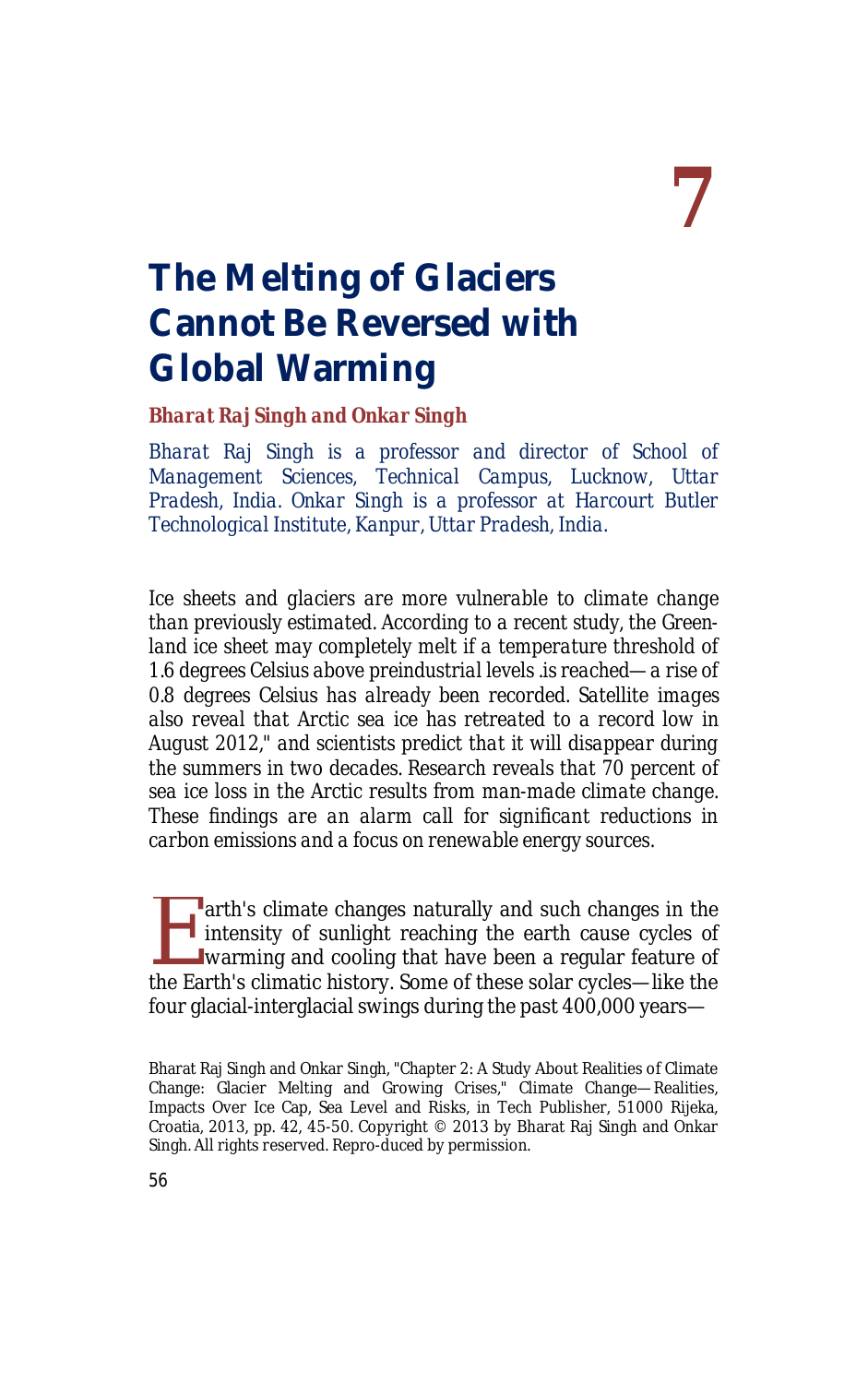### The Media Exaggerates the Extent of Ice Melt in the Arctic

extend over very long time scales and can have large amplitudes of 5 to 6°C. For the past 10,000 years, the earth has been in the warm interglacial phase of such a cycle. Other solar cycles are much shorter, with the shortest being the 11 year sunspot cycle. Other natural causes of climate change include variations in ocean currents (which can alter the distribution of heat and precipitation) and large eruptions of volcanoes (which can sporadically increase the concentration of atmo-spheric particles, blocking out more sunlight). Still, for thou-sands of years, the Earth's atmosphere has changed very little. Temperature and the balance of heat-trapping greenhouse gases have remained just right for humans, animals and plants to survive. But today we're having problems keeping this balance, because we burn fossil fuels to heat our homes, run our cars, produce electricity, and manufacture all sorts of products, we're adding more greenhouse gases to the atmosphere. By increasing the amount of these gases, the warming capability of the natural greenhouse effect is enhanced. It's the human-induced enhanced greenhouse effect that causes environmental concern, because it has the potential to warm the planet at a rate that has never been experienced in human history....

## **Greenland Ice Sheet May Melt Completely with 1.6 Degrees of Global Warming**

The Greenland ice sheet is likely to be more vulnerable to global warming than previously thought. The temperature thresh-old for melting the ice sheet completely is in the range of 0.8 to 3.2 degrees Celsius of global warming, with a best estimate of 1.6 degrees above pre-industrial levels, shows a new study by scientists from the Potsdam Institute for Climate Impact Research (PIK) and the Universidad Complutense de Madrid. Today, already 0.8 degrees of global warming has been observed. Substantial melting of land ice could contribute to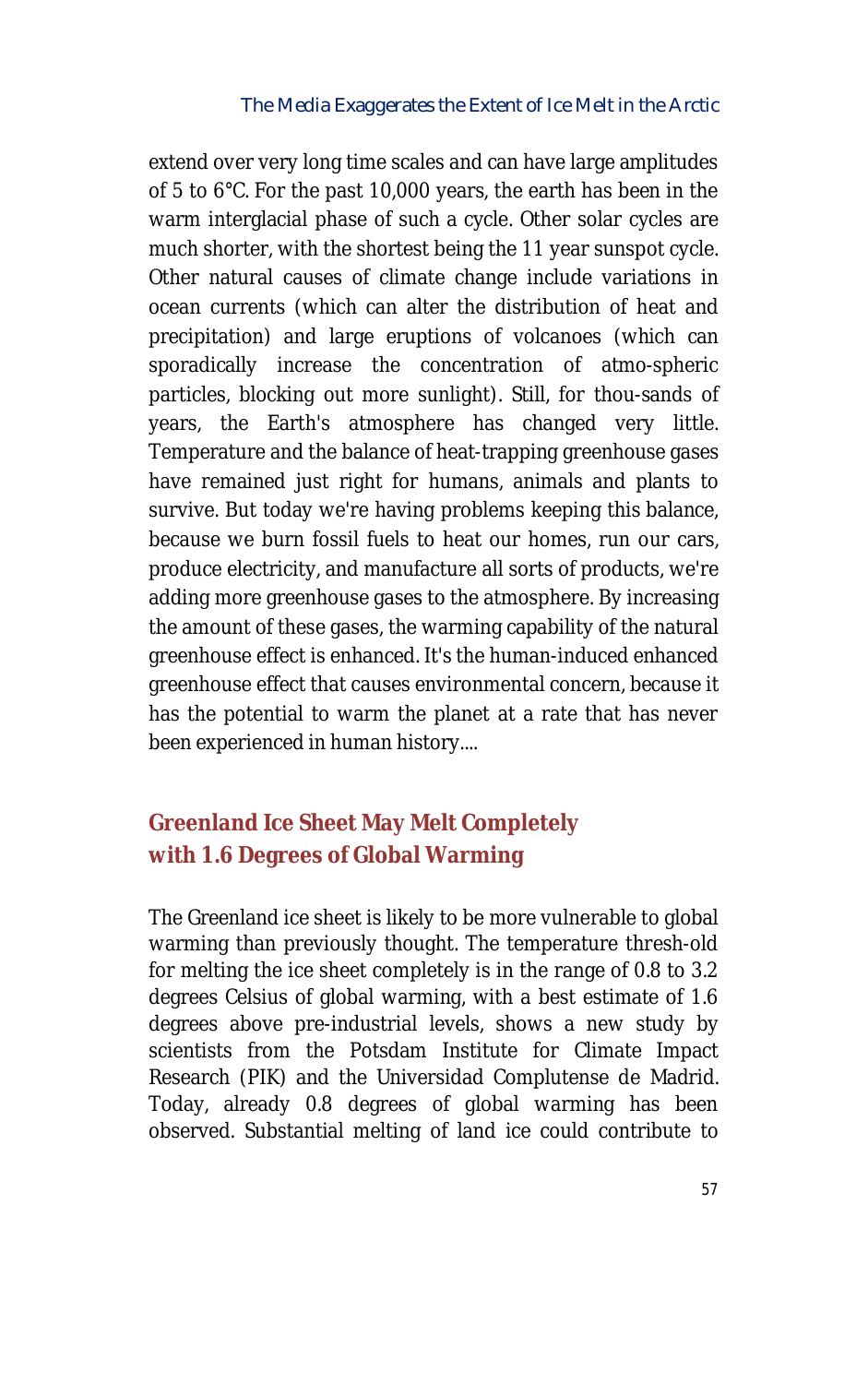long-term sea-level rise of several meters and therefore it potentially affects the lives of many millions of people.

The time it takes before most of the ice in Greenland is lost strongly depends on the level of warming. "The more we exceed the threshold, the faster it melts," says Alexander Robinson, lead-author of the study now published in Nature Climate Change. In a business-as-usual scenario of greenhousegas emissions, in the long run humanity might be aiming at 8 degrees Celsius of global warming. This would result in one fifth of the ice sheet melting within 500 years arid a complete loss in 2000 years, according to the study. "This is not what one would call a rapid collapse," says Robinson. "However, compared to what has happened in our planet's history, it is fast. And we might already be approaching the critical thresh-old."

*If the global temperature significantly overshoots the threshold for a long time, the ice [in Greenland] will continue melting and not regrow—even if the climate would, after many thousand years, return to its preindustrial state.* 

In contrast, if global warming would be limited to 2 degrees Celsius, complete melting would happen on a timescale of 50,000 years. Still, even within this temperature range often considered a global guardrail, the Greenland ice sheet is not secure. Previous research suggested a threshold in global temperature increase for melting the Greenland ice sheet of a best estimate of 3.1 degrees, with a range of 1.9 to 5.1 degrees. The new study's best estimate indicates about half as much.

"Our study shows that under certain conditions the melting of the Greenland ice sheet becomes irreversible. This sup-ports the notion that the ice sheet is a tipping element in the Earth system," says team-leader Andrey Ganopolski of PIK. "If the global temperature significantly overshoots the threshold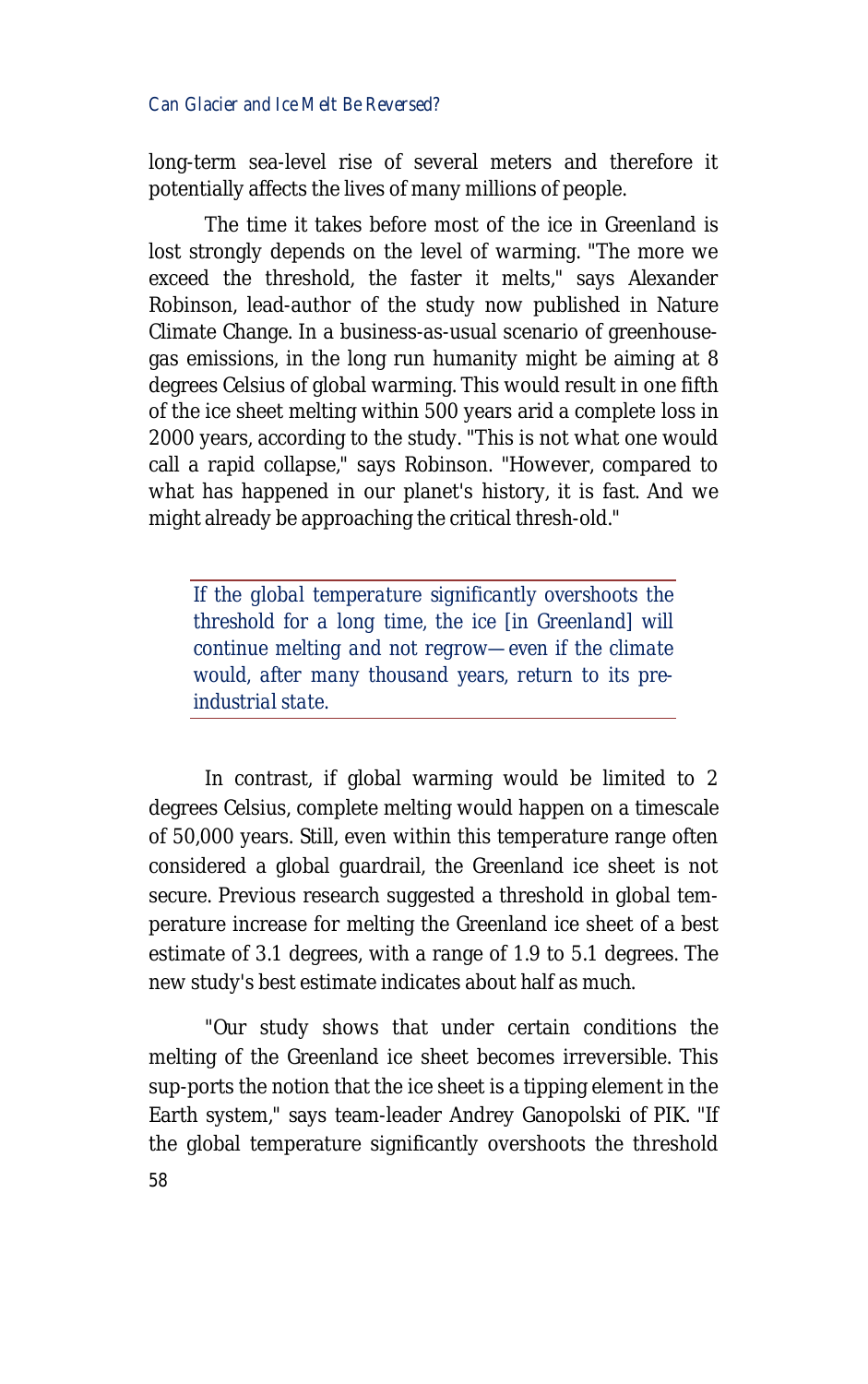for a long time the ice will continue melting and not re-grow even if the climate would, after many thousand years, return to its preindustrial state." This is related to feedbacks between the climate and the ice sheet: The ice sheet is over 3000 meters thick and thus elevated into cooler altitudes.... When it melts its surface comes down to lower altitudes with higher temperatures, which accelerates the melting. Also, the ice reflects a large part of solar radiation back into space. When the area covered by ice decreases, more radiation is absorbed and this adds to regional warming.

The scientists achieved insights by using a novel computer simulation of the Greenland ice sheet and the regional climate. This model performs calculations of these physical systems including the most important processes, for instance climate feedbacks associated with changes in snowfall and melt I under global warming. The simulation proved able to correctly calculate both the observed ice-sheet of today and its evolution over previous glacial cycles, thus increasing the confidence that it can properly assess the future. All this makes the new estimate of Greenland temperature threshold more reliable than previous ones....

## **Arctic Sea Ice Shrinks to Smallest Extent Ever Recorded**

Sea ice in the Arctic has shrunk to its smallest extent ever recorded, smashing the previous record minimum and prompting warnings of accelerated climate change. Satellite images show that the rapid summer melt has reduced the area of frozen sea to less than 3.5 million square kilometres this week from 27 August 2012—less than half the area typically occupied four decades ago. Arctic sea ice cover has been shrinking since the 1970s when it averaged around 8m sq km a year, but such a dramatic collapse in ice cover in one year is highly un-usual.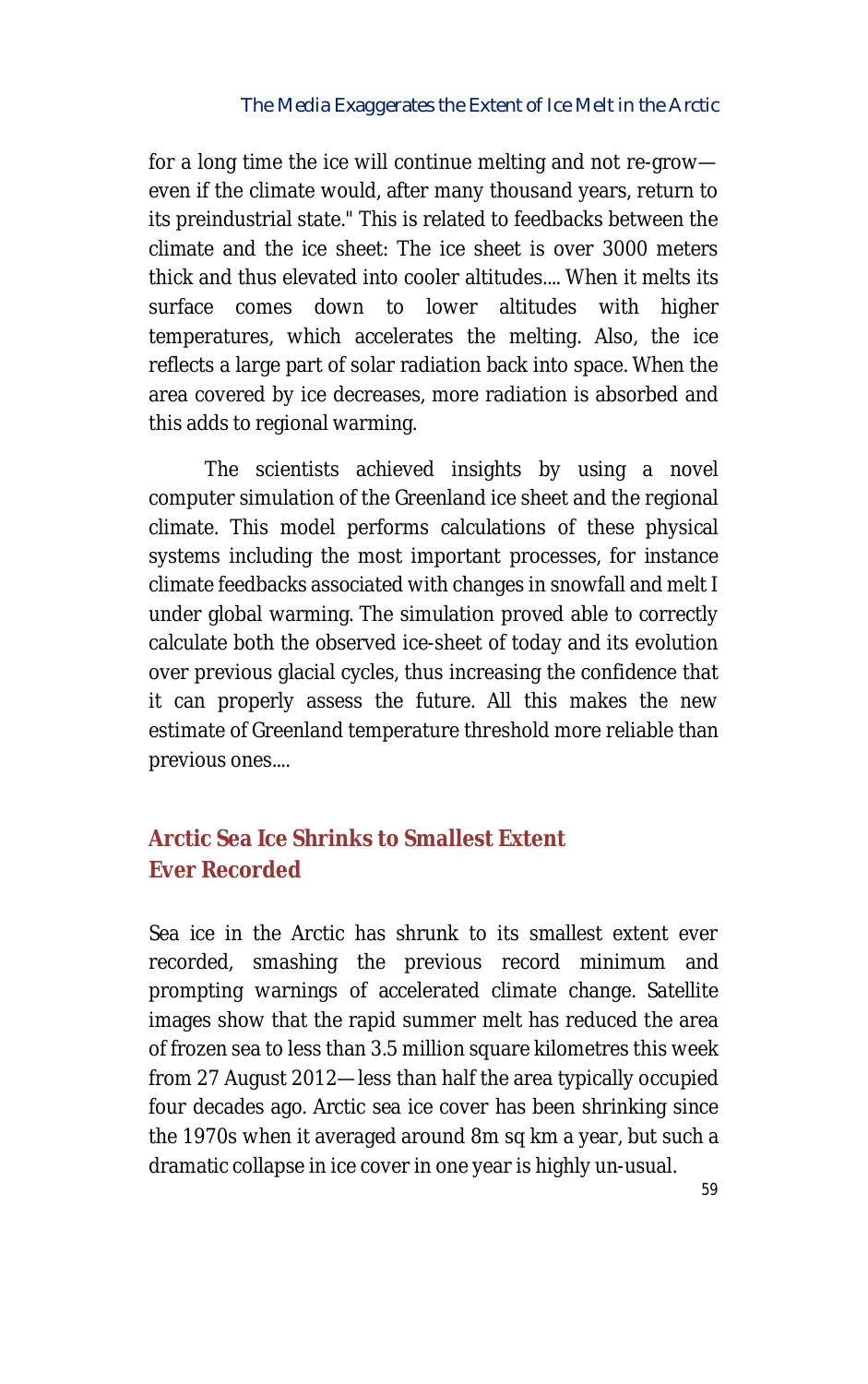A record low in 2007 of 4.17 million sq km was broken on Monday, 27 August 2012; further melting has since amounted to more than 500,000 sq km. The record, which is based on a fiveday average, is expected to be officially declared in the next few days by the National Snow and Ice Data Centre (NSIDC) in Colorado. The NSIDC's data shows the sea ice ex-tent is bumping along the bottom, with a new low of 3.421m sq km on Tuesday, which rose very slightly to 3.429m sq km on Wednesday and 3.45m sq km on Thursday....

Scientists have predicted on 31st August 2012 that the Arc-tic Ocean could be ice-free in summer months within 20 years, leading to possibly major climate impacts. "I am surprised. This is an indication that the Arctic sea ice cover is fundamentally changing. The trends all show less ice and thinner ice," said Julienne Stroeve, a research scientist with the NSIDC.

*The disappearance of Arctic ice is the most visible warn-ing sign of the need to tackle climate change and ensure we have a world fit to pass on to the next generation.* 

"We are on the edge of one of the most significant moments in environmental history as sea ice heads towards a new record low. The loss of sea ice will be devastating, raising global temperatures that will impact on our ability to grow food and causing extreme weather around the world," said John Sauven, director of Greenpeace UK.

Sea ice experts said that they were surprised by the collapse because weather conditions were not conducive to a major melt this year. The ice is now believed to be much thinner than it used to be and easier to melt.

60 Arctic sea ice follows an annual cycle of melting through the warm summer months and refreezing in the winter. The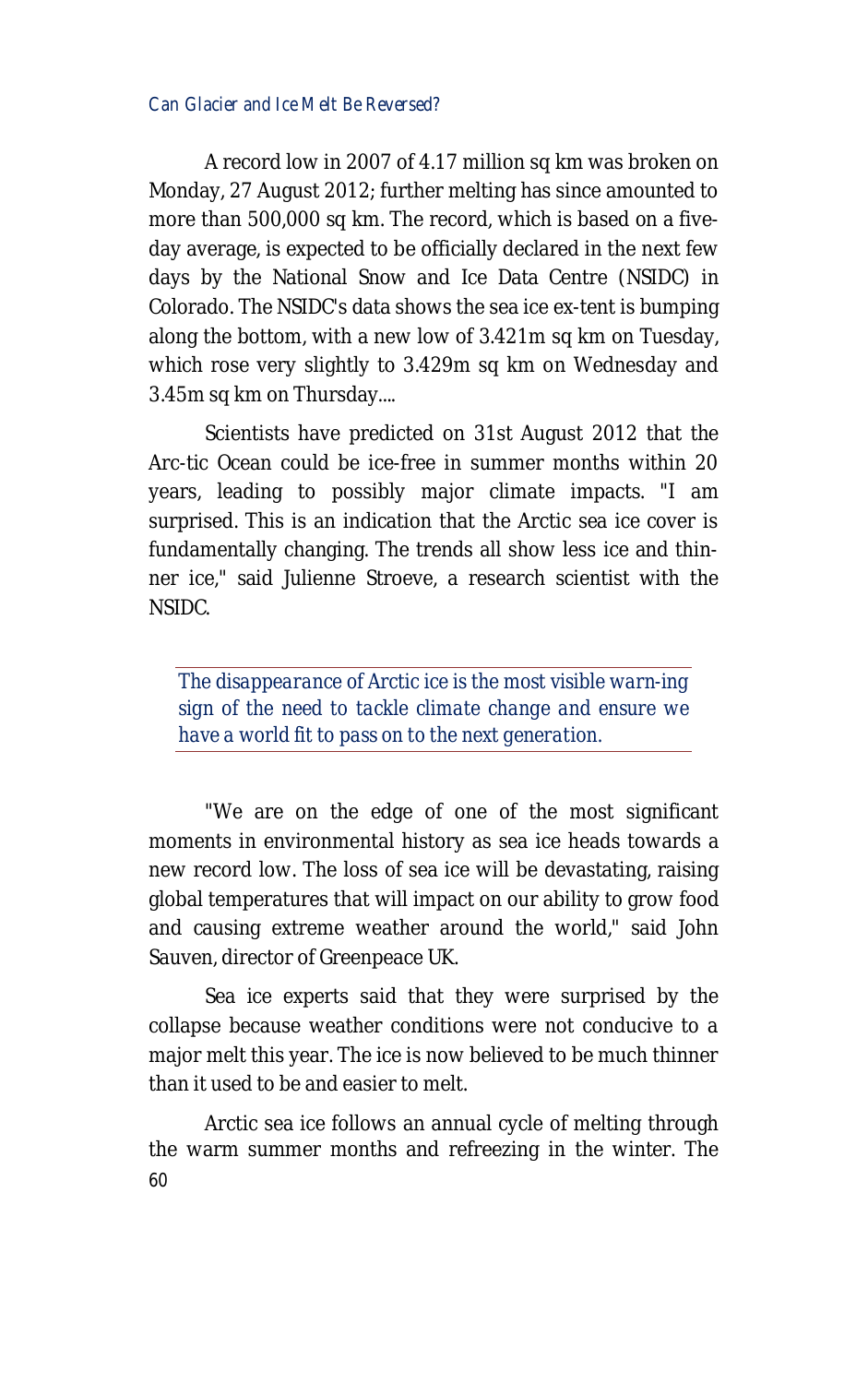sea ice plays a critical role in regulating climate, acting as a giant mirror that reflects much of the Sun's energy, helping to cool the Earth.

David Nussbaum, chief executive of WWF-UK, said: "The disappearance of Arctic ice is the most visible warning sign of the need to tackle climate change and ensure we have a world fit to pass on to the next generation. The sheer scale of ice loss is shocking and unprecedented. This alarm call from the Arctic needs to reverberate across Whitehall and boardrooms. We can all take action to cut carbon emissions and move to-wards a 100% renewable economy"

Ed Davey, the UK climate and energy secretary, said: "These findings highlight the urgency for the international community to act. We understand that Arctic sea-ice decline has accelerated over recent years as global warming continues to increase Arctic temperatures at a faster rate than the global average.

"This Government is working hard to tackle climate change and we are working closely with our international partners not to exceed 2 degrees above pre industrial levels. I am calling for the EU to increase its emission target from 20% to 30% and will be taking an active lead at the UNFCCC [United Nations Framework Convention on Climate Change) Climate change talks in Doha later this year, where I will push for further progress towards a new global deal on climate change and for more mitigation action now. The fact is that we cannot afford to wait."

Canadian scientists said that the record melt this year could lead to a cold winter in the UK and Europe, as the heat in the Arctic water will be released into the atmosphere this autumn, potentially affecting the all-important jet stream. While the science is still developing in this area, the Met Office said in May that the reduction in Arctic sea ice was contributing in part to the colder, drier winters the UK has been experiencing in recent years....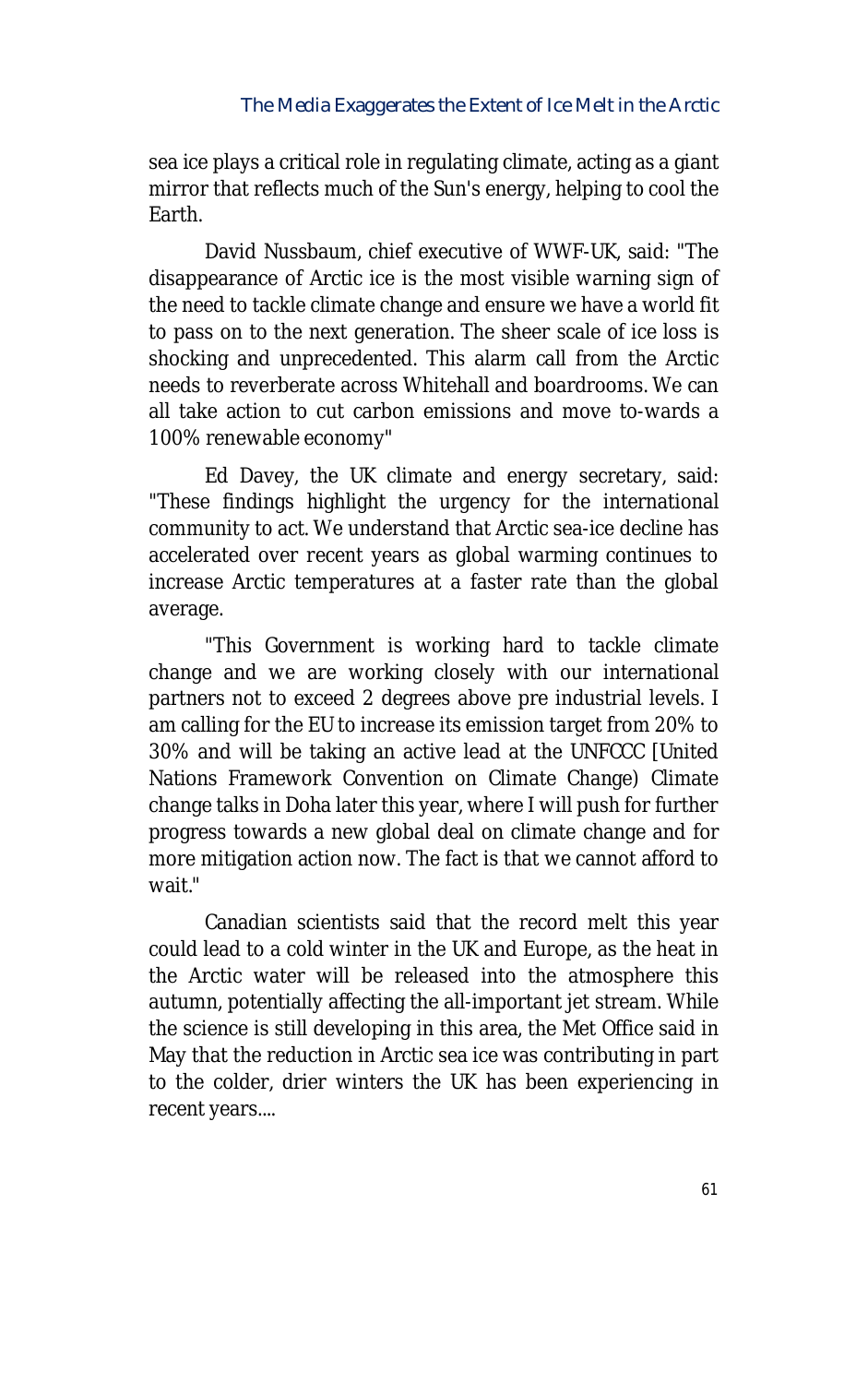## **Loss of Arctic Sea Ice Mostly Due to Human Causes**

[The] study finds only 30% of radical loss of summer sea ice is due to natural variability in Atlantic—and it will probably get worse. Since the 1970s, there has been a 40% decrease in the extent of summer sea ice. The radical decline in sea ice around the Arctic is at least 70% due to human-induced climate change, according to a new study, and may even be up to 95% [due] to humans—rather higher than scientists had previously thought. The loss of ice around the Arctic has ad-verse effects on wildlife and also opens up new northern sea routes and opportunities to drill for oil and gas under the newly accessible sea bed.... The reduction has been accelerating since the 1990s and many scientists believe the Arctic may -become ice-free in the summers later this century, possibly as 'eatly as the late 2020s.

"Since the 1970s, there's been a 40% decrease in the summer sea ice extent," said Jonny Day, a climate scientist at the National Centre for Atmospheric Science at the University of Reading, who led the latest study.

"We were trying to determine how much of this was due to natural variability and therefore imply what aspect is due to man-made climate change as well."

To test the ideas, Day carried out several computer-based simulations of how the climate around the Arctic might have fluctuated since 1979 without the input of greenhouse gases from human activity.

He found that a climate system called the Atlantic multidecadal oscillation (AMO) was a dominant source of variability in ice extent. The AMO is a cycle of warming and cooling in the North Atlantic that repeats every 65 to 80 years—it has been in a warming phase since the mid-1970s.

Comparing the models with actual observations, Day was able to work out what contribution the natural systems had made to what researchers have observed from satellite data.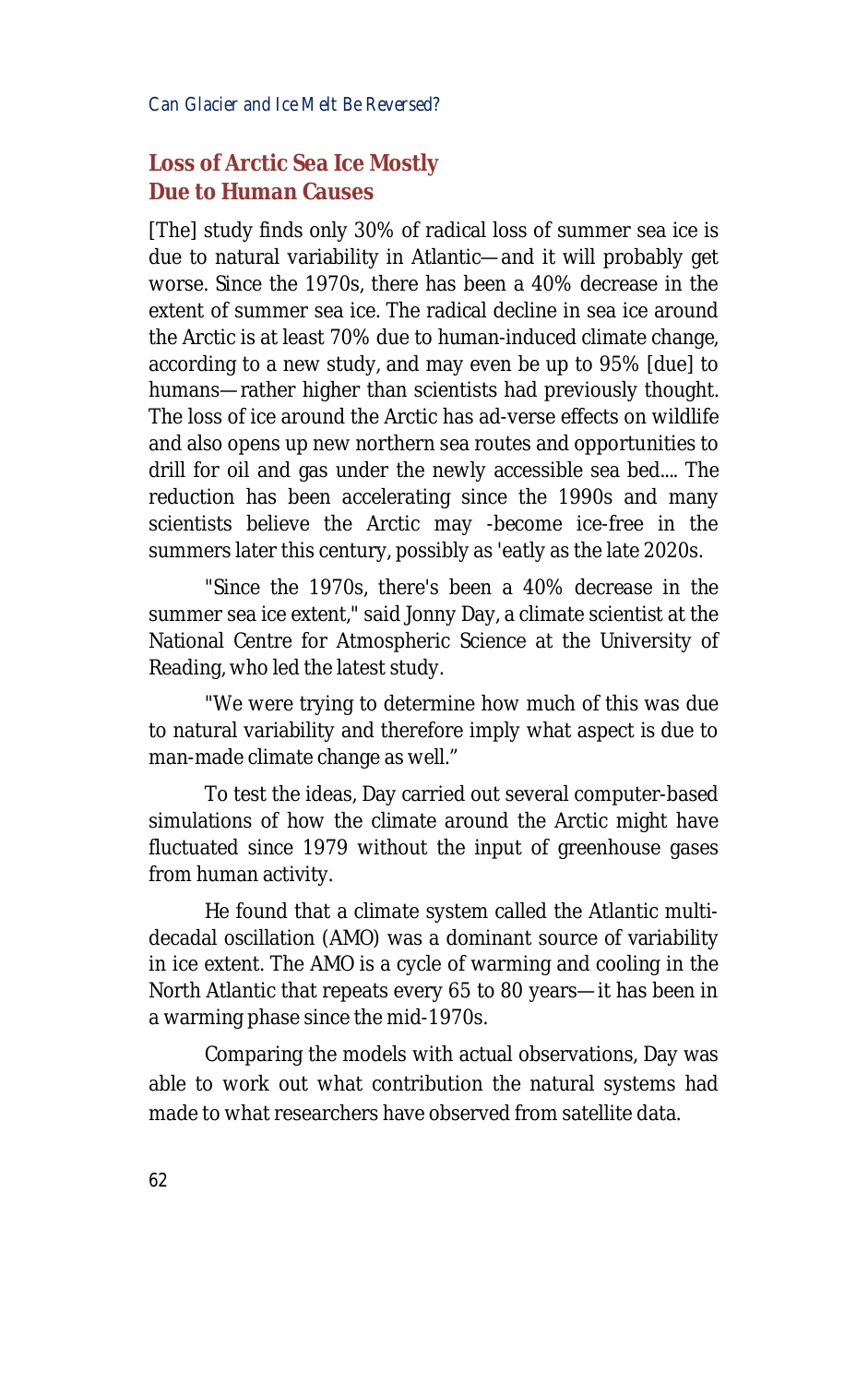### The Media Exaggerates the Extent of Ice Melt in the Arctic

"We could only attribute as much as 30% [of the Arctic ice loss] to the AMO," he said. "Which implies that the rest is due to something else, and this is most likely going to be man-made global change?"

Previous studies had indicated that around half of the loss was due to man-made climate change and that the other half was due to natural variability. Looking across all his simulations, Day found that the 30% figure was an upper limit----the AMO could have contributed as little as 5% to the overall loss of Arctic ice in recent decades.

The research is published online in the journal Environmental Research Letters. Day said that there are a number of feedback effects that could see the Arctic ice loss continue in the coming years, as the Earth warms up. "(There is] some-thing called the ice-albedo feedback, which means that when you have less ice, it means there's more open water and there-fore the ocean absorbs more radiation and will continue to warm," he said.

"It's unclear what will happen—it definitely seems like it's going in that direction."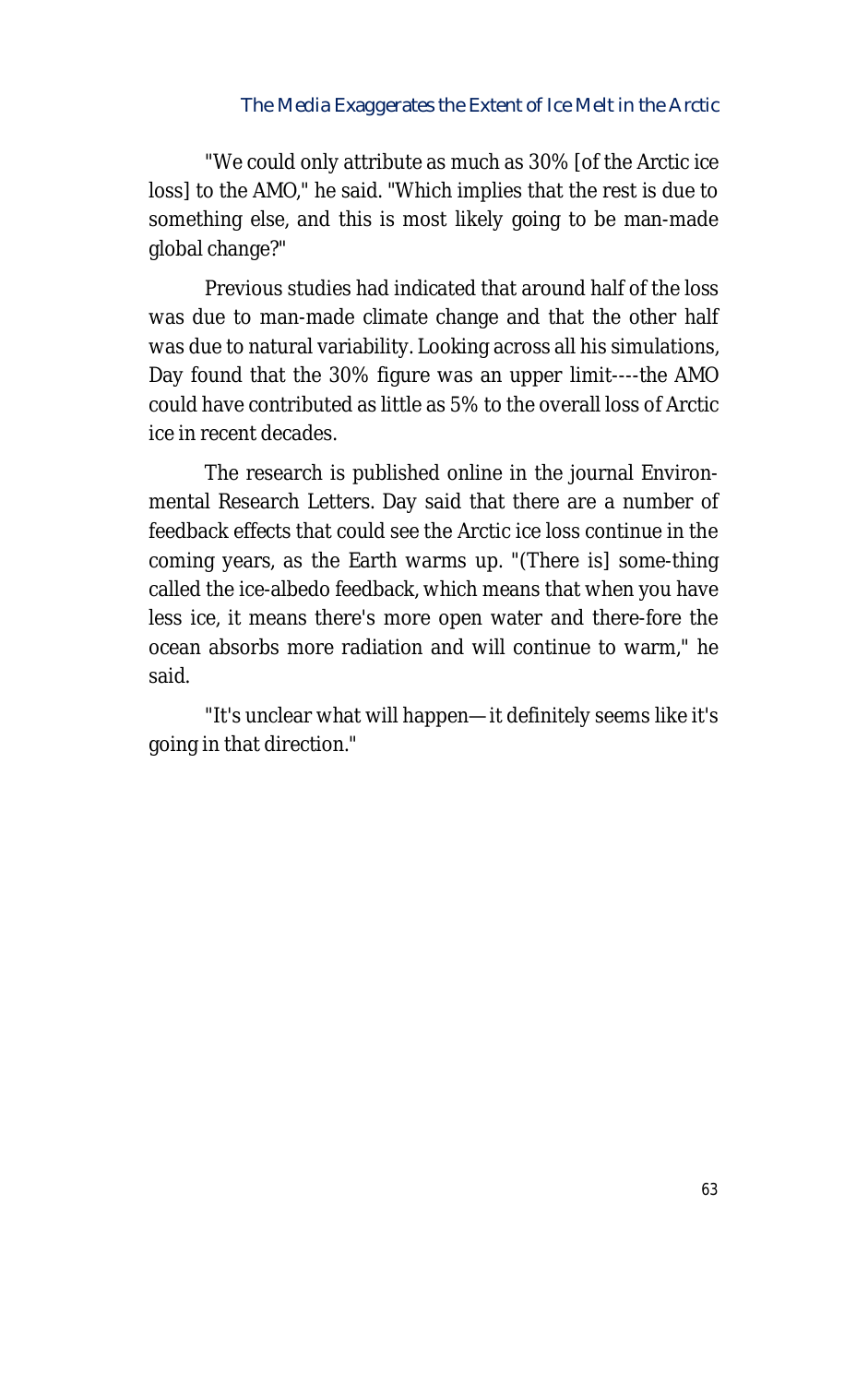## **Ice Sheets Are Not Collapsing**

### *Cliff Oilier*

*Cliff Oilier is a geologist, geomorphologist, and professor emeritus at the University of Western Australia.* 

*Contrary to alarmist warnings of climate change, the ice sheets in the Arctic and Antarctic are not at risk of collapsing. Such claims are founded on concepts that are false. According to the most common notion, glaciers slide downhill—lubricated by meltwaterleading to widespread melting and rising sea levels. The ice sheets in Greenland and the Antarctic, however, are located in deep basins and must flow uphill. Moreover, the rate of ice flow represents the amount of ice accumulated and is not de-pendent on present climate conditions. In addition, ice sheets melt at the edges not on the surface, and such melting reflects past rates of snow and ice accumulation in their interior and is not an indication they are collapsing. All these factors suggest that the world's ice sheets are not in a state of collapse.* 

n these days of warnings about climate change, the ice sheets of Greenland and Antarctica play an important role. [Researcher] Alan Carlin wrote, [director of NASA's Goddard In these days of warnings about climate change, the ice sheets of Greenland and Antarctica play an important role.<br>[Researcher] Alan Carlin wrote, [director of NASA's Goddard Institute for Space Studies James] "Hansen et a most likely and most critical of these dangerous effects is the possibility of substantial sea level rise due to the breakup of parts or all of the ice sheets covering Greenland and West Antarctica."

Cliff Oilier, "Glaciers—Science and Nonsense," Geo scientist, Vol. 20, No. 3, March 2010. Copyright © 2010 by Geological Society of London. All rights reserved. Reproduced by permission.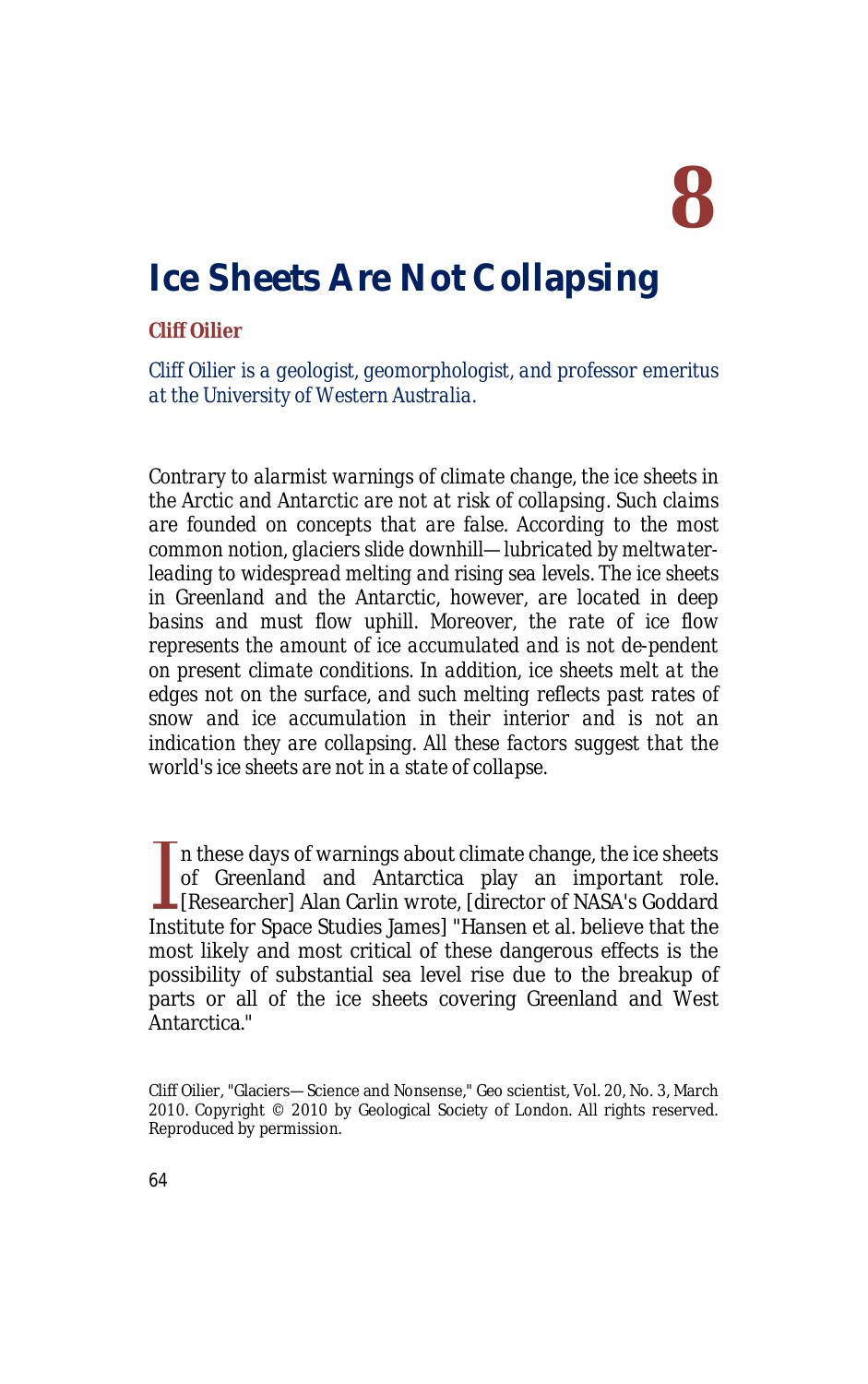Alarm started with "global warming" but since the Earth failed to warm in the past 10 years, it changed to "climate change" and most recently to "carbon pollution:' But the most graphic scare is still of rising sea levels, so many articles continue to appear describing sea level rise of many metres caused by the melting of the icesheets.

Like the original warming scares, the melting scares are based on models, and poor models at that. The commonest one is the notion that glaciers slide downhill, lubricated by meltwater, and that this can pass a threshold and lead to melting of all the icesheets and a runaway rise in sea level. The sliding hypothesis was the best available to [Swiss physicist Horace-Benedict] De Saussure, but we have learned a lot since then but it has been forgotten again in many modern models.

*It may take many thousands of years for ice to flow from the accumulation area to the melting area. The balance between movement and melting, therefore, does not re-late to today's climate, but to the climate thousands of years ago.* 

The mechanism of glacier flow was long controversial, as observers tried to reconcile the solidness of ice with its ability to flow as a non-rigid body. Early experimenters placed lines of sticks across glaciers and found the middle moved faster than the- edges:—there was plasticity in the ice. Fierce controversies raged and brought in occasional new aspects of physics (such as regelation), but it was not until the crystallography of ice could be studied that real progress was made. The crystals in a glacier take on a preferred orientation as they travel down glacier. The crystals of ice at the glacier terminus may be a thousand times bigger than those at the source. How can this be? Scientist in the 1940s such as Max Perutz (a Nobel Prize winner in Physics, not Peace!) explained glaciers as being like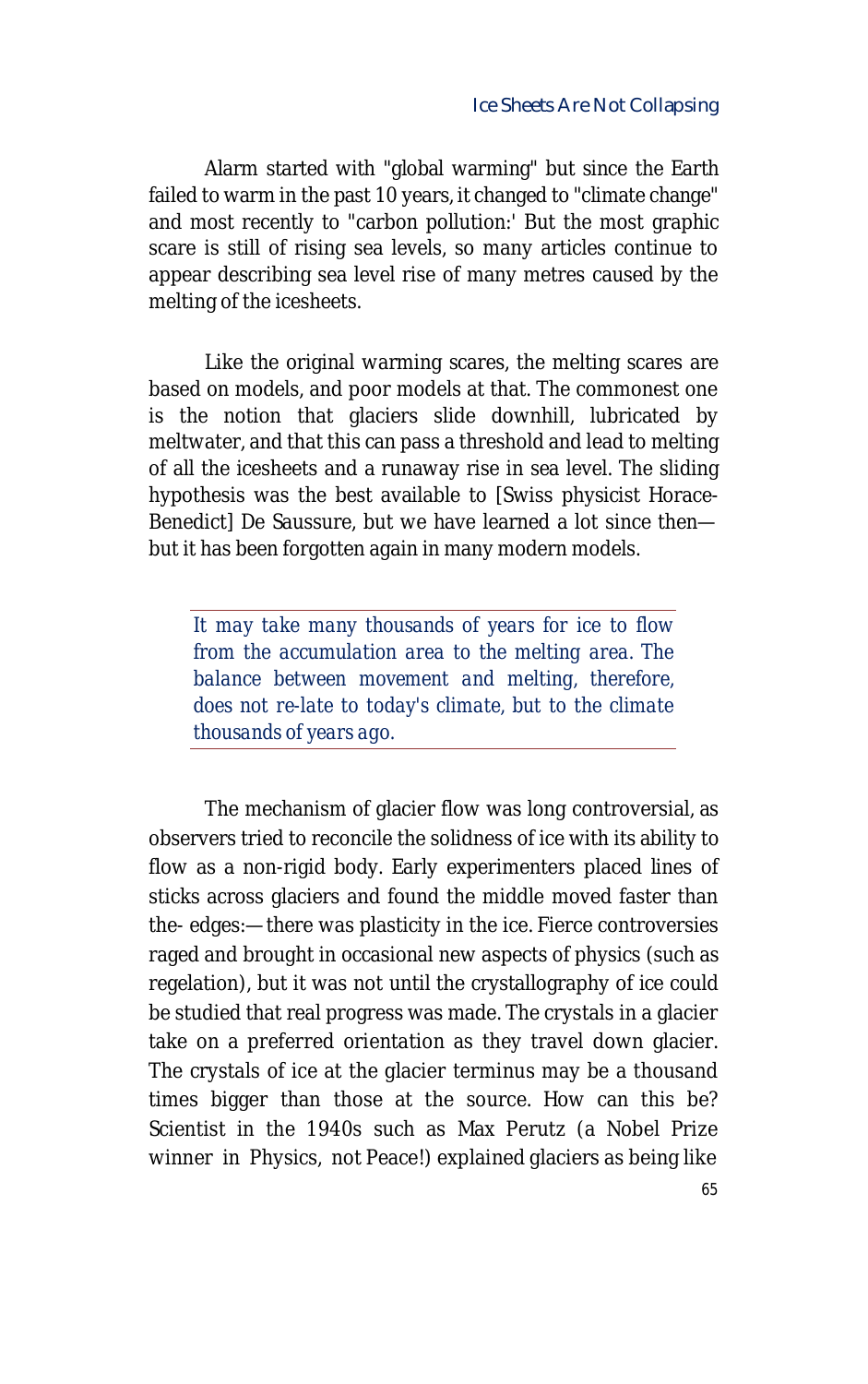a metamorphic rock consisting of one mineral, which flowed by a process called creep (and incidentally developed petro-fabric properties not explained in other models).

It is also worth noting the geometry and age of the great icecaps. The Greenland, East Antarctica and West Antarctica ice sheets occupy kilometre-deep basins, and the ice cannot possibly slide downhill—it has to flow uphill. In simple numbers, the Greenland icecap has existed for three million years and the Antarctic Ice sheets 30 million. Why such contrast between the two hemispheres? The idea that both simply respond to average temperatures of today is oversimplified.

## **Glacier Budget**

Glaciers grow, flow and melt continuously, with a budget of gains and losses. Snow falls on high ground. It compacts with time, air is extruded, and it turns into solid ice. More precipitation of snow forms' another layer on the top, which goes through the same process, so the ice grows thicker by the addition of new layers at the surface. This stratified ice preserves data on temperature and carbon dioxide over hundreds of thousands of years. When the ice is thick enough it starts to flow under the force Of gravity, and when it reaches a lower altitude or latitude where temperature is higher, it starts to melt and evaporate (ablate).

If growth and melting balance, the glacier appears to be "stationary." If precipitation exceeds melting, the glacier advances: if melting exceeds precipitation the glacier recedes, but there will be a time lag between cause and effect.

In ice sheets, it may take many thousands of years for ice to flow from the accumulation area to the melting area. The balance between movement and melting, therefore, does not relate to today's climate, but to the climate thousands of years ago.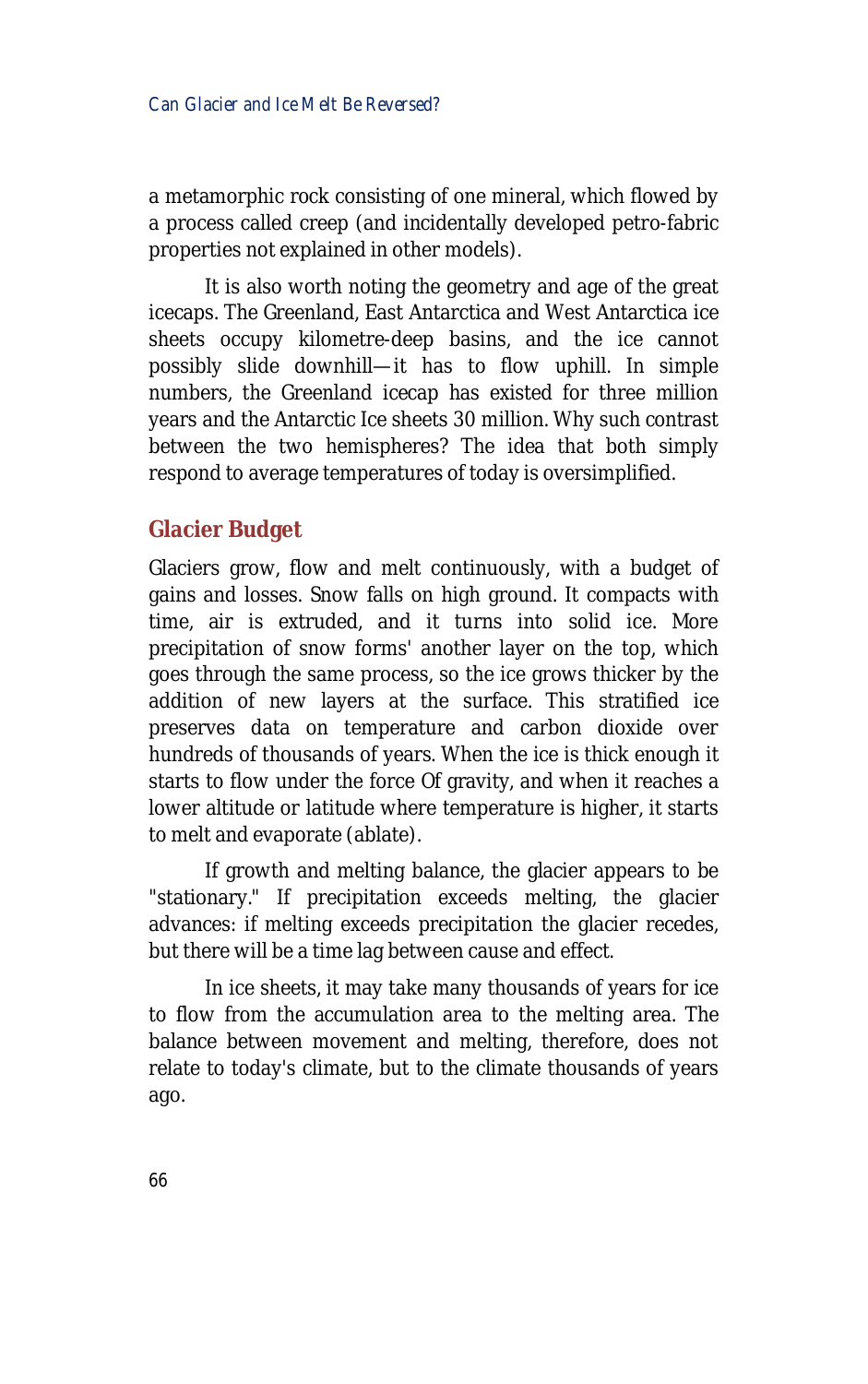### **How Glaciers Move**

Glacier flow is by a process called creep, essentially the movement of molecules from one crystal to another. Ice crystals are in the hexagonal system with glide planes parallel to the base. In lake ice, the c-axes are vertical and the glide planes all parallel to the lake surface, so a push parallel to the glide planes deforms the ice readily. Greater stress is needed to deform ice perpendicularly to these glide planes. In the absence of any stress, an individual grain of ice will lose as many molecules as it gains, and so remain unchanged. A stressed crystal will lOse more molecules than it gains and so shrink, while a nearby unstressed grain will gain more than it loses, and grow. In this way, glacier ice acquires a preferred petrofabric orientation. The ice crystals at a glacier snout have a volume about a thousand times greater than that of the first-formed ice crystals at the source of the glacier. These observations cannot be explained by mechanisms that ignore the creep mechanism of glacier flow....

### **There Is No Surface Melting of Icecaps**

The stratified ice is of great age. In Greenland, several ice-cores have more than 3km [1.9 miles] of undisturbed ice which go back in time for over 105,000 years—far less than the Antarctic equivalent. The Vostok cores in Antarctica pro-vide data for the past 414,000 years before the ice starts to de-form by flow. Dome F core reached 3035 m [9957 feet] and Dome C core 3309 m [10,856 feet], both dating back to 720,000 years. The EPICA core in Antarctica goes back to 760,000 years, and retains complete records of deposition, al-though temperatures at times during that period have been higher than today. They do not fit a model of surface melting, either now or in the past. After threequarters of a million years of documented continuous accumulation, how can we believe that right now the world's ice sheets are "collapsing"?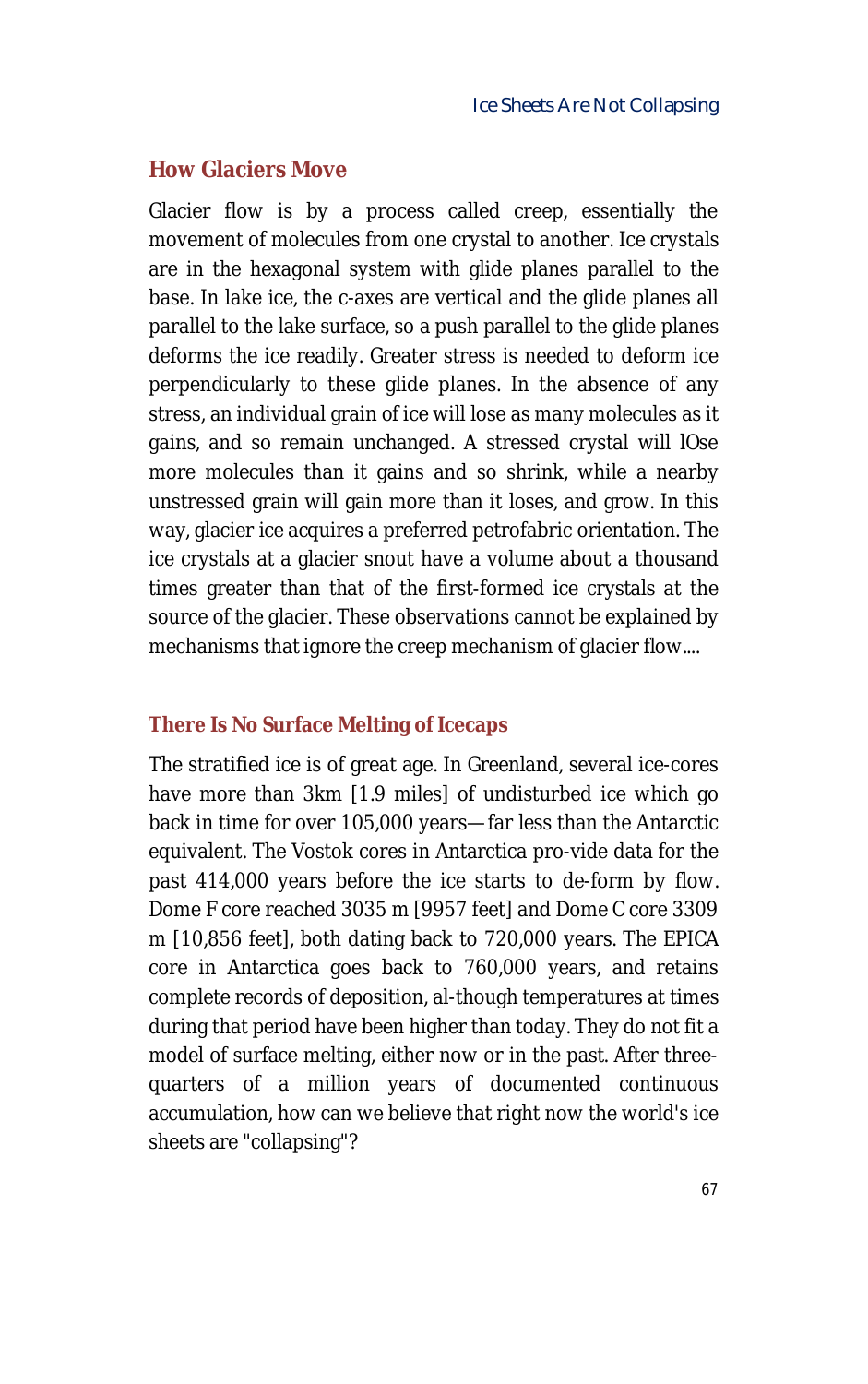### **Glacial Surges**

Climate alarmists note some glaciers that have increased in speed, and attribute it directly to climate warming. It is much better explained, however, by known laws of creep. The speed of valley glaciers is rather variable. Sometimes a valley glacier will flow several times faster than it did earlier. Suppose we had a long period of heavy precipitation. This would cause a thickening of the ice, and more rapid glacial flow. The pulse of more rapid flow would eventually pass down the valley. The increase in flow rate is not related to present day air temperature, but to increased precipitation long ago. Hubbard Glacier surged in 1986, at the height of the global warming that took place between 1975 and 1998.

### **Pulling Glaciers to the Sea**

A number of papers give the impression that melting of glacial ice at the sea somehow causes the glacier to flow faster. Hubbard Glacier is the largest tidewater glacier on the North American continent. Since it was first mapped in 1895 it has been thickening and advancing (at a rate of 25m [82 feet] per year), even though smaller glaciers in the vicinity have been retreating. Why?

*The point to remember is that the release of icebergs at the edge of an ice cap does not in any way reflect present-day temperature.* 

One "explanation" [from the US Geological Survey] says: "This atypical behaviour is an important example of a calving glacier cycle in which glacier advance and retreat is controlled more by the mechanics of terminus calving than by climate fluctuations." But glaciers are pushed by the weight of the glacier, not sucked by the calving at the ice front, and destruction at the ice front does not depend on present day climate. And why should calving cause an advance?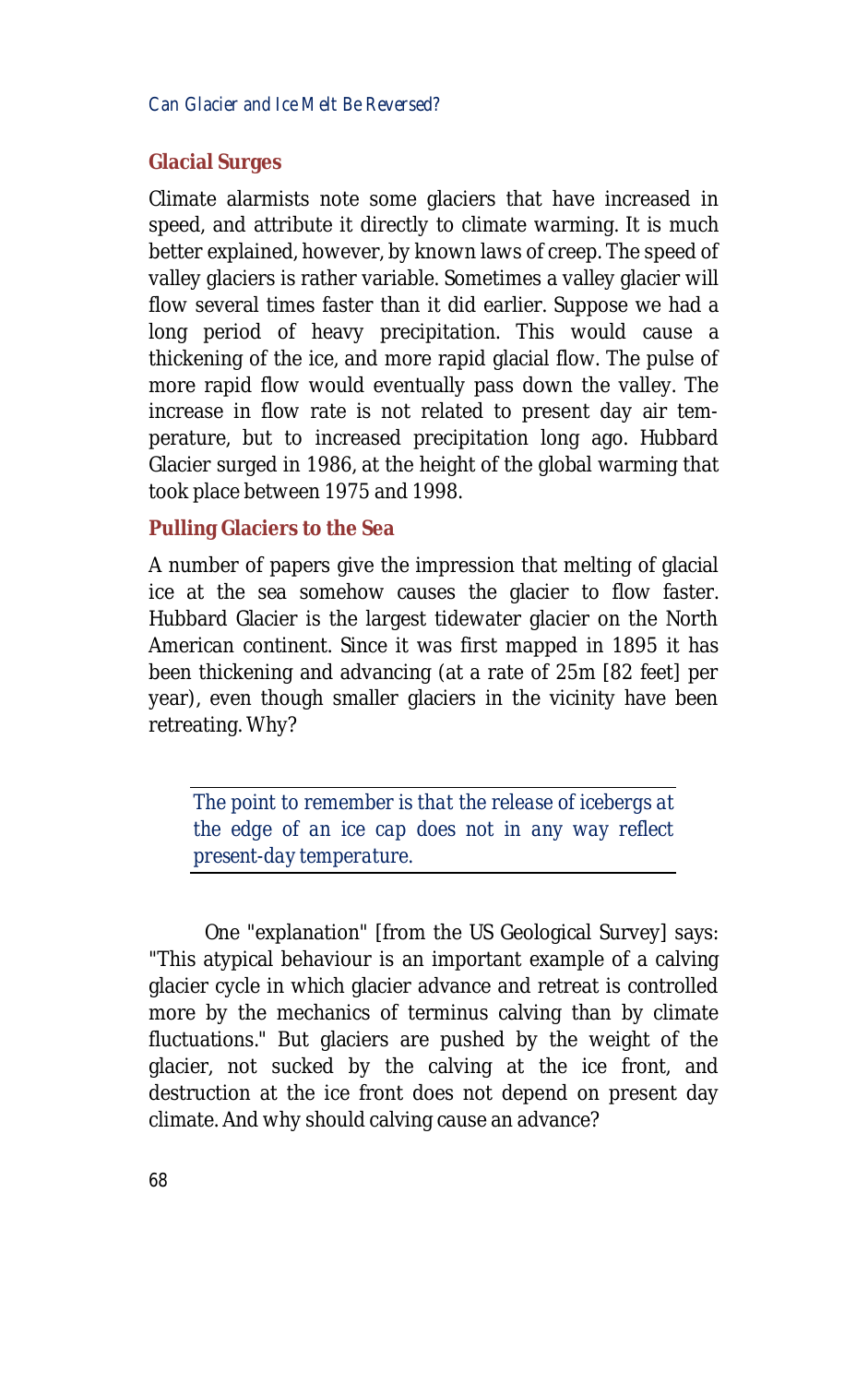The cause of the advance is most likely that the glacier has been thickening since 1895, a feature described since the first observations were made.

### **The Breakup of Ice Sheets**

Wherever ice sheets or glaciers reach the sea, the ice floats and eventually breaks off to form icebergs. It is part of the glacial budget: the glaciers never flowed on to the equator. Icebergs have always been with us, and Captain [James] Cook saw icebergs on his search for the great south land.

Yet we are shown many movies of ice sheets collapsing, and are told it is a sign of global warming. In fact although the break-up of ice sheets is simply part of the glacier budget, observers seem surprised by the size and suddenness of what they see. In 2007, when a piece of the Greenland ice shelf broke away, interviewed scientists said they were surprised at how suddenly it happened. How else but suddenly would a piece of ice shelf break off? The actual break is inevitably a sudden event—but one that can easily be built into a global warming horror scenario. The point to remember is that the release of icebergs at the edge of an ice cap does not in any way reflect present-day temperature.

The Hubbard Glacier in Alaska has long been a favourite place for tourists to witness the collapse of an ice front 10km [6.2 miles] long and 27m [88.5 feet] high, sometimes producing icebergs the size of ten-storey buildings. One tourist wrote, "Hubbard Glacier is very active and we didn't have long to wait for it to calve." Yet the Hubbard Glacier is advancing at 25 m [82 feet] per year!

It is easy to raise alarms over a large break. In 2009 Peter Garrett [Australian Minister for the Environment] claimed the break-up of the Wilkins ice shelf in West Antarctica "indicated sea level rises of 6 m were possible by the end of the century,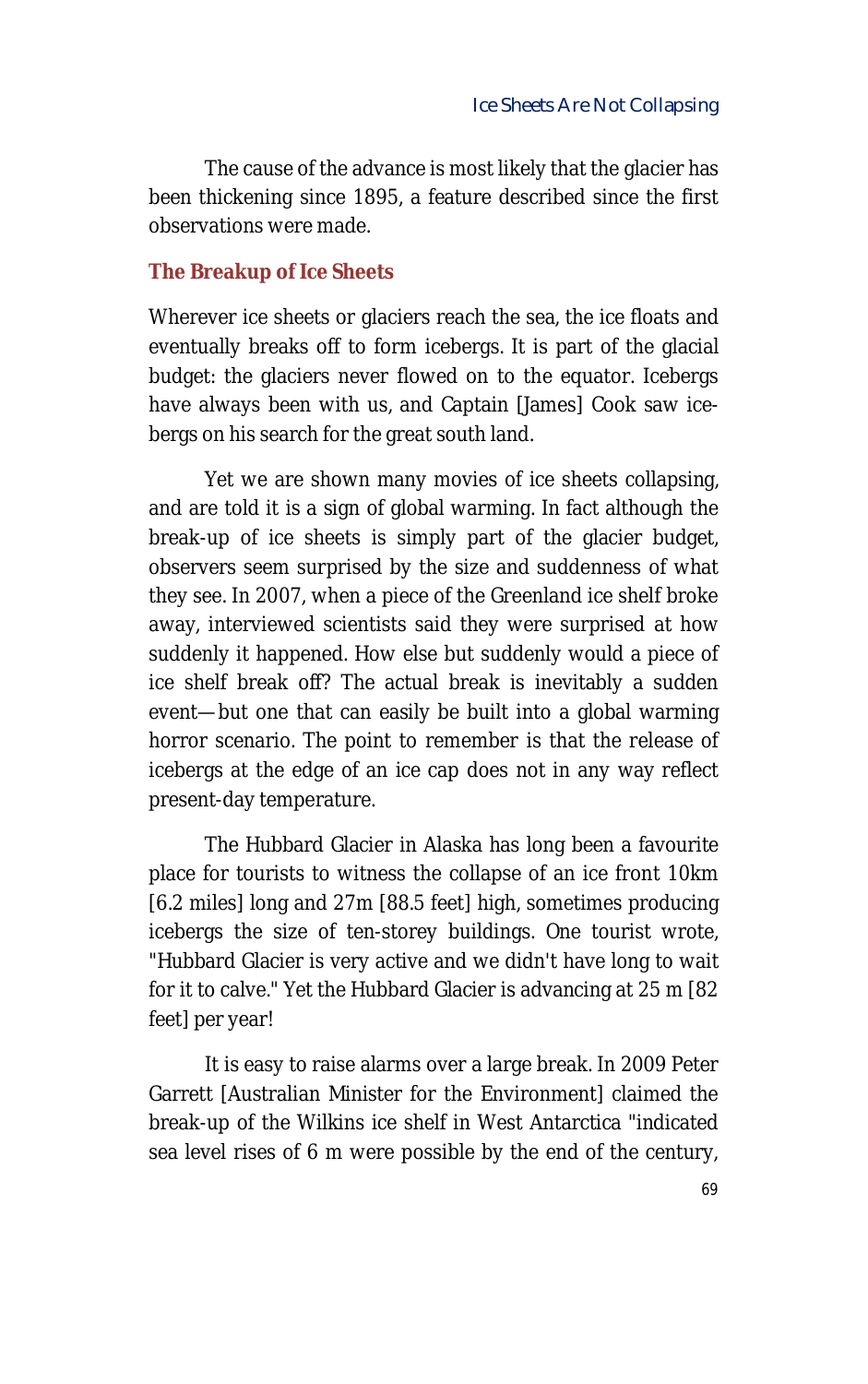and that ice was melting across the continent". Actually, when floating ice melts there is no change in sea level (by Archimedes' Principle).

### **Ice Sheet "Collapse"**

Claims that ice sheets "collapse" are based on false concepts. Glaciers do not slide on their bellies, lubricated by meltwater. Ice sheets do not melt from the surface down—they melt only at the edges. Once the edges are lost, further loss depends on the rate of flow of the ice. The rate of flow of ice does not depend on the present climate, but on the amount of ice already accumulated, and the ice sheet will keep flowing for a very long time. The ice cores show that the stratified ice has accumulated over half a million years and has not been deformed, remelted or "collapsed." Variations in melting around the edges of ice sheets are no indication that they are collapsing, but reflect past rates of snow and ice accumulation in their interior. Indeed "collapse" is impossible.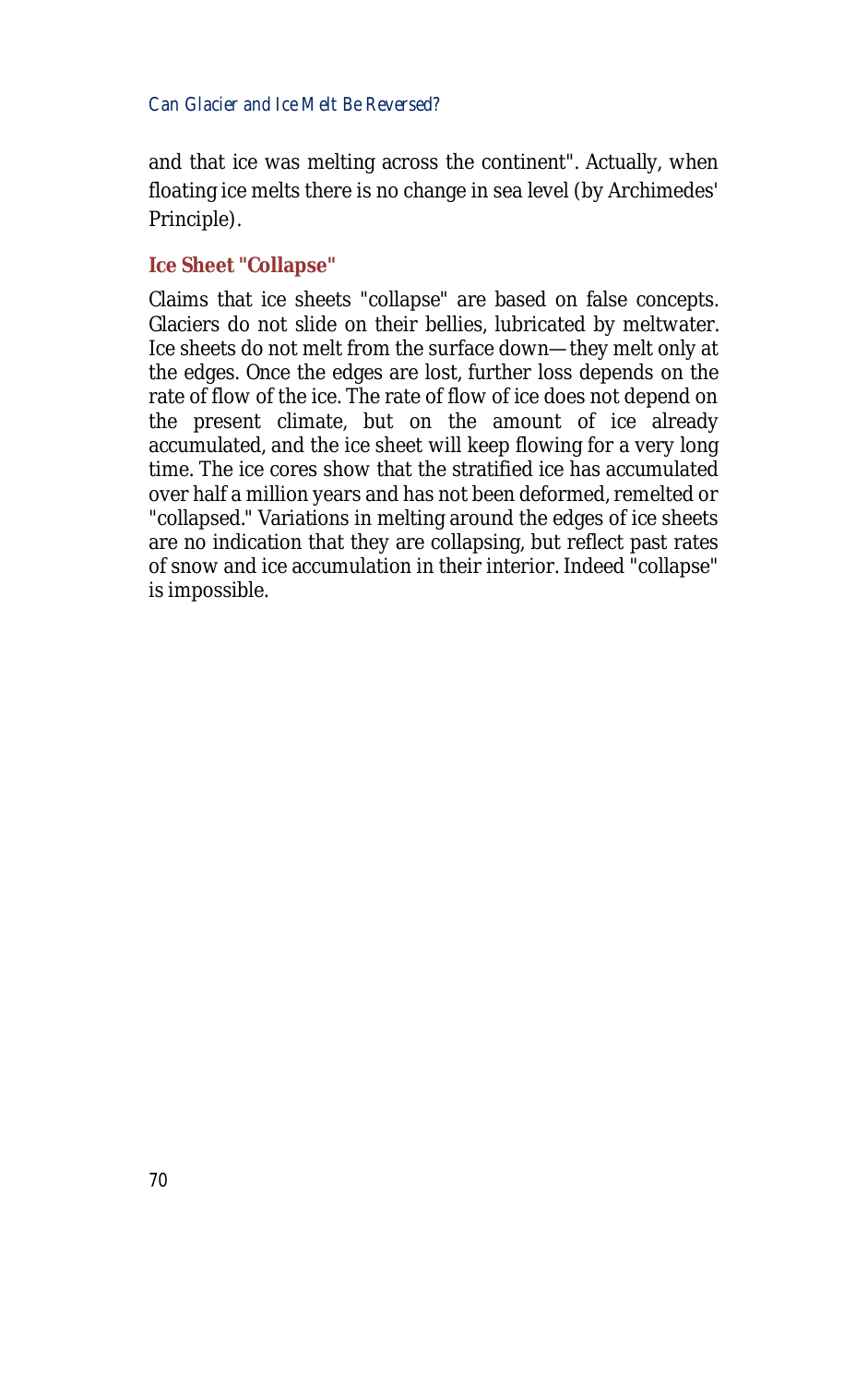## **Antarctica Is Melting**

### *Erik Conway*

*Erik Conway is the historian at NASA's Jet Propulsion Laboratory at the California Institute of Technology in Pasadena.* 

*The latest satellite data reveals that West Antarctica is losing mass despite a decrease in surface melting. Nonetheless, ice flow can occur without such melting. In glaciology, it is theorized that ice shelves hold back glaciers, slowing their movements to the ocean. The disintegration of ice shelves—caused by the melting of their undersides and ice flowing downhill—allows the flow of glaciers to accelerate. Additionally, thinner shelves are more vulnerable to crumbling. Furthermore, warming waters around Antarctica may also contribute to the breaking of ice shelves. The continent is in fact losing mass at an increasing rate, according to the data.* 

here has been lots of talk lately about Antarctica and 1 whether or not the continent's giant ice sheet is melting. One new paper>, which states there's less surface melting recently than in past years, has been cited as "proof" that there's no global warming. Other evidence that the amount of sea ice around Antarctica seems to be increasing slightly is being used in the same way. But both of these data points are misleading. Gravity data collected from space using NASA's Grace satellite show that Antarctica has been losing more than a hundred cubic kilometers (24 cubic miles) of ice each year since 2002. The latest data reveal that Antarctica is losing ice at an accel-T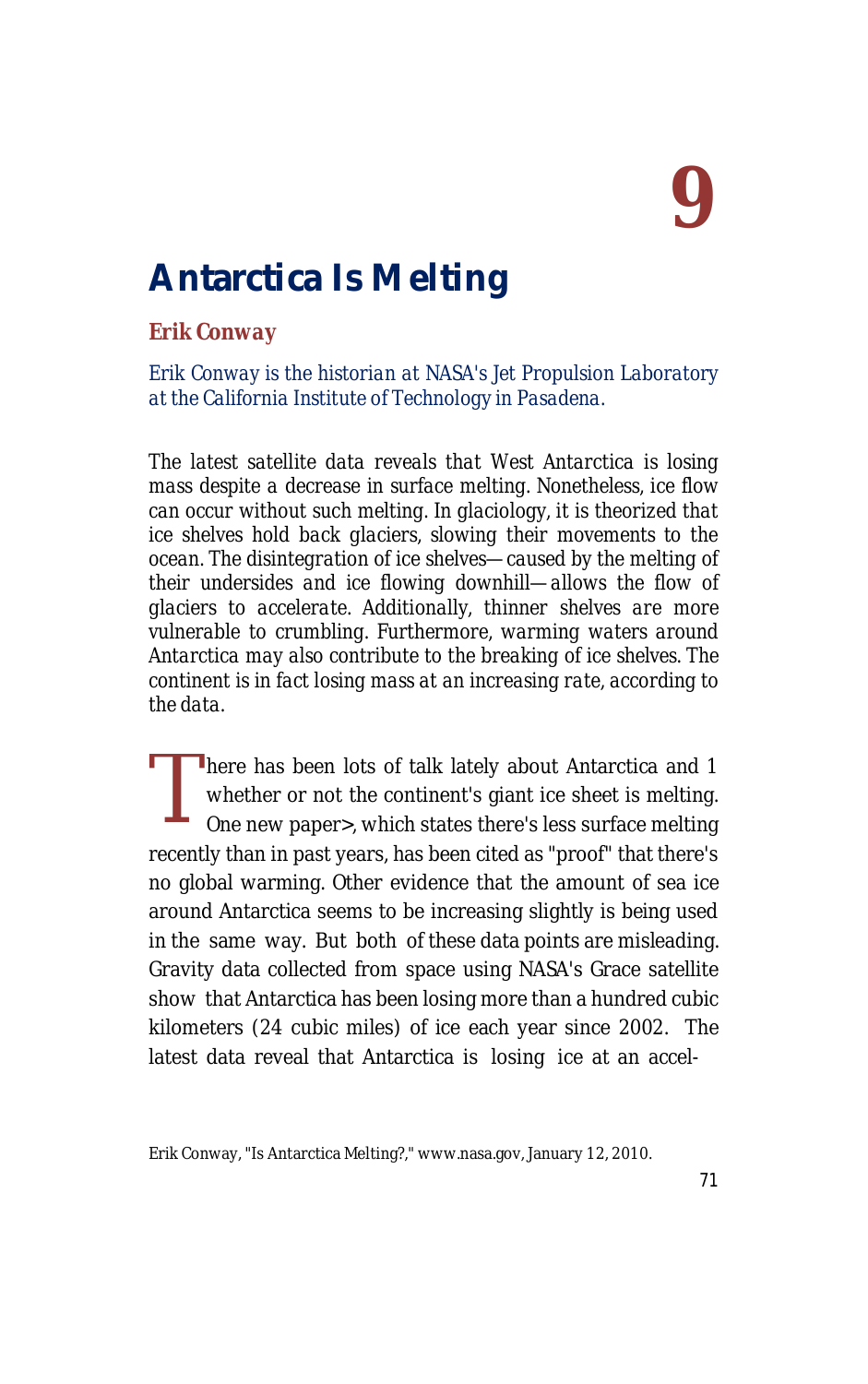erating rate, too. How is it possible for surface melting to decrease, but for the continent to lose mass anyway? The answer boils down to the fact that ice can flow without melting.

Two-thirds of Antarctica is a high, cold desert. Known as East Antarctica, this section has an average altitude of about 2 kilometer (1.2 miles), higher than the American Colorado Plateau. There is a continent about the size of Australia underneath all this ice; the ice sheet sitting on top averages at a little over 2 kilometer (1.2 miles) thick. If all of this ice melted, it would raise global sea level by about 60 meters (197 feet). But little, if any, surface warming is occurring over East Antarctica. Radar and laser-based satellite data show a little mass loss at the edges of East Antarctica, which is being partly offset by accumulation of snow in the interior, although a very recent result from the NASA/German Aerospace Center's Gravity Recovery and Climate Experiment (Grace) suggests that since 2006 there has been more ice loss from East Antarctica than previously thought. Overall, not much is going on in East Antarctica—yet.

*[The] dynamic process of ice flowing downhill to the sea is what enables Antarctica to continue losing mass even as surface melting declines.* 

## **A Frozen Hawaii**

West Antarctica is very different. Instead of a single continent, it is a series of islands covered by ice—think of it as a frozen Hawaii, with penguins. Because it's a group of islands, much of the West Antarctic Ice Sheet (WAIS, in the jargon) is actually sitting on the floor of the Southern Ocean, not on dry land. Parts of it are more than 1.7 kilometer (1 mile) below sea level. Pine Island is the largest of these islands and the largest ice stream in West Antarctica is called Pine Island Glacier. The WAIS; if it melted completely, would raise sea level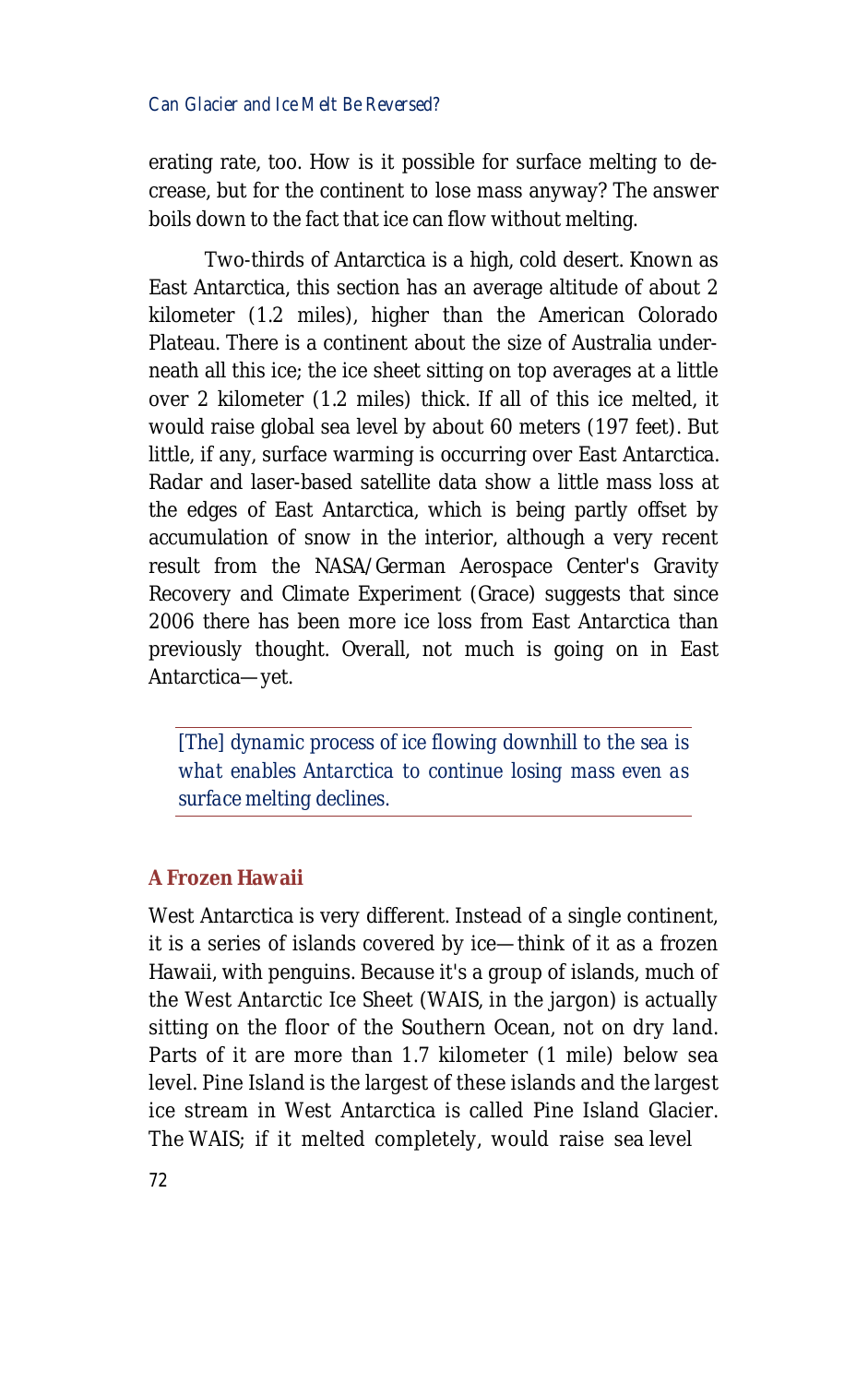by 5 to 7 meter (16 to 23 feet). And the Pine Island Glacier would contribute about 10 percent of that.

Since the early 1990s, European and Canadian satellites have been collecting radar data from West Antarctica. These radar data can reveal ice motion and, by the late 1990s, there was enough data for scientists to measure the annual motion of the Pine Island Glacier. Using radar information collected between 1992 and 1996, oceanographer Eric Rignot, based at NASA's Jet Propulsion Laboratory (JPL), found that the Pine Island Glacier's "grounding line"—the line between the glacier's floating section and the part of the glacier that rests on the sea floor—had retreated rapidly towards the land. That meant that the glacier was losing mass. He attributed the re-treat to the warming waters around West Antarctica. But with only a few years of data, he couldn't say whether the retreat was a temporary, natural anomaly or a longer-term trend from global warming.

Rignot's paper surprised many people. JPL scientist Ron Kwok saw it as demonstrating that "the old idea that glaciers move really slowly isn't true anymore." One result was that a lot more people started to use the radar data to examine much more of Antarctica. A major review published in 2009 found that Rignot's Pine Island Glacier finding hadn't been a fluke: a large majority of the marine glaciers of the Antarctic Peninsula were retreating, and their retreat was speeding up. This summer [in 2010], a British group revisited the Pine Is-, land Glacier finding and found that its rate of retreat had quadrupled between 1995 and 2006.

#### **How the Ice Shelf Crumbles**

The retreat of West Antarctica's glaciers is being accelerated by ice shelf collapse. Ice shelves are the part of a glacier that extends past the grounding line towards the ocean; they are the most vulnerable to warming seas. A longstanding theory in glaciology is that these ice shelves tend to buttress (support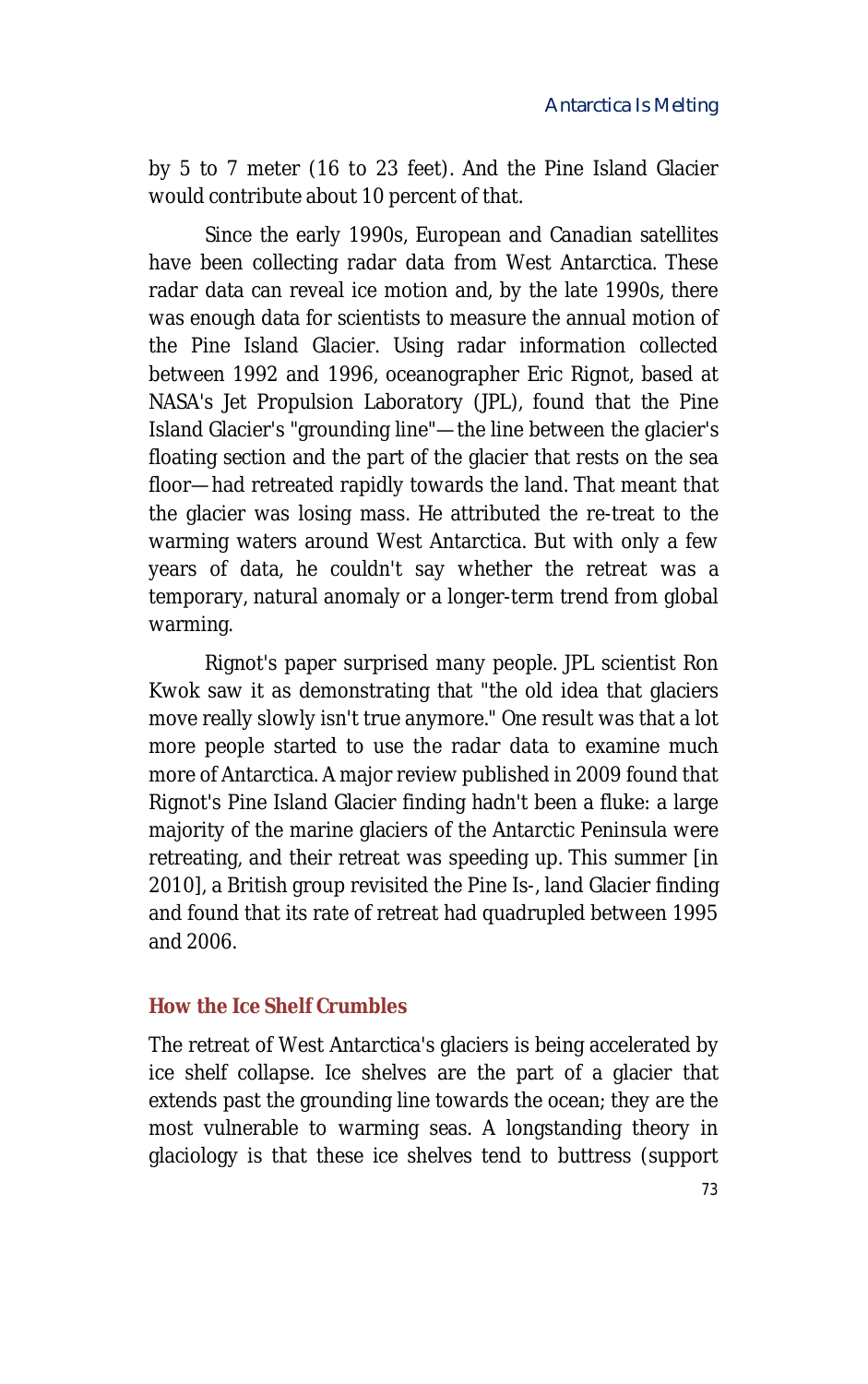the end wall of) glaciers, with their mass slowing the ice movement towards the sea, and this was confirmed by the spectacular collapse of the Rhode Island-sized Larsen B shelf along the Eastern edge of the Antarctic Peninsula in 2002. The disintegration: which was caught on camera by NASA's Moderate Resolution Imaging Spectroradiometer (MODIS) imaging instruments on board its Terra and Aqua satellites, was dramatic: it took just three weeks to crumble a 12,000-year old ice shelf. Over the next few years, satellite radar data showed that some of the ice streams flowing behind Larsen B had accelerated significantly, while others, still supported by smaller ice shelves, had not. This dynamic process of ice flowing downhill to the sea is what enables Antarctica to continue losing mass even as surface melting declines.

Michael Schodlok, a JPL scientist who models the way ice shelves and the ocean interact, says melting of the underside of the shelf is a pre-requisite to these collapses. Thinning of the 'ice shelf reduces its buttressing effect on the glacier be-hind it, allowing glacier flow to speed up. The thinner shelf is also more likely to crack. In the summer, meltwater ponds on the surface can drain into the cracks. Since liquid water is denser than solid ice, enough meltwater on the surface can open the cracks up deeper down into the ice, leading to disintegration of the shelf. The oceans surrounding Antarctica have been warming, so Schodlok doesn't doubt that the ice shelves are being undermined by warmer water being brought up from the depths. But he admits that it hasn't been proven rigorously, because satellites can't measure underneath the ice.

Glaciologist Robert Bindschadler of NASA's Goddard Space Flight Center intends to show just that. He's leading an expedition scheduled to start in 2011 to drill through the Pine Is-land Glacier and place an automated buoy into the water below it. According to Bindschadler, Pine Island Glacier "is the place to go because that is where the changes are the largest. If we want to understand how the ocean is impacting the ice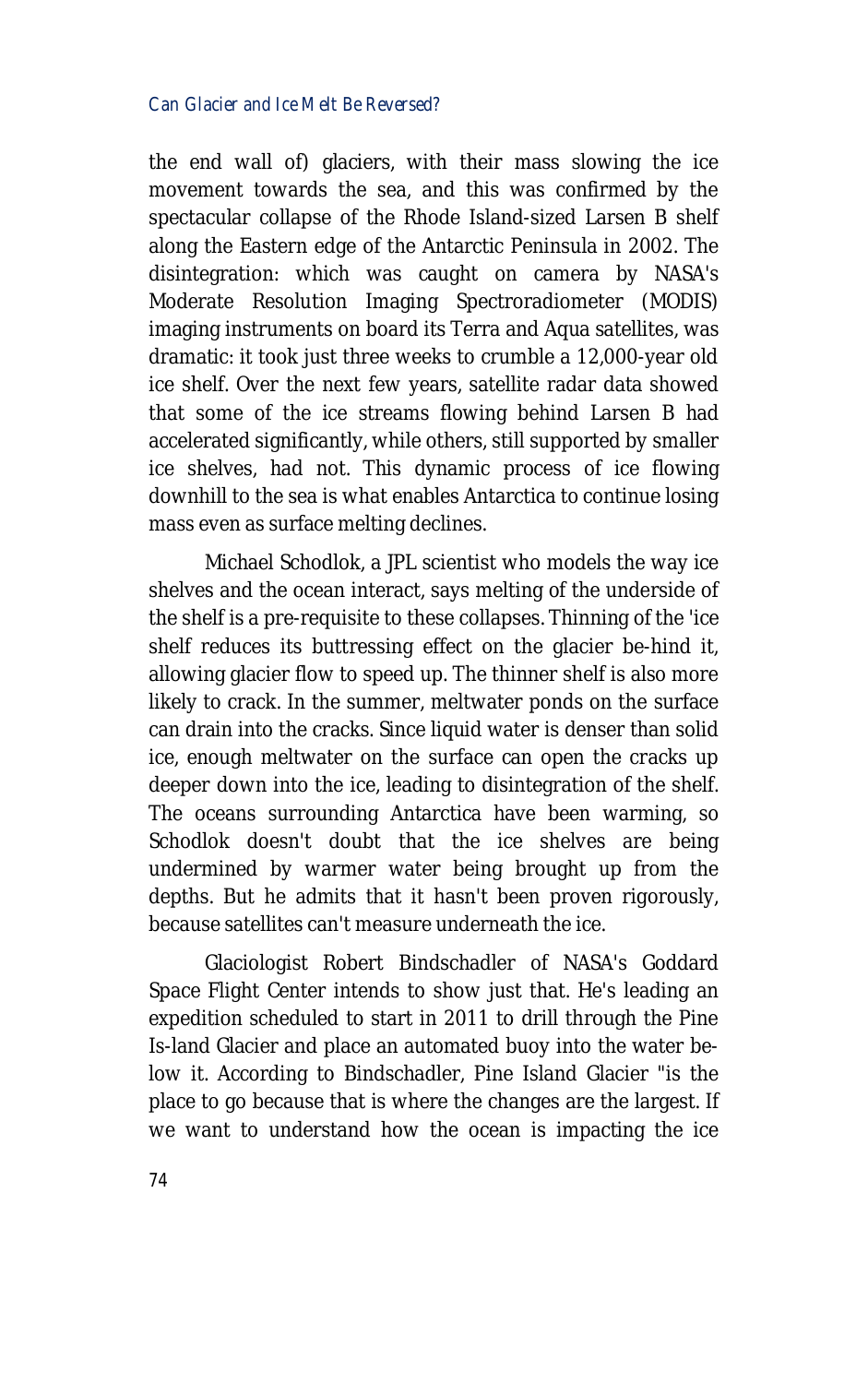sheet, go to where it's hitting the ice sheet with a sledgehammer, not with a little tack hammer."

Meanwhile, measurements from the Grace satellites confirm that Antarctica is losing mass. Isabella Velicogna of JPI, and the University of California, Irvine, uses Grace data to weigh the Antarctic ice sheet from space. Her work shows that the ice sheet is not only losing mass; but it is losing mass at an accelerating rate. "The important message is that it is not a linear trend. A linear trend means you have the same mass loss every year. The fact that it's above linear, this is the important idea, that ice loss is increasing with time," she says. And she points out that it isn't just the Grace data that show accelerating loss; the radar data do, too. "It isn't just one type of measurement. It's a series of independent measurements that are giving the same results, which makes it more robust."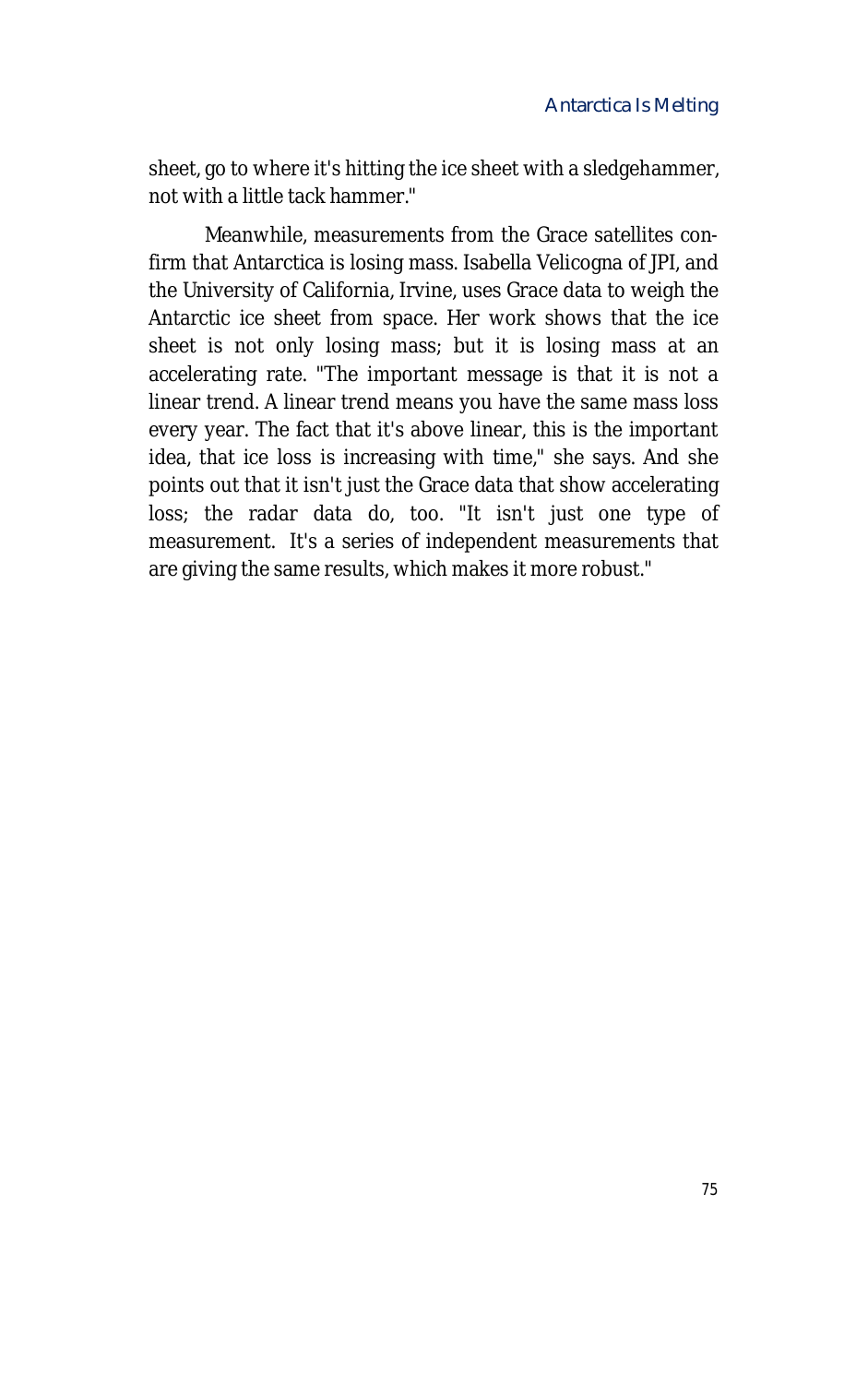# **10**

# **Antarctica Is Not Melting**

### *Marc Sheppard*

*Marc Sheppard is former environmental editor of American Thinker.* 

*Climate change alarmists warn that Antarctic ice shelves are melting due to warming ocean temperatures, which will lead to a catastrophic rise in sea levels. But their claims are plagued by several problems. First, the evidence—the collapse of ice shelves focuses on the Antarctic Peninsula, located in the volcanically active, South Atlantic. In addition, researchers that sought to deter-mine if northeastern ice shelves are also melting at the same rate—as claimed by alarmists—found that the water beneath is near freezing point and has not warmed. As a matter of fact, in Antarctica, air temperatures have remained below zero and water temperatures have remained near freezing, contradicting assertions that global warming will impact polar regions the most.* 

n Monday [January 10, 2010], scientists from the Norwegian Polar Institute [NPI] reported that they'd measured sea temperatures beneath an East Antarctic ice shelf and found no signs of warming whatsoever. And while the discovery's corollaries remain mostly blurred by the few rogue main-stream media outlets actually reporting it, the findings are in fact yet another serious blow to the sky-is-fallingbecause-oceans-are-rising prophecies of the climate alarm crowd. O

Marc Sheppard, "Antarczica and the Myth of Rising Seas," American Thinker, January 14, 2010. Copyright e' 2010 by American Thinker. All rights reserved. Reproduced by per-mission.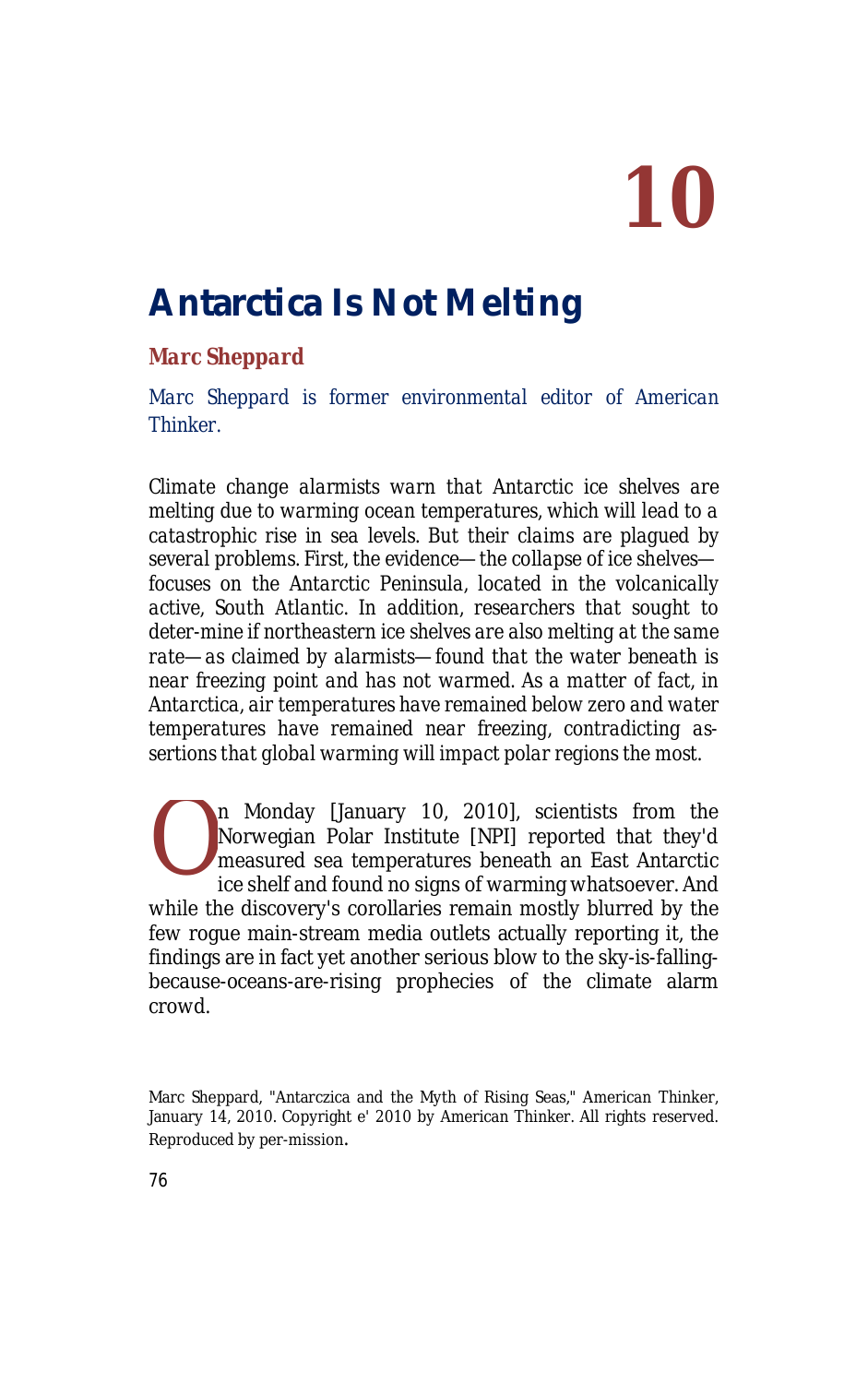For years now, alarmists have insisted that Antarctica is thawing thanks to man-made global warming. They warn that such melting of a frozen continent containing 90 percent of all the ice on the planet would inevitably lead to a cataclysmic sea level rise (SLR). Scary stuff, indeed.

However, there are several problems with their assertions, not the least of which is that all evidence of melting selectively focuses on the only area of the continent satellite evidence confirms is warming—the western region in general, and the Antarctic Peninsula in particular.

But as ICECAP's [International Climate and Environmental Change Assessment Project] Joe D.'Aleo observed in 2008, the relatively small area of the peninsula offers an extremely poor representative sample, as it juts out well north of the mainland into an area of the South Atlantic well known for its "surface and subsurface active volcanic activity." And in the greater scheme, adds D'Aleo, "the vast continent has actually cooled since 1979."

Still, carbo-chondriacs blame the "collapse" of ten ice shelves in and around the peninsula on melting of the underside of the ice by global-warming-fueled rising ocean temperatures. And they insist that their models are spot-on in predicting that unless mankind stops pumping CO2 into the atmosphere, it's only a matter of time before the entire continent melts. The effect of such an event, they caution, would be nothing short of a civilization-ending, 57-meter SLR—a vision normally reserved to biblical fables or the wild imagination of [former vice president and environmental activist] Al Gore.

### **Northeastern Ice Shelves Not on the Decline**

Of course, narrowly isolated melting doesn't support the hypothesis of widespread polar warming necessary to kindle such horrific images of metropolises submerged by anthropo-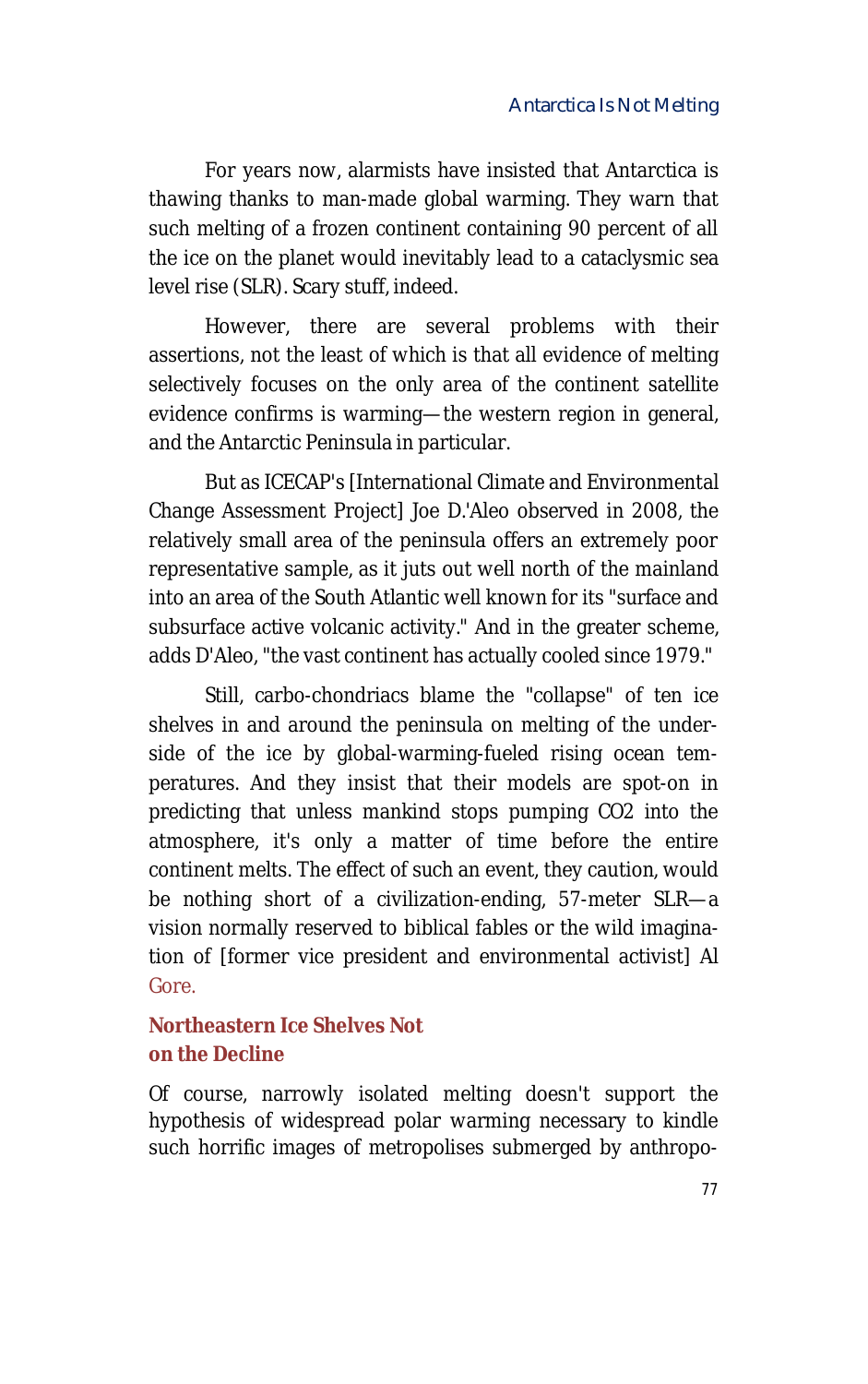genic impropriety. That's why locating and denouncing diminishing ice east of the Transantarctic Mountains ranks high on every green-funded researcher's to-do list. And that's also why it would appear that NPI scientists thought they had hit the jackpot when their models calculated that the ice shelves at Dronning Maud Land along Antarctica's northeastern border should be melting at the same rate as those farther west.

So last November, a team from NPI set out to investigate the status of just such a locale—the Fimbul Ice Shelf. Their stated primary mission: to determine whether ice masses on the shelf are indeed currently on the decline.

Last month, the expedition drilled its first borehole into the 250-to-400-meter-thick floating ice in order to study the melting and ocean circulation underneath. But readings revealed by the instruments they lowered into the water below were not quite what was anticipated.

*In contrast to model forecasts, Antarctic ice shelf collapse still appears to be isolated to a very tiny area in the western region of a continent otherwise experiencing continued glacial and ice shelf advancement.* 

In fact, contrary to the warmer, ice-melting temperatures predicted by models, NPI oceanographer and project leader Ole Anders Nost reported that "the water under the ice shelf is very close to the freezing pointy' Furthermore, there seemed to have been no change in almost five years:

We observed a roughly 50 meter deep layer of water with temperatures very close to the freezing point, about —2.05 degrees, just beneath the ice shelf. The highest observed temperature was about —1.83 degrees close to the bottom. The temperatures are very similar to temperature data collected by [equipment attached to] elephant seals in 2008 and by British Antarctic Survey using an autosub below the ice shelf in 2005.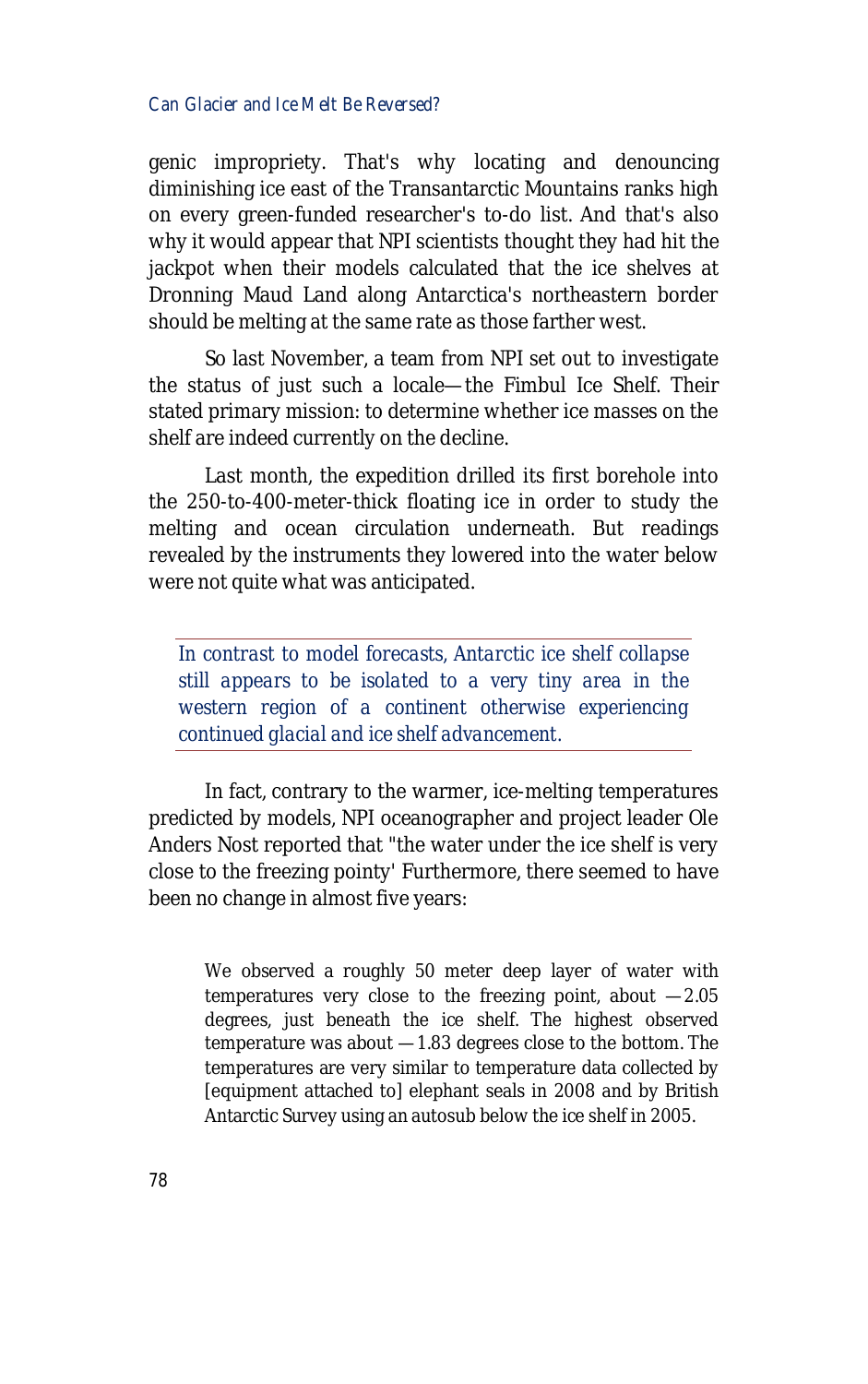Nost concluded that "This situation seems to be stable, suggesting that the melting under the ice shelf does not increase."

As to the ocean circulation models that incorrectly showed "warm deep water flowing in under the ice shelves," Nost ad-mitted that "as this is not observed, the models are most likely wrong and should be improved."

Translation: In contrast to model forecasts, Antarctic ice shelf collapse still appears to be isolated to a very tiny area in the western region of a continent otherwise experiencing continued glacial and ice shelf advancement.

*Other than select ice shelves . . . in one minuscule area soaking in water warmed by volcanic activity, Antarctica isn't melting at all..* 

#### **Casting Further Doubt on Sea Level Predictions**

And that fact certainly casts further serious doubt on the U.N.'s most recent century-end SLR predictions. Last year, the 18- to 59-centimeter estimate that appeared in the Intergovernmental Panel on Climate Change (IPCC) 2007 Fourth Assessment Report (AR4) was increased to a full two meters, based entirely on fears of accelerated glacial melting in Green-land and Antarctica. Keep in mind that since the prolonged cold snap of the Little Ice Age ended in 1850, the global rate of SLR has remained essentially steady at approximately seven inches per century, due largely to thermal expansion.

Reality check time: Does anything in this [analysis] suggest to you that SLR might increase over tenfold—as the IPCC-now predicts—this century?

As such, is it any wonder that alarmists now claim that even a few degrees of warming will ignite enough accelerated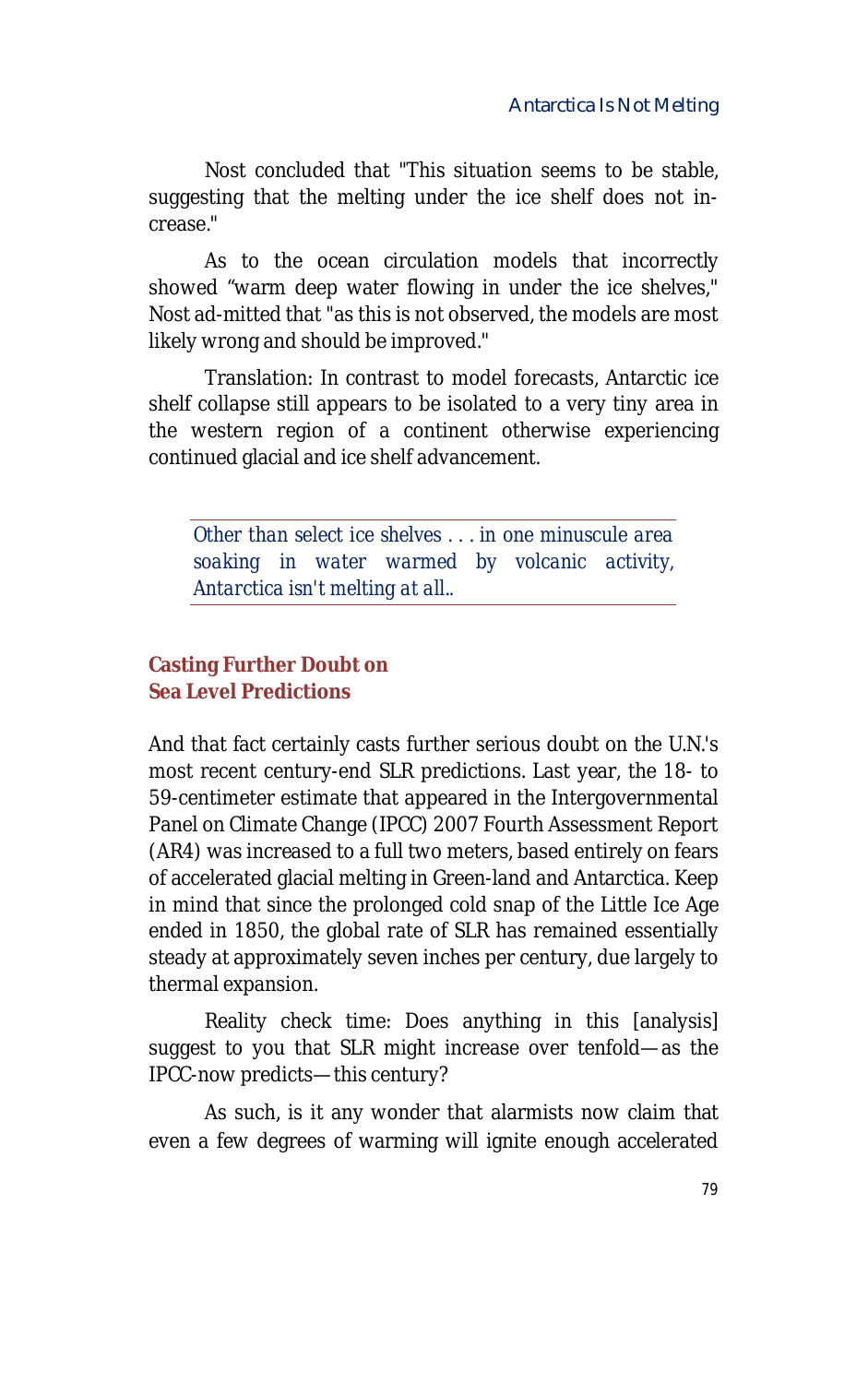liquefying of the petatons of Earth's surface ice to render the planet barely inhabitable by land-dwellers?

In fact, it was just months after the release of AR4 that the Union of Concerned Scientists [UCS] offered these hyperactive projections to the 2007 U.N. Framework Convention on Climate Change in Bali:

Sustained warming of [2°C above pre-industrial levels] could, for example, result in the extinction of many species and extensive melting of the Greenland and West Antarctic ice sheets—causing global sea level to rise between 12 and 40 feet.

Readers should be aware that the WAIS sheets UCS referred to are not to be confused with aforementioned ice shelves. While melting "sheets," which predominately lie above bedrock, might contribute to SLR, the ice "shelves" float atop' The water and therefore have ostensibly the same impact on SLR frozen as they would melted. There has, however, been concern expressed that melting glaciers might flow faster toward the ocean if unencumbered by the barricading effect of the shelves.

Now, even the notoriously alarmist U.K. Met Office admits that the complete Greenland meltdown to which they'd attribute a seven-meter SLR "would take thousands of years" even if temperatures were to continue to climb. It's therefore quite logical to assume that the majority of the predicted SLR is expected to originate in Antarctica.

And yet, other than select ice shelves (which again are already afloat and would have no further impact upon SLR) in one minuscule area soaking in water warmed by volcanic activity, Antarctica isn't melting at all. And with air temperatures averaging consistently below zero and water temperatures barely above freezing--even in summer-nothing in the foreseeable future suggests it might ... not even should temperatures, which have been falling since 1998, nonetheless rise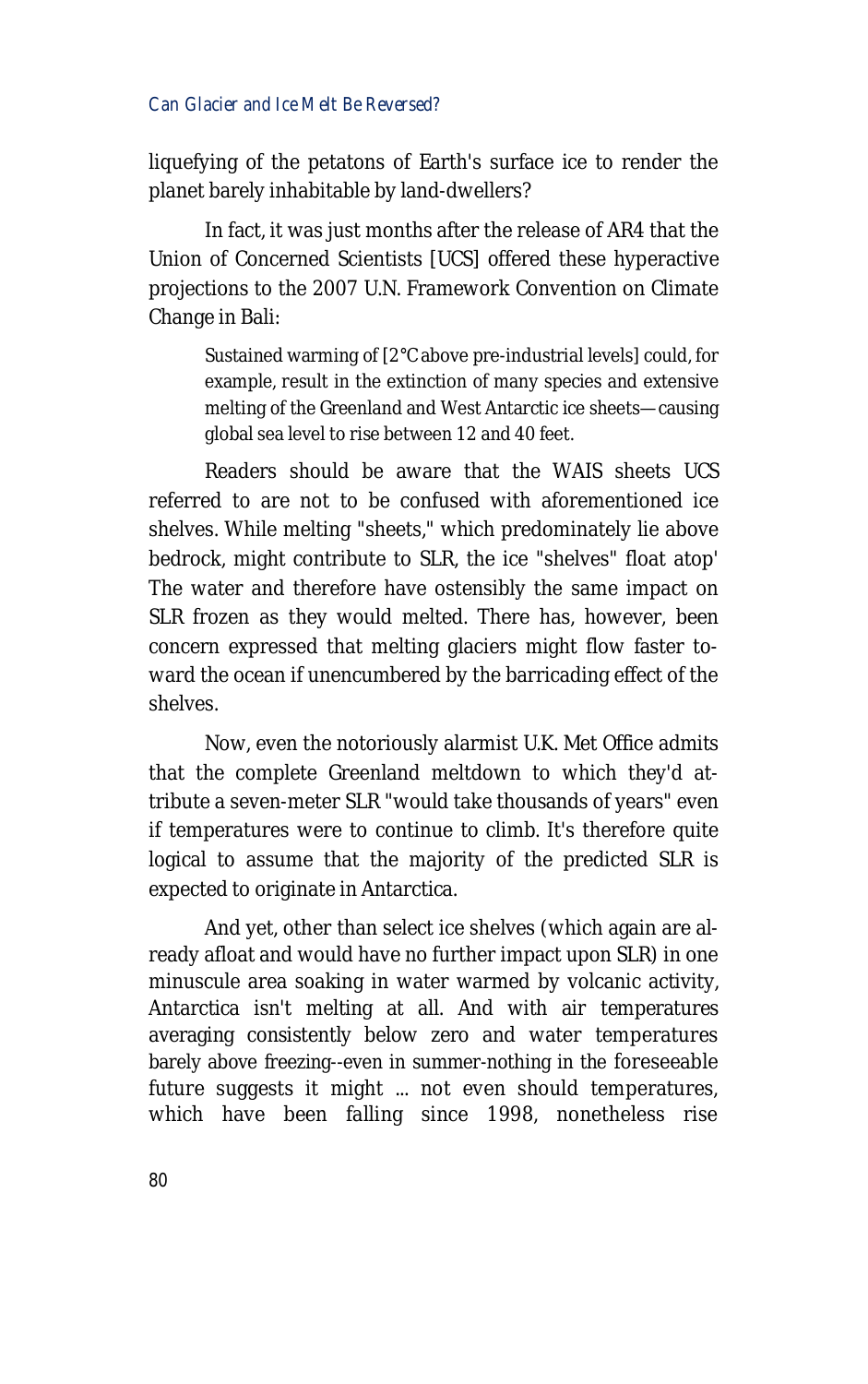to the mostly arbitrary yet internationally alarmist-approved catastrophic level of 2°C above pre-industrial levels.

#### **The Next Soggy Doom-and-Gloom Prophecy**

In fact, despite the IPCC insistence that global warming will be most prevalent at the poles, southern-hemisphere sea ice area has remained virtually unchanged since satellite sensors and analytical programs were first capable of measuring it in 1979.

So perhaps when the green-gospel-pronouncing IPCC releases its Fifth Assessment Report, tentatively due for 2014, contributors and lead authors alike might carefully consider the NPI findings, the steady rate of SLR over the past 150 years, and the overall resilience of Antarctic ice before formulating their next soggy doom-and-gloom prophecy. (And don't forget this undeniable fact: Across the continent, the 2008-2009 southern hemisphere summer hosted the lowest Antarctic ice melt in thirty years.)

Surely were these people bound by scientific concerns exclusively, there'd be no doubt whatsoever that they'd do just that.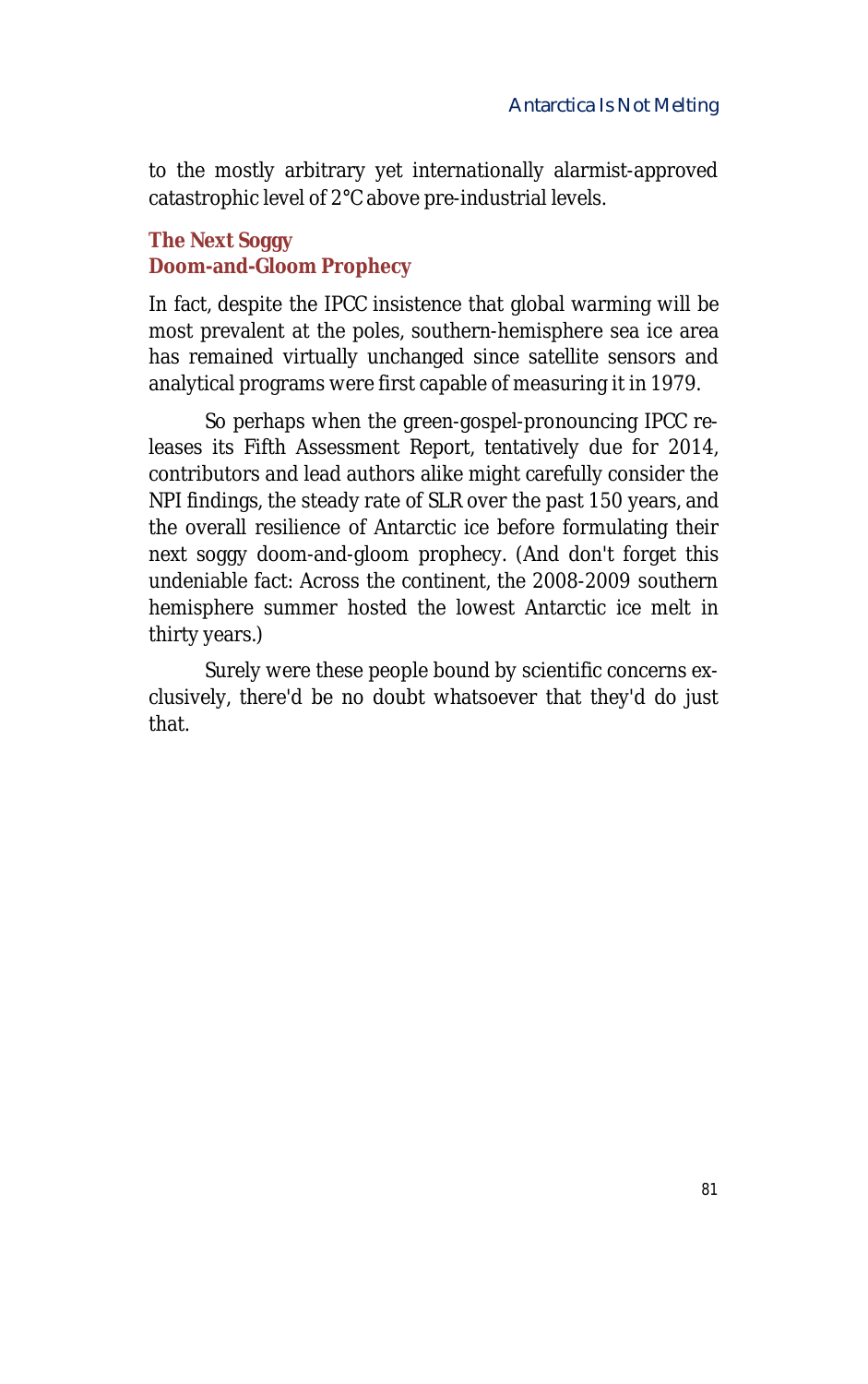# **11**

# **Global Warming: Impact of Receding Snow and Ice Surprises Scientists**

#### *Pete Spotts*

*Pete Spotts is a science reporter for the Christian Science Monitor.* 

*According to a 2011 study, the Northern Hemisphere's cryosphere, regions that are frozen sometime during the year, is declining in ice and snow cover at more than twice the estimated rate. This study also confirms that feedbacks are stronger, in which ice and snow are reduced through the exposure of heat-absorbing water and land to sunlight during non-winter seasons. This decline decreases the amount of solar energy reflected by the cryosphere back into space, or albedo, speeding up global warming's effects. The melting is expanding, and a significant decrease in the cryosphere's cooling effect, linked to a 1 degree Celsius increase in Northern Hemisphere temperatures, has taken researchers by surprise.* 

long-term retreat in snow and ice cover in the Northern Hemisphere is weakening the ability of these seasonal cloaks of white to reflect sunlight back into space and long-term retreat in snow and ice cover in the North<br>Hemisphere is weakening the ability of these sease<br>cool global climate, according to a study published this week.

Indeed, over the past 30 years, the cooling effect from this so-called cryosphere—essentially areas covered by snow and

Pete Spotts, "Global Warming: Impact of Receding Snow and Ice Surprises Scientists," Christian Science Monitor, January 18, 2011. Copyright © 2011 by Christian Science Monitor. All rights reserved. Reproduced by permission.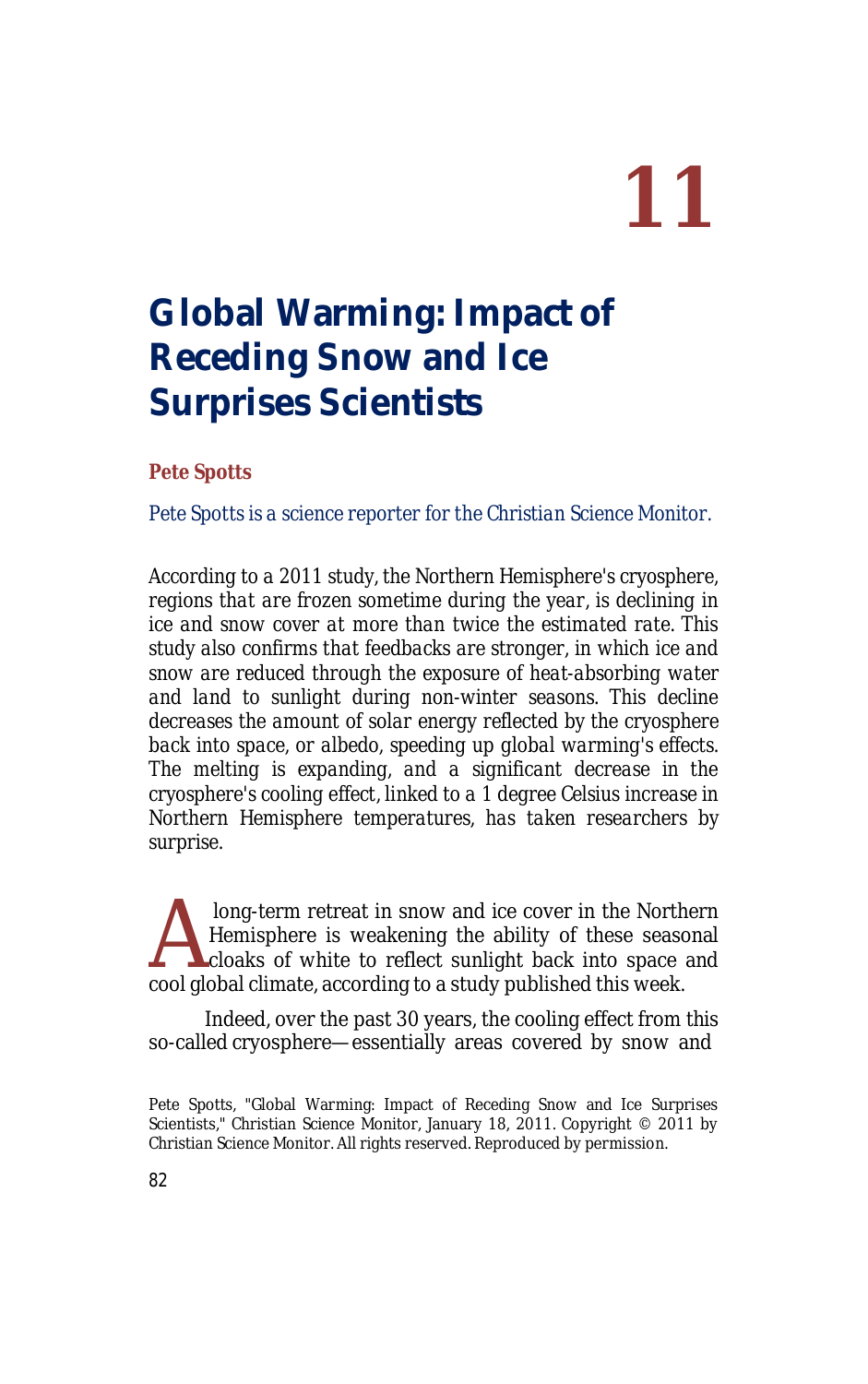ice at least part of the year—appears to have weakened at more than twice the pace projected by global climate models, the research team conducting the work estimates.

The study, which appeared online Sunday in the journal Nature Geoscience, represents a first cut at trying to calculate from direct measurements the impact of climate change on the Northern Hemisphere's cryosphere. The study was con-ducted by a team of federal and university scientists who ex-amined data gathered between 1979 and 2008.

Of particular interest .is a self-reinforcing process, or feedback, through which warming reduces snow and ice cover. Those reductions expose more ocean and landscape to sun-light during spring, summer and fall. After absorbing the sun-light, these exposed features radiate the heat back into the atmosphere. This accelerates the loss of snow and ice already triggered by global warming.

*Because the Arctic is warmer than its southern counterpart, small changes in temperatures at the top of the world have a relatively larger effect on ice and snow cover.* 

Pinning down the size of this effect—one of three major feedbacks in the global climate process—is important in understanding how much the global climate could warm in response to rising concentrations of greenhouse gases that human activities have pumped into the atmosphere, explains Mark Serreze, director of the National Snow and Ice Data Center in Boulder, Colo.

Over the past decade or more, other teams have tracked the decline of snow and ice cover in the Northern Hemi-sphere, the northward march at high latitudes of vegetation typically found farther south, and other changes that suggest the feedback has kicked in.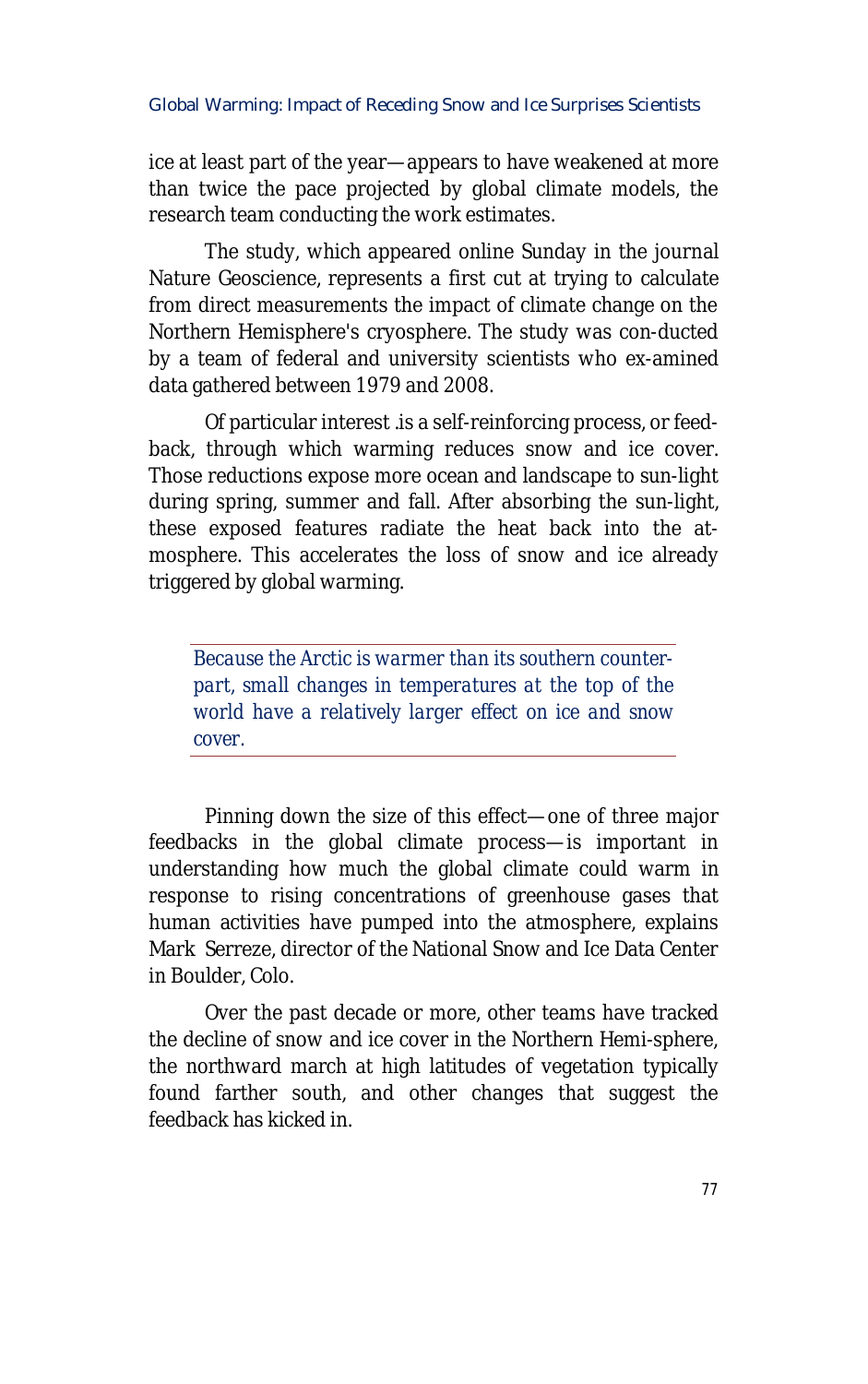This latest study says "yes, the feedback is working as we suspected it would be," says Dr. Serreze, who was not part of the team conducting the research. "But it also argues that maybe the feedback is stronger than we thought it would be."

That last point will likely be challenged, he adds, as part of the scientific process.

"Putting numbers to these feedbacks is a tough thing to de he says. Still, "this is an important paper. I see this as a significant advance in climate science."

As one of the world's two deep-freeze thermostats, Antarctica is still chiller-in-chief. But because the Arctic is warmer than its southern counterpart, small changes in temperatures at the top of the world have .a relatively larger effect on ice and snow cover, researchers say.

#### **Reality Check on Climate Models**

Mark Flanner, a climate researcher at the University of Michigan who led the team, says the goal of the new study was to provide a reality check on global climate models' representations of the impact that declining snow and ice has on the Earth's so-called radiation budget. The radiation budget is a kind of bookkeeping process that tries to account for all the sunlight Earth receives and either reflects or converts into heat.

Using satellite measurements as well as field measurements of the extent of snow and ice cover, the team teased out details of seasonal patterns in the amount of solar radiation the Northern Hemisphere's snow and ice reflect.

Snow appears to have its maximum cooling effect reflecting the most sunlight back into space—in late spring, as the light strengthens but snow cover is still near its maximum extent for the year. Sea ice in the Arctic Ocean has its biggest effect in June, before its annual summer melt-back accelerates, explains Don Perovich, a researcher at the US Army Corps of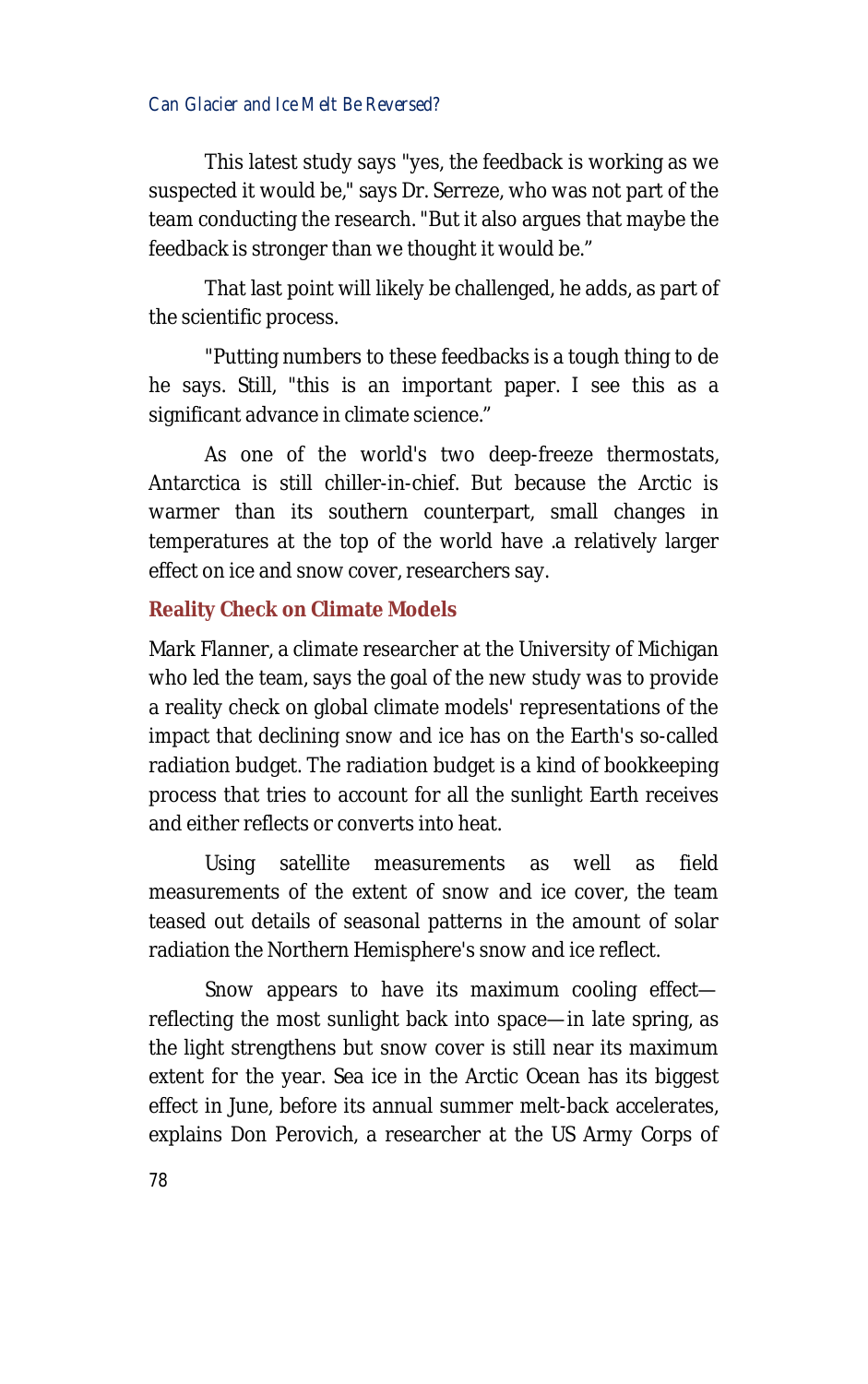Engineers Cold Regions Research and Engineering Laboratory in Hanover, N.H., and a member of the team reporting the results.

That means "it becomes important when you melt snow and ice," he says. "If you start that melting earlier, you tend to have a lower albedo every day throughout the summer," he says. Albedo is a measure of a surface's ability to reflect light.

Research published by a different team in 2009 showed that at least for the Canadian Archipelago, the melt season grew at a rate of about seven days per decade during the 1979-2008 period. Most of that expansion has come at season's end, the team reported, but the onset of the melt season was coming earlier as well.

But the eyebrow-arching moment for Dr. Flanner and his colleagues came in comparing real-world measurements of the ice-snow feedback with those from models.

### **Twice the Decline in Cooling Effect**

According to the team, the measured decline in the cooling effect of the Northern Hemisphere's shrinking cryosphere associated with a 1-degree Celsius increase in Northern Hemi-sphere temperatures was more than twice that predicted by climate models.

"The reduction was somewhat surprising," Flanner says.

The team acknowledges that the study has its limitations.

For instance, the 30-year period "is right on the edge of being long enough" to separate long-term trends from year-toyear changes in conditions that occur naturally, Flanner says.

But Dr. Perovich adds that many of the assumptions the team had to make as it analyzed the data are likely to prove conservative.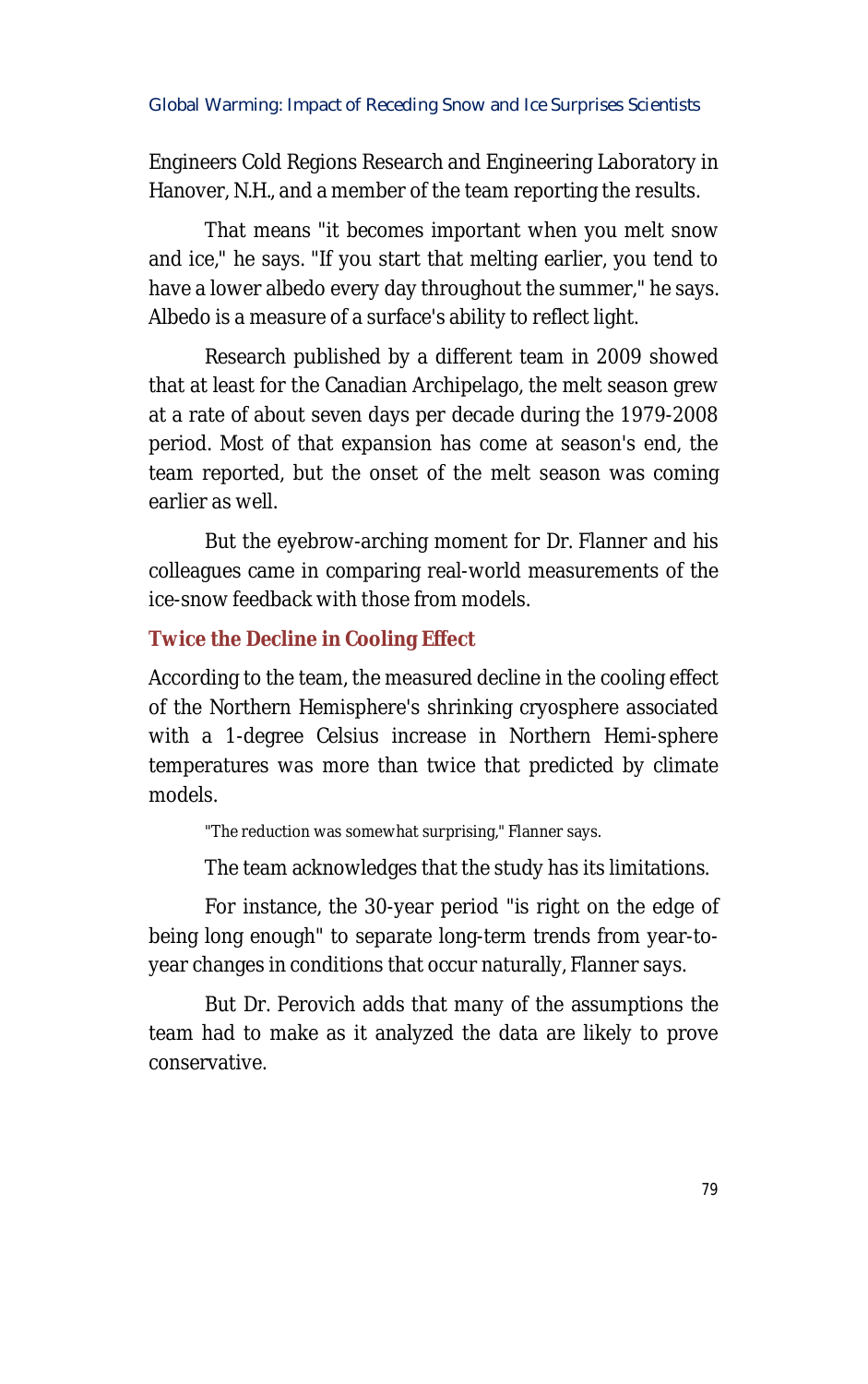**12** 

## **Permafrost Is Melting**

#### *Ben Cubby*

*Ben Cubby is the environmental editor for the Sydney Morning Herald newspaper* 

*A 2012 report demonstrates that Arctic permafrost—continually frozen soil, rock, and other material—has reached a tipping point of irreversible melting due to human-induced global warming. This threatens to unlock the vast amounts of carbon in the ice—in the form of ancient forests—and these emissions may to- tal up to 39 percent of all emissions. At the time of the report, the exact rate and scope of melting was not known, but scientists observe that methane leaking from these areas has risen significantly. Experts warn that action must be taken to prevent permafrost melt, as the release of greenhouse gases can be equal to that generated by human activity.* 

he world is on the cusp of a "tipping point" into dangerous climate change, according to new data gathered by scientists measuring methane leaking from The world is on the cusp of a "tipping point" into dangerous climate change, according to new data gathered by scientists measuring methane leaking from the Arctic permafrost and a report presented to the United Nations on Tuesday [November 27, 2012].

"The permafrost carbon feedback is irreversible on human time scales," says the report, Policy Implications of Warming Permafrost. "Overall, these observations indicate that large-scale thawing of permafrost may already have started."

<sup>86</sup> Ben Cubby, "When Even the Earth Is Melting," Sydney Morning Herald, November 28, 2012. Original article by Ben Cubby has been edited. Copyright © 2012 by Sydney Morning Herald. Ail rights reserved. Reproduced by permission.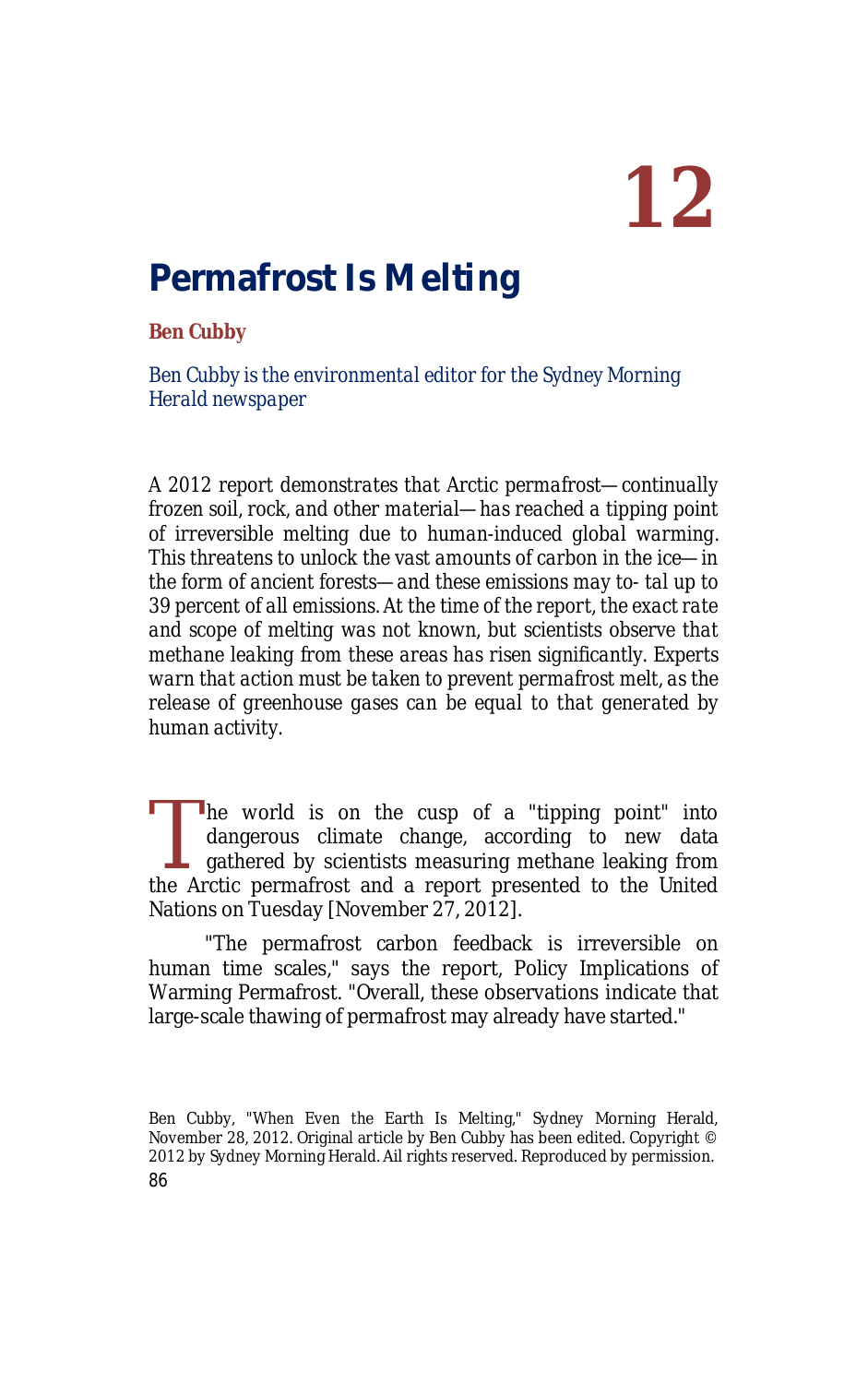#### **Unlocking a Vast Carbon Tank**

While countries the size of Australia tally up their greenhouse emissions in hundreds of millions of tonnes, the Arctic's stores are measured in tens of billions.

Human-induced emissions now appear to have warmed the Arctic enough to unlock this vast carbon bank, with stark implications for international efforts to hold global warming to a safe level. Ancient forests locked under ice tens of thou-sands of years ago are beginning to melt and rot, releasing vast amounts of greenhouse gases into the air.

The report estimates the greenhouse gases leaking from the thawing Arctic will eventually add more to emissions than last year's [2011's] combined carbon output of the US and Europe—a statistic which means present global plans to hold climate change to an average 2 degree temperature rise this century are now likely to be much more difficult.

Until very recently permafrost was thought to have been melting too slowly to make a meaningful difference to temperatures this century, so it was left out of the Kyoto Protocol, and ignored by many climate change models.

"Permafrost emissions could ultimately account for up to 39 per cent of total emissions;' said the report's lead author, Kevin Schaefer, of the University of Colorado, who presented it at climate negotiations in Doha, Qatar. "This must be factored in to treaty negotiations expected to replace the Kyoto Protocol."

#### **Crucial Scientific Field Work**

What isn't known is the precise rate and scale of the melt, and that is being tackled in a remarkable NASA experiment that hardly anyone has heard of, but which could prove to be one of the most crucial pieces of scientific field work undertaken this century.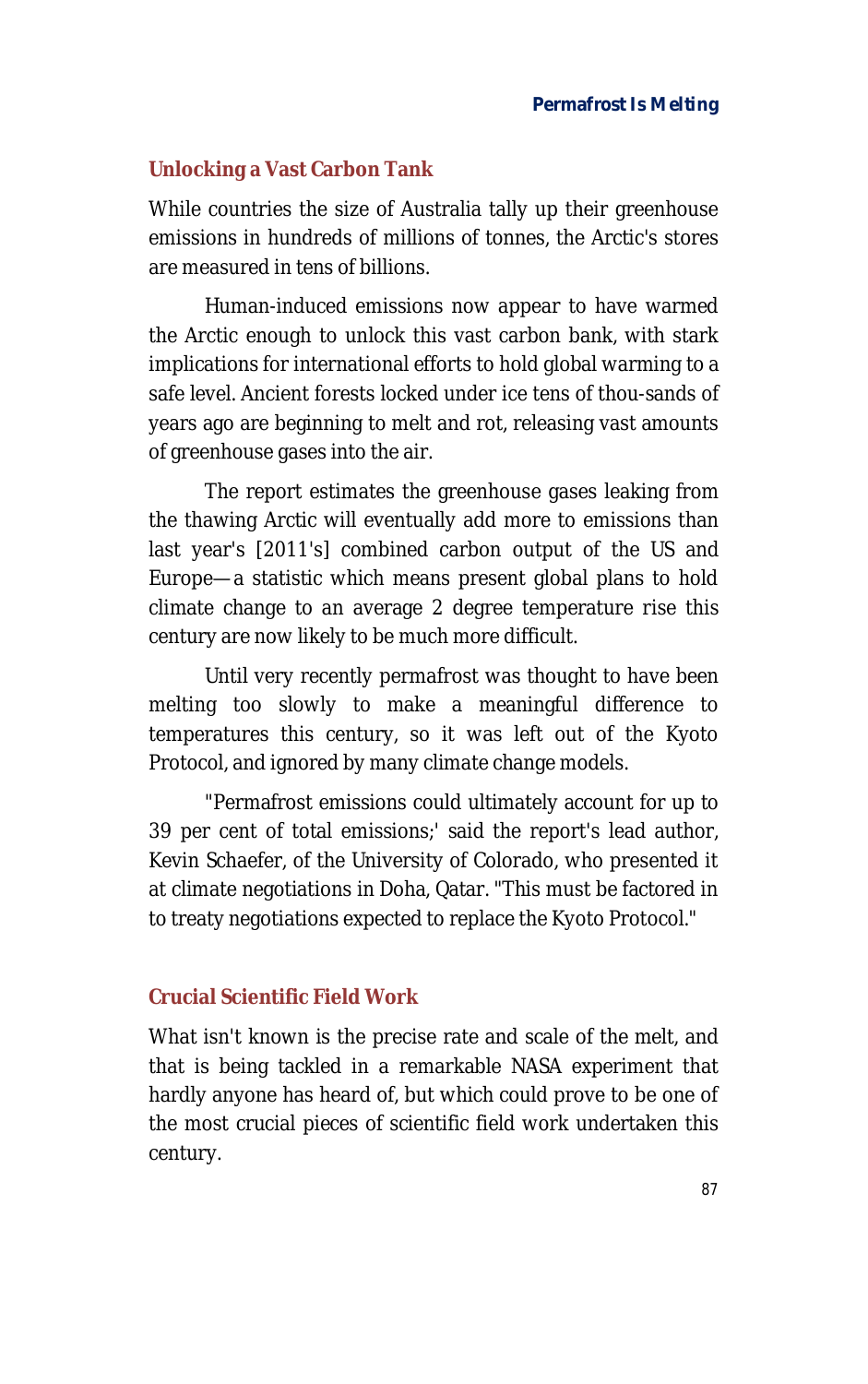The findings, for now, are still under wraps. "But I think `tantalising' is probably the right word," said Charles Miller, the principal investigator in NASA's Carbon in Arctic Reservoirs Vulnerability Experiment, or CARVE.

His office is a rugged little Sherpa passenger aircraft, stripped of seating and packed with electronics and sensors. Each day, the plane criss-crosses the ice fields, forests and tundra of Alaska, skimming along at low altitude, hugging the contours of the ground.

*What the scientists are searching for is invisible to the human eye—the haze of methane and CO2 that hovers low over the landscape in summer as the permafrost melts.* 

"I've seen the annual migration of the caribou—thousands of animals in a single line stretching for 10 kilometres along a ridge, led by a bull with giant antlers," Professor Miller said. "There are grizzly bears in the forests, and moose wallowing in lakes—it's just incredibly beautiful up here."

But it isn't the scenery that brought them to Alaska. What the scientists are searching for is invisible to the human eye the haze of methane and CO2 [carbon dioxide] that hovers low over the landscape in summer as the permafrost melts.

"We fly like a rollercoaster, in a flight line that touches the `boundary layer' [a layer where the air from the ground mingles with higher altitudes] and then we fly down, and come straight back up. We keep doing that repeatedly," Professor Miller said.

The plane dips in and out of the methane plumes, sucking up data that hints at the extent and speed of the permafrost melt.

"We're finding very, very interesting changes, particularly in terms of methane concentrations," he said. "When scientists say 'interesting, it usually means 'not what we expected'. We're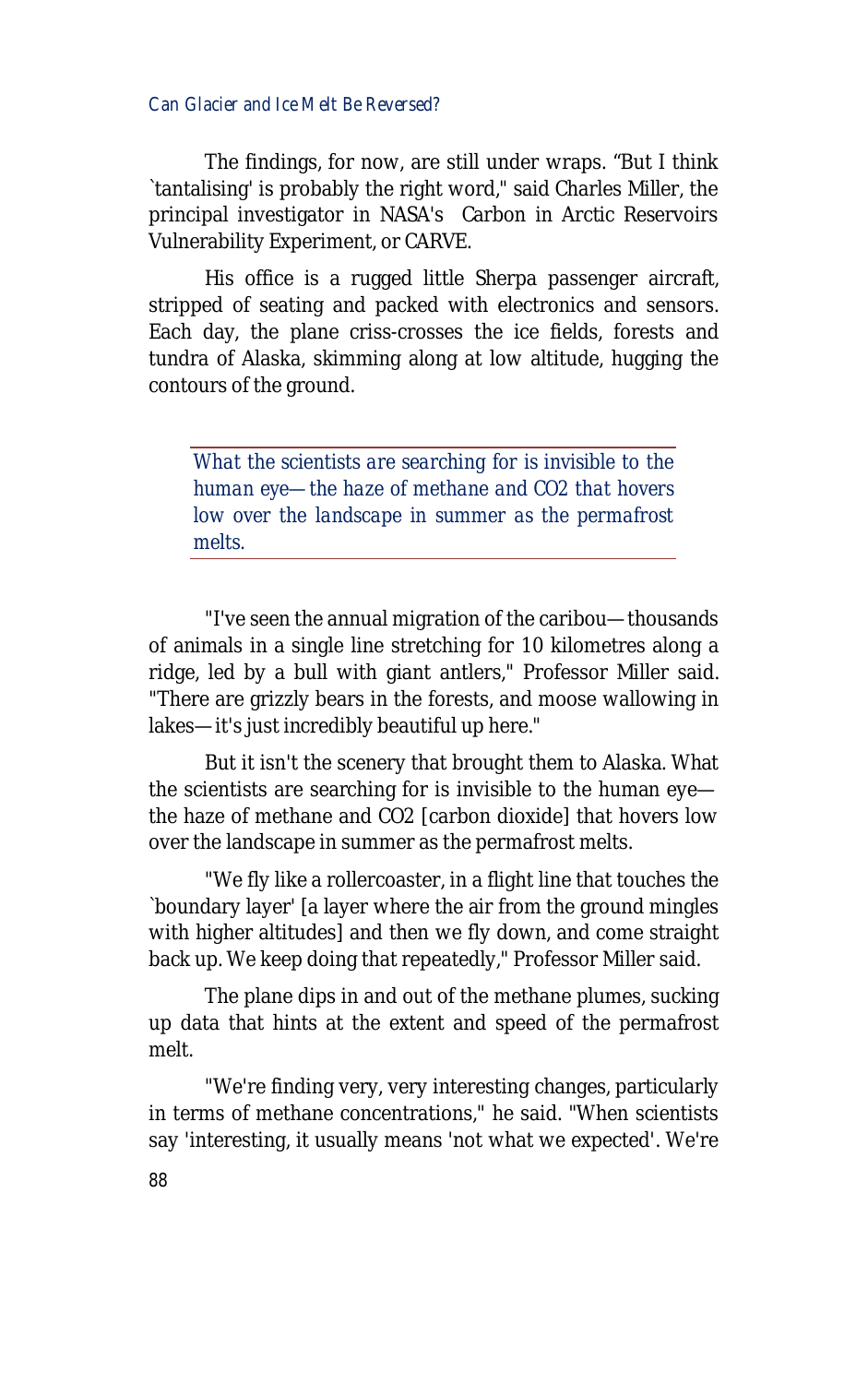seeing biological activity in various places in Alaska that's much more active than I would have expected, and also much more variable from place to place.... There are changes as much as 10 to 12 parts per million for CO2—so that's telling us that the local biology is doing something like five or six years worth of change in the space of a few hundred metres."

Methane is not present in the frozen soil, but is instead created as the earth thaws and organic matter is consumed by tiny organisms.

"If the Arctic becomes warmer and drier, we will see it released as carbon dioxide, but if it is warmer and wetter it will be released as methane."

The findings of the first year of the experiment are so complex that Professor Miller and his team at NASA's Jet Pro-pulsion Laboratory are still trying to work out exactly what they have found. The results are being kept secret, which is standard practice while the numbers are crunched and the work is submitted to a peer-review process.

"What we can say is that methane is significantly elevated in places—about 2000 parts per billion, against a normal background of about 1850 parts per billion," he said. "It's interesting because the models are predicting one thing and what we are observing is something fairly different?'

#### **Permafrost Melt Is Underrated**

The rate of melt was "deeply concerning", said Andy Pitman, the director of Australia's Centre of Excellence for Climate System Science, an adviser to the Climate Commission, and a lead author of the Intergovernmental Panel on Climate Change's [IPCC] reports.

"It had been assumed that on the timescale of the 21st century, that the effects of methane release would be relatively small compared to other effects—that's why it has been largely left out of the climate models," Professor Pitman said.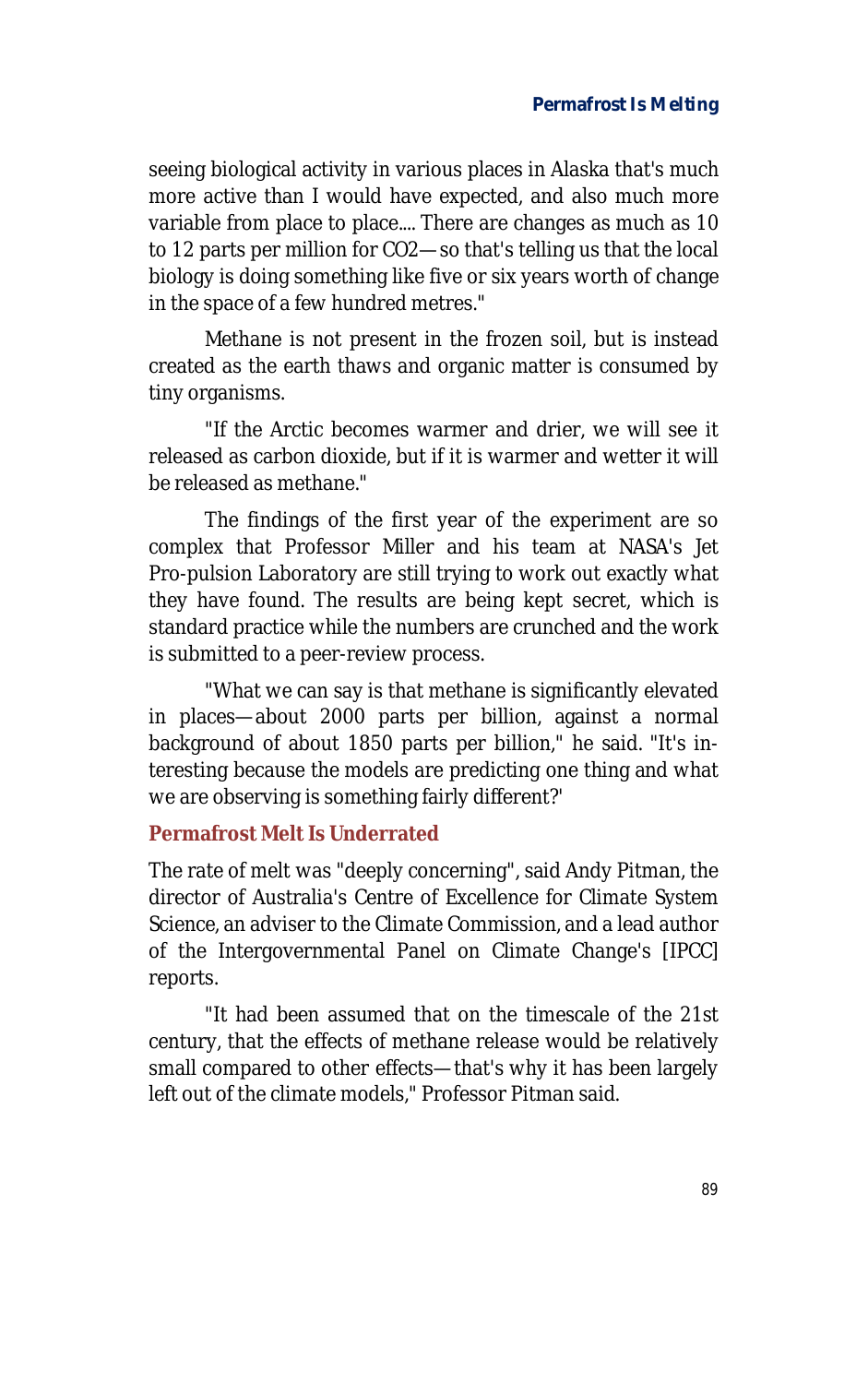"I think it's fair to say that until recently climate scientists underrated the rate at which permafrost melt could release methane. I think we've been shown to be over-conservative. It's happening faster than we had thought.... This is not good news."

The report presented to the UN said a tipping point could still be averted if the world moved to cut emissions from fossil fuels fast.

"The target climate for the climate change treaty is not out of date," Professor Schaefer told Fairfax Media. "However, negotiation of anthropogenic emissions targets to meet the 2 degree warming target must account for emissions from thawing permafrost. Otherwise, we risk overshooting the target climate."

*Negotiation of anthropogenic emissions targets . . . must account for emissions from thawing permafrost. Otherwise, we risk overshooting the target climate.* 

The report pointed out that permafrost carbon feedback had not been included in the Fourth IPCC report, the most recent update from the UN's climate body, published in 2007.

"Participating modelling teams have completed their climate projections in support of the Fifth Assessment Report, but these projections do not include the permafrost carbon feedback," the report said. "Consequently, the IPCC Fifth Assessment Reporz, due for release in stages between September 2013 and October 2014, will not include the potential effects of the permafrost carbon feedback on global climate."

90 The cost of this omission could be high if measured in financial terms, according to Pep Canadell, a CSIRO [Commonwealth Scientific and Industrial Research Organisation} scientist and executive director of the Global Carbon Project, which tallies how much CO2 humans can release before the climate can be expected to warm to dangerous levels.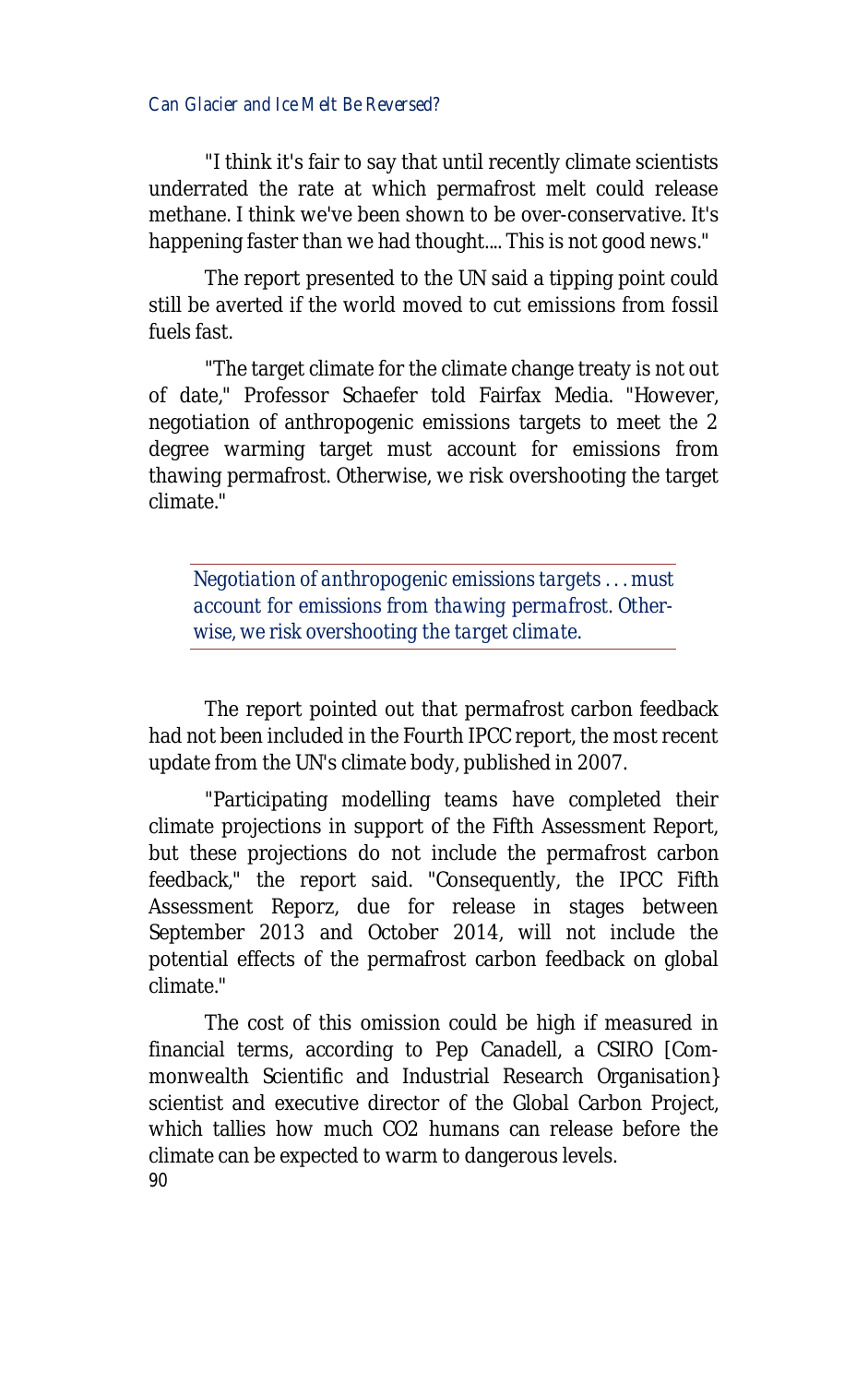"If you were to take the price of a tonne of carbon to be \$23 like Australia does, you are looking at an extra cost of about \$35 billion for the permafrost." Dr Canadell said. "That's on top of the hundreds of billions we already know it will cost to slow emissions to reach a 2 degree level. It's a significant problem in the carbon budget."

The evidence that major change is already happening is trickling in not just from the NASA measurements, but from ground-based tests.

"There is compelling evidence, not just that permafrost will thaw, but that it is already rapidly thawing," said Ben Abbott, a researcher at the Institute of Arctic Biology at the University of Alaska, Fairbanks.

"Borehole measurements, where temperature readings are taken at multiple depths within the soil, show more than 2 degree soil warming in some areas of Alaska. While that may not sound like much, a lot of permafrost is at or just below freezing. The difference between minus 1 degree and 1 degree is the difference between a fresh frozen meal and a rotten mess."

#### **Carbon Release More Quick than Models Suggest**

In a piece in the journal Nature, Mr. Abbott and fellow researcher Edward Schuur from the University of Florida summarised recent findings from experts in the field.

About 1700 billion tonnes of organic carbon is held in frozen northern soils, they said—about four times more than all the carbon emitted by human activity in modern times and twice as much as is present in the atmosphere now. The impact of thawing soil on the speed of climate change will be similar to the total rate of logging in all forests around the world, they calculated.

"Our collective estimate is that carbon will be released more quickly than models suggest, and at levels that are cause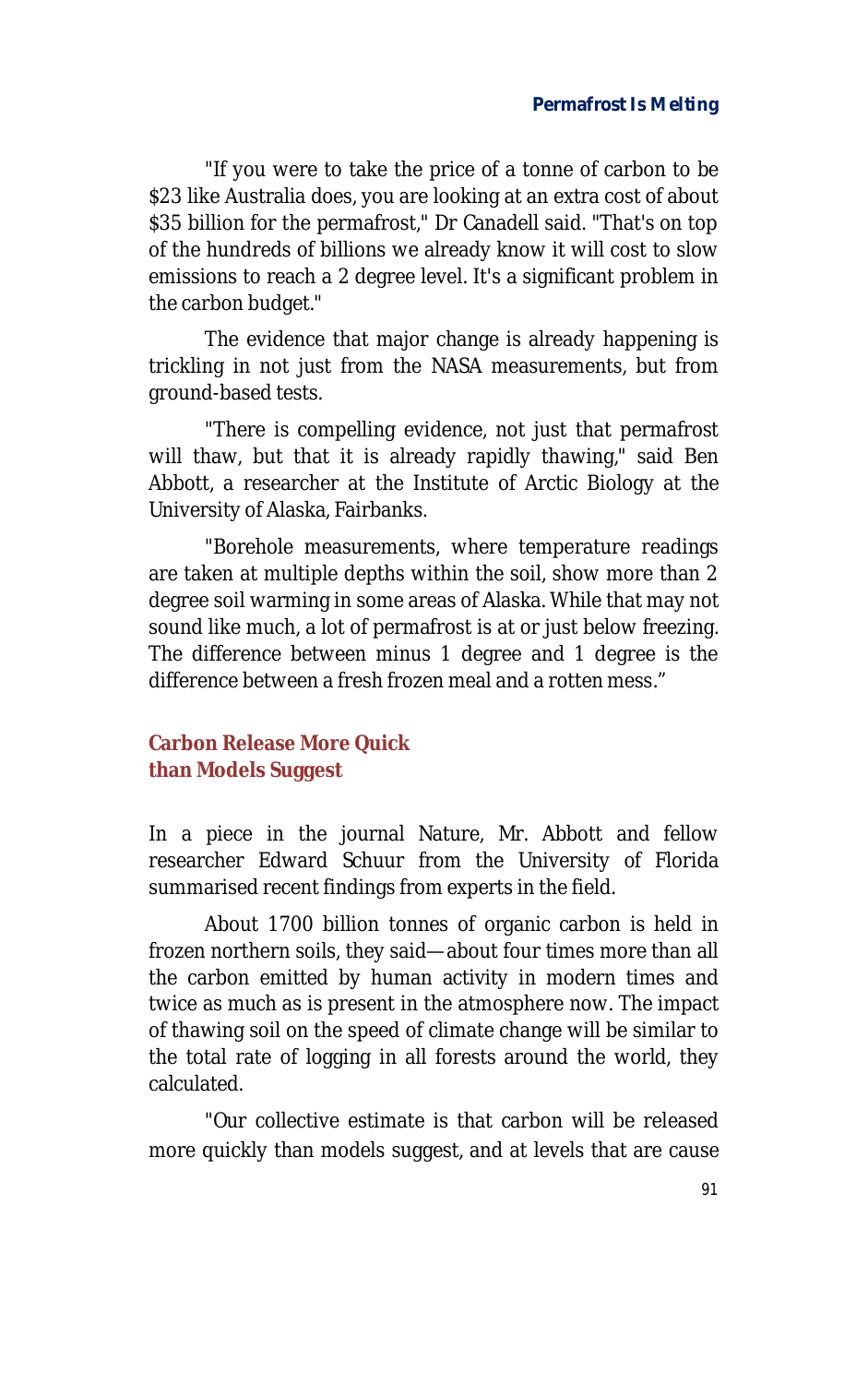for serious concern," they wrote. "We calculate that permafrost thaw will release the same order of magnitude of carbon as deforestation if current rates of deforestation continue."

Like Professor Miller, Mr Abbott's job involves long expeditions into the Alaskan tundra.

"I think it's easy for people to feel that the Arctic is just a faraway place that will never have any direct effect on their life," he said. "[But] the last time a majority of permafrost carbon was thawed and lost to the atmosphere, temperatures increased by 6 degrees. That's a different world. Too often climate change is depicted as a story of drowning polar bears and third world countries. Human-caused climate change has the potential to change our way of life. Mix in the potent feedbacks from the permafrost system and it becomes clear that we need to act now."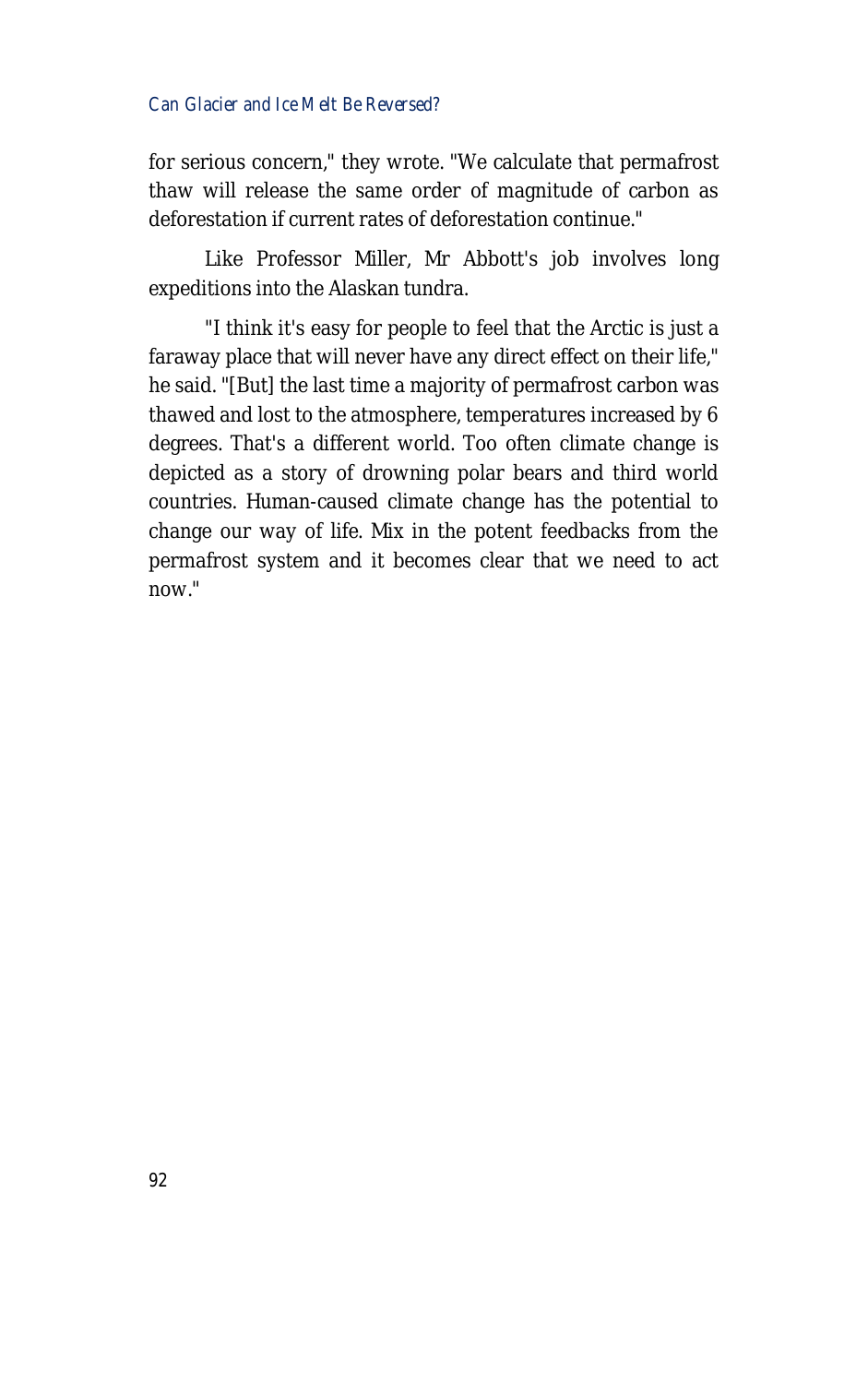# **13**

# **Permafrost Warming Is Widely Misunderstood**

#### *Guido Grosse et al.*

*Guido Grosse is a research assistant professor at the University of Alaska, Fairbanks. The other authors of the following viewpoint are Vladimir Romanovsky, Frederick E. Nelson, Jerry Brown, and Antoni G. Lewkowicz. Nelson is a geography professor at the University of Delaware, while Brown is a member of the International Permafrost Association: Lewkowicz is a geography. professor at the University of Ottawa, Canada.* 

*Using the term "melting" to describe thawing permafrost promotes misinterpretations of the process. Melting refers to the transition of a solid to a liquid, and permafrost—which contains a variety of materials and may, in fact, be ice-free—does not completely liquefy when warming. It also leads to misinterpretations of its possible impacts; with particles that remain solid, thawing permafrost can be compared to a defrosting frozen dinner, unlike melting glaciers and ice sheets. Consequently, the term oversimplifies the processes of geophysics and carelessly communicates research on permafrost to the public. Science writers, journalists, and editors are highly encouraged to use the correct terminology to avoid these misunderstandings.*

s global climate change is becoming an increasingly important political and social issue, it is essential for the cryospheric and global change research communities to speak A

Guido Grosse, Vladimir Romanovsky, Frederick E. Nelson, Jerry Brown, and Antoni G. Lewkowicz, "Why Permafrost Is Thawing, Not Melting: Eos Trans, Vol 91, No 9, March 2010, pp. 87-88. Copyright © 2010 by John Wiley & Sons. Reproduced with permission of John Wiley & Sons, Inc.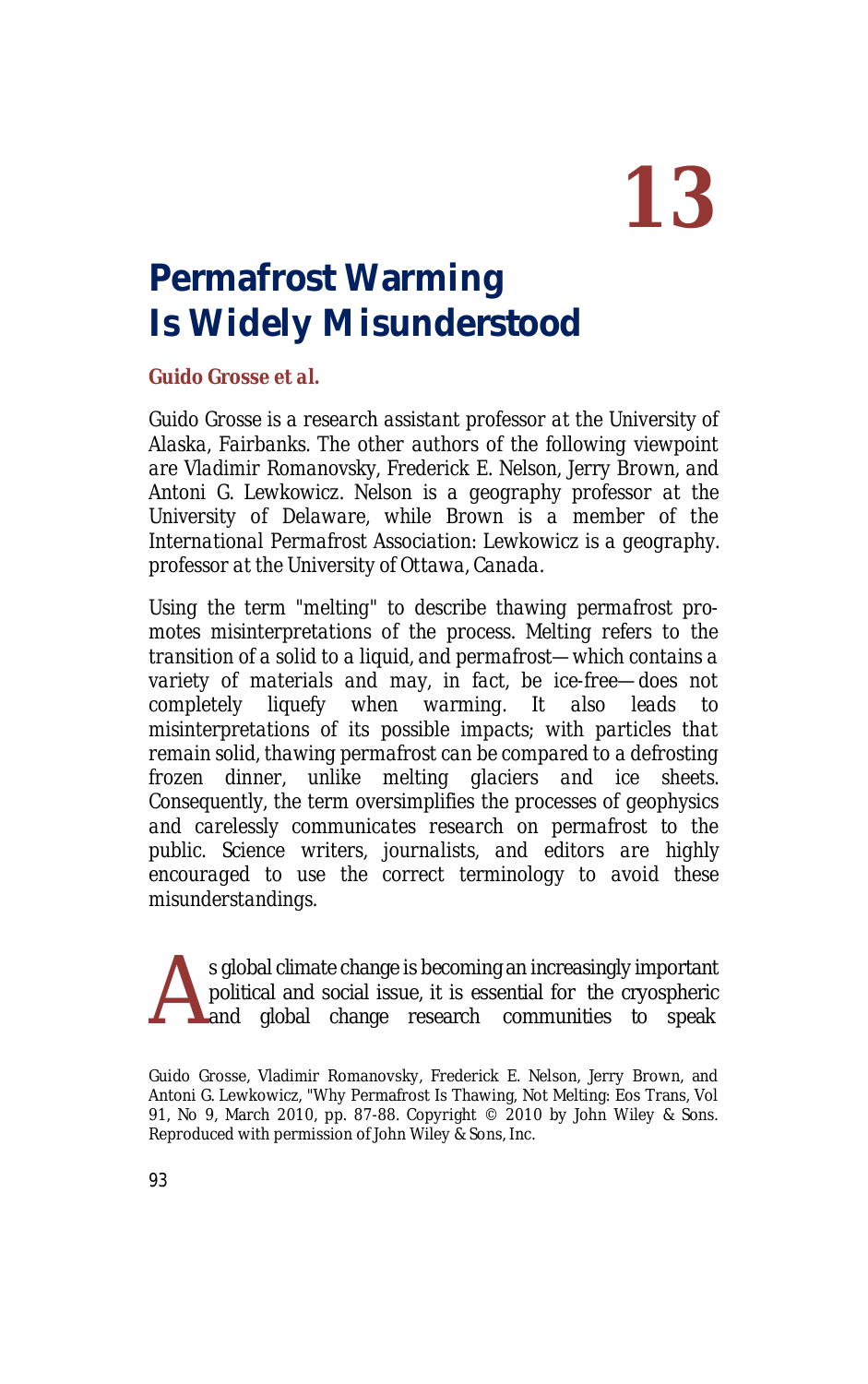with a single voice when using basic terminology to communicate research results and describe underlying physical processes. Experienced science communicators have highlighted the importance of using the correct terms to communicate research results to the media and general public. The consequences of scientists using improper terminology are at best oversimplification, but they more likely involve misunderstandings of the facts by the public.

A glaring example of scientifically incorrect terminology appearing frequently in scientific and public communication relates to reports on the degradation of permafrost. Numerous research papers have appeared in recent years, broadly echoed in the news media, describing the "melting of permafrost," its effects in the Arctic, and its feedbacks on climate through the carbon cycle. Although permafrost researchers have attempted to distinguish between the appropriate term "permafrost thawing and the erroneous "permafrost melting", the latter is still used widely. A Web-based search using the phrase "permafrost melting" reveals hundreds of occurrences, many from highly regarded news and scientific organizations, including Reuters, New Scientist, ABC, The Guardian, Discovery News, Smithsonian magazine, the National Science Foundation, and others.

*"Permafrost melting" is partly an oversimplification that ignores basic geophysical processes and partly sloppy science communication.* 

#### **A Misinterpretation of the Process**

"Permafrost melting" is incorrect terminology that results from a misinterpretation of the physical process of permafrost degradation. "Melting" describes a physical phase change during a temperature increase when a solid substance is transformed into a liquid state. Hence, the term "permafrost melting" suggests the transition of solidly frozen permafrost terrain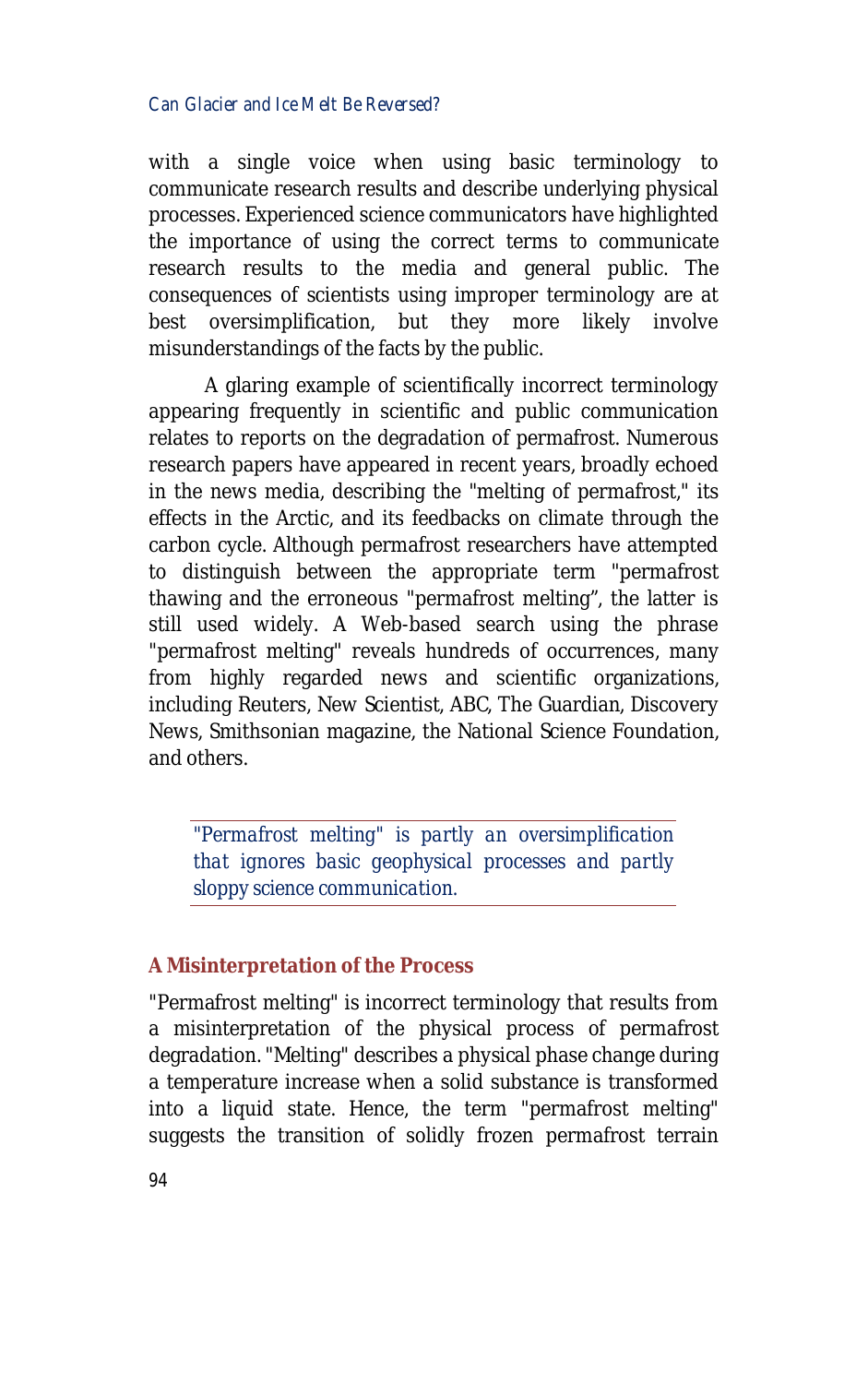into a liquid. However, permafrost is properly defined as "all ground (earth material) that remains below 0° Celsius for at least two consecutive years." As such, it is composed of soils, sediments, bedrock, and organic materials, which may or may not include water in the form of ice. Some of these substrates contain ice in pore space and cracks, or include larger bodies of almost pure ice, while others are completely ice-free. Ice-rich permafrost, like the Siberian Yedoma-type deposits, contains more than 70% ice by volume in its upper 30 meters. Warming this ground above 0°C will have dramatic effects on the terrain due to the volume loss from melting ice and sub-sequent differential subsidence of the land surface, a process often referred to as thermokarst. But even in such ice-rich permafrost types, only that 70% or so of the ground volume constituting the ice melts—not the mineral and organic component of the permafrost. To speak of "melting permafrost" implies that all components of permafrost are turning into a liquid, which is erroneous. In terrain types with much less ground ice, which are widespread in the Arctic and in alpine mountain regions, warming above 0°C will have virtually no direct impact on the land surface.

#### **A Misinterpretation of the Potential Consequences**

Use of the term "permafrost melting" not only indicates misunderstanding of permafrost properties and the processes involved in permafrost degradation, but also leads to misinterpretation of the potential consequences of this process. Because melting of ice—a physically valid phrase—is common knowledge, the inappropriate phrase "permafrost melting" conveys an image of permafrost as a form of underground ice, undergoing a complete solid-to-liquid transition much like glaciers and ice sheets. Defrosting food is a much better analogy for communicating about permafrost thaw to the general public. Like most foodstuffs, permafrost does not liquefy com-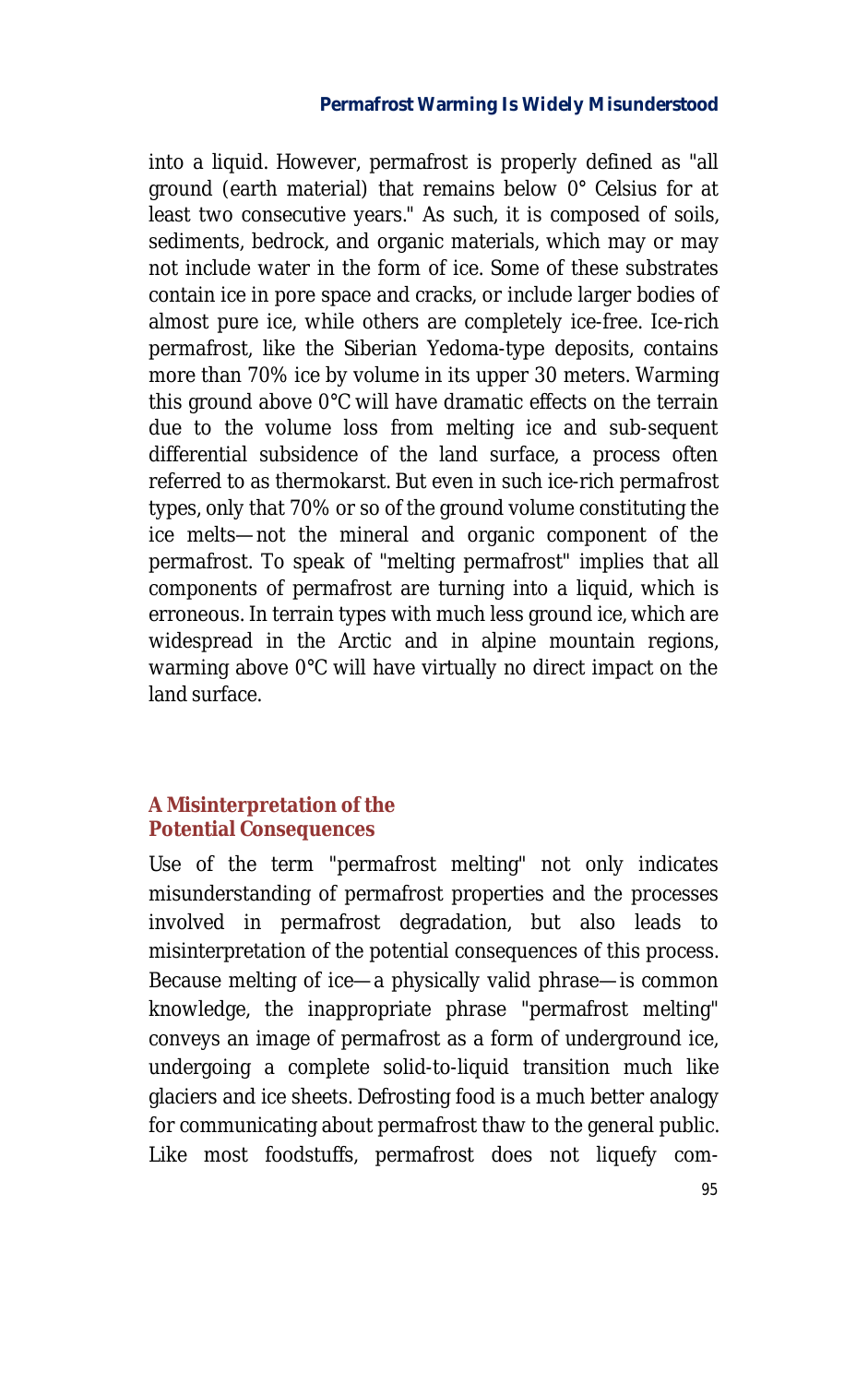pletely when its temperature exceeds 0°C. Similarly, during permafrost thaw, only the ground ice melts, while mineral and organic particles, which represent the majority in many permafrost types by volume, remain solid. Although some individuals may regard "permafrost melting" as an acceptable simplification, we advocate a different view. "Permafrost melting" is partly an oversimplification that ignores basic geophysical processes and partly sloppy science communication, both with unwanted implications for communicating scientific information and educating students and the public about climate change. This example from permafrost research has equivalents in other geophysical research fields—for example, some writers refer to sea ice on the Arctic Ocean as an "ice cap," although that term properly applies to bodies of glacial ice of particular dimrisions and morphology. Sometimes scientific writers unknowingly neglect or oversimplify basic physical, biological, or chemical processes, especially when working across disciplines. We strongly encourage authors working on cross-disciplinary topics or reaching outside their own research fields to ensure that they use basic terminology accurately. We also encourage reviewers and editors of scientific journals receiving manuscripts to be more rigorous in following up on the use of appropriate scientific terminology for basic physical processes.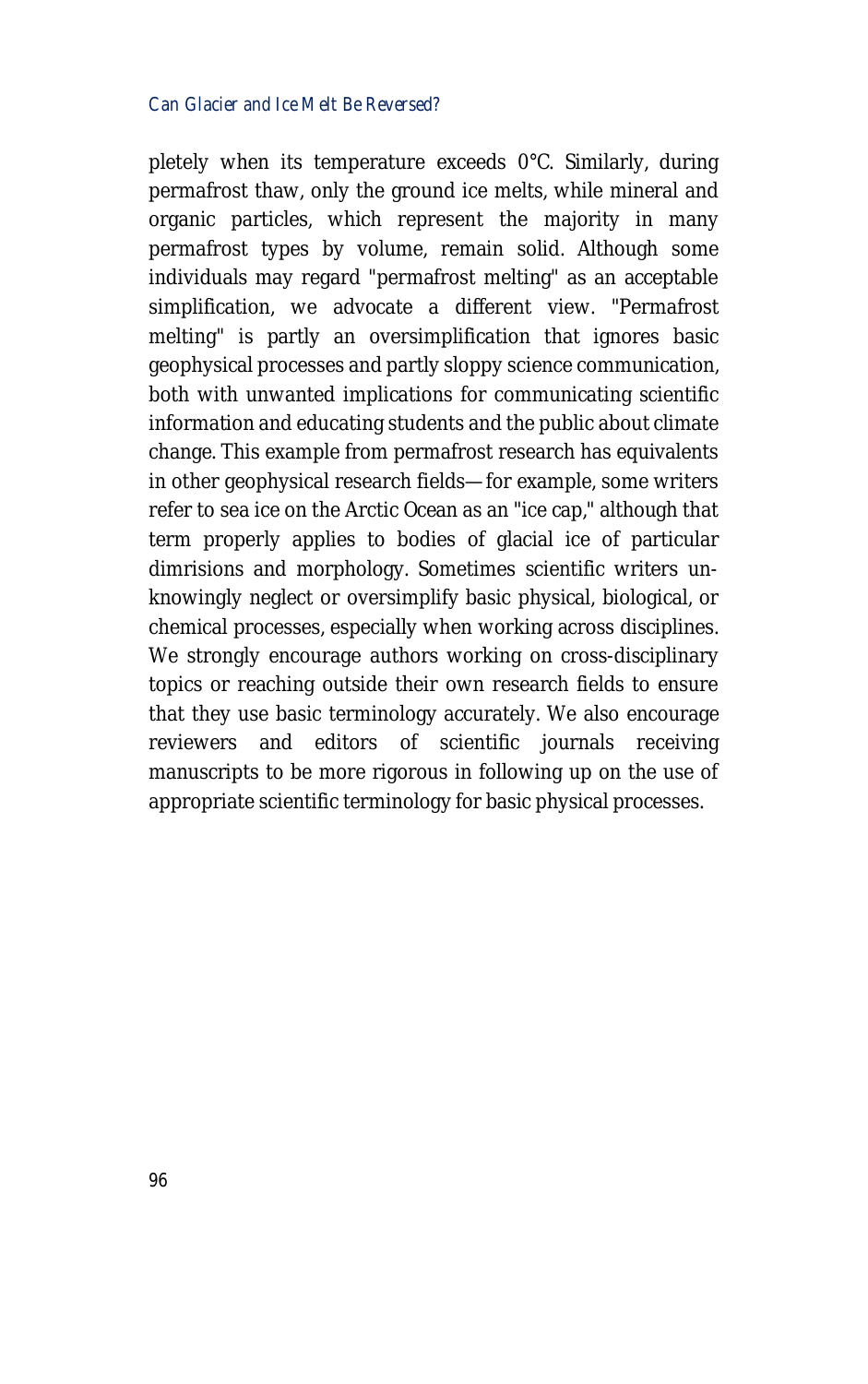# **Organizations to Contact**

*The editors have compiled the following list of organizations concerned with the issues debated in this book. The descriptions are derived from materials provided by the organizations. All have publications or information available for interested readers. The list was compiled on the date of publication of the present volume; the information provided here may change. Be aware that many organizations take several weeks or longer to respond to inquiries, so allow as much time as possible.* 

#### **Antarctic and Southern Ocean Coalition (ASOC)**

1630 Connecticut Ave. NW, 3rd Floor, Washington, DC 20009 (202) 234-2480 • fax: (202) 387-4823 e-mail: secretariat@asoc.org website: www.asoc.org

Founded in 1978, the Antarctic and Southern Ocean Coalition (ASOC) is the only nongovernmental organization (NGO) working full time to preserve the Antarctic continent and its surrounding Southern Ocean. A coalition of over thirty NGOs interested in Antarctic environmental protection, ASOC represents the environmental community at Antarctic governance meetings and works to promote important Antarctic conservation goals. Its website offers information on how climate change affects the region.

#### **Cato Institute**

1000 Massachusetts Ave. NW, Washington, DC 20001-5403 (202) 842-0200 • fax: (202) 842-3490 website: www.cato.org

The Cato Institute is an organization dedicated to espousing the libertarian principles of free market economics and limited government intervention in all areas of life. As such, Cato promotes energy and environmental policy that discourages government policies and incentives to push the development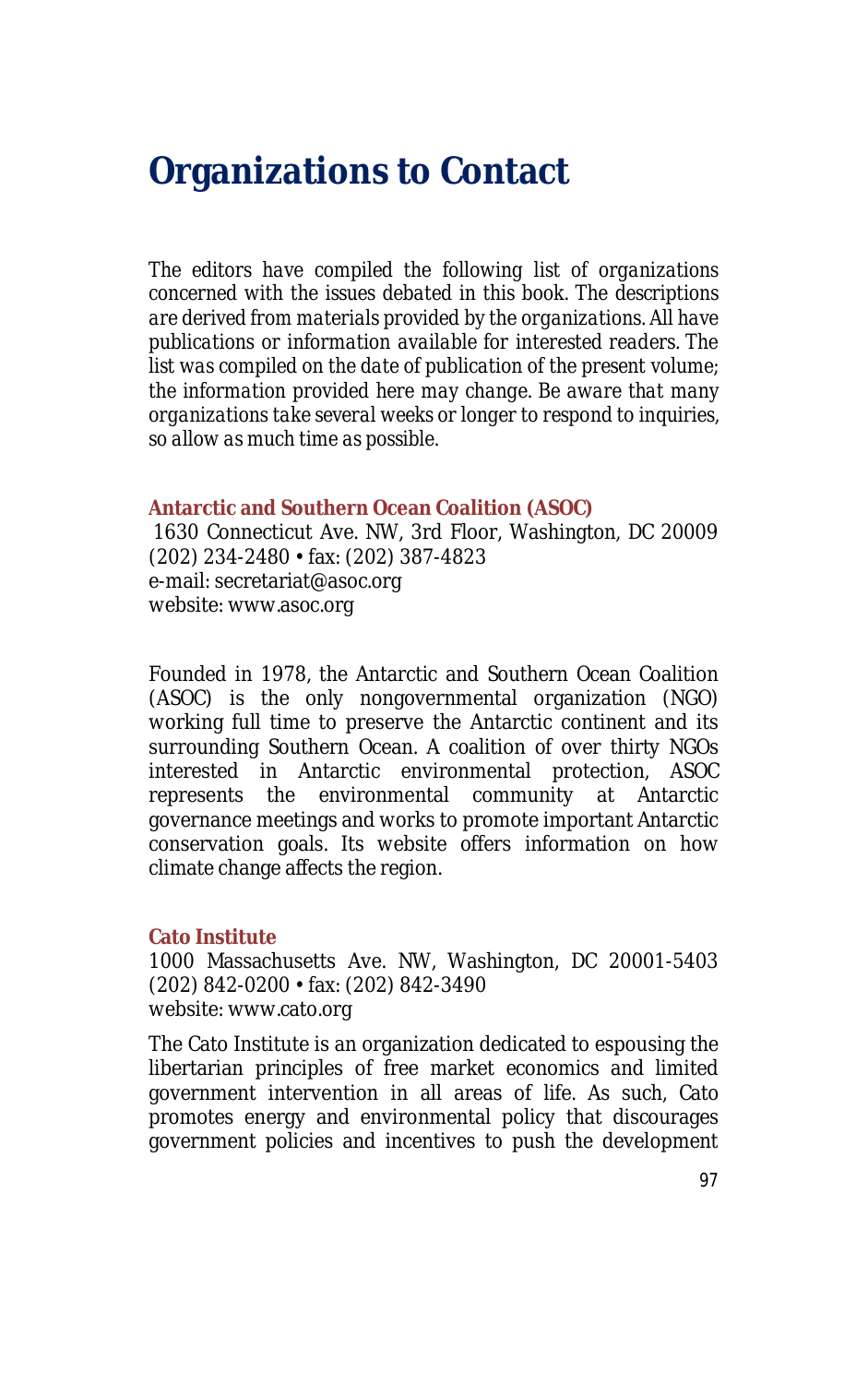of sustainable energy sources, instead advocating for the free market's ability to provide the best solutions to environmental issues such as global warming. The Institute worries that government intervention to protect the environment will only stifle economic liberty. Current articles and commentary by Cato concerning glacier and ice melt include "History to Re-peat: Greenland's Ice to. Survive, United Nations to Continue Holiday Party" and "The Current Wisdom: Throwing Science Overboard to Get a Sea-Level Disaster." These and other articles are available on its website.

#### **Center for American Progress (CAP)**

1333 H St. NW, 10th Floor, Washington, DC 20005 (202) 682-1611 website: www.americanprogress.org

Center for American Progress (CAP) is a progressive public policy institute that seeks to promote liberal values and point out the flaws of conservative government while encouraging the media to honestly present, analyze, and critique important current issues. CAP advocates for government policy that protects the environment by encouraging the development of 4 sustainable energy technologies and that reduces global dependence on carbon producing energy sources. Print and multimedia publications on these issues, including "Climate Change, Migration, and Conflict" and "Certainty on the Science of Climate Change," can be accessed on AP's website.

**Center for Climate and Energy Solutions (C2ES)** 

2101 Wilson Blvd., Suite 550, Arlington, VA 22201 (703) 516-4146 • fax: (703) 516-9551 website: www.c2es.org

The Center for Climate and Energy Solutions (C2ES) is an independent, nonpartisan, nonprofit organization working to advance policy and action to address the twin challenges of energy and climate change. Launched in November 2011, C2ES is the successor to the Pew Center on Global Climate Change; its founder, Eileen Claussen, and its senior team con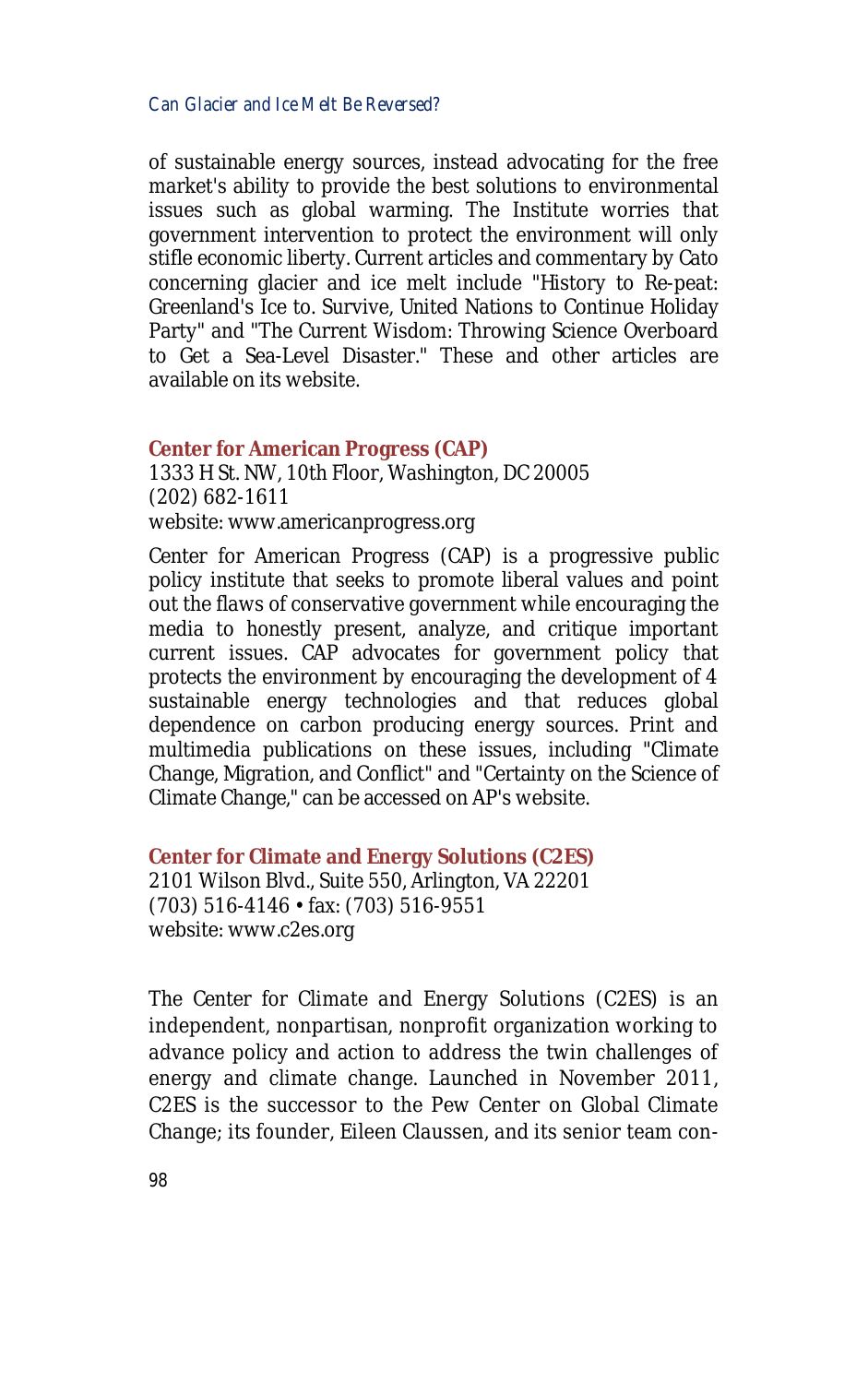tinue to lead the effort. The Center provides online articles addressing glacier and ice melt, including "Climate Change at Kili" and "Fast Action to Reduce the Risks of Climate Change: US Options to Limit Short-Lived Climate Pollutants."

**Center for the Study of Carbon Dioxide and Global Change** PO Box 25697, Tempe, AZ 85285-5697 (480) 966-3719 website: www.co2science.org

The Center for the Study of Carbon Dioxide and Global Change seeks to be a voice of scientific reason to counter what it dubs "alarmist global warming propaganda." The Center provides scientific analysis of the rising levels of atmospheric carbon dioxide (CO2) in its weekly online magazine, CO2 Science. Additionally, the organization posts online instructions for experiments that individuals can conduct in the classroom or at home to personally assess CO2 enrichment and depletion.

#### **Climate Institute**

900 17th St. NW, Suite 700, Washington, DC 20006 (202) 552-4723 • fax: (202) 737-6410 e-mail: info@climate.org website: www.climate.org

The Climate Institute is a nonprofit organization with the goals of identifying methods of reducing environmentally harmful emissions and informing both the public and policy makers about current options to halt global climate change. The organization attempts to maintain a reliable, unbiased source of information on global warming. Specific topics ad-dressed by the Institute with regard to climate change include sea level rise, water, and glacier and ice melt. Publications on these issues and others can be found on its website.

#### **Earth Policy Institute (EPI)**

1350 Connecticut Ave. NW, Suite 403, Washington, DC 20036 (202) 496-9290 • fax: (202) 496-9325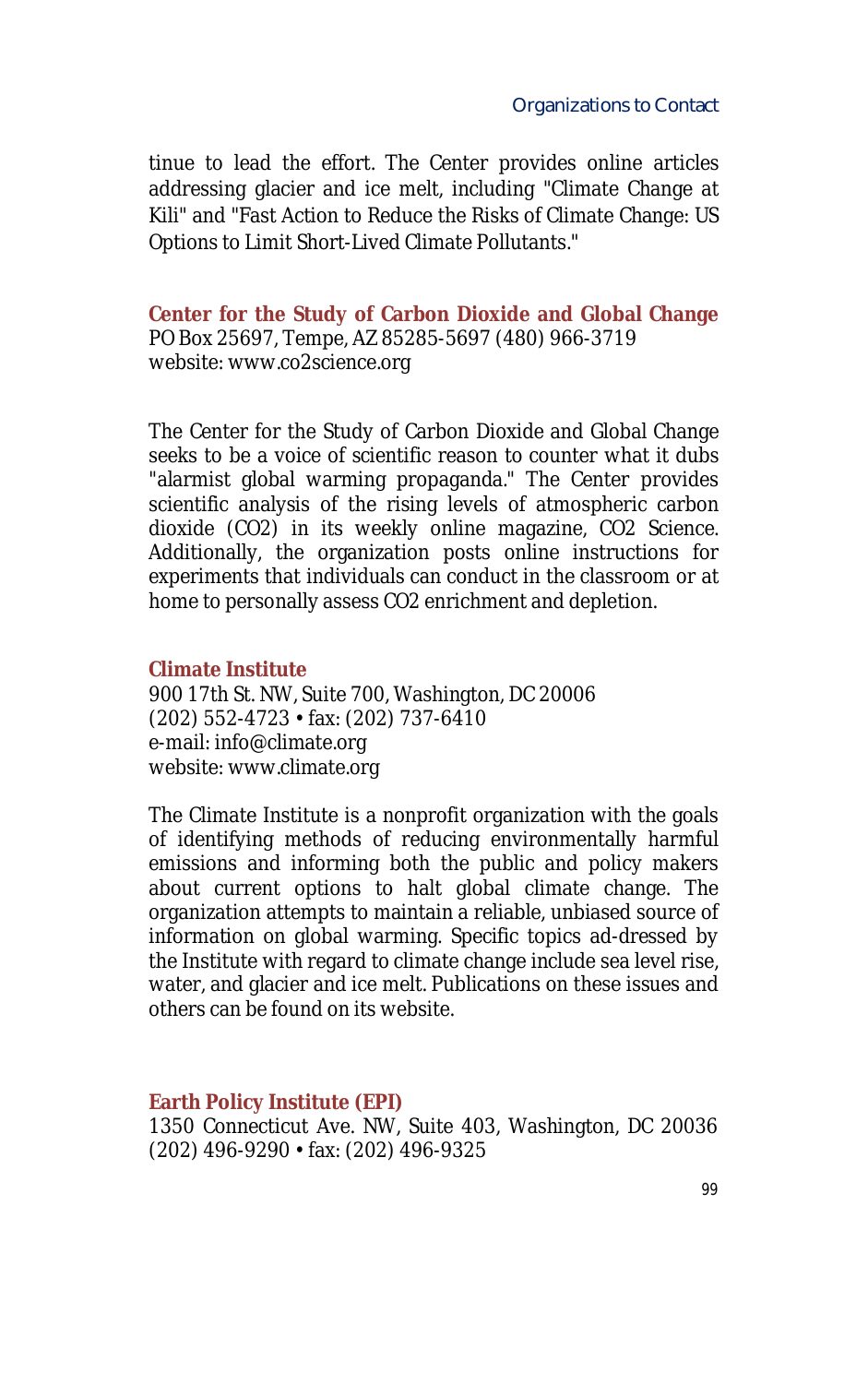e-mail: epi@earthpolicy.org website: www.earthpolicy.org

Since its founding in 2001, Earth Policy Institute (EPI) has sought to inform individuals worldwide about the problems presented by glacier and ice melt and to provide viable solutions for a sustainable future. EPI employs the Internet, mass communications media, and book publication to get its message out to the public. Many of the organization's publications and documents are available online.

#### **Glacier Works**

e-mail: info@glacierworks.org website: www.glacierworks.org

Founded by mountaineer, photographer, and filmmaker David Breashears, GlacierWorks is a nonprofit organization that illustrates the changes to Himalayan glaciers through art, science and adventure. Since 2007, Glacier Works has undertaken ten expeditions to document the current state of the glaciers, retracing the steps of pioneering mountain photographers in order to capture new images that precisely match the early photographic records. Its team uses specially designed hard-ware and software to capture the images in detail, which are available on its website.

#### **National Aeronautics and Space Administration (NASA) Cryospheric Sciences Program**

NASA Headquarters, Suite 2R40, Washington, DC 20546-000 (202) 358-0001 • fax: (202) 358-4338 website: http://ice.nasa.gov

Established by President Dwight D. Eisenhower in 1958, NASA formed from the National Advisory Committee on Aeronautics (NACA), which had been researching flight technology for more than forty years. Known for its space research and exploration, NASA also provides information on sea ice, ice caps and glaciers, ice shelves, snow, river and lake ice, and permafrost through its Cryospheric Sciences Program. On its web-site, the program offers data from NASA satellites and other instruments that monitor the earth's cryosphere.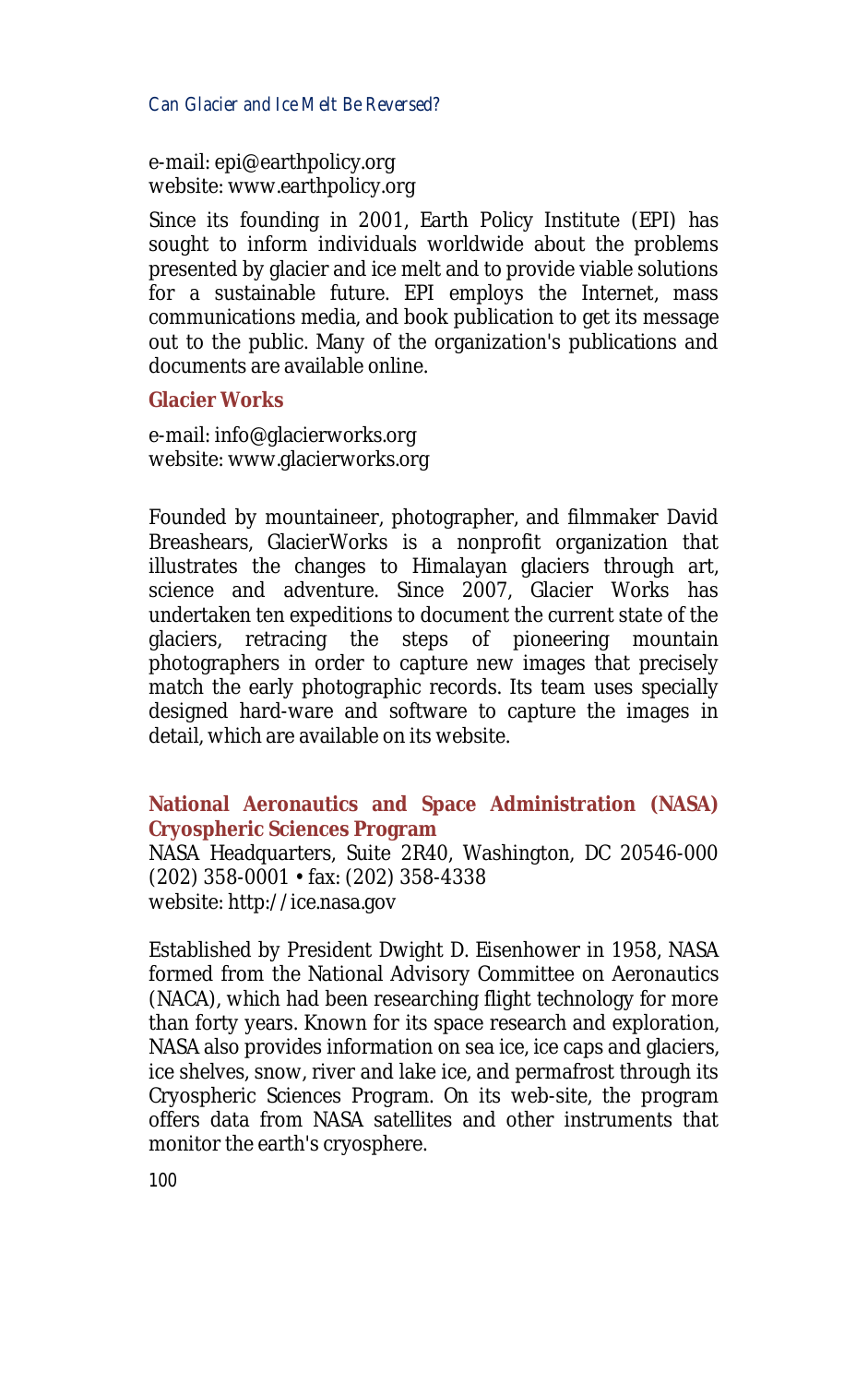#### Organizations to Contact

**National Snow & Ice Data Center (NSIDC)** CIRES, 449 UCB, University of Colorado Boulder, CO 80309-0449 (303) 492-6199 • fax: (303) 492-2468 e-mail: nsidc@nsidc.org website: http://nsidc.org

The National Snow & Ice Data Center (NSIDC) supports research into the world's frozen realms: the snow, ice, glaciers, frozen ground, and climate interactions that make up Earth's cryosphere. The Center manages and distributes scientific data, creates tools for data access, supports data users, per-forms scientific research, and educates the public' about the cryosphere. In addition, NSIDC distributes more than five hundred cryospheric data sets for- researchers, from both satellite and ground observations, which is available online. The Center also maintains a section on glaciers on its website, World Glacier Inventory Documentation.

**US Environmental Protection Agency (EPA)**  Ariel Rios Building, 1200 Pennsylvania Ave. NW Washington, DC 20460 (202) 272-0167 website: www.epa.gov

The US Environmental Protection Agency (EPA) is the federal government agency charged with protecting the environment and the health of American citizens through the development and enforcdhient of environmental regulations, grant giving, conducting research and publishing studies, and working in partnership with nongovernmental organizations. Addition-ally, the agency seeks to educate the public about current environmental issues. On its website, the EPA provides the latest information on topics related to climate change and the world's glaciers and ice sheets.

**US Geological Survey (USGS)** USGS National Center, 12201 Sunrise Valley Dr. Reston, VA 20192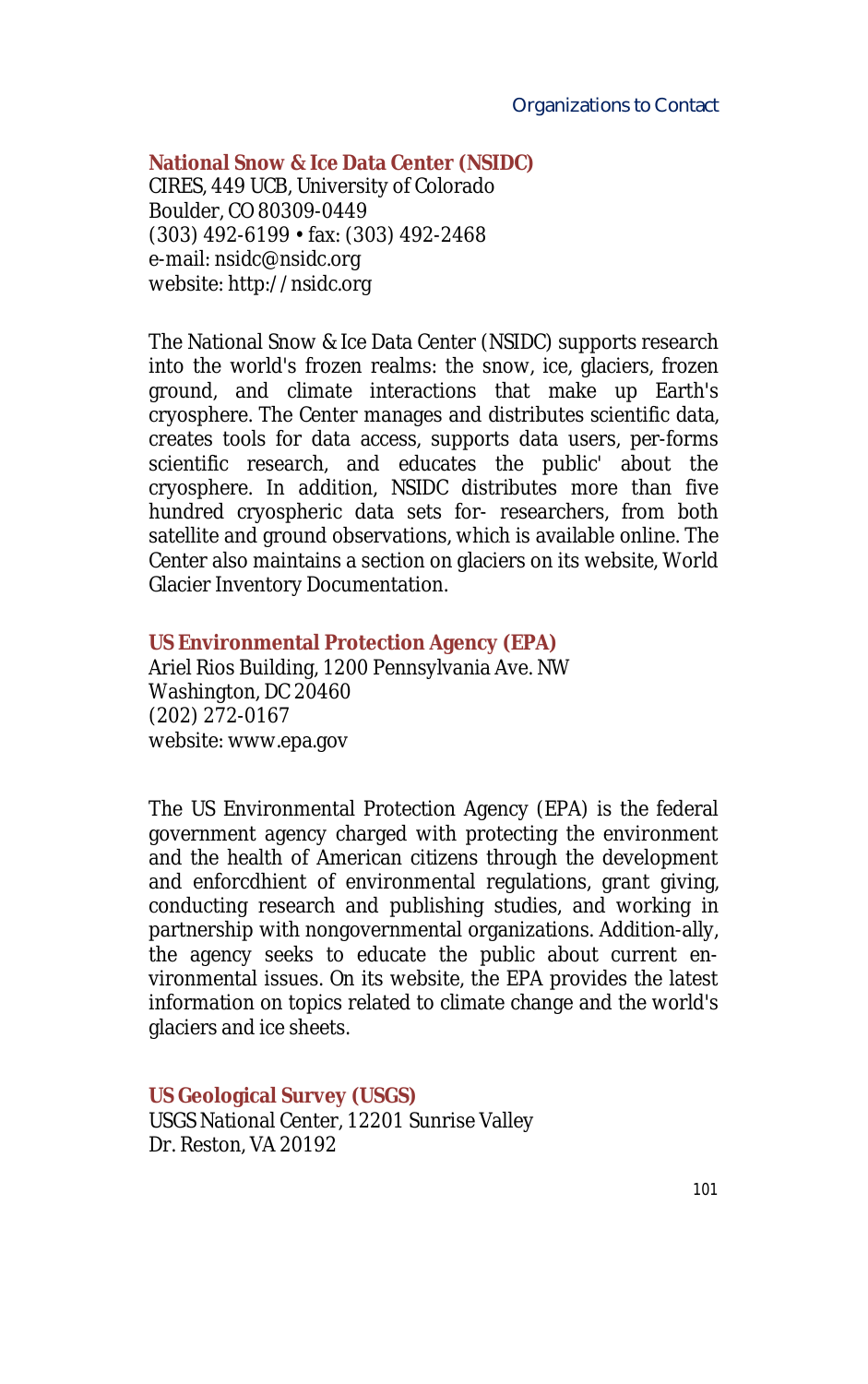(703) 648-5953 website: www.usgs.gov

The US Geological Survey (USGS) is a science organization that provides impartial information on the health of ecosys-tems and environment, the natural hazards that pose threats, the natural resources that are relied upon, the impacts of climate and landuse change, and the core science systems that provide timely, relevant, and useable information. Its website offers information and publications on glaciers, ice, and other parts of the cryosphere. 3

#### **US Permafrost Association (USPA)**

PO Box 750141, Fairbanks, AK 99775-0141 (302) 831-0852 • fax: (302) 831-6654 e-mail: info@uspermafrost.org website: www.uspermafrost.org

The purpose of the US Permafrost Association (USPA) is to encourage scientific and engineering investigations in permafrost and related topics and to disseminate results related to permafrost research, sharing of knowledge and data in permafrost science, and awareness of permafrost among the public, as well as training of new generations of scientists and engineers to work in fields related to permafrost science and engineering. Reports, publications, and archives of the IPA New Bulletin are available on its website.

#### **World Glacier Monitoring Service (WGMS)**

102 Department of Geography, University of Zurich Winterthurerstrasse 190, Zurich CH-8057 Switzerland +41 44 635 5139 • fax: +41 44 635 6841 e-mail: wgms@geo.uzh.ch website: www.geo.uzh.ch/microsite/wgms/index.html The University of Zurich's World Glacier Monitoring Service (WGMS) collects standardized observations on changes in mass, volume, area, and length of glaciers with time (glacier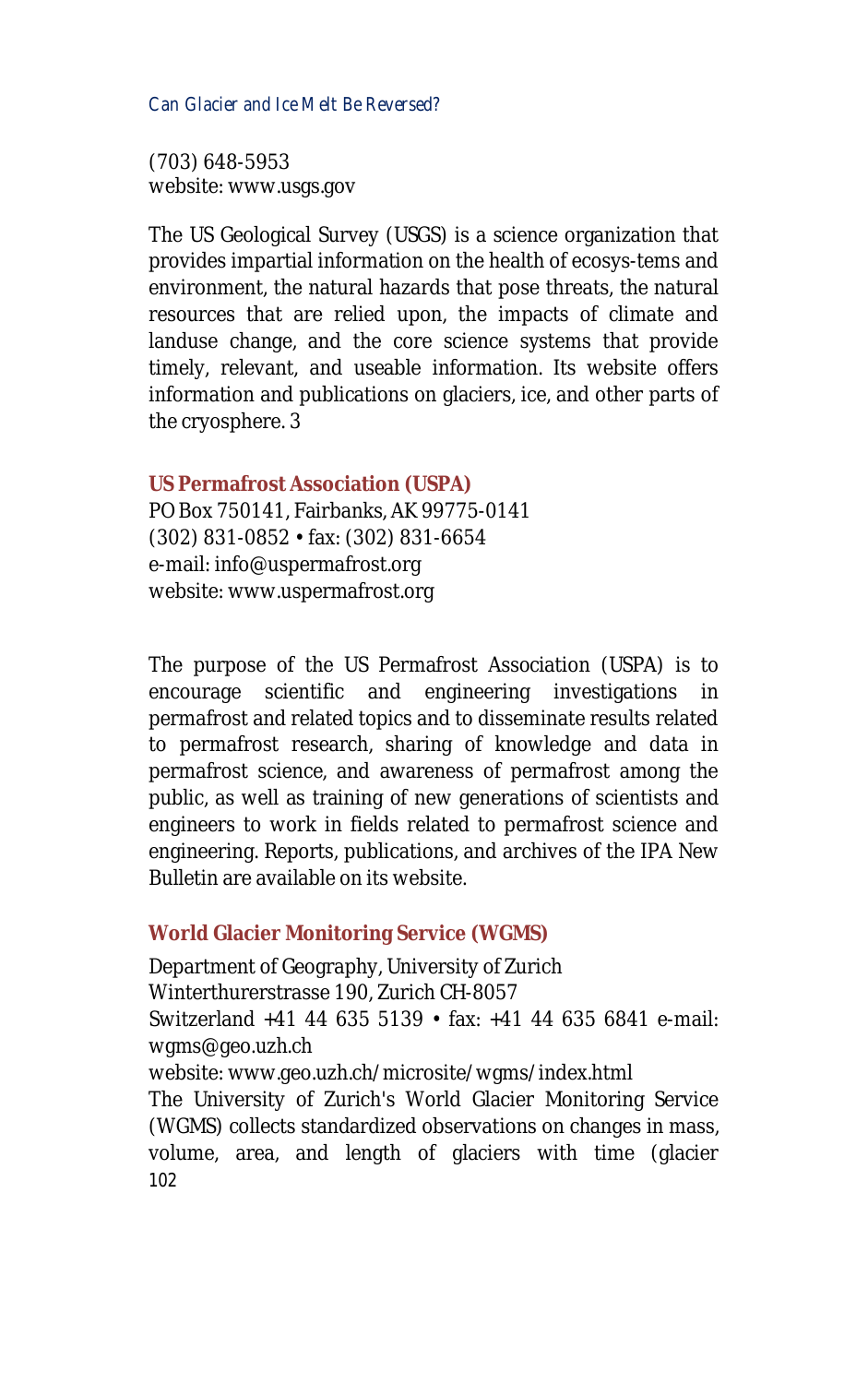fluctuations), as well as statistical information on the distribution of perennial surface ice in space (glacier inventories). On-line, WGMS offers this data, the World Glacier Inventory, and scientific literature from workshops and conferences on glacier monitoring and studies. It also maintains the WGMS Library, with more than 220 publications covering glaciology.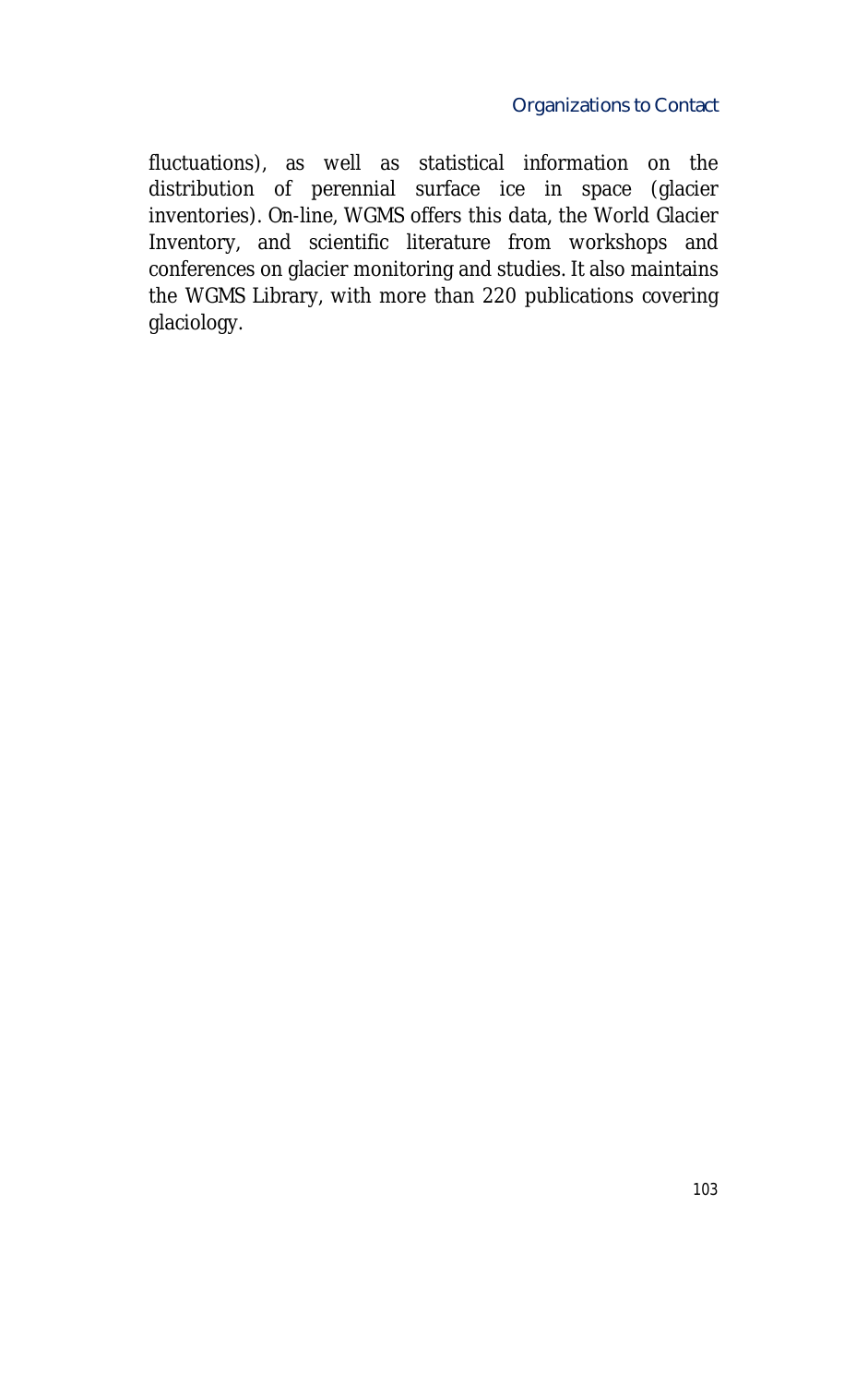# **Bibliography**

## **Books**

| <b>Harold Ambler</b>                                | Don't Sell Your Coat: Surprising Truths<br>About Climate Change. East Greenwich,<br>RI: Lansing International Books, 2011. |
|-----------------------------------------------------|----------------------------------------------------------------------------------------------------------------------------|
| David<br>Archer<br>and<br>Stefan Rahmstorf          | The Climate Crisis: An Introductory Guide<br>to Climate Change. New York: Cambridge<br>University Press, 2010.             |
| Roger G. Barry and<br>Thian Yew Gan                 | The Global Cryosphere: Past, Present, and<br>Future. New York: Cambridge University<br>Press, 2011.                        |
| Robert M. Carter                                    | Climate, the Counter Consensus:<br>A<br>Palaeoclimatoiogist Speaks. London:<br>Stacey International, 2010.                 |
| Philip Conkling et al.                              | The Fate of Greenland: Lessons from<br>Abrupt Climate Change. Cambridge, MA:<br>MIT Press, 2011.                           |
| Mark Lynas                                          | Six Degrees: Our Future on a Hotter<br>Planet.<br>Washington, DC:<br>National<br>Geographic, 2008.                         |
| Shawn J. Marshall                                   | The Cryosphere. Princeton, NJ: Princeton<br>University Press, 2012.                                                        |
| Patrick J. Michaels<br>and Robert C. Balling<br>Jr. | Climate of Extremes: Global Warming<br>Science They Don't Want You to Know.<br>Washington, DC: Cato Institute, 2009.       |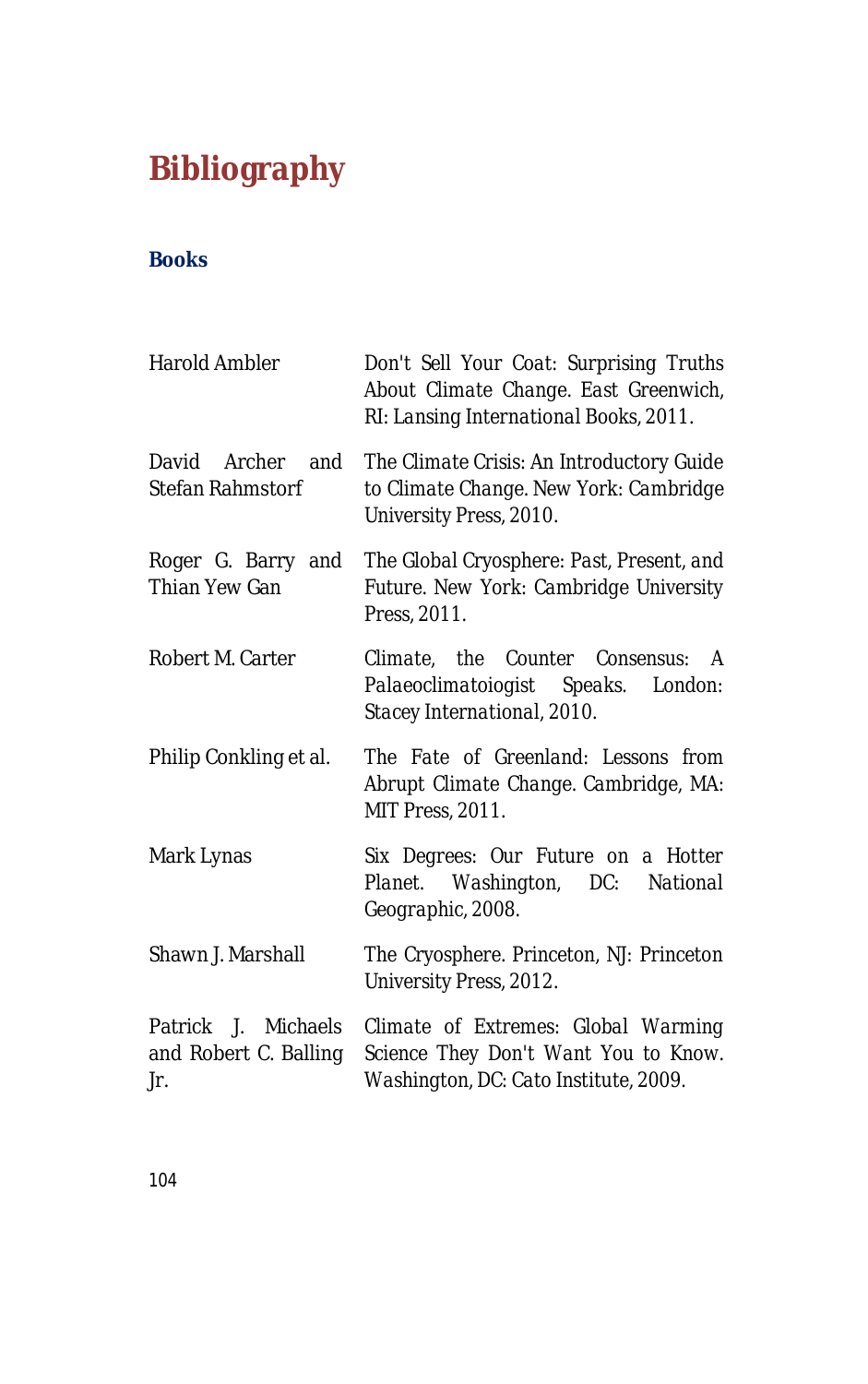| A.W. Montford    | The Hockey Stick Illusion: Climategate<br>and the Corruption of Science. London:<br>Stacey International, 2010.                                 |
|------------------|-------------------------------------------------------------------------------------------------------------------------------------------------|
| Henry Pollack    | A World Without Ice. New York: Avery,<br>2010.                                                                                                  |
| Roy W. Spencer   | The Great Global Warming Blunder: How<br>Mother Nature Fooled the World's Top<br>Climate Scientists, New York: Encounter<br><i>Books. 2010.</i> |
| Gabrielle Walker | Antarctica: An Intimate Portrait of the<br>World's Most Mysterious Continent. New<br>York: Bloomsbury, 2012.                                    |
| Peter D. Ward    | The Flooded Earth: Our Future in a World<br>Without Ice Caps. New York: Basic Books,<br>2010.                                                   |

## **Periodicals and Internet Sources**

| Larry Bell     | "Goodness Glaciers! More Unprecedented<br>Global Warming Meltdowns?" Forbes,<br>August 4, 2012. |
|----------------|-------------------------------------------------------------------------------------------------|
| John Carey     | "Global Warming: Faster than.<br>Expected?" Scientific American,<br>November 2012.              |
| Ed Douglas     | "How to Grow a Glacier," New Scientist,<br>February 2, 2008.                                    |
| Barbara Fraser | "Melting in the Andes: Goodbye Glaciers,"<br>Nature, November 7, 2012.                          |
| Justin Gillis  | "As Permafrost Thaws, Scientists Study<br>the Risks," New York Times, December 16,<br>2011.     |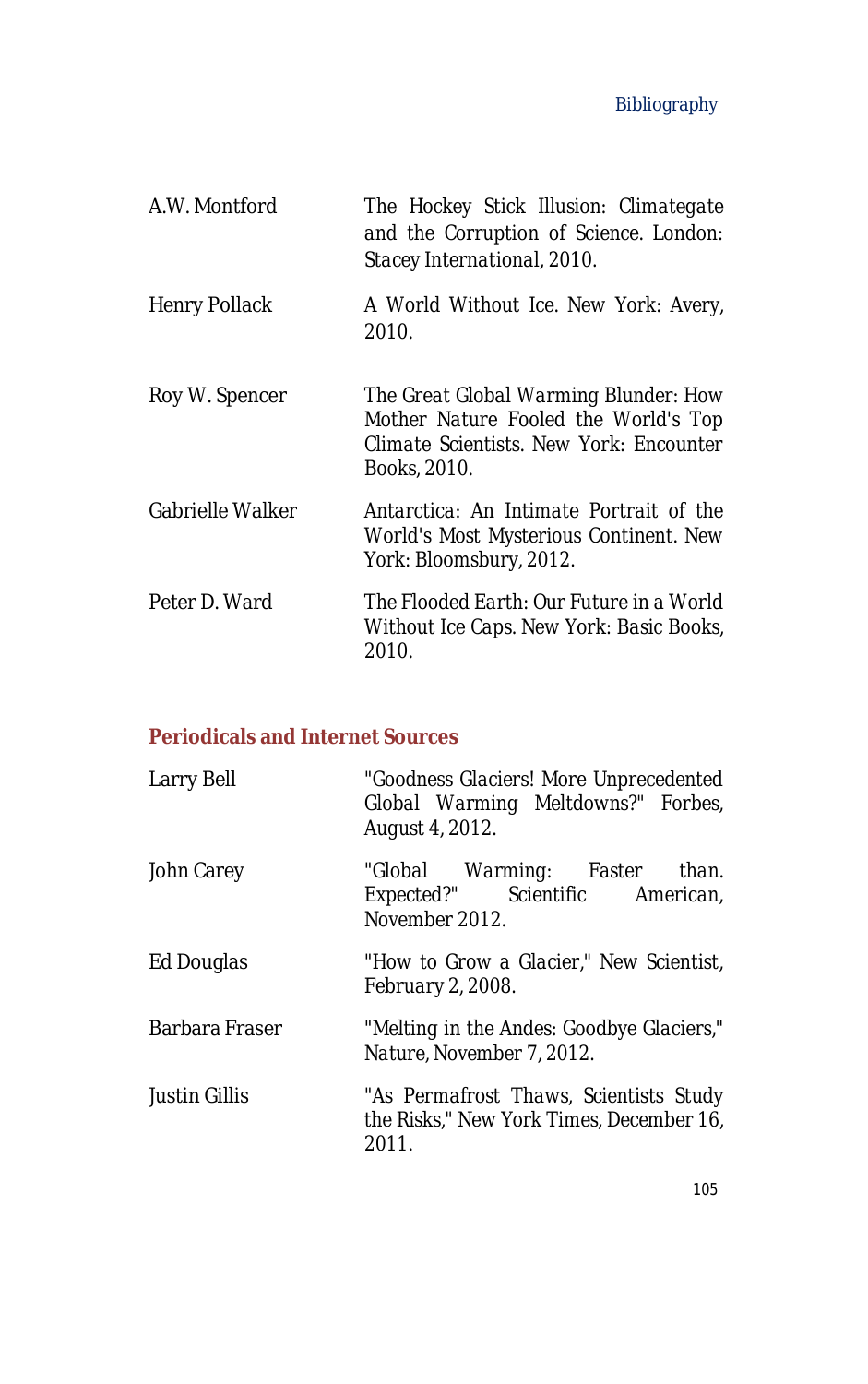| Mary Beth Griggs                        | "How Do We Know How Much Glaciers<br>Are Shrinking?" Popular Science, June 28,<br>2012.                                       |
|-----------------------------------------|-------------------------------------------------------------------------------------------------------------------------------|
| Doug L. Hoffman                         | "Ice-Shelf Collapse Not Caused by Global<br>Warming," Resilient Earth, November 8,<br>2011.                                   |
| Aron Lamm                               | "Polar Ice Is Melting  Or Is It?" Epoch<br>Times, October 8, 2012.                                                            |
| Michael D. Lemonick                     | "Nearing a Tipping Point on Melting<br>Permafrost?" Climate Central, February<br>21, 2013.                                    |
|                                         | www.climatecentral.org.                                                                                                       |
| <b>Bill McKibben</b>                    | "The Arctic Ice Crisis," Rolling Stone,<br>August 30, 2012.                                                                   |
| <b>New</b>                              | "When the Ice Melts: What's in Store as                                                                                       |
| Internationalist                        | the World's Coldest Dwelling Place Heats<br>Up?" July-August 2009.                                                            |
| Alissa Opar                             | "Thawing Permafrost in the Arctic Will<br>Speed Up Global Warming," Audubon<br>Magazine,- May-June 2010.                      |
| <b>Brand Plumer</b>                     | "Permafrost Thaw-Just How Scary Is<br>It?" Washington Post, December 19, 2011.                                                |
| Patirria Prandy and<br>G. Venkat amaran | "Climate Change Effect on<br>Glacier<br>Behavior: A Case Study from<br>the<br>Himalayas," Earthzine, February<br>22,<br>2012. |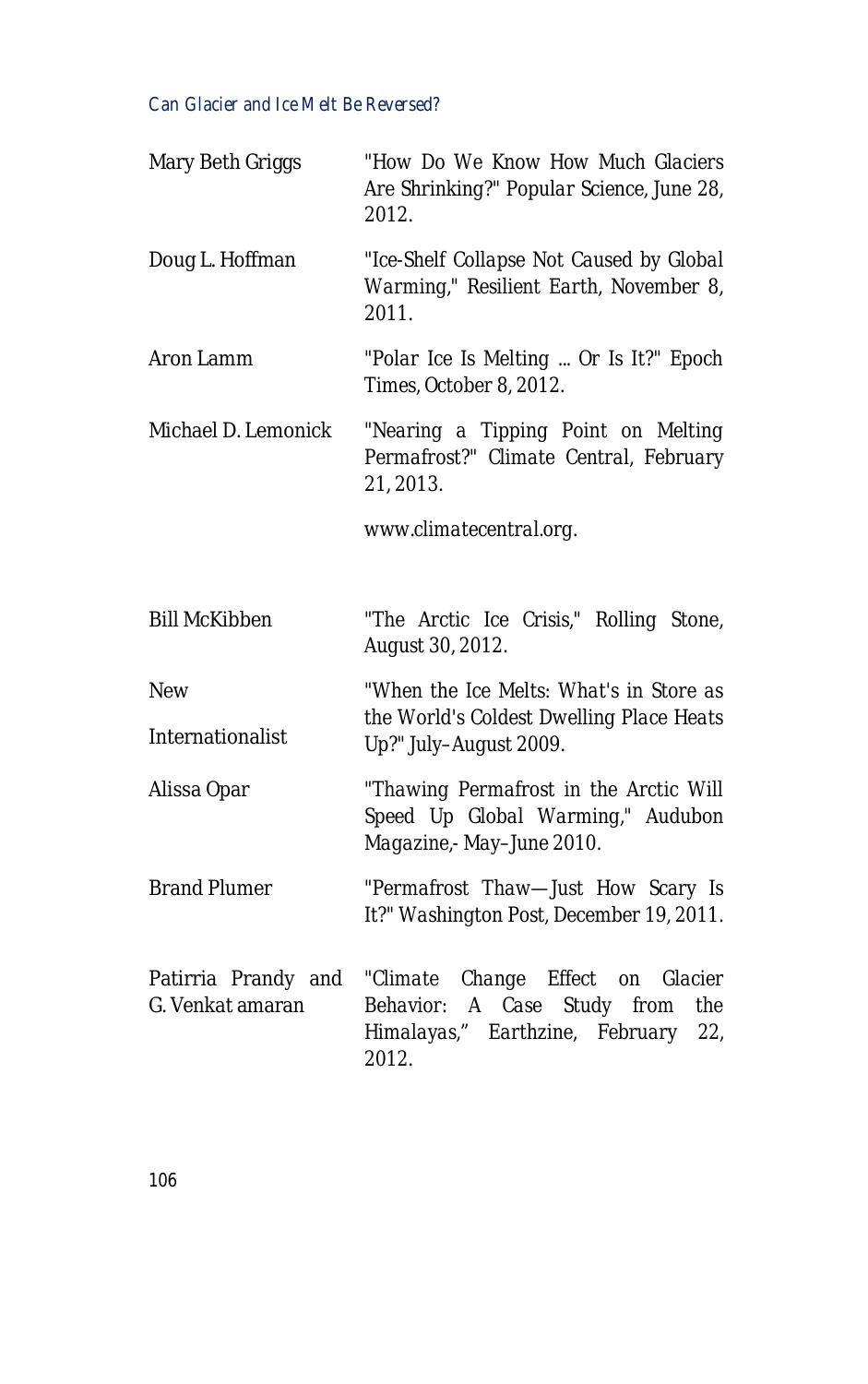Christoph Seidler *"A Costly Mistake: UN Climate Experts Under Fire for Glacier Melt Error," Spiegel Online International, January 20, 2010. www.spiegel.de /international.* 

Alexandra Witze *"Ice in Motion: As Frozen Lands Disintegrate, Researchers Rush to Catch the Collapse," Science News, March 26, 2011.*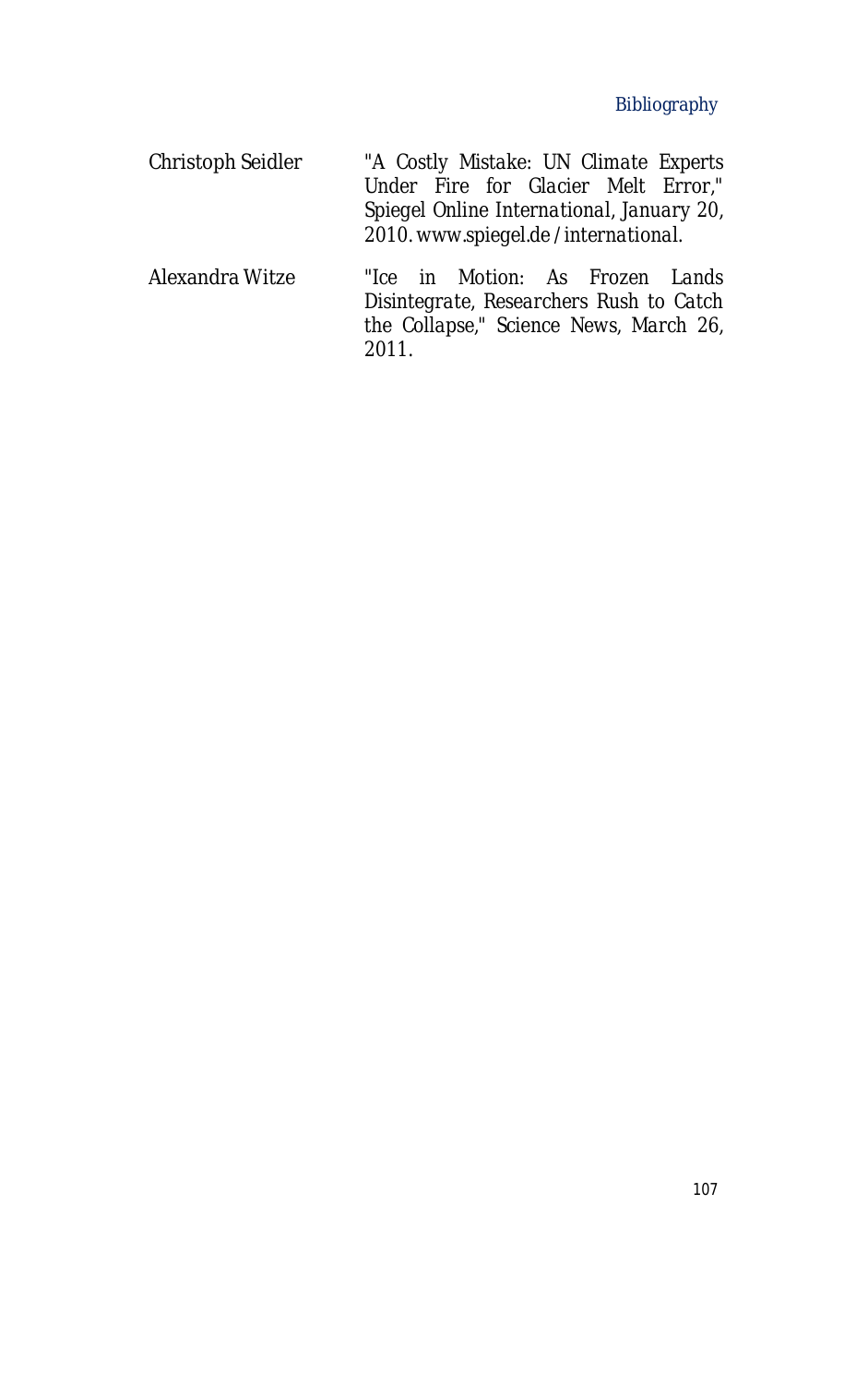## **Index**

## **A**

Abbott, Ben, 91-92 Abdalati, Waleed, 14 Albedo effect, 40, 63, 85 Allison, Ian, 26-27 The Alps, 12 American Colorado Plateau, 72 Amundsen Sea, 16 The Andes, 12 Annan, Kofi, 47 **Antarctica** calving glaciers in, 8 glacier growth in, 26-27 ice melt in, 54 ice sheets covering, 12, 14, 16 melting of, 71-75 no ice melt in, 76-81 overview, 71-72, 76-77 permafrost in, 8 sea level rise around, 64, 72-73 snow cover in, 9 Antarctic Peninsula area, 26-27 Appenzeller, Tim, 10-21 Arctic higher sensitivity of, 40-41 ice melt, 59-61 ice melt, exaggerated, 47 ice melt, irreversible, 36-42 permafrost in, 8 Arctic Institute Centre, 45 Arctic Oscillation, 41 Argentina, 11, 26 Asia, 32, 33 Atlantic multidecadal oscillation (AMO), 62-63

Australia, 87, 91 Australian Antarctic Division, 26 Australia's Centre of Excellence for Climate System Science, 89

#### **B**

Bindschadler, Robert, 17=18, 74-75 Black carbon. See Stove soot Mt. Blanc, 26 Bolivia, 12, 18 Bolivian Ministry of Planning and Development, 20 Brandon, Mark, 45, 46-18, 51 Brigstocke, Marcus, 45 British Antarctic Survey, 27, 78 Brown, Gordon, 47-48 Brown, Jerry, 9

## **C**

California Institution of Technology, 43 Calving of glaciers, 8, 68 Canada, 8, 26 Canadell, Pep, 90-91 Canadian Archipelago, 85 Canadian High Arctic, 41 Carbon dioxide emissions ice melt and, 38 impact of, 77 permafrost and, 87, 88, 91-92 as pollution, 65 stove soot, 31-35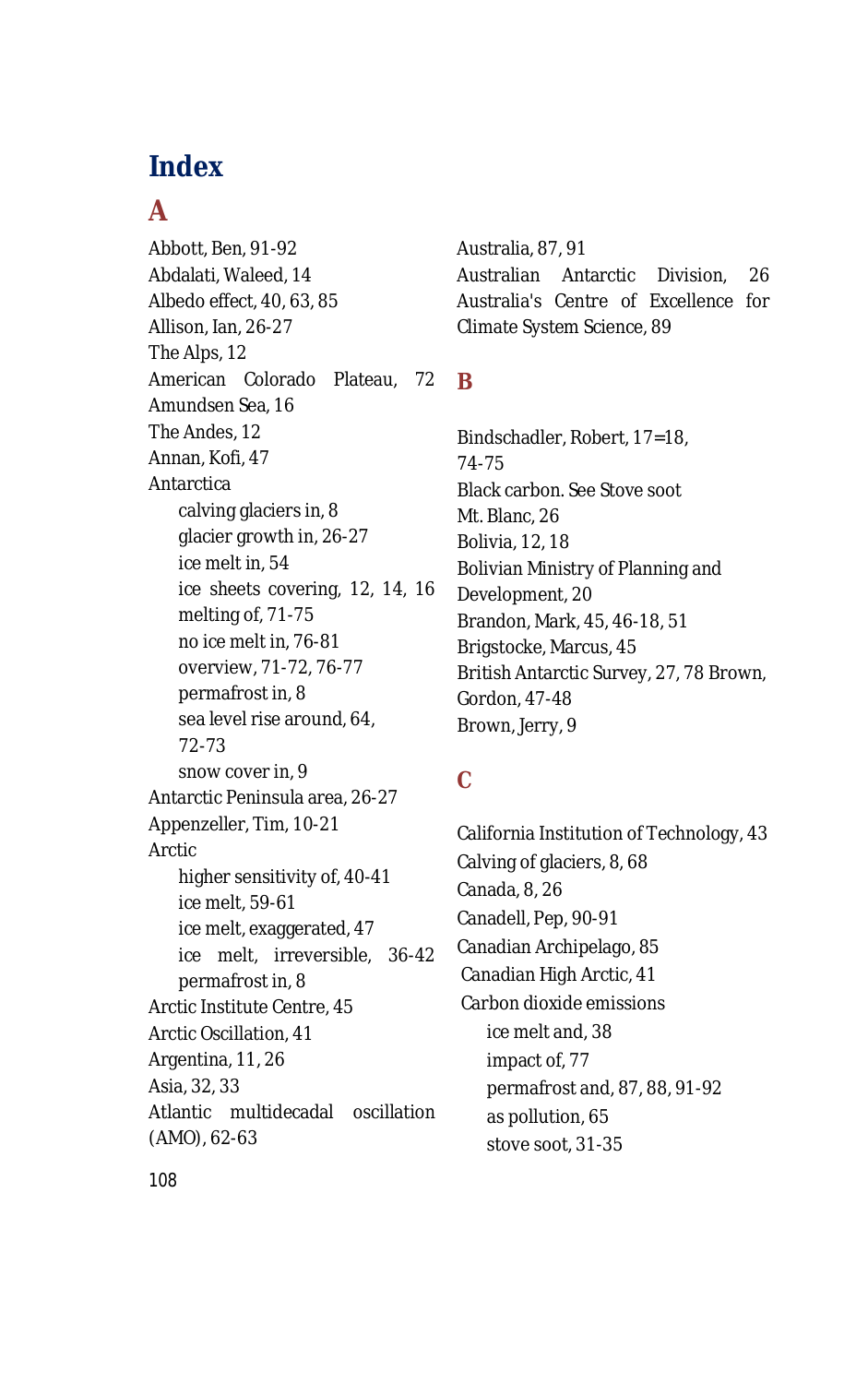#### Index

Carbon in Arctic Reservoirs Vulnerability Experiment (CARVE), 88 Carlin, Alan, 64 Carrington, Damian, 44 Chacaltaya ski area, 10-11 Chile, 8, 11, 26 Climate change evidence of, 65 junk science and, 50 as natural occurrence, 56-57 satellite research on, 54-55 Climatic Research Unit (CRU), 23 Cold Regions Research and Engineering Laboratory, 85 Colombia, 11 Commonwealth Scientific and Industrial Research Organisation (CSIRO), 90 Conference of the Parties (2009 COP15), 47 Continental glacier, defined, 8 Conway, Eric, 71-75 Cook, James, 69 Crater Glacier, 25 Creep, defined, 67, 68 CryoSat satellite, 37, 42 Cryosphere cooling effect of, 81-82, 85 death of, 45 defined, 7 Crystallography of glacier ice, 65-66 Cubby, Ben, 867-92 Curry, Judith, 41

### **D**

D'Aleo, Joe, 26, 77 Davey, Ed, 61

De Saussure, Horace-Benedict, 65 Drinkwater, Mark, 37, 39, 41 Dronning Maud Land ice shelves, 78 Dry permafrost, 9 Dry-season water flow, 20 Dry Valleys, 9

# **E**

Earth Justice, 33 East Antarctic ice shelf, 72, 76 El Nino weather, 19 Emmons Glacier, 25 Energy and Resources Institute (New Delhi), 32, 35 Environmental Protection Agency; 33 Environmental. Research Letters (magazine), 63 EPICA core, 67 Europe, 9, 87 European Space Agency (ESA), 37, 53 Mount Everest, 24

# **F**

Fagre, Dan, 21 Fairfax Media, 90 Feedbacks, 11-12, 83-84, 90 Felix, Robert, 22-29 Fimbul Ice Shelf, 78 Flanner, Mark, 84, 85 Fossil-fuel emissions, 13, 31, 57, 90 Framework Convention on Climate Change (UN), 80 Francou, Bernard, 18, 19, 21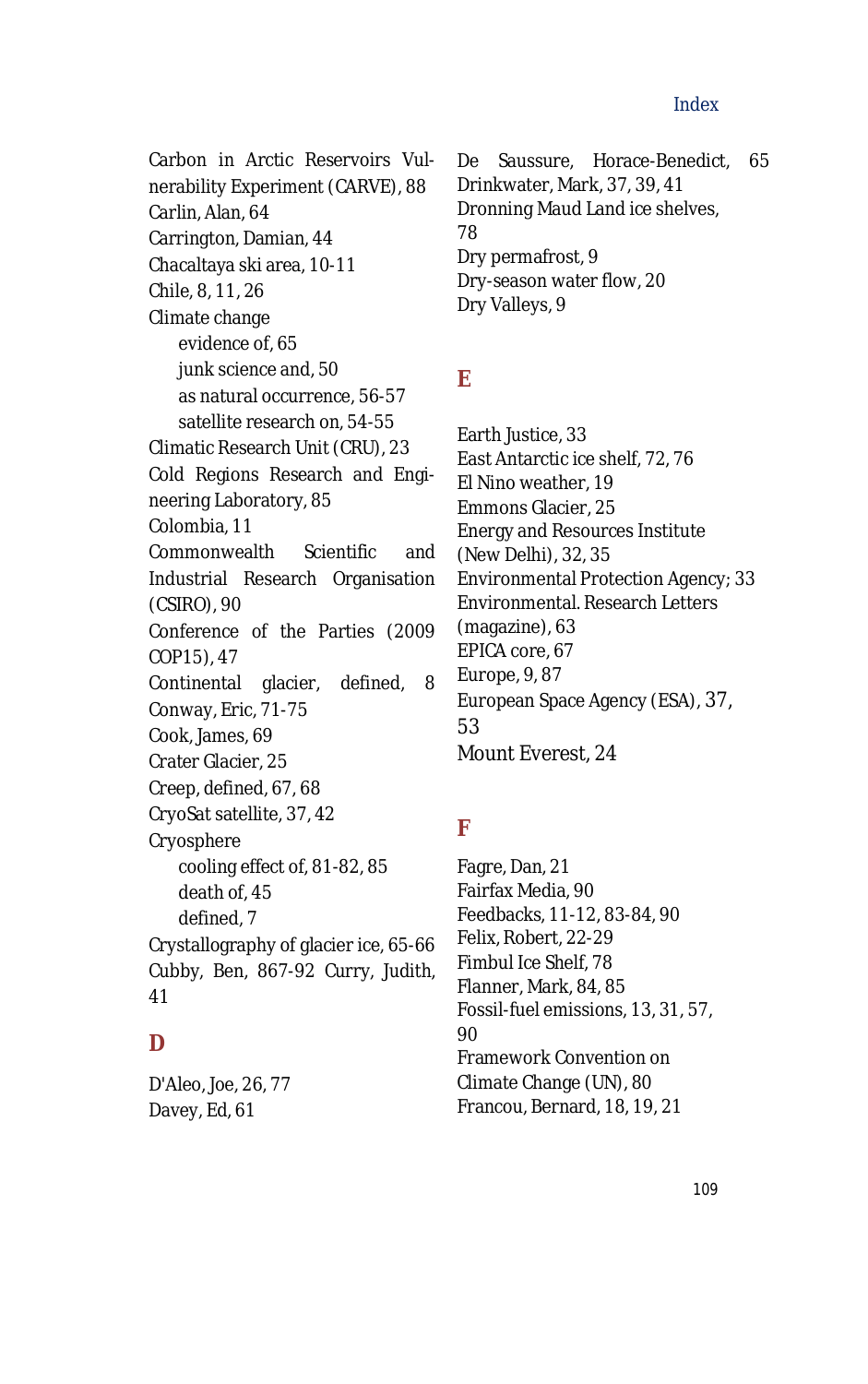#### *Can Glacier and Ice Melt Be Reversed?*

### **G**

Ganges river, 20 Ganopolski, Andrey, 58-59 Garrett, Peter, 69-70 Geophysical Research Letters, 27 Georgia Institute of Technology, 41 German Aerospace Center, 72 Glacial-interglacial swings, 56-57 Glacier growth glacier melt vs., 22-29 ice sheets and, 26-28 overview, 22-23 reasons for, 68-69 surges in, 68 in. US, 25-26 Glacier ice budget of gains and losses, 66, 69 condition of, 18-19 crystallography of, 65-66 geometry of, 66 introduction, 7-9 movement of, 67 Glacier melt cannot be reversed, 10-21, 56- 63 ice loss and, 11-13 impact on surrounding cities, 19-20 landscape loss from, 21 overview, 10-11, 56-57 speed of, 13-16 stove soot and, 30-34 Glacier National Park, 12, 21 Glacier Peak, 25 Glaciers, 7, 8, 14-15  *See also individual glaciers Global Carbon Project, 90* 

Global Humanitarian Forum (GHF), 47-48 Global warming climate models, 84-85 evidence of, 44 glacier melt, irreversible, 56-63 ice loss and, 11-13 ice thickening and, 16, 27 impact on glaciers, 18 no evidence of, 65,77 overview, 82-84 receding snow and ice impact, 82-85 See also Carbon dioxide emis-sions; Climate change Goddard Space Flight Center, 42, 64, 74 Goldenberg, Suzanne, 44 Gore, Al, 22-23, 25, 29, 77 Gravity Recovery and Climate Experiment (Grace), 71, 72, 75 Greenhouse gas emissions, 58, 62, 83, 87 Greenland ice-cap thickening, 27 ice sheets covering, 12, 13-16 ice sheets melting, 43-44, 53-54, 57-59 no ice sheets melting, 67 sea level rise around, 64 snow cover in, 8, 9 weather temperature, 15 Greenpeace UK, 60 Grosse, Guido, 93-96 Guardian (newspaper), 44, 49

#### **H**

Hannah, Edward, 49 Hasnain, Syed Iqbal, 33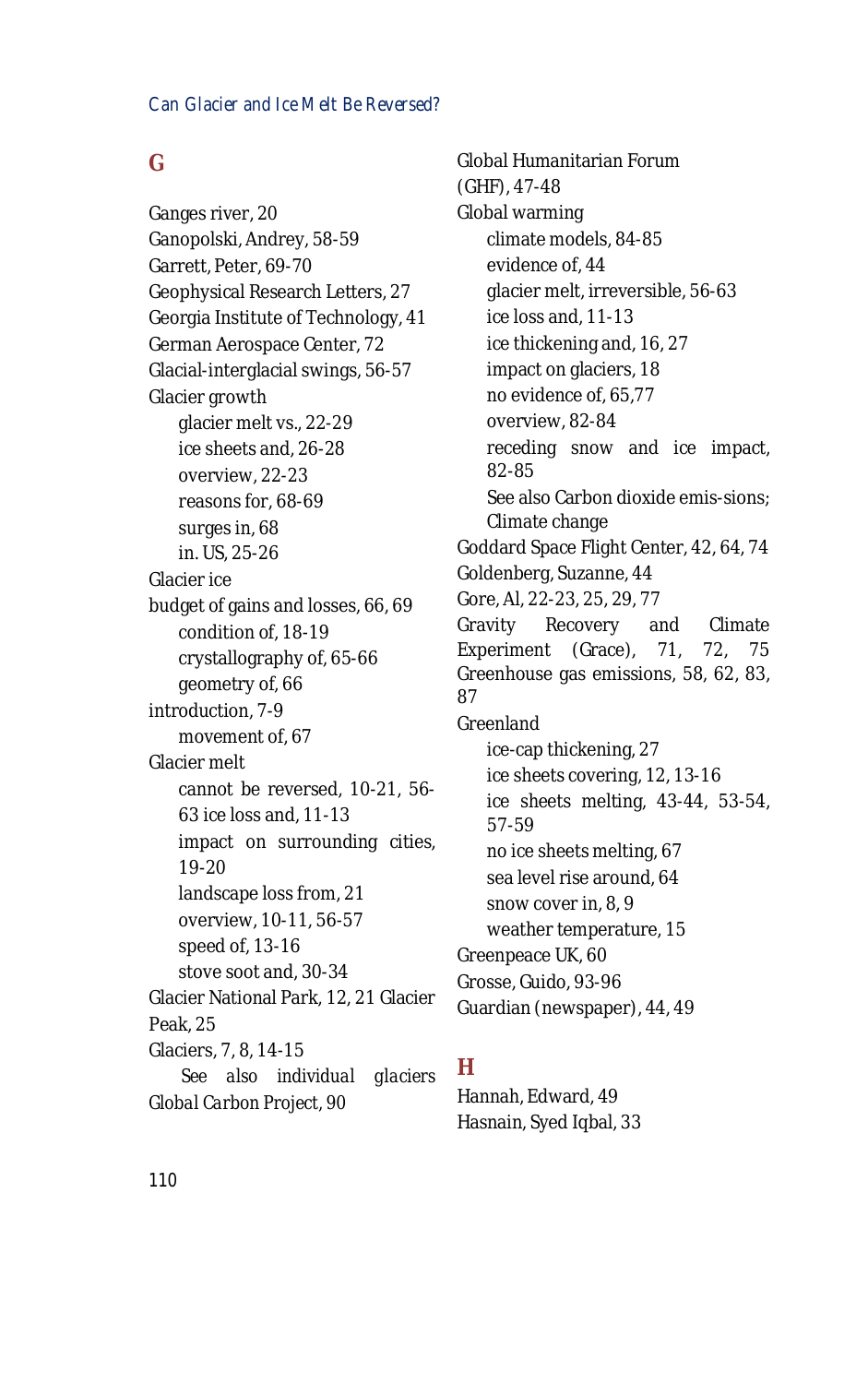#### Index

Hastings, Chris, 24 Heginbottom, J. Alan, 9 The Himalayas, 12, 20, 23-25, 47 Hubbard Glacier, 25, 68, 69 Humlum, Ole, 9 Humpert, Matte, 45

### **I**

Icebergs climate change and, 13, 14-15 formation of, 8, 69 interpretation of, 46 Ice cap, 7, 96 Ice cores, 44, 67, 70 Ice field, 7, 12, 20, 24-25, 88 Ice loss/melt in Antarctic, 54 in Arctic, 59-61 in Arctic, exaggerated, 43-51 in Arctic, irreversible, 36-42 effect of, 39-40 global warming and, 11-13 junk science on, 48-51 overview, 36-37, 43-44 point of no return, 37-39 science of, 46-48 ICES at satellite, 42 Ice sheets are not collapsing, 64-70 break up of, 69-70 defined, 8 glacier growth and, 26-28 in Greenland, melting, 43-44, 53-54 melting of, 52-55 no surface melting of, 67 overview, 52-53, 64-66 satellite monitoring of, 53 Ice shelf collapse of, 73-75

defined, 8 not declining, 77-79 Ice tongue, defined, 7-8, 15 Icy Bay, Alaska, 25 Ilulissat village, 13, 15 India, 12, 30-35 Institute of Arctic Biology, 91 Intergovernmental Panel on Cli-mate Change (IPCC) glacier melt and, 22-23 global warming predictions, 81 ice sheet data, 55 permafrost findings, 89, 90 sea level rise predictions, 28, 79 stove soot and, 32 International Climate and Environmental Change Assessment Project (ICECAP), 77 International Polar Year, 17 Ivins, Erik, 54

### **J**

Jacobson, Mark Z., 32 Jakobshavn Isbrx glacier, 13-15 Jatrav, Chetram, 34 Jet Propulsion Laboratory (JPL), 12, 43, 73, 89 Johannessen, Ola, 27 Jones, Phil, 23 Joughlin, Ian, 55 Juneau Ice Field, 24, 25 Junk science, 48-51

### **K**

K2 glacier, 24 Mount Kilimanjaro, 7 Koenig, Lora, 44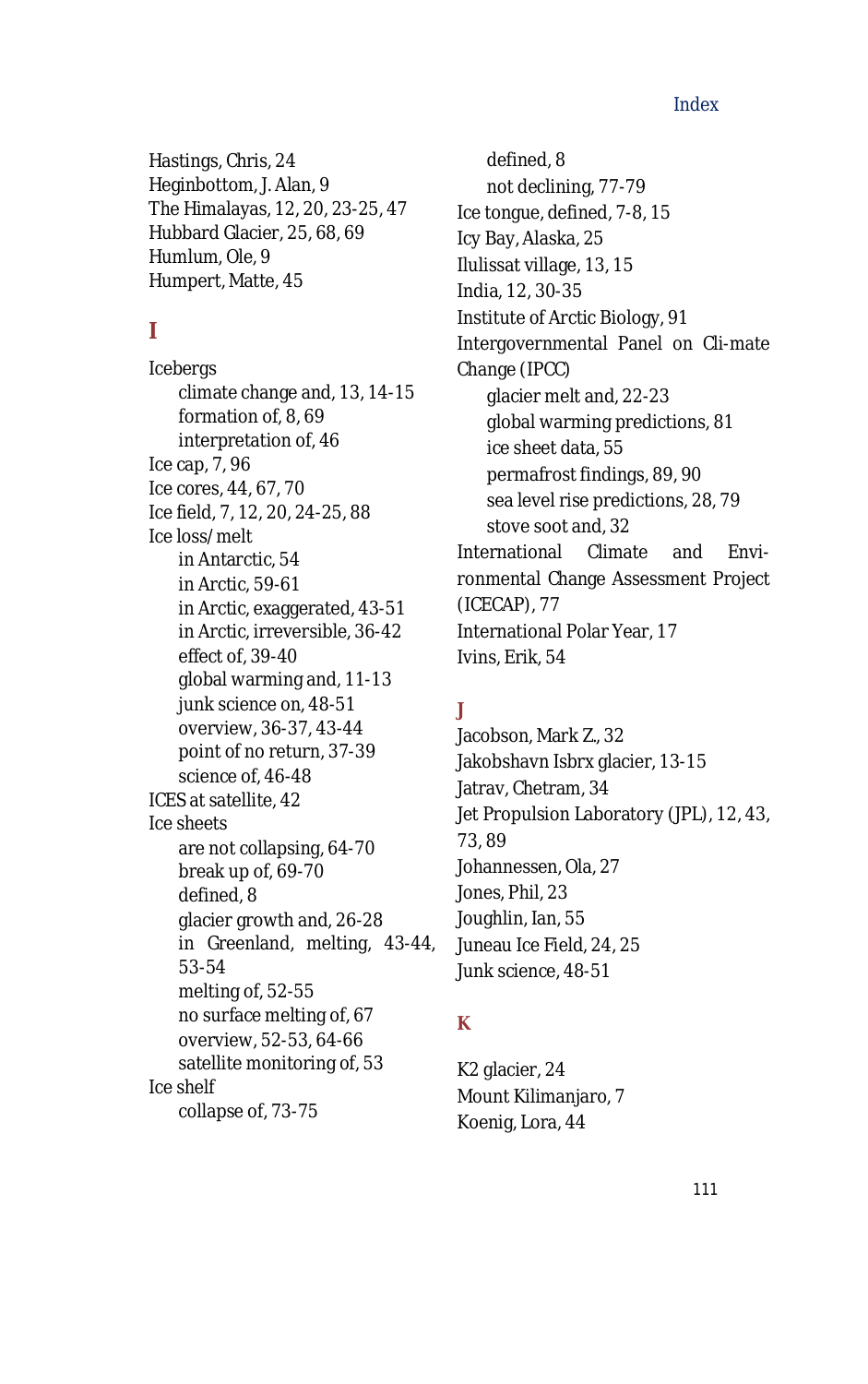#### *Can Glacier and Ice Melt Be Reversed?*

Kwok, Ron, 73 Kyoto Protocol, 87 **L**  Laguna, Walter, 11, 12 Landscape loss from glacier melt, 21 Larsen B shelf, 74 Leake, Jonathan, 24 Little Ice Age, 79 Mt. Logan, 26

### **M**

Meltwater dependence on, 12 drkit age of, 74 from- glacier retreat, 19-20 as lubricating, 65, 70 sun warmth absorption by, 52 Methane concentrations, 39, 88-89 Met Office (UK), 80 Miller, Charles, 88-89, 92 Moderate Resolution Imaging Spectroradiometer (MODIS), 74 Mohn Sverdrup Center for Global Ocean Studies and Operational Oceanography, 27 Montaigne, Fen, 36-42 Monier, Nils-Axel, 28-29

## **N**

Nanga Parbat glacier, 24 National Aeronautics and Space Administration (NASA), 17, 37, 43, 53, 87-88 National Centre for Atmospheric Science, 62

National Snow and Ice Data Centre (NSIDC), 7-8, 60, 83 Nature (magazine), 91 Nature Climate Change (newspaper), 58 Nature Geoscience (magazine), 82 Nerein, Steven, 16-17 New York Times (newspaper), 22 New Zealand, 8, 26 Nisqually Glacier, 25 North Cascade Mountains, 24 Norway, 24, 26 Norwegian Polar Institute (NPI), 76, 78 Norwegian Water Resources and Energy Directorate (NVE), 26 Nost, Ole Anders, 78-79 Nussbaum, David, 61

# **O**

Observer (newspaper), 46 Oilier, Cliff, 64-70 Open University, 45 Overpeck, Jonathan, 13

# **P**

Pan Arctic Ice Ocean Model Assimilation System (PIOMAS), 37 Paz Rada, Oscar, 20 Perito Moreno Glacier, 26 Permafrost carbon output and, 87, 90-92 defined, 8-9 dry permafrost, 9 melting of, 86-92 melting of, as misunderstood, 93-96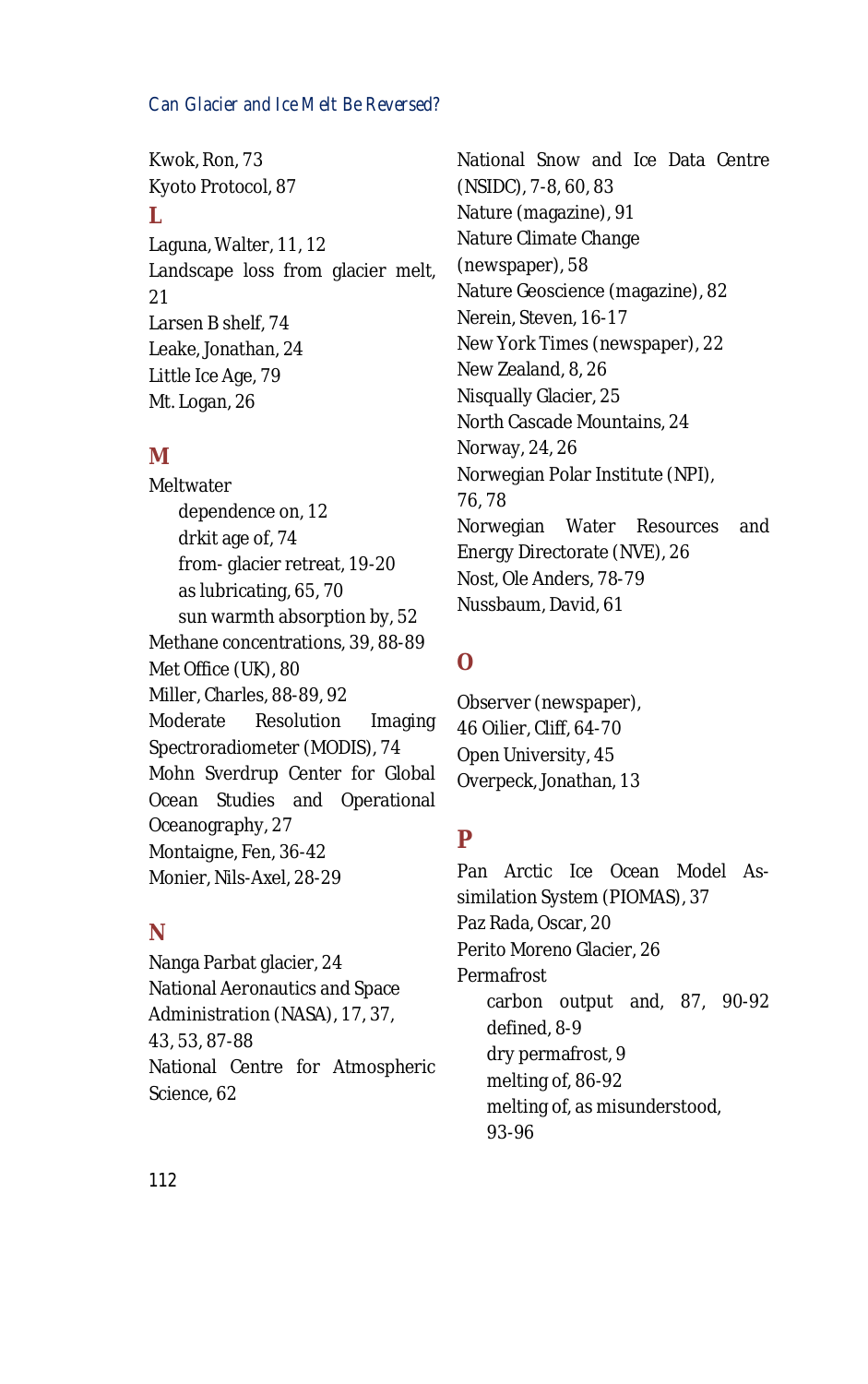Index

melting of, as underrated, 89-91 overview, 86, 93-94 scientific fieldwork on, 87-89

Perovich, Don, 84-85 Peru, 12, 20 Perutz, Max, 65-66 Pile, Ben, 43-51 Pine Island Glacier, 16-17, 72-72, 75 Pio XI Glacier, 26 Pitman, Andy, 89-90 Polar Ocean Physics Group, 37 Policy Implications of Warming Permafrost report, 86

Potsdam Institute for Climate Impact Research (PIK), 57-59

# **Q**

Quaile, Irene, 52-55

# **R**

Radiation budget, 84 Mt. Rainier, 25 Ramanathan, Veerabhadran, 30, 32, 35 Ramirez, Edson, 18, 20 Rehman, Ibrahaim, 35 Rignot, Eric, 12, 14, 73 Robinson, Alexander, 58 Rocky Mountains, 7 Rosenthal, Elisabeth, 30-34 Rosenthal, Erika, 33 Ross Sea region, 27 Russia, 8, 9

## **S**

Mt. Saint Helens, 25 Satellite monitoring, 53, 54-55 See also individual satellites Sauven, John, 60 Scambos, Ted, 38-41 Schaefer, Kevin, 87, 90 Schodlok, Michael, 74 School of Earth and Atmospheric Sciences, 41 Schuur, Edward, 91 Science (magazine), 27 Scripps Institute of Oceanography, 32 Sea ice collapse, 60-61 defined, 8 increase of, 26-27, 71 loss of, 36-47, 62-63 no change in, 81 non—al change in, 84-85 shrinking of, 59-61 Sea level rise (SLR) danger of, 12, 27, 64 as distant threat, 13, 77 as not a threat, 28-29, 46, 79-81 possibility of, 69-70 Serreze, Mark, 83-84 Mount Shasta, 25 Shepherd, Andrew, 53 Sheppard, Marc, 76-81 Shroder, John, 24 Singh, Bharat Raj, 56-63 Singh, Onkar, 56-63 Snow cover, 7, 9, 40, 84 Spotts, Pete, 82-85 Steffen, Konrad, 13 Stove soot, 30-35